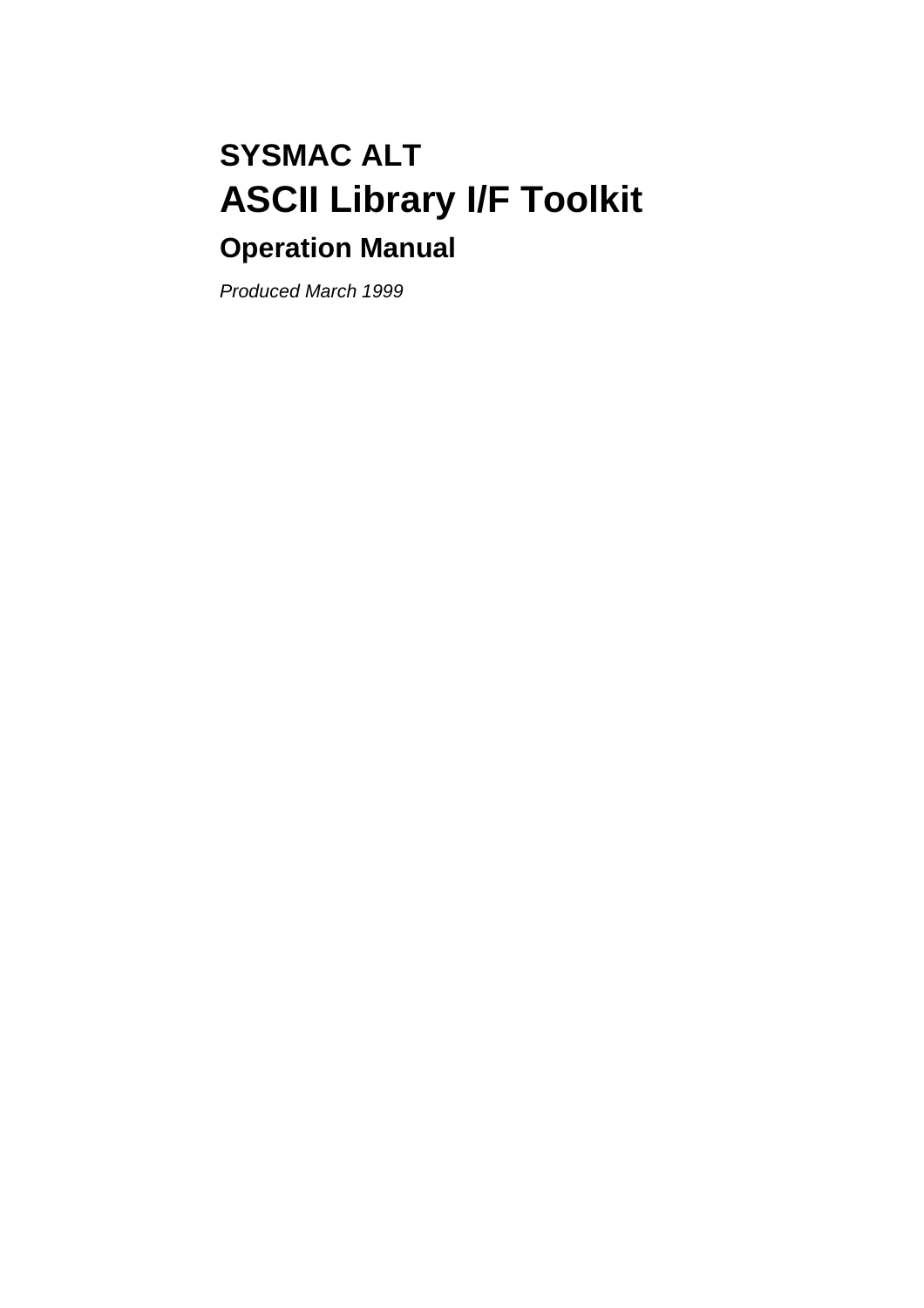# **Notice:**

OMRON products are manufactured for use according to proper procedures by a qualified operator and only for the purposes described in this manual.

The following conventions are used to indicate and classify precautions in this manual. Always heed the information provided with them. Failure to heed precautions can result in injury to people or damage to the product.

- Indicates information that, if not heeded, is likely to result in loss of life or serious injury. **! DANGER!**
- Indicates information that, if not heeded, could possibly result in loss of life or serious injury. **! WARNING**
- Indicates information that, if not heeded, could result in relatively serious or minor injury, damage to the product, or faulty operation. **! Caution**

# **OMRON Product References**

All OMRON products are capitalized in this manual. The word "Unit" is also capitalized when it refers to an OMRON product, regardless of whether or not it appears in the proper name of the product.

The abbreviation "Ch," which appears in some displays and on some OMRON products, often means "word" and is abbreviated "Wd" in documentation in this sense.

The abbreviation "PC" means Programmable Controller and is not used as an abbreviation for anything else.

# **Visual Aids**

The following headings appear in the left column of the manual to help you locate different types of information.

> **Note** Indicates information of particular interest for efficient and convenient operation of the product.

**1, 2, 3…** 1. Indicates lists of one sort or another, such as procedures, checklists, etc.

#### **OMRON, 1999**

All rights reserved. No part of this publication may be reproduced, stored in a retrieval system, or transmitted, in any form, or by any means, mechanical, electronic, photocopying, recording, or otherwise, without the prior written permission of OMRON.

No patent liability is assumed with respect to the use of the information contained herein. Moreover, because OMRON is constantly striving to improve its high-quality products, the information contained in this manual is subject to change without notice. Every precaution has been taken in the preparation of this manual. Nevertheless, OMRON assumes no responsibility for errors or omissions. Neither is any liability assumed for damages resulting from the use of the information contained in this publication.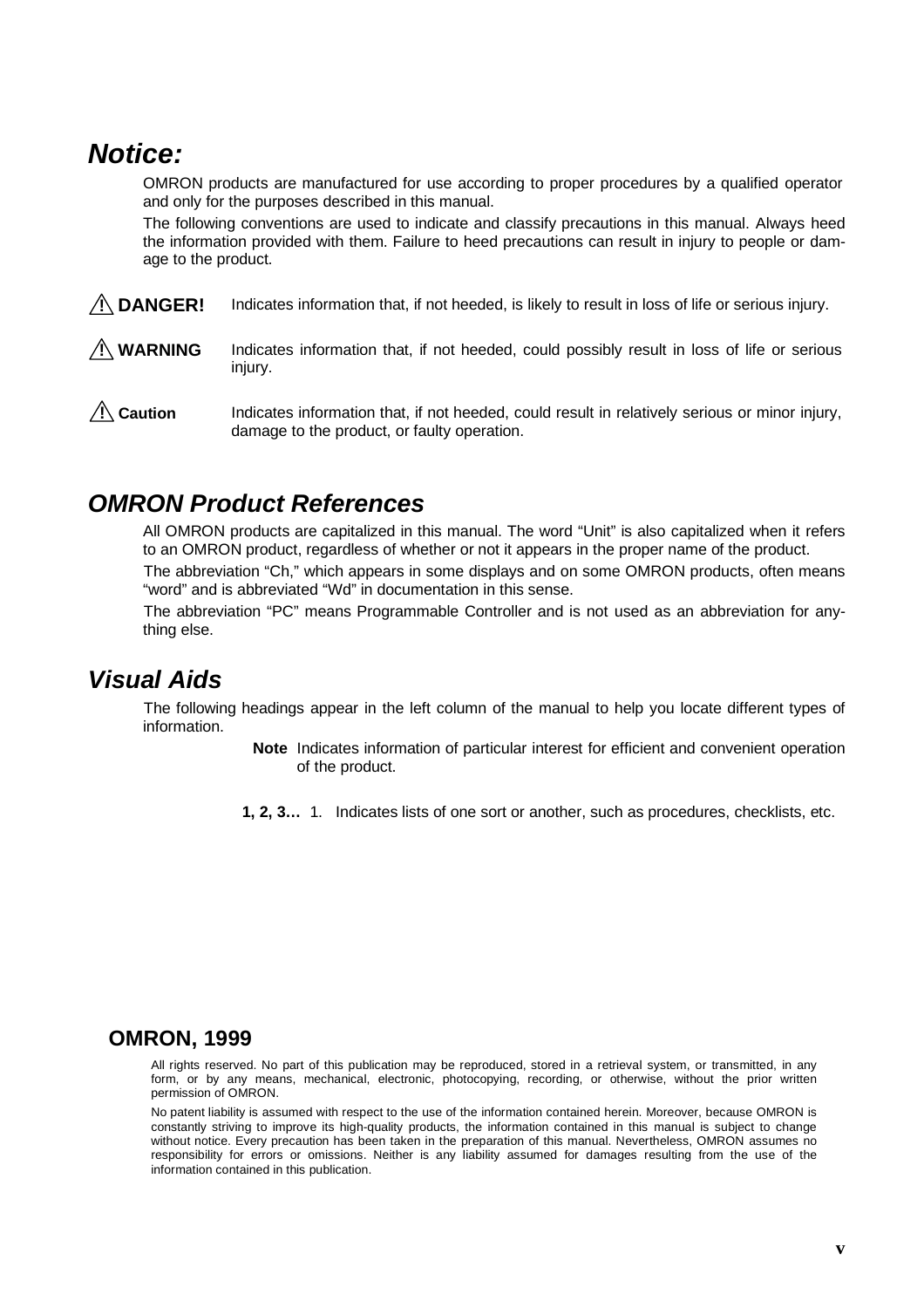# **TABLE OF CONTENTS**

| 1                        |                                         |  |
|--------------------------|-----------------------------------------|--|
| $\overline{2}$           |                                         |  |
| 3                        |                                         |  |
| $\overline{4}$           |                                         |  |
| 1                        | USING THE LIBRARY INTERFACE IN BASIC  1 |  |
|                          |                                         |  |
|                          |                                         |  |
|                          |                                         |  |
| $\overline{2}$           |                                         |  |
|                          |                                         |  |
|                          |                                         |  |
| 3                        |                                         |  |
|                          |                                         |  |
|                          |                                         |  |
|                          |                                         |  |
|                          |                                         |  |
|                          |                                         |  |
|                          |                                         |  |
|                          |                                         |  |
| 4                        |                                         |  |
|                          |                                         |  |
|                          |                                         |  |
|                          |                                         |  |
|                          |                                         |  |
|                          |                                         |  |
| <b>Appendices</b>        |                                         |  |
| Appendix A               |                                         |  |
| Appendix B               |                                         |  |
| Appendix C               |                                         |  |
| Appendix D<br>Appendix E |                                         |  |
| Appendix F               |                                         |  |
|                          |                                         |  |

#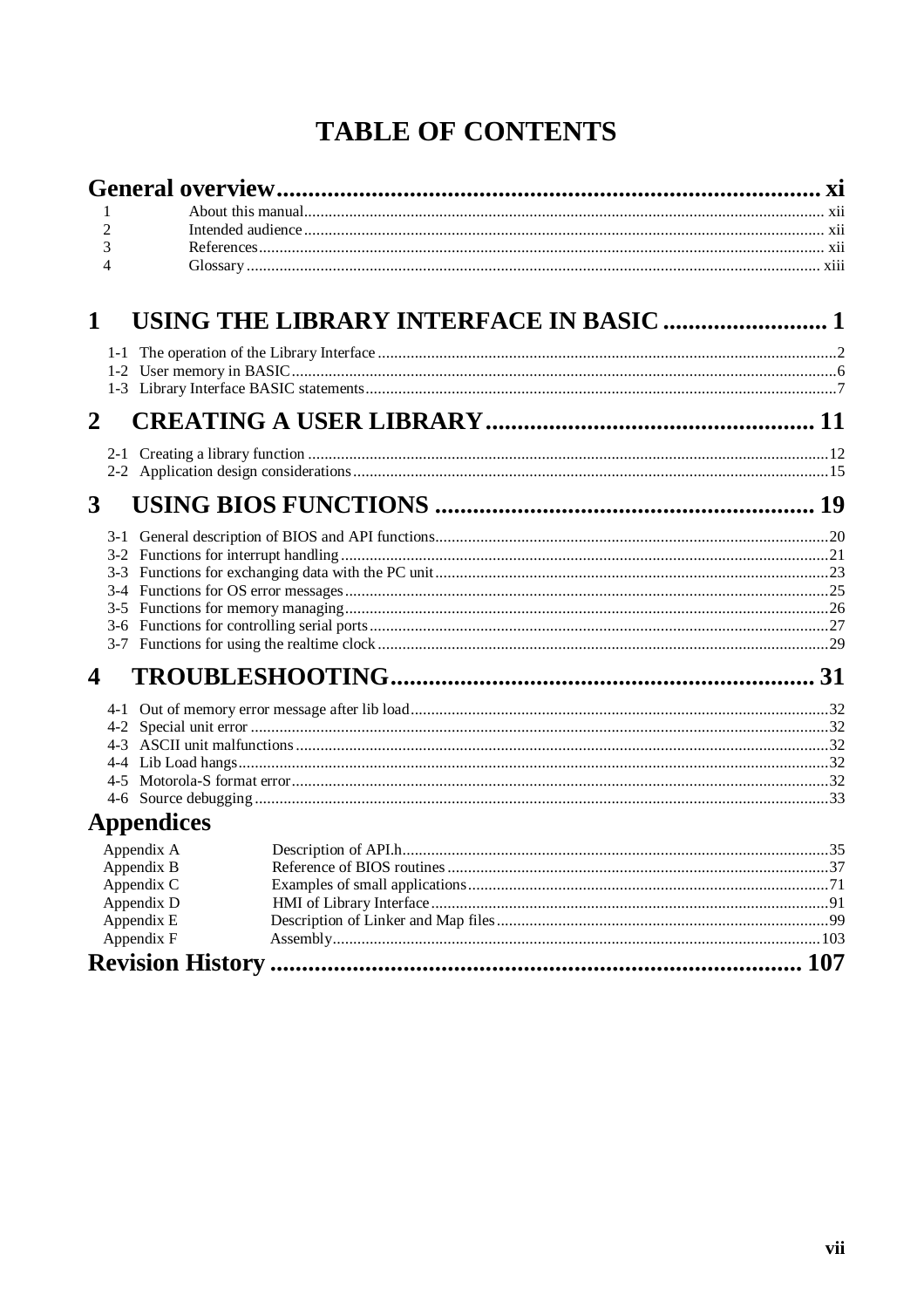# **General overview**

This section is supposed to give the reader a summary and other global information on this document; It gives an overview of the context and contents of this manual.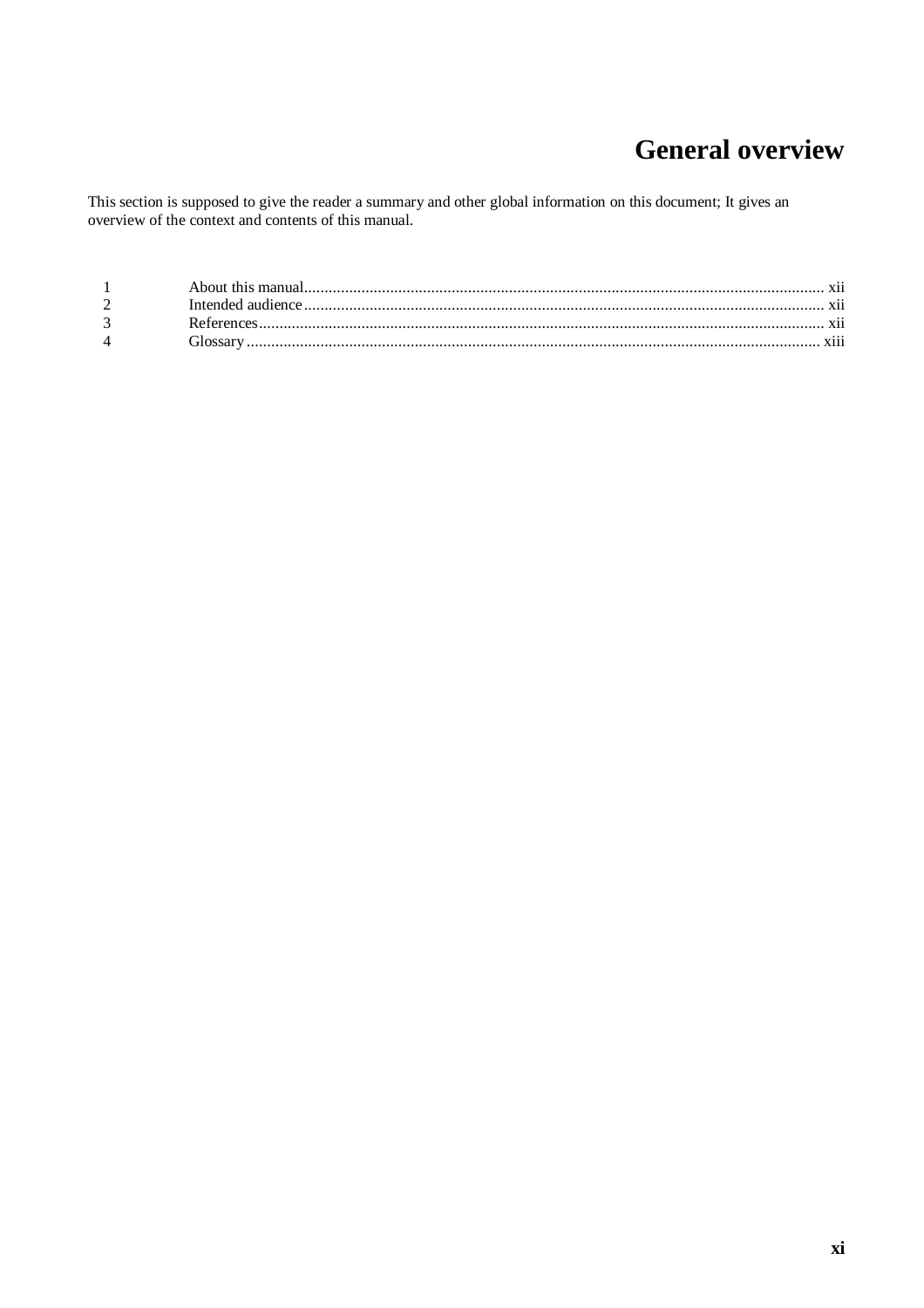# **1 About this manual**

This manual describes the use of the Library Interface of the ASCII unit types ASC11, ASC21 and ASC31. It describes how a user library is created, and how it can be used from a Basic application.

The ASCII unit is a freely programmable unit for the mid-size PLC family C200Hx. The unit's main tasks are handling serial communication and co-processing. The ASCII unit can be programmed in Basic, however, to acquire higher performances, the ASCII unit's Basic is equipped with a library interface. That library interface allows up to ten user functions -written for instance in the C language- to be used from the application in Basic.

This manual also describes how the Application Programming Interface can be used to call firmware routines from a library function. The hardware involving these firmware routines (read: 'BIOS routines') is explained and should be understood before one can use these firmware functions.

The manual is divided into four sections;

- Section one explains how library functions can be loaded and called from the Basic application. It also gives some understanding about how the user memory is affected.
- Section two describes the general way to create a user library, written in the C language. It also gives an overview of some considerations to be taken during the design of the function.
- Section three explains the benefit of using the API for writing user library functions. It gives an overview of the firmware routines that are supported, and to make the functionality of the routines more understandable, the routines are illustrated by the hard- and software involved.
- The last section is a small troubleshooting guide.

The appendices are included to give listings, examples, references and general information on creating and using library functions.

# **2 Intended audience**

Experienced users of the OMRON ASCII units with experience in developing embedded software. To program the ASCII unit properly, special knowledge is required. If this knowledge lacks or if the functions in this manual are not applied properly, the ASCII unit or even the whole PLC system might malfunction.



**WARNING**: Improper use of the ASCII unit's features described in this manual can cause the PLC system to malfunction!

# **3 References**

When reading this manual or starting writing user library functions, the following documents might be of help:

• W130:C200H Operation Manual and W322:C200Hx-CPU-Z E Operation Manual, for:

- an explanation on memory areas.
- ladderdiagram programming
- PLC cycle and I/O-refresh.
- W306: ASCII unit Operation Manual, for:
	- a detailed description of communication between ASCII and PC unit.
	- description of communication with serial ports.
	- Basic language reference.
- ANSI-C programmers guide or reference guide, for:
	- datatypes, typecasting
	- (function-) pointers, prototyping.
- M68000 programmers reference manual (M68000PM/AD rev. 1), for:
	- Motorola-S format
	- Exception vector table
- M68340 users manual (M68340UM/AD rev. 1), for:
	- Register lay-out of processor-units (e.g. serial ports, timers etc.)
	- Exception vector table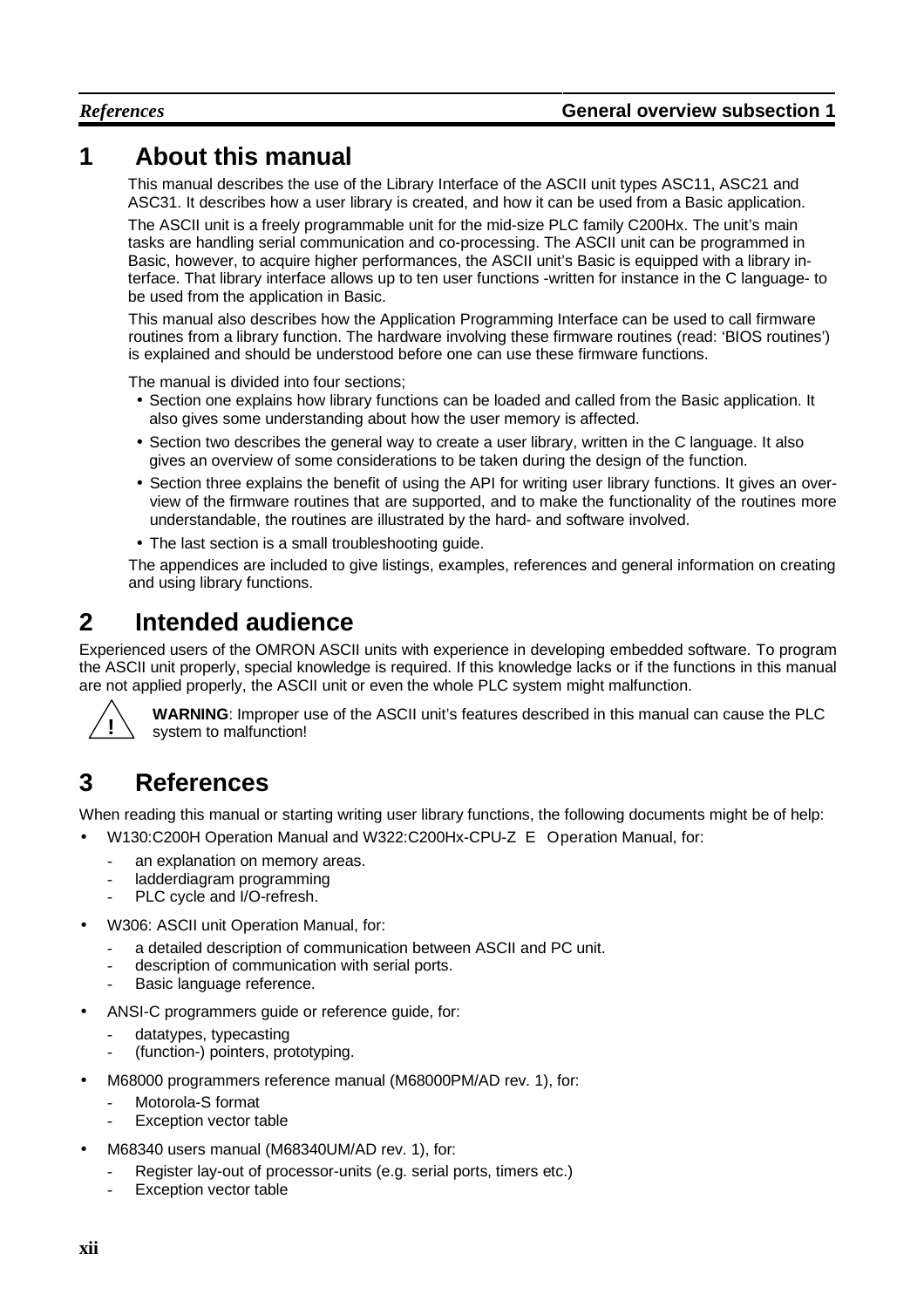# **4 Glossary**

### Acronyms:

| <b>ANSI</b> | American National Standards Institute                                            |
|-------------|----------------------------------------------------------------------------------|
| <b>API</b>  | Application Programming Interface                                                |
| <b>BCD</b>  | <b>Binary Coded Decimal</b>                                                      |
| <b>BIOS</b> | <b>Basic Input/Output System</b>                                                 |
| <b>BPS</b>  | <b>Bits Per Second</b>                                                           |
| <b>COF</b>  | Extension of so-called coff file, is output file from linker                     |
| CR          | Carriage return                                                                  |
| <b>CTS</b>  | Clear To Send                                                                    |
| <b>DM</b>   | Data Memory-area                                                                 |
| <b>DMA</b>  | <b>Direct Memory Access</b>                                                      |
| <b>DSR</b>  | Data Set Ready                                                                   |
| <b>DTR</b>  | Data Terminal Ready                                                              |
| <b>FIFO</b> | First In First Out                                                               |
| GCC         | GNU C/C++ Compiler                                                               |
| <b>HEX</b>  | Hexadecimal                                                                      |
| HMI         | Human Machine Interface                                                          |
| IR.         | Internal Relay-area                                                              |
| <b>ISR</b>  | Interrupt service routine                                                        |
| <b>JIS</b>  | Japanese International Standard                                                  |
| LF          | Line feed                                                                        |
| <b>MAP</b>  | Extension of map-file, is output file from linker                                |
| <b>MPU</b>  | Micro-Processing Unit. (micro-processor with built-in peripherals)               |
| <b>MTS</b>  | Extension of Motorola-S format file, containing machine code                     |
| <b>OBJ</b>  | Extension of object file, is output file from compiler (also .O instead of .OBJ) |
| <b>OCT</b>  | Octal                                                                            |
| PC          | Programmable controller; The main unit on the PLC system                         |
| pc          | program counter                                                                  |
| <b>PRM</b>  | Extension of parameter file, is input file for linker                            |
| <b>RTC</b>  | Realtime clock                                                                   |
| <b>RTS</b>  | <b>Request To Send</b>                                                           |
| <b>SRAM</b> | <b>Static Read-Only-Memory</b>                                                   |
| <b>WDT</b>  | <b>Watchdog Timer</b>                                                            |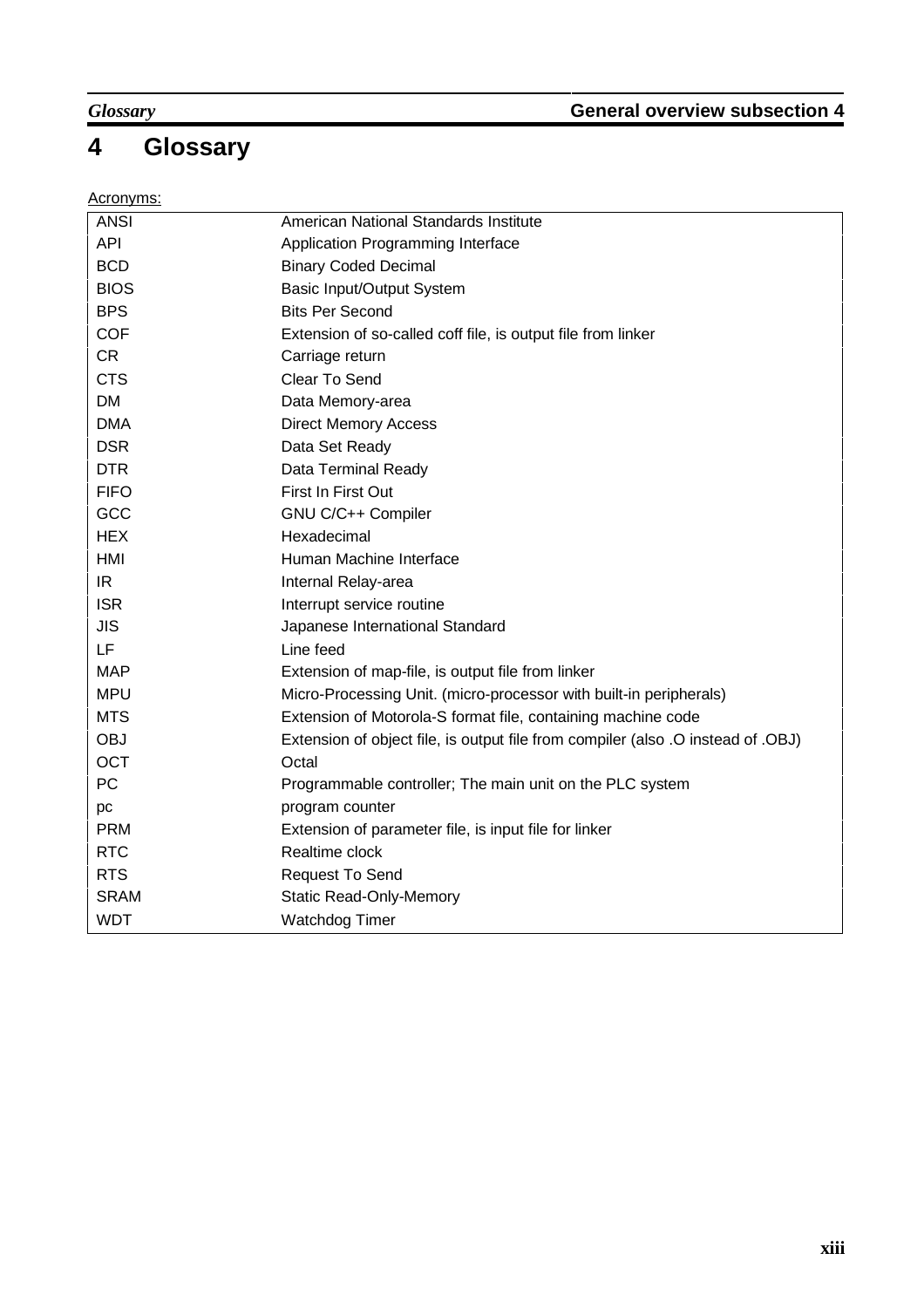### *Glossary* **General overview subsection 4**

### Explanation of terms:

| <b>Baud</b>                         | Number of bits per second, only used for serial communication.                                                                                                                                                                                                                                                                                             |
|-------------------------------------|------------------------------------------------------------------------------------------------------------------------------------------------------------------------------------------------------------------------------------------------------------------------------------------------------------------------------------------------------------|
| <b>Binary Coded Decimal</b>         | A coding technique, where a binary number of four bits represents a decimal<br>number from 09.                                                                                                                                                                                                                                                             |
| Cross-compiler                      | A tool to convert a program to object code for an other machine.                                                                                                                                                                                                                                                                                           |
| Hexadecimal                         | A coding technique, where a number from 09, A. F represents a decimal<br>number from 015.                                                                                                                                                                                                                                                                  |
| Interface                           | Takes care of interaction between two different devices or units                                                                                                                                                                                                                                                                                           |
| Interrupt                           | A request from a device to the processor, to stop the current task, and start an<br>ISR. Normally, an interrupt is generated when immediate data processing is<br>required.                                                                                                                                                                                |
| <b>Interrupt Service</b><br>Routine | This routine is executed when the corresponding interrupt occurred. It is usually<br>optimised for speed. Also called interrupt handler.                                                                                                                                                                                                                   |
| I/O-refresh cycle                   | At the end of each program cycle, the PC unit updates communication with all<br>other units during the I/O-refresh cycle.                                                                                                                                                                                                                                  |
| Octal                               | A coding technique, where a binary number of three bits represents a decimal<br>number from 07.                                                                                                                                                                                                                                                            |
| Pointer                             | A variable containing a vector to the actual variable plus the type of the variable                                                                                                                                                                                                                                                                        |
| Prototyping                         | A programming technique, telling the compiler what functions the file contains.                                                                                                                                                                                                                                                                            |
| Register                            | A group of bits (usually 8,16 or 32) inside the processor, used to store and<br>manipulate data.                                                                                                                                                                                                                                                           |
| Run-time                            | During execution of a program.                                                                                                                                                                                                                                                                                                                             |
| <b>Stack</b>                        | A part of memory that is used to temporarily store data. This data can be either<br>passed arguments during function calls, local variables or status info during<br>function/ISR calls.<br>The stack grows downwards by pushing something onto the stack. Data can be<br>retrieved by popping data from the stack. The M68K uses the A7 register to point |
|                                     | to the last pushed word on the stack.                                                                                                                                                                                                                                                                                                                      |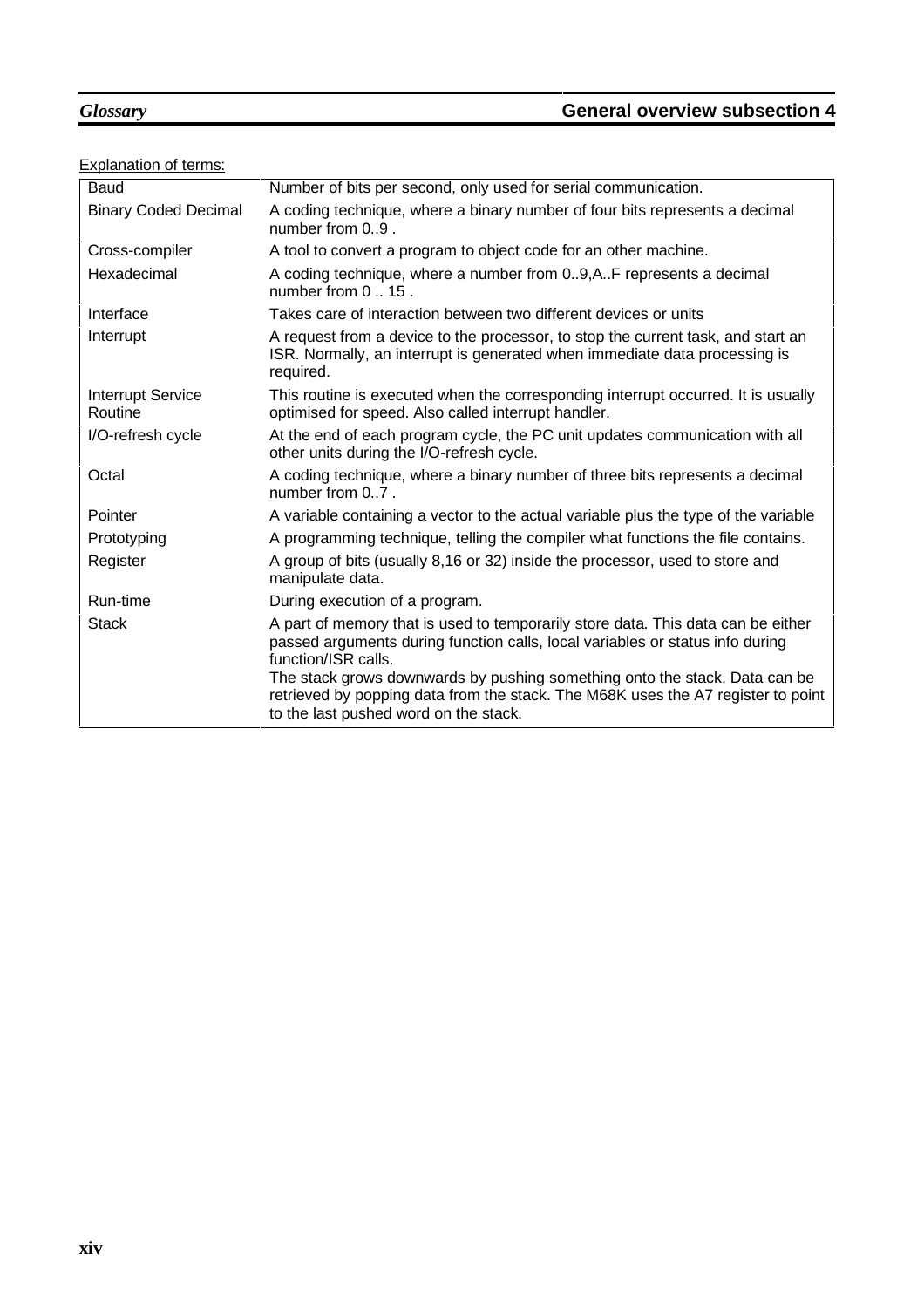# **1 Using the Library Interface in BASIC**

This section gives general information about library functions from a user's perspective:

- **Loading a library function into user memory and the effect on memory,**
- How to call a library function from a Basic prompt/application.
- What happens when a library function is called
- The way memory is built up.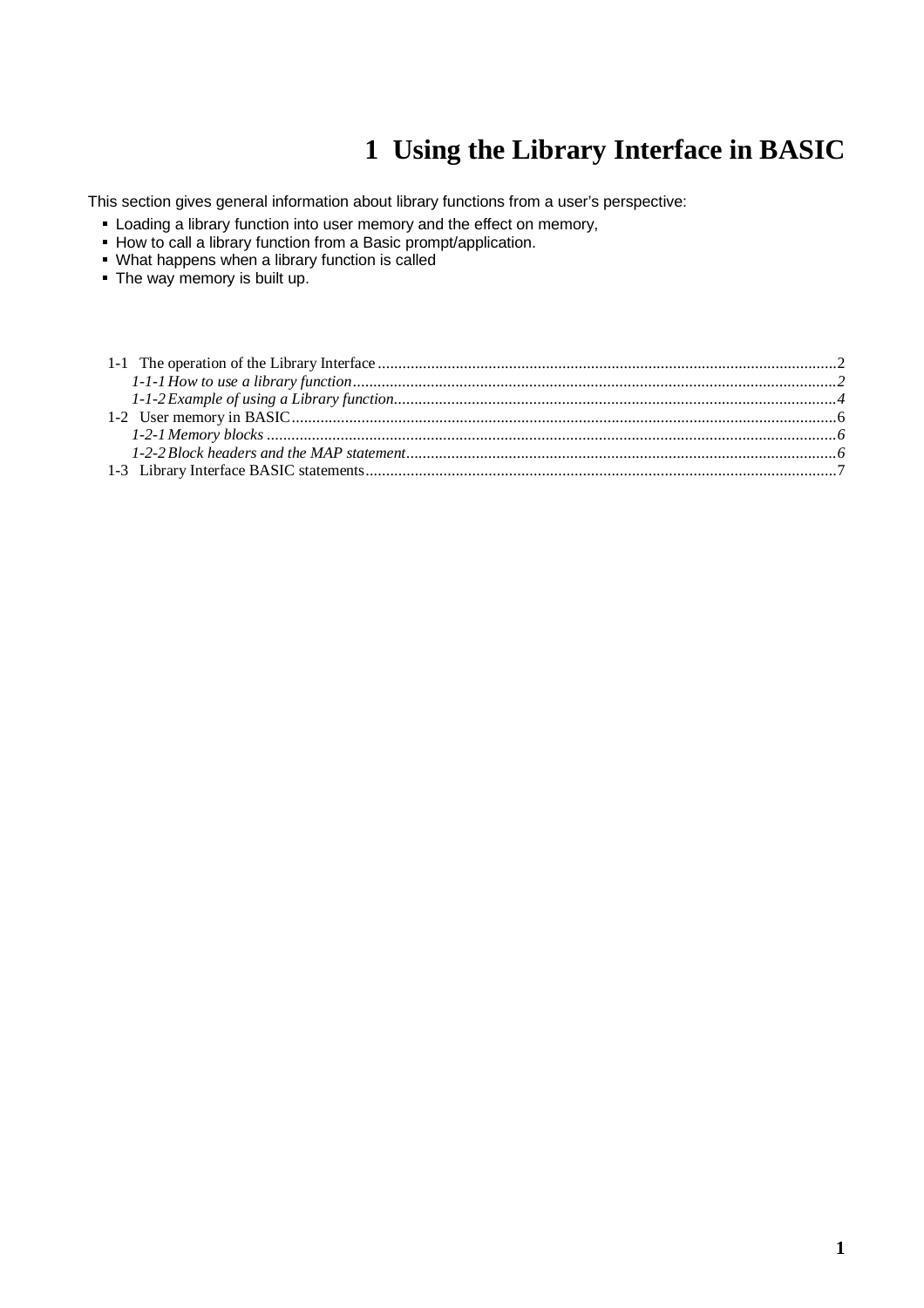# **1-1 The operation of the Library Interface**

This section explains how a library function is loaded into user memory, how the corresponding Basic user function is defined and how the function is called from the Basic program. Section 1-1-1 explains these three steps in detail, and section 1-1-2 shows an example of using a simple library function according to the same three steps.

All Basic statements in the example of section 1-1-2 are explained in section 1-3. All that is needed for the example is a cross-compiled library function and an ASCII unit (test-)setup as shown here:



# **1-1-1 How to use a library function**

#### **1.** Load the library function

Loading a library function is done with the LIB LOAD statement. The library function to be loaded can be of two types:

- compiled for a fixed address,
- compiled for a free address.

If the library function is compiled to be stored at a fixed address, this address should be passed to the LIB LOAD statement. Else, the ASCII unit will allocate a proper memory block for the library function itself. For more information on fixed or free addresses for library functions, see section 2-2-2.

If a library function is to be loaded at a fixed address, but some Basic variables reside somewhere in that part of memory, LIB LOADing will result in an 'out of memory' error. The CLEAR command can be used to remove these temporary memory blocks, assuming that Basic is operating in dynamic mode.

#### **2.** Define a Basic user function for the library function

Defining a Basic user function for the library function is done with the DEF LIBFN statement. This statement tells Basic the type of the parameters and the return value. This statement is in a way similar to the normal DEF FN statement, the only difference is that in this case the functionality is described in the library function, instead of in a Basic function. Also, the programmer must specify the number of the library function to which this user function is referring.

It is possible with the DEF LIBFN statement to determine output and throughput parameters as well. This is done by means of the VARPTR function. This function returns the address of a variable, so that the library function can access the parameters by reference, allowing parameter values to be altered.

Two other options are included, STACK and WDT. If the option STACK is specified, the library interface will display the contents of passed parameters on the stack before and after calling the library function. This allows debugging of parameter passing. By specifying the WDT option, the programmer can specify whether or not Basic should refresh the watchdog timer. The watchdog timer is a counter, counting downwards and reaching zero 60ms after it was reset (refreshed). If it is not constantly refreshed in time, the PC unit assumes that the ASCII unit has crashed and stops operating due to a so-called 'special unit error'. Normally, the WDT should be refreshed by from within the library function. Only when the ASCII unit causes a special unit error on the PLC, the WDT option can be used to determine whether or not the library function has refreshed the WDT in time. The WDT option should not be used in normal situations, because the functionality of the WDT is to track if units have crashed. By specifying the WDT option, the PLC system cannot detect if the library function crashes.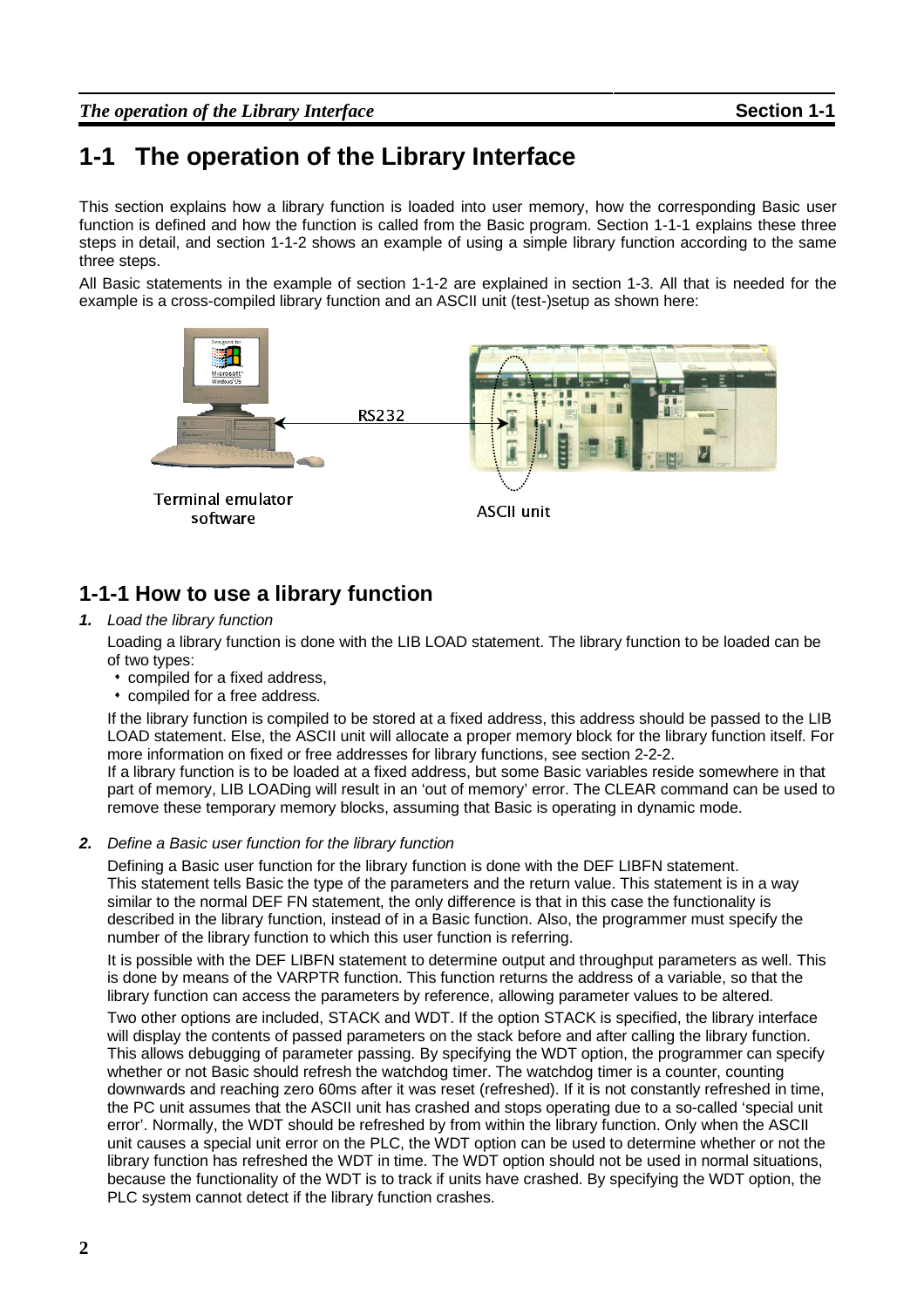#### *The operation of the Library Interface* **Section 1-1**

#### **3.** Calling the function

Calling the user function is done like any other Basic function, except the name is to be preceded by 'fn' when calling the function. For instance, if a library function is declared with the DEF LIBFN statement, and the name given to the function is 'example', then the function can be called by the name of 'fnexample'. This is similar to user-defined Basic functions. Note that when a program is started (by e.g. the RUN statement) all user defined functions are cleared. This means that if a library function is to be called from a Basic program, it must be defined in this program, prior to the function call.

When a library function is called, the library interface will read the input parameters onto the system-stack, and call the function. When the function is completed, the return value is read from the appropriate register, and the output parameters are read from the stack. The library will then write these output values into the proper variables. This procedure is explained in more detail in Appendix D.

**WARNING**: The function header of the Basic function must correspond to the header in the source code of the library function. If this is not the case, calling the library function will probably cause the ASCII unit to crash.



This illustration gives an example of corresponding declarations in Basic and in the Library function.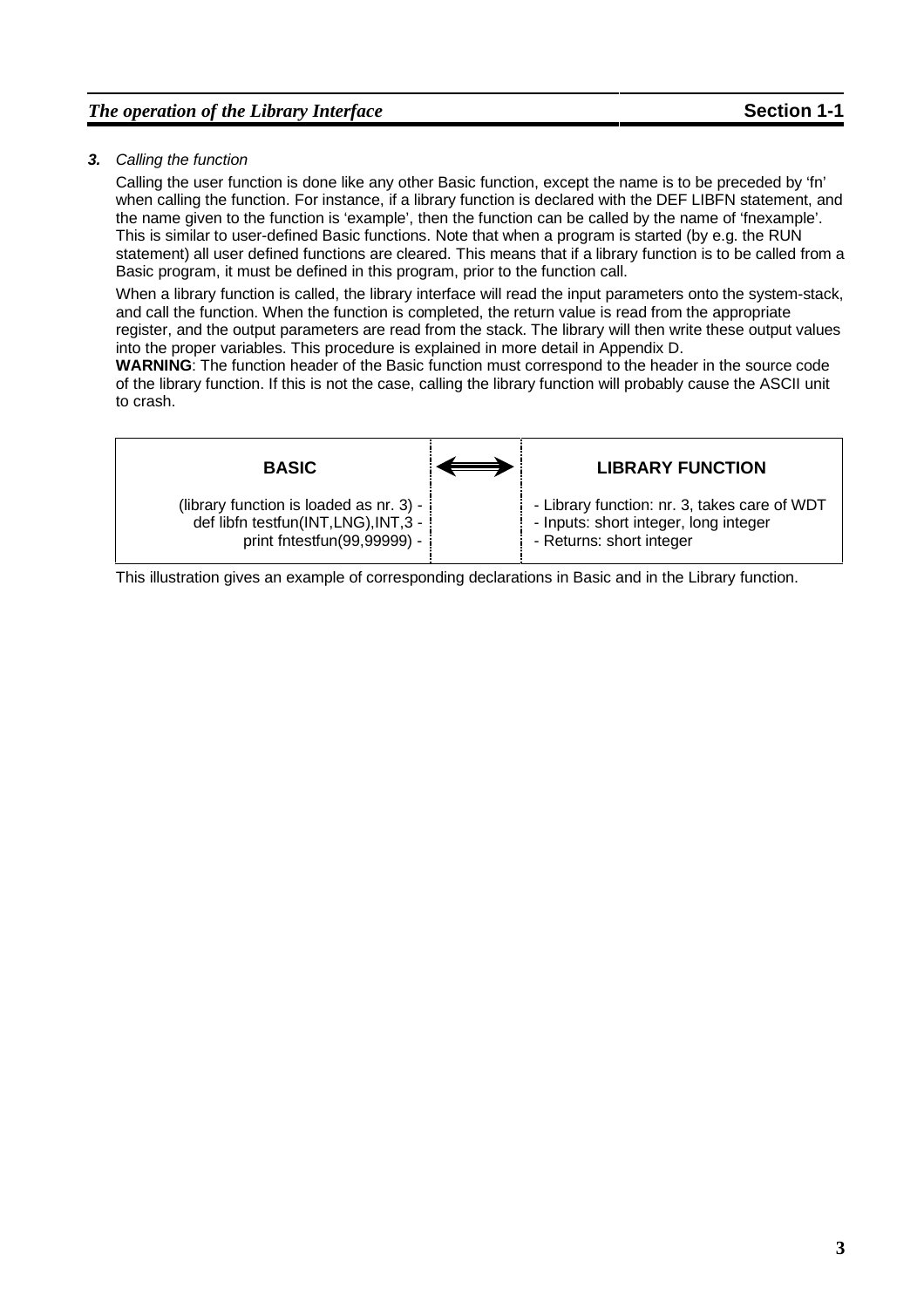*The operation of the Library Interface* **Section 1-1**

#### **1-1-2 Example of using a Library function**

This section gives a complete example of using a library function from the Basic prompt. The statements used here to load, define and call the library function can also be executed from a Basic program. This example shows how a library function can be used from Basic on an initialised ASCII unit. The example library function 'example' returns the value of the input, and increases the input parameter by one. It is assumed that this library function is already compiled to be downloaded at fixed address &H30000. How to compile the source of a library function to the Motorola-S format is described in section 2.

**1** Look at memory map [optional]

| ⋗  | map                                         |                                   |               |                    |      |
|----|---------------------------------------------|-----------------------------------|---------------|--------------------|------|
|    | *******************                         |                                   | MAP HEAP AREA | ****************** |      |
|    | Address                                     | Unit Size                         | Bytes         | Type               | Link |
|    | (Hex)                                       | (Hex)                             | (Decimal)     |                    |      |
|    | E000                                        | A                                 | 40            | file               | 0    |
|    | E028                                        | C7F5                              | 204756        | free               | E028 |
|    | ********* ds_mm_table TABLE<br>************ |                                   |               |                    |      |
|    |                                             | Free chain address $HEX$ : $E028$ |               |                    |      |
|    | $>>$ END                                    |                                   |               |                    |      |
|    | Total free blocks:                          |                                   | 1             |                    |      |
|    |                                             | Total allocated blocks: 1         |               |                    |      |
| >> | END                                         |                                   |               |                    |      |
| >  |                                             |                                   |               |                    |      |
|    |                                             |                                   |               |                    |      |

At start-up, there is one free memory block of approximately 200 Kbytes long and one small block of 40 bytes, used to store global data. For more information about this small block, see section 3-5.

**2** Look at library entry list [optional]

> lib - No Library defined - No Library defined - No Library defined - No Library defined - No Library defined - No Library defined - No Library defined - No Library defined - No Library defined - No Library defined >

No libraries have been loaded yet.

**3** Load the library function

```
> LIB LOAD #1,"COMU:9600,8,n,2,CS_OFF,RS_OFF,DS_OFF,XN_ON";"example",&H30000
Library down-load checksum = 3AEC
>
```
This example will load a library and gives it the name 'example'. Once this statement is input, the ASCII unit will wait until the library is sent. When the transmission is complete, the ASCII unit will wait again, until the user presses CTRL-C. Once it is pressed, the checksum is returned and the prompt will appear again.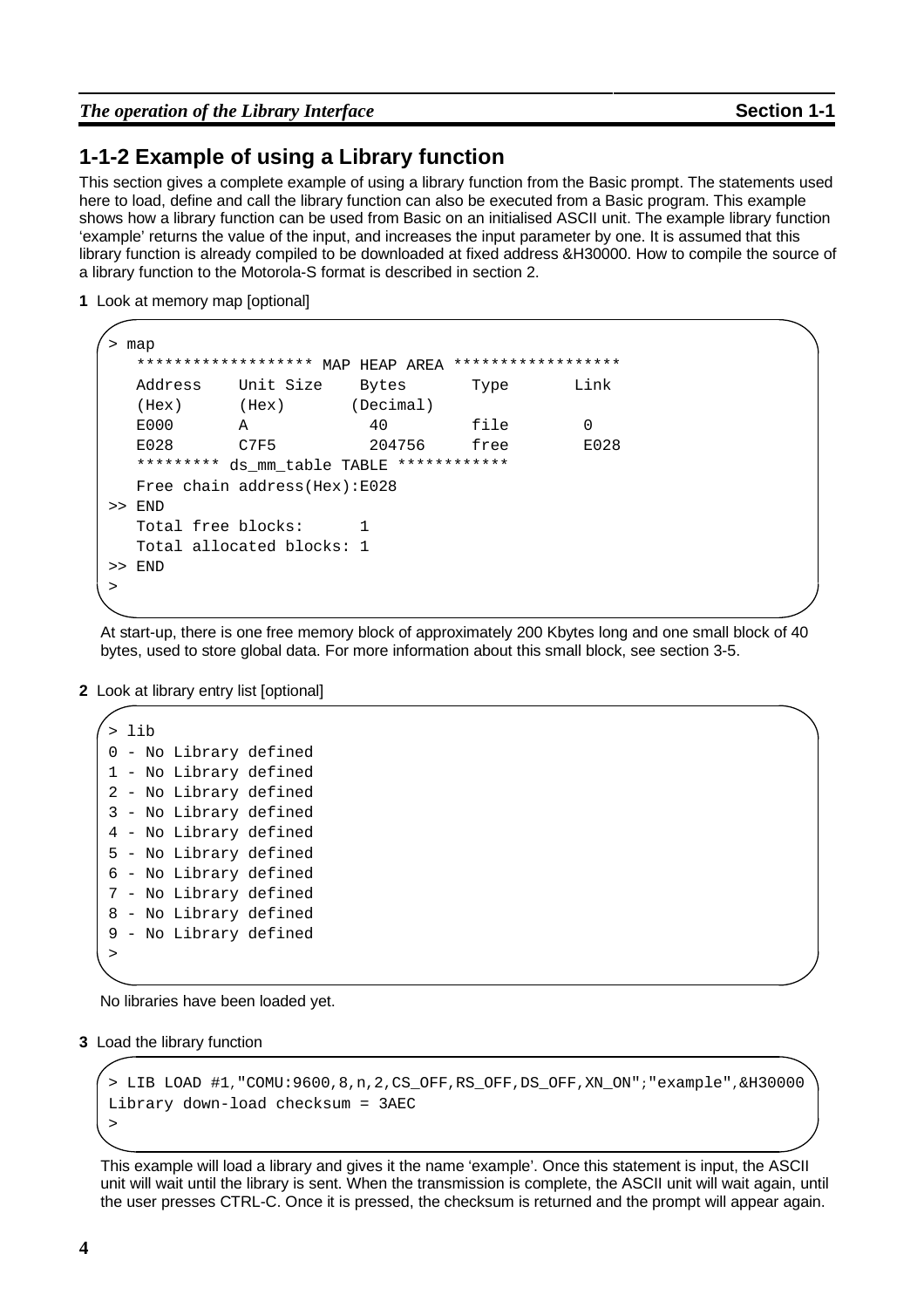#### *The operation of the Library Interface* **Section 1-1**

**4** Look at memory map again[optional]

| >     | map                           |                                   |           |                    |                  |
|-------|-------------------------------|-----------------------------------|-----------|--------------------|------------------|
|       | *******************           | MAP                               | HEAP AREA | ****************** |                  |
|       | Address                       | Unit Size                         | Bytes     | Type               | Link             |
|       | (Hex)                         | (Hex)                             | (Decimal) |                    |                  |
|       | E000                          | A                                 | 40        | file               | O                |
|       | E028                          | A6                                | 664       | file               | 0                |
|       | E <sub>2</sub> C <sub>0</sub> | 874F                              | 138556    | free               | 30320            |
|       | 2FFFC                         | C9                                | 804       | file               | O                |
|       | 30320                         | 3F37                              | 64732     | free               | E <sub>2CO</sub> |
|       | *********                     | ds_mm_table TABLE ************    |           |                    |                  |
|       |                               | Free chain address $(Hex): 30320$ |           |                    |                  |
| $\gt$ | END                           |                                   |           |                    |                  |
|       | Total free blocks:            |                                   | 2         |                    |                  |
|       |                               | Total allocated blocks: 3         |           |                    |                  |
| >     | END                           |                                   |           |                    |                  |
| >     |                               |                                   |           |                    |                  |

Though the library function was stored at &H30000, the memory map shows the address &H2FFFC. At this address the header of the concerning memory block starts. Storing the library function at the fixed address caused the free memory block of 200 Kbytes to split up into two smaller blocks. When the first library function is loaded, a block of 664 bytes is created that contains the Basic Library Function entry Table.

**5** Look at library entry list again[optional]

|       | lib                    |         |                             |  |
|-------|------------------------|---------|-----------------------------|--|
| $0 -$ |                        | example | 800 bytes 28.07.98 16:49:52 |  |
|       | 1 - No Library defined |         |                             |  |
|       | 2 - No Library defined |         |                             |  |
|       | 3 - No Library defined |         |                             |  |
|       | 4 - No Library defined |         |                             |  |
|       | 5 - No Library defined |         |                             |  |
|       | 6 - No Library defined |         |                             |  |
|       | 7 - No Library defined |         |                             |  |
|       | 8 - No Library defined |         |                             |  |
|       | 9 - No Library defined |         |                             |  |
| >     |                        |         |                             |  |
|       |                        |         |                             |  |

Since this is the first library loaded, it is automatically loaded as library 0.

**6** Define and call the user function

```
>
> DEF LIBFN xyz(ADDR),INT,0
>
> a<sup>8</sup>=100> b%=fnxyz(VARPTR(a%))
> print a%,b%
 101 100
>
```
Here, the user function was given the name 'xyz' to point out that this name is not related to the filename nor to the library function name, but only to the library function number (zero in this example).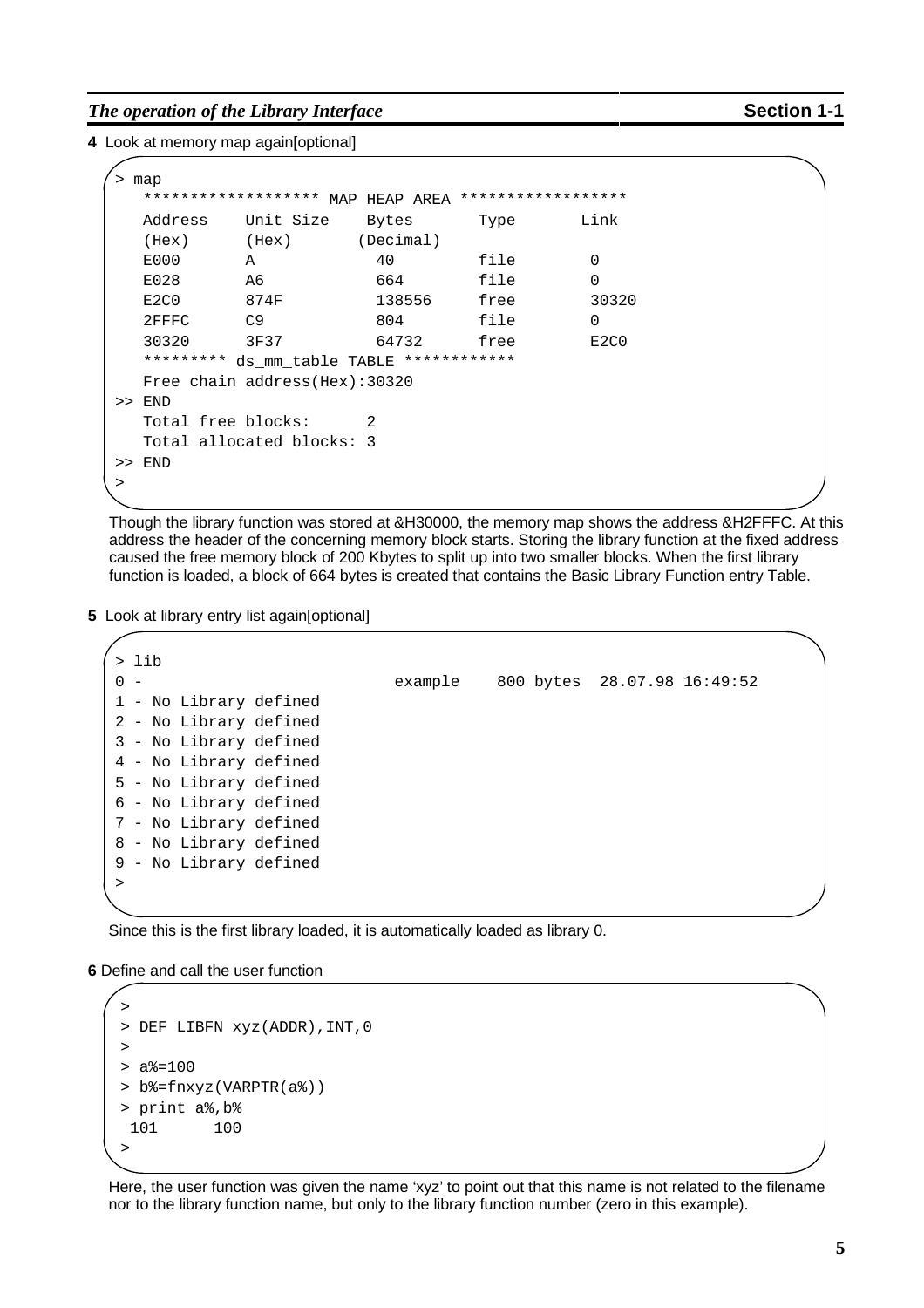# **1-2 User memory in BASIC**

## **1-2-1 Memory blocks**

The table below shows that the ASCII unit's RAM is 256 Kbytes big. Of this memory 56 Kbytes are used by the system, and the other 200 Kbytes is user memory. In this part of memory all data resides; all programs, library functions and variables are stored here, each in their own memory block.

There are two types of memory blocks, permanent memory blocks and non-permanent memory blocks. Basic programs and library functions are stored in permanent memory blocks. When the ASCII unit is turned off and on again, these blocks remain intact and accessible. This is not the case with variables, since they are stored in non-permanent memory blocks.

When the power is removed from the ASCII unit, the battery will backup the power to the memory, so all data remains intact. However at start-up, the memory manager deletes all non-permanent memory blocks. Basically, there is no difference between these two block types, the only difference is one bit telling the memory manager of the ASCII unit what the block type is.

To prevent permanent loss of the user memory's contents, the ROMSAVE statement can be used. It is described in the ASCII unit operation manual. Executing a ROMSAVE statement saves all Basic programs and all Library functions. The Basic programs and Library functions can be restored by means of the ROMLOAD statement.



'Memory map'

## **1-2-2 Block headers and the MAP statement**

The management of all these memory blocks is maintained by the ASCII unit's memory manager. Each free memory block has a block-header of six bytes, containing the size of that block, and a pointer to the next free block. The last free block points to the first free block, this way all free blocks are chained in a linked-list. Consequently, all parts of memory that are not in this linked list are in use.

Each time the size of a Basic program is increased, a library function is loaded or a variable is created in Basic, a part of free memory is allocated. This means that a part of a free block is allocated and removed from the linked-list.

It is possible to take a look at the memory map with the MAP statement (see section 1-3). It shows all memory blocks, including the start and the size of the blocks. The start of an allocated block indicated by the MAPstatement points to the header of the block, not to the data in the block. The header of an allocated block is two bytes long, containing information on the size.

If this block contains a Basic variable, the address retrieved from the MAP statement, increased by two gives the address of the data. Poking to this address can change the value of the variable quickly, however, a Basic programmer should never poke. **WARNING**: Poking might corrupt the linked list causing the PLC-setup to crash! For more information about the memory manager, see section 3-5 .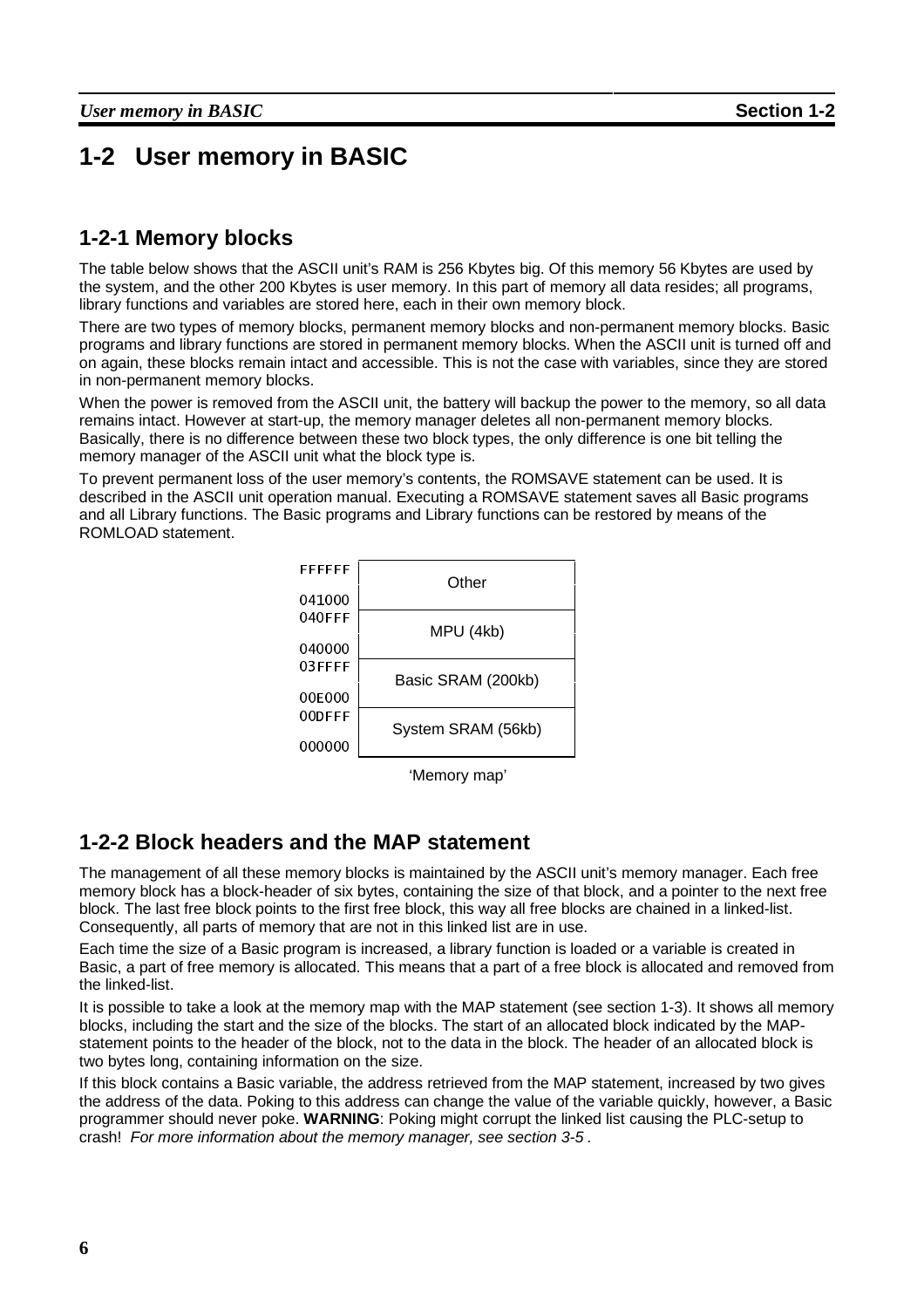# **1-3 Library Interface BASIC statements**

In this paragraph the library interface statements are explained. For an example in which all these statements are used, see section 1-1-2. The functions are also used in Basic listings in Appendix C.

| def libfn          |                                                                                                                                                                                                                                                                                                                                                                                                                                                                                                                                                                                                                                                                                                                                                                                                                                                                                                                                                                                                                                                                                                                                                                                                          |
|--------------------|----------------------------------------------------------------------------------------------------------------------------------------------------------------------------------------------------------------------------------------------------------------------------------------------------------------------------------------------------------------------------------------------------------------------------------------------------------------------------------------------------------------------------------------------------------------------------------------------------------------------------------------------------------------------------------------------------------------------------------------------------------------------------------------------------------------------------------------------------------------------------------------------------------------------------------------------------------------------------------------------------------------------------------------------------------------------------------------------------------------------------------------------------------------------------------------------------------|
| <b>Description</b> | Declares a library function that was previously uploaded to the<br><b>ASCII unit.</b>                                                                                                                                                                                                                                                                                                                                                                                                                                                                                                                                                                                                                                                                                                                                                                                                                                                                                                                                                                                                                                                                                                                    |
| <b>Syntax</b>      | DEF LIBFN <function_name> ([par_type1,  par_type n]),<br/><return_type>,<br/><library expression=""> [, WDT] [, STACK]</library></return_type></function_name>                                                                                                                                                                                                                                                                                                                                                                                                                                                                                                                                                                                                                                                                                                                                                                                                                                                                                                                                                                                                                                           |
| <b>Parameters</b>  | Function_name is the user defined name, used to call from the<br><b>BASIC</b> application.<br>Par_type1  par_type n, determine the datatypes of the<br>parameters sent to the function. Valid types are int, Ing, sng, dbl, str<br>and addr. WARNING: If the parameters do not correspond with the<br>parameters of the function source file in the correct order, the ASCII<br>unit might crash when the function is called.<br>When the function is to be called, parameters of datatype addr can<br>be passed by means of the VARPTR() function (passing by<br>reference).<br>Return_type determines the datatype of the return value. Valid<br>types are int, Ing, sng and dbl.<br>Library expression specifies the number of the library function, it is a<br>numeric value in the range from 0 to 9.<br>If the WDT option is specified, the system will perform the watch-<br>dog refreshes, else it is assumed that the watch-dog timer refreshes<br>are performed from the library function as explained in section 2-2-<br>$\overline{4}$ .<br>If the STACK option is specified, the library interface will display the<br>contents of the stack before and after calling the library function. |
| <b>Remarks</b>     | When a parameter is an output- or throughput parameter, the<br>datatype should be specified as type addr.<br>Note that a user defined function doesn't necessarily need a<br>parameter, but it ALWAYS must return a value.<br>For more information on WDT refreshes, see section 2-2.                                                                                                                                                                                                                                                                                                                                                                                                                                                                                                                                                                                                                                                                                                                                                                                                                                                                                                                    |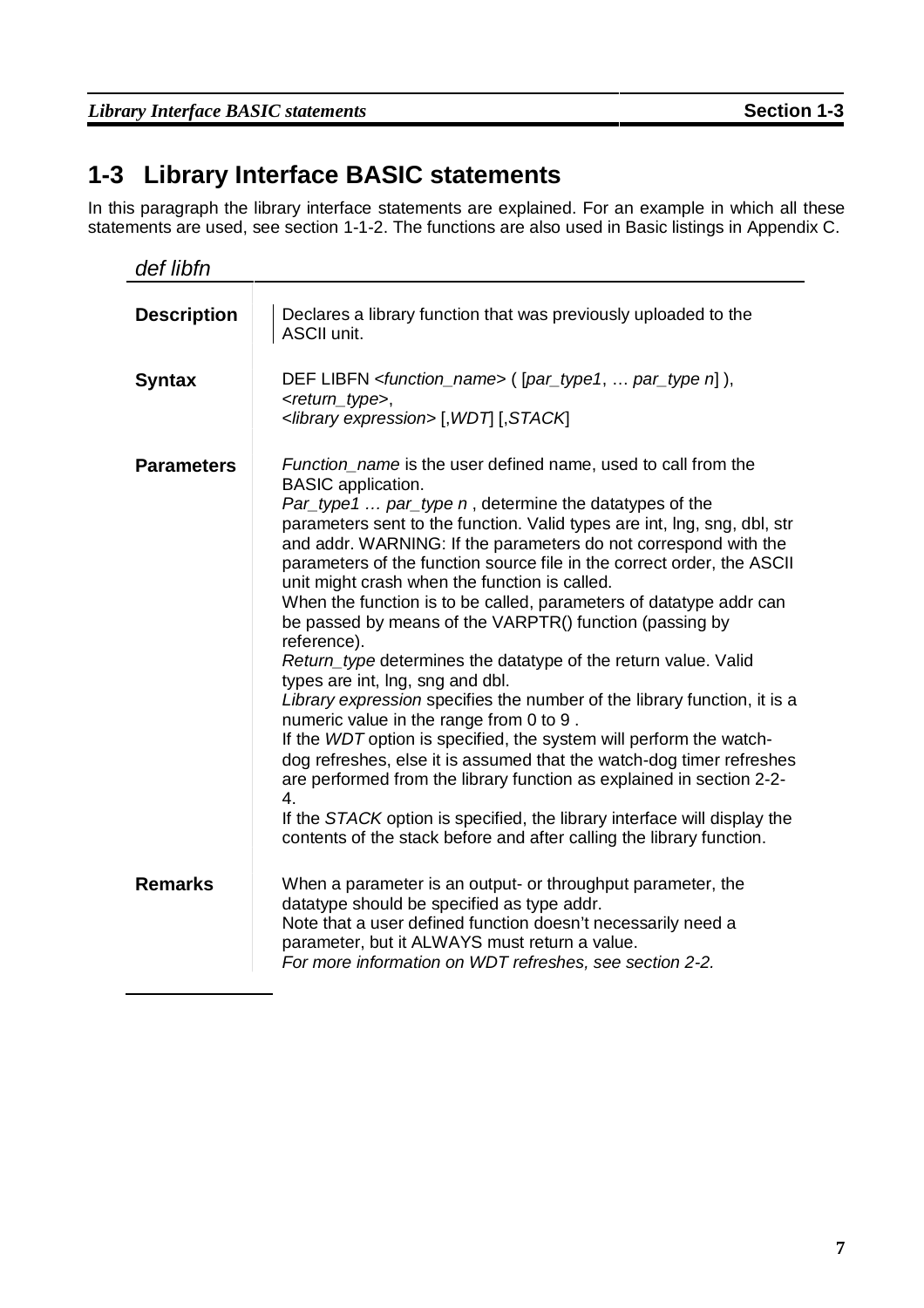| ib                 |                                                                                                  |
|--------------------|--------------------------------------------------------------------------------------------------|
| <b>Description</b> | Gives a list of all the library entries for library functions.                                   |
| <b>Syntax</b>      | <b>LIB</b>                                                                                       |
| <b>Parameters</b>  |                                                                                                  |
| <b>Remarks</b>     | If a library entry has no corresponding library loaded then "no library<br>defined" is displayed |

| <b>Description</b> | Deletes one, or all library functions from the library.                                                                                                                                                                                                                                                                                                               |
|--------------------|-----------------------------------------------------------------------------------------------------------------------------------------------------------------------------------------------------------------------------------------------------------------------------------------------------------------------------------------------------------------------|
| <b>Syntax</b>      | LIB DEL <lib all="" expression=""  =""></lib>                                                                                                                                                                                                                                                                                                                         |
| <b>Parameters</b>  | Lib expression is a numerical expression with a value in the range<br>from 0 to 9. It indicates the library function to be deleted.<br>If ALL is specified, all library functions are deleted.                                                                                                                                                                        |
| <b>Remarks</b>     | Sometimes when a library function with a fixed address is to be<br>loaded, the memory must be freed up by LIB DEL ALL and the<br>CLEAR statement. Checking whether the concerning part of<br>memory is free, can be done with the MAP statement.<br>Consequently, to replace a library function with another, the existing<br>library function must be deleted first. |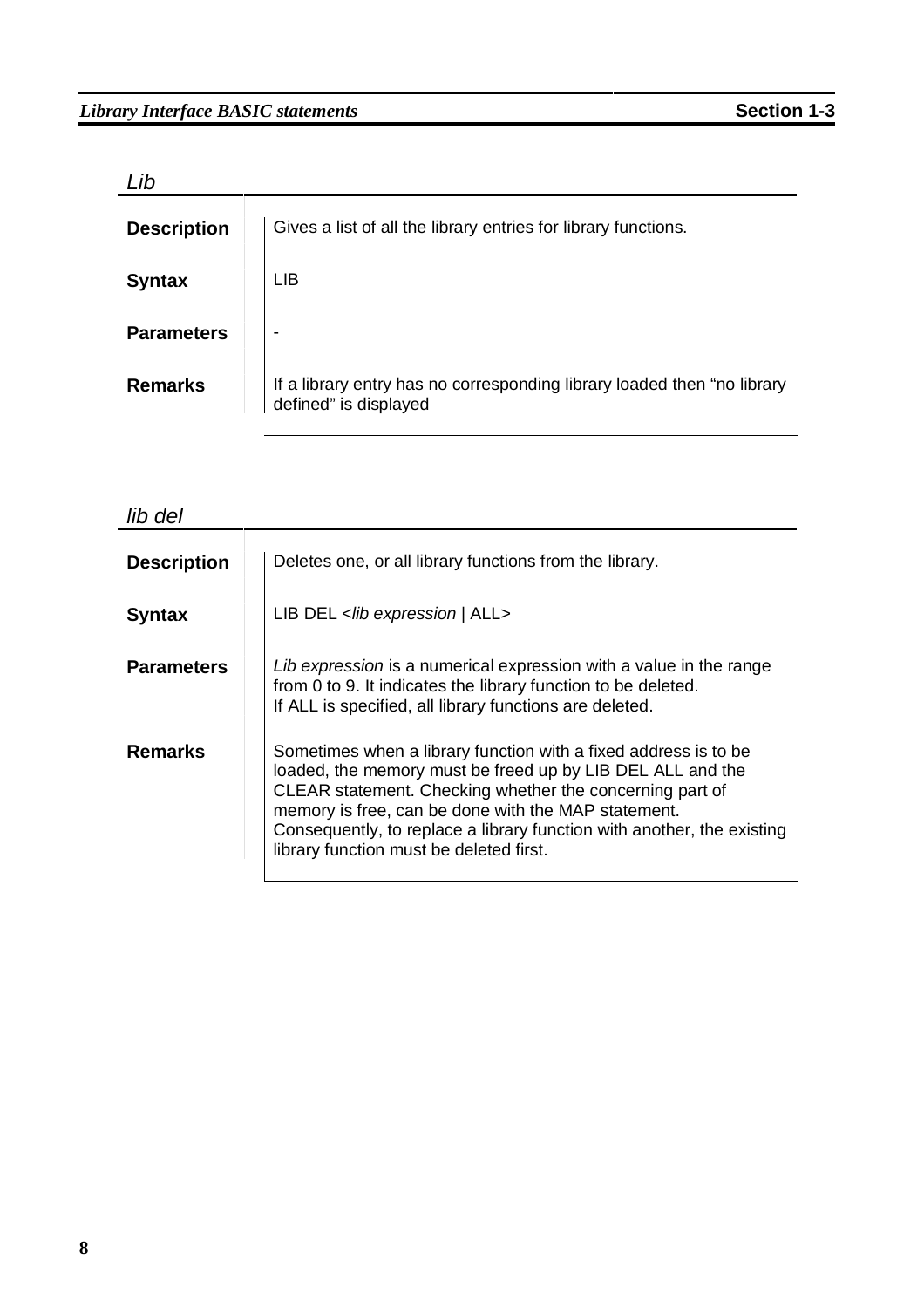lib load

| <b>Description</b> | Uploads a library function (filename.mts) into user memory. Once<br>the transfer has completed, the ASCII unit waits for the user to<br>press CTRL-C.                                                                                                                                                                                                                                                                                                                                                                                                                                                                                                                                                                                             |
|--------------------|---------------------------------------------------------------------------------------------------------------------------------------------------------------------------------------------------------------------------------------------------------------------------------------------------------------------------------------------------------------------------------------------------------------------------------------------------------------------------------------------------------------------------------------------------------------------------------------------------------------------------------------------------------------------------------------------------------------------------------------------------|
| <b>Syntax</b>      | LIB LOAD # <port expression=""> [,<com_string expression="">]<br/>[;<lib_name>] [,<library address="">]</library></lib_name></com_string></port>                                                                                                                                                                                                                                                                                                                                                                                                                                                                                                                                                                                                  |
| <b>Parameters</b>  | Port expression is the number of the port connected to the terminal.<br>Valid values are 1 and 2, and if the unit is a ASC31 also port 3 can<br>be specified.<br>Com_string expression is the communication definition string; if<br>omitted, the current active communication settings are used.<br>Lib_name is the name the user gives to the library function. If the<br>name is omitted, the name "lib# $n$ " is given to it.<br>Library_address is the address where the user desires the library to<br>be stored in memory. If that part of memory is (partially) in use, an<br>"OUT OF MEMORY" error will occur. If this parameter is omitted,<br>the memory manager of the ASCII unit will attempt to find a suitable<br>place in memory. |
| <b>Remarks</b>     | It is recommended to use the software flowcontrol option, XON, in<br>the com_string expression when using the LIB LOAD statement.<br>The library name lib_name doesn't need to be the same as the<br>name used in the source of the library function, nor as the name<br>used in the DEF LIBFN statement.<br>For more information on the communication definition string, see the<br>LOAD statement, in the ASCII operation manual.                                                                                                                                                                                                                                                                                                               |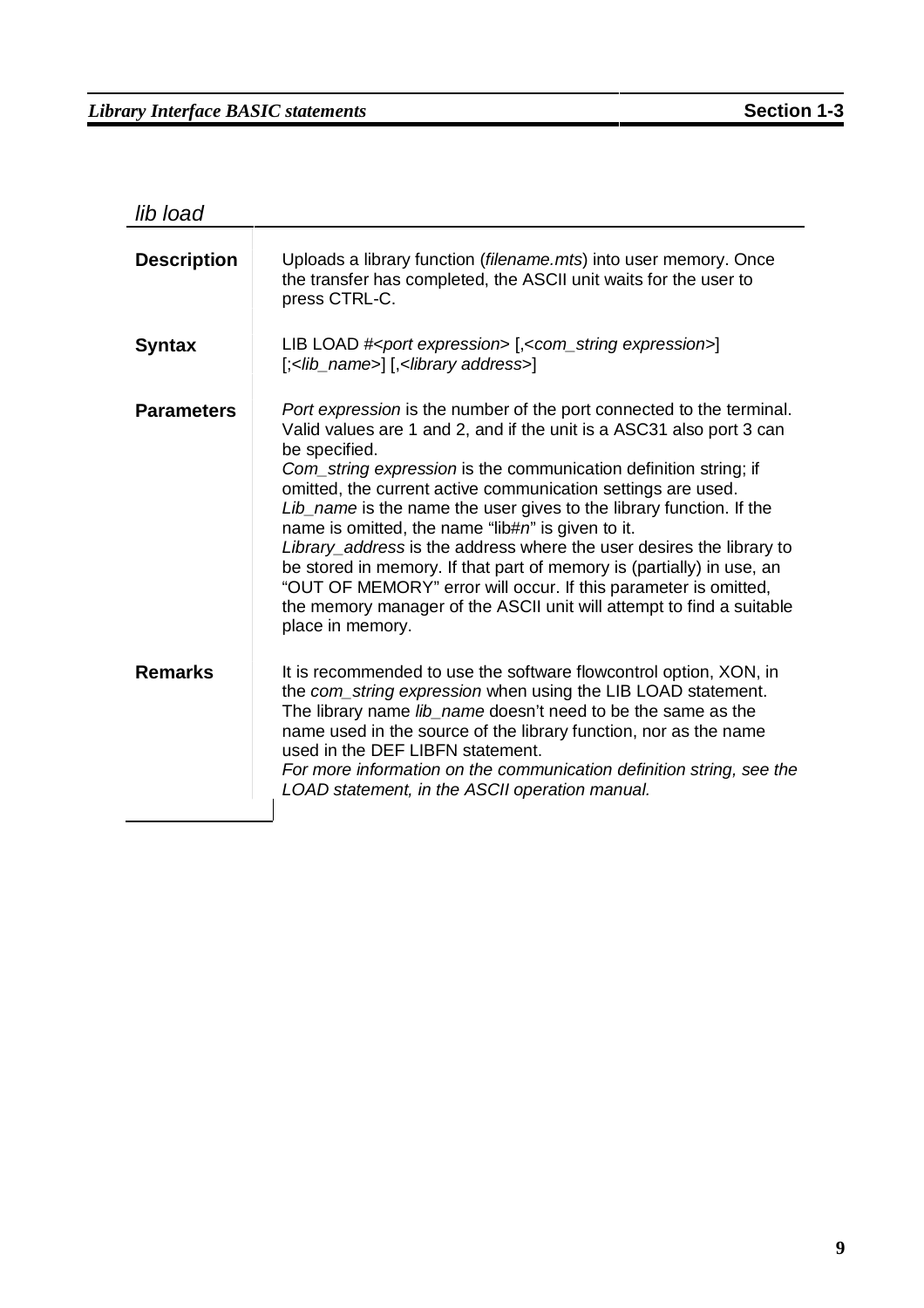## *Library Interface BASIC statements* **Section 1-3**

|  | ×<br>I | ÷ |  |
|--|--------|---|--|

| map                |                                                                                                                        |
|--------------------|------------------------------------------------------------------------------------------------------------------------|
| <b>Description</b> | Shows the memory-map. From the listing of the memory-map, the<br>location and size of a memory block can be retrieved. |
| <b>Syntax</b>      | MAP                                                                                                                    |
| <b>Parameters</b>  |                                                                                                                        |
| <b>Remarks</b>     | The starting address of a memory block points to the header of the<br>block, not to the data in the block.             |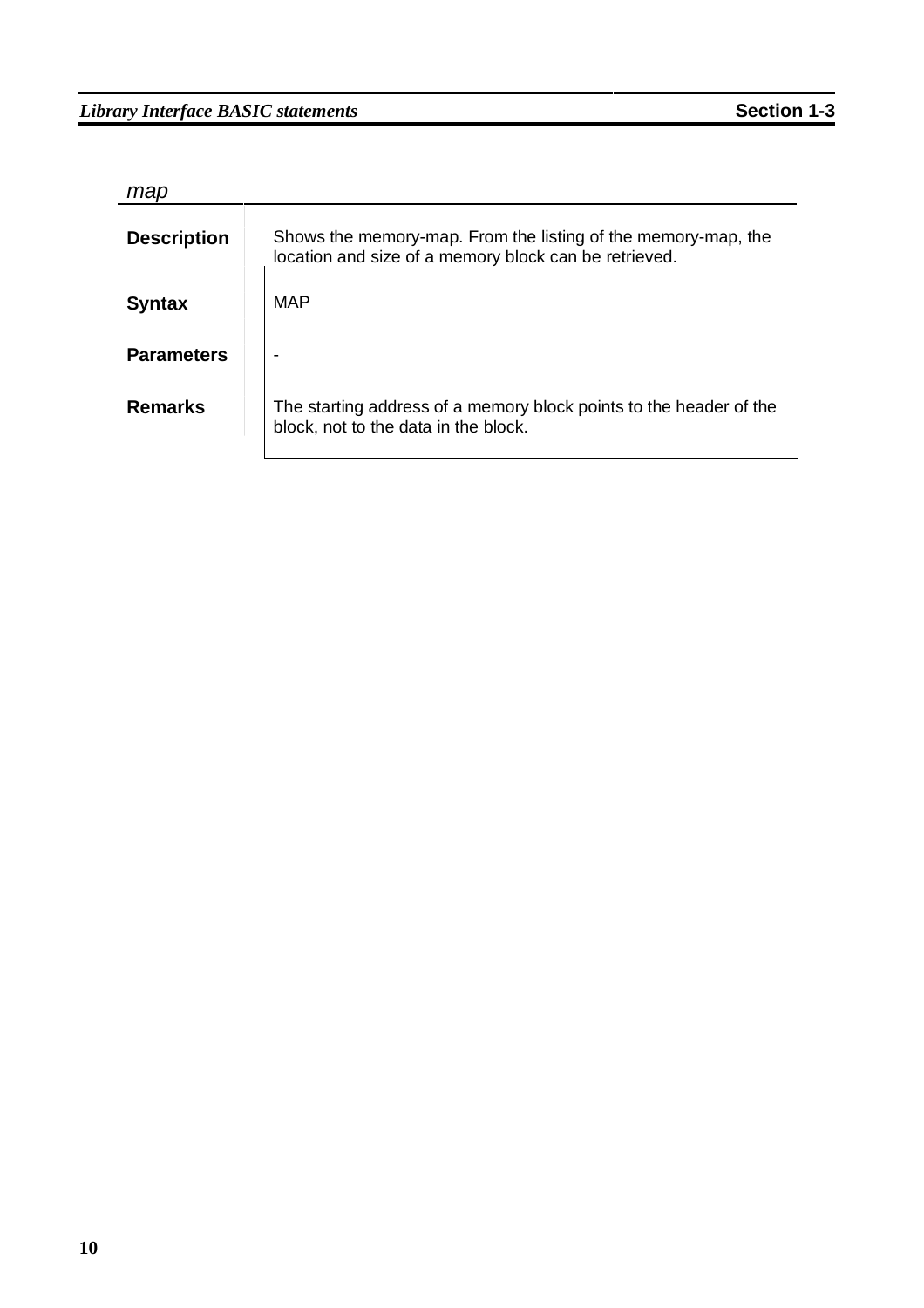# **2 Creating a user library**

This section describes the general way to create a user library in the C language. It also gives an overview of some considerations to be taken during the design of the function. All items mentioned in this section are illustrated by the small application examples in Appendix C.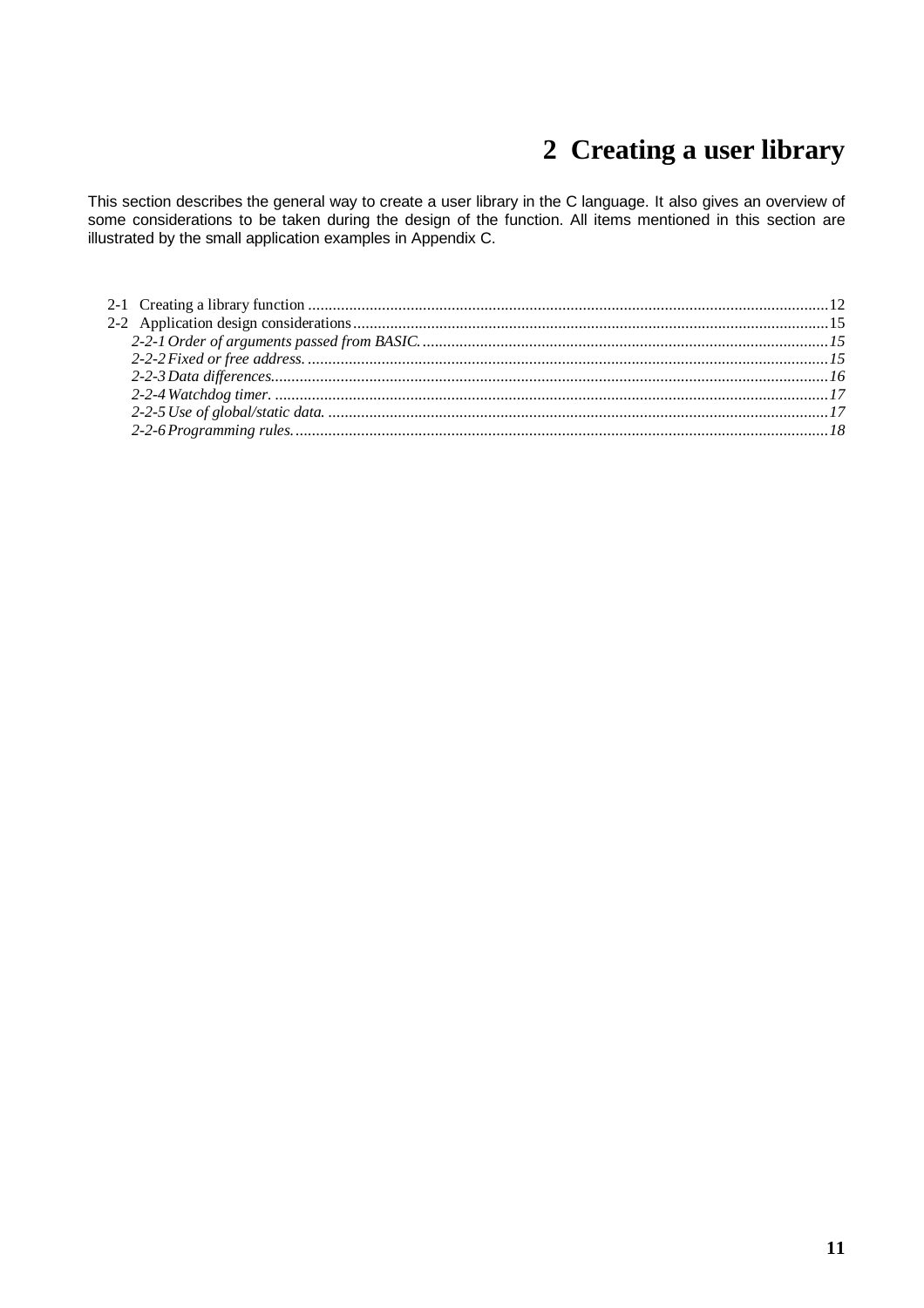# **2-1 Creating a library function**

When a library is to be loaded, it must consist of machine code for the M68K processor coded in the Motorola-S format. Therefore, this section describes the route from source to machine code. The source can be written in any language, as long as cross-compiler and linker can convert it to the right code. For detailed examples on creating library functions, see the C-source listings in Appendix C.

In this manual, it is assumed that the source is written in ANSI standard C language. Furthermore, the crosscompiler and linker used to write this manual is the "GNU C-language Cross Compiler for Motorola 68K". It is likely that most details are different on other cross-development systems.

The general route to create a library function consists of six steps as shown schematically:



#### **1. Write the source.**

Writing the code is language dependent, and also different from programming applications on a DOS/WINDOWS machine, since the library function will become a part of embedded software. Some guidelines for designing the software are included in section 2-2.

#### **2. Compile the source to object code.**

To compile, the source file and all other include files are input to the compiler. The compiler generates an object code file (.O).

**3. Determine fixed or free address.** This is actually a part of the application design, but it is included in this list to point out that it is an essential part of linking. It does not only effect the linking but also the restrictions for writing the source file. More details on free or fixed address can be found in section 2-2.

#### **4. Write a linker parameter file.**

This file contains the linker options for the source file. For every library function, the programmer should write a parameter file. The parameter file (.LD) informs the linker about the concerning memory layout, and some specific options about compiling conventions.

Furthermore, this file contains a MEMORY block with an ORIGIN option that tells the linker where the programmer wants his functions and variables to be stored in memory. The memory origin depends on the way the library function is loaded into the ASCII unit, with a free address or a fixed address:

- **Free address: To load the library function with a free address, the LIB LOAD statement should not** contain a target address; LIB LOAD will allocate a free memory block to store the function in. The address in the ORIGIN option should be set to &H00000 to load the function at the beginning of the allocated block.
- **Fixed address: To load the library function with a fixed address, the LIB LOAD statement should** contain a target address, specifying where to place the library function. This address must be equal to the lowest address in the ORIGIN option.

See Appendix E for more information on the linker parameter file.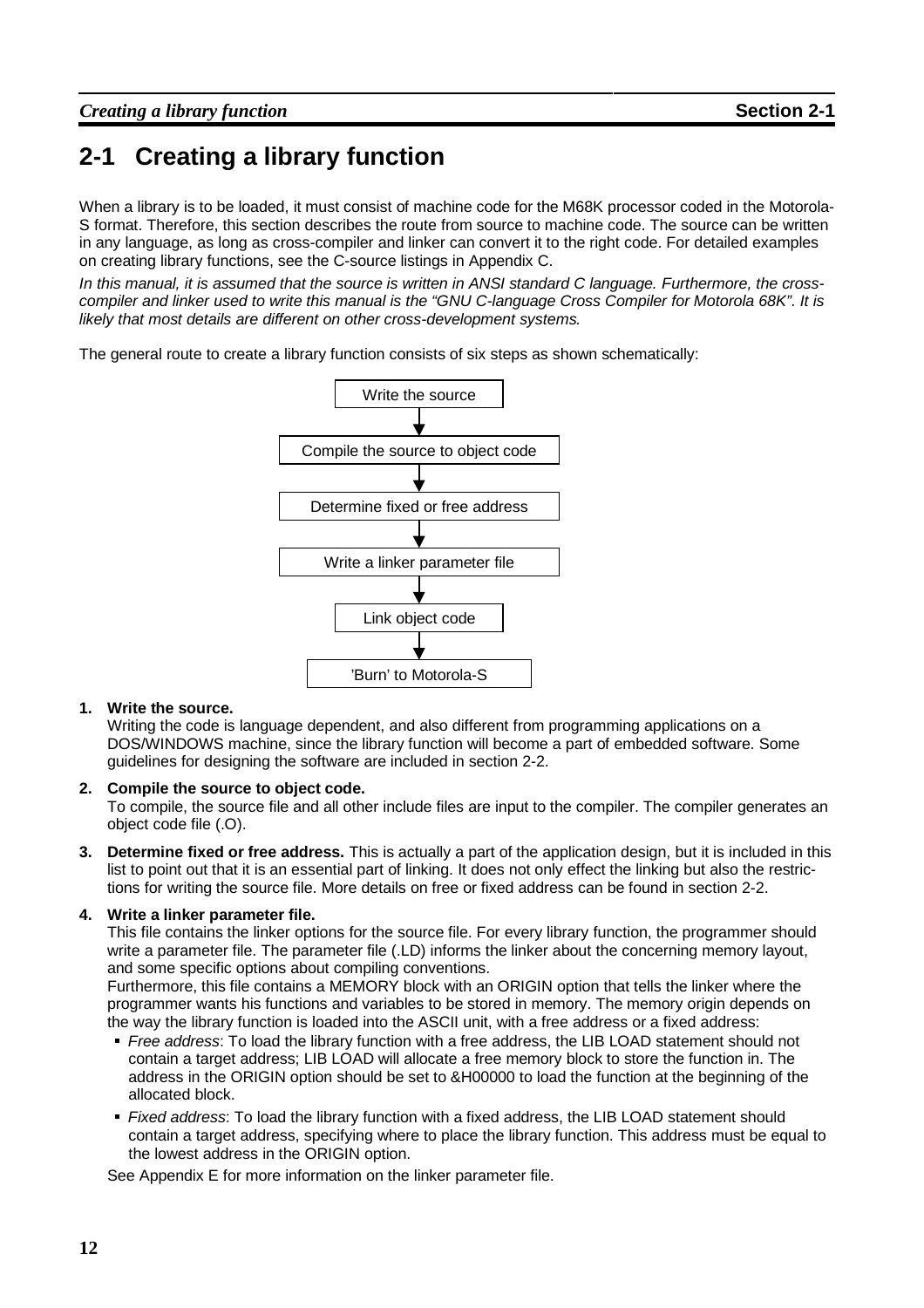#### *Creating a library function* **Section 2-1**

#### **5. Link object code.**

To link, the parameter file and object code files of the source are input to the linker. The parameter file will tell the linker how the files are to be linked. Also see Appendix E for more information on this topic. The linker generates two files, the coff file and the map file.

- off file: The coff file (.COF) contains the linked machine code, coded together with some debug code and references to the source file.
- map file: The map file (.MAP) contains the linking results and code statistics and placement as well. From the map file, the absolute addresses of the functions and variables can be retrieved.

#### **6. 'Burn' to Motorola-S.**

This step encodes the coff file to Motorola-S format. The output file, an MTS file, is the input file for LIB LOADing the library function to the ASCII unit.

Steps 2, 5 and 6 can be automated by using a makefile. The advantage is that commands for these steps do not have to be retyped each time and that the make utility automatically detects which files have to be rebuilt. It detects this by checking if changes have been made to files that the file to be built depends on. See Appendix C for examples of makefiles.

The library module creation process could look like this:

1. Create a small C file example.c:

C:\example>**edit example.c**↵

with the following contents:

```
/* A small example program */
long main(short arg2, short arg1)
{
  if (\text{arg2!}=0){
    return (long)arg1/(long)arg2; /* arg1 / arg2 */
  }
  else
  {
    return 0;
  }
}
```
2. Compile the source file (example.c) to an object file (example.o)

```
C:\example>compile example.c↵
example.c: In function 'main':
example.c:2: warning: return type of 'main' is not 'int'
```
Before compiling, make sure that the path of the compiler is set correctly. The compiler generates a warning because main returns a long instead of an int. This can safely be ignored.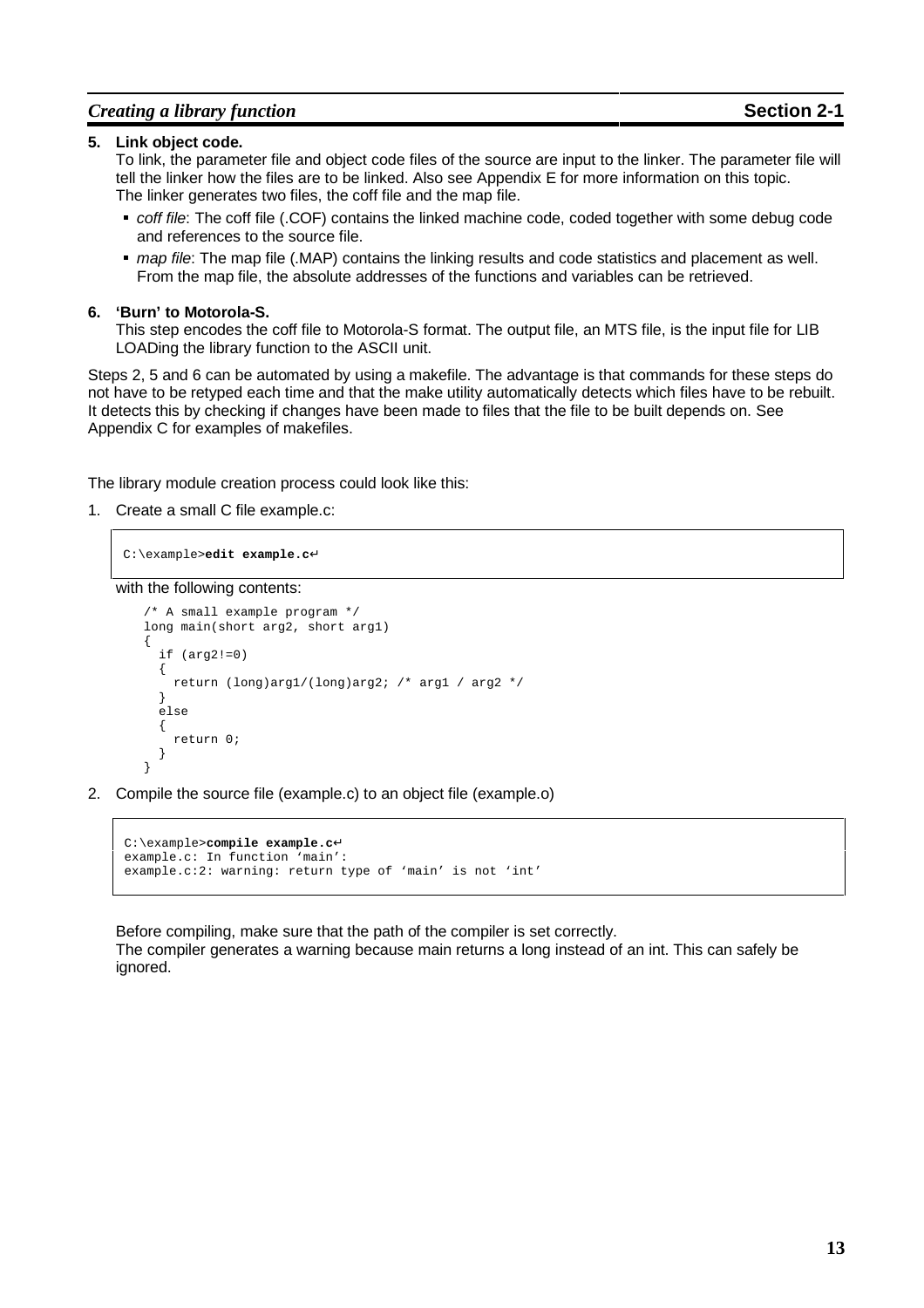#### *Creating a library function* **Section 2-1**

3. Use the MAP command on the ASCII unit to check which addresses are unused

```
> map↵
   ******************* MAP HEAP AREA *******************<br>Address    Unit Size     Bytes        Type       Link
  Address Unit Size Bytes Type Link
  (Hex) (Hex) (Decimal)<br>E000 A 40
   E000 A 40 file 0
   E028 C7F5 204756 free E028
   ********* ds_mm_table TABLE ************
  Free chain address(Hex):E028
>> END
   Total free blocks:
  Total allocated blocks: 1
>> END
```
This example shows that there is a free memory block that starts at address &HE028. The size of this block is 204756 bytes. In this example, the lowest possible start address of the library function is &HE02C, because the memory manager uses up to four bytes when a block is allocated.

- 4. The default linker parameter file 'ascii.ld' is configured for address &H30000. This is within the free memory block. Therefore, the default linker parameter file can be used.
- 5. Link the object file (example.o) to a coff file (example.cof) A map file (example.map) is generated. This file shows the memory layout of the coff file.

C:\example>**link -o example.cof example.o -Tascii.ld -Wl,-Map=example.map**↵

6. Convert the coff file (example.cof) to a Motorola-S record file (example.mts)

```
C:\example>objcopy -O srec example.cof example.mts↵
```
To use the created library module, follow these steps:

1. Load the library module into the ASCII unit:

> **LIB LOAD #3, "COMU:9600,8,N,2,CS\_OFF,RS\_OFF,DS\_OFF,XN\_ON";"EXAMPLE",&H30000**↵

Now transfer the file 'example.mts' to the ASCII unit. Press Ctrl-C when loading is finished.

2. Create a BASIC program to define the library function and to perform a call to it:

```
> 10 DEF LIBFN EXAMPLE(INT, INT), LNG, 0↓
> 20 PRINT FNEXAMPLE(912,5) ↵
> RUN↵
Please wait, compiling ... Finished.
182
```
Note that the order of arguments in the BASIC function call is the opposite of the order of the arguments in the C function.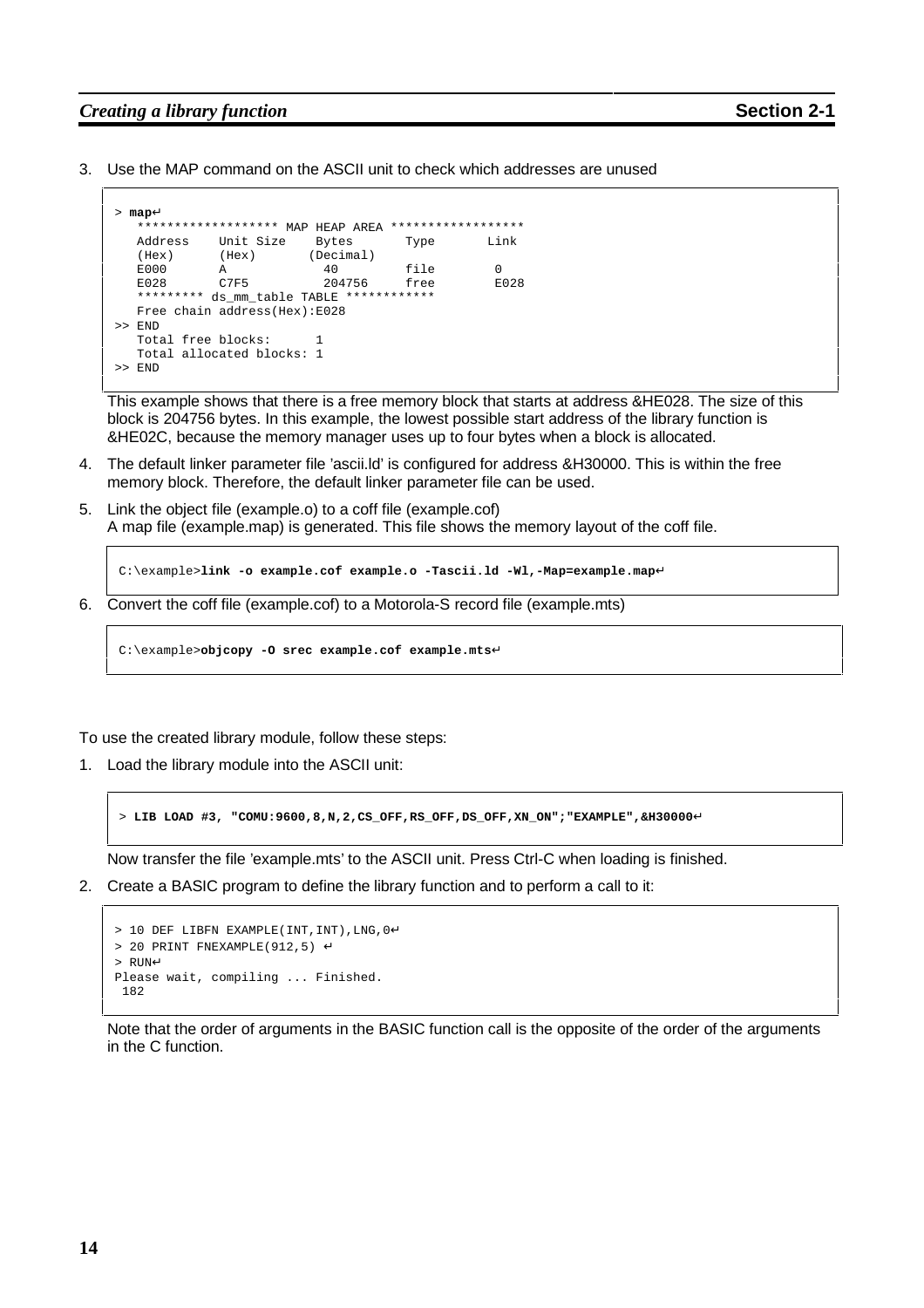# **2-2 Application design considerations**

Because the library function will become a part of cross-compiled embedded software, it differs from 'regular' programming on a DOS/WINDOWS platform, because:

- ; Debugging is not possible on the platform itself. For debugging, an M68K emulator is required.
- $\sim$   $\sim$ The Library Interface acts like a shell around the actual library function, so that the programmer must be aware of its functionality.

The rest of this section contains several points that should be kept in mind when designing an application.

## **2-2-1 Order of arguments passed from BASIC.**

For GCC, the arguments for the primary function are received in the opposite direction as they are passed from BASIC. Care should be taken to make sure that the order of the arguments in the primary library routine is reversed. If a BASIC program calls a library function like 'FUNC(arg1, arg2)', the function should be declared as 'FUNC(arg2, arg1)' in C. Unexpected behaviour may be seen when arguments are treated in the wrong direction.

### **2-2-2 Fixed or free address.**

The application programmer can divide up memory the way he desires by specifying the target address (fixed address) when executing the LIB LOAD statement. If the target address is omitted, a free address is used. Compiling the library function with a free address has three disadvantages:

- **Global data or constants cannot be used,**
- <sup>&</sup>gt; Calls to other functions (absolute jumps) are not allowed, (note that GCC uses subroutines to convert float and integer types!) It is possible to check the use of absolute jumps by looking for the keyword 'jsr' in the assembly file.
- **The primary function can not be main.**

Most of the time, the disadvantages of using a free address outweigh the advantages. If there is no special need for using a free address, then don't. It is also possible to store a library function compiled for a fixed address, as if it where loaded with a free address. This is done by loading the compiled function with LIB LOAD without specifying a target address. The ASCII unit will determine and display a proper address to store the library function. Instead of transferring the Motorola-S file of the function, the programmer can abort LIB LOAD and re-compile the library function at the fixed address that LIB LOAD displayed to be an appropriate location. This way the ASCII unit divides up the memory, without the programmer experiencing the disadvantages of compiling with a free address.

Normally a function in machine code should begin at an address that is a multiple of two to enable a 'Jump To Subroutine' to it. Still any address in free RAM can be specified for the fixed address. When the library function is loaded at the fixed address, a block is allocated that is larger than the library function itself since it is to be preceded by a header. The header of the block must start at an address that is a multiple of four, because the memory manager can only allocate blocks with a size that is a multiple of four. For instance, in the example in section 1-1-2 a library function is loaded at fixed address &H30000. A two byte header should precede the library function, so the starting address would be &H2FFFE. Since this is not a multiple of four, the starting address becomes &H2FFFC.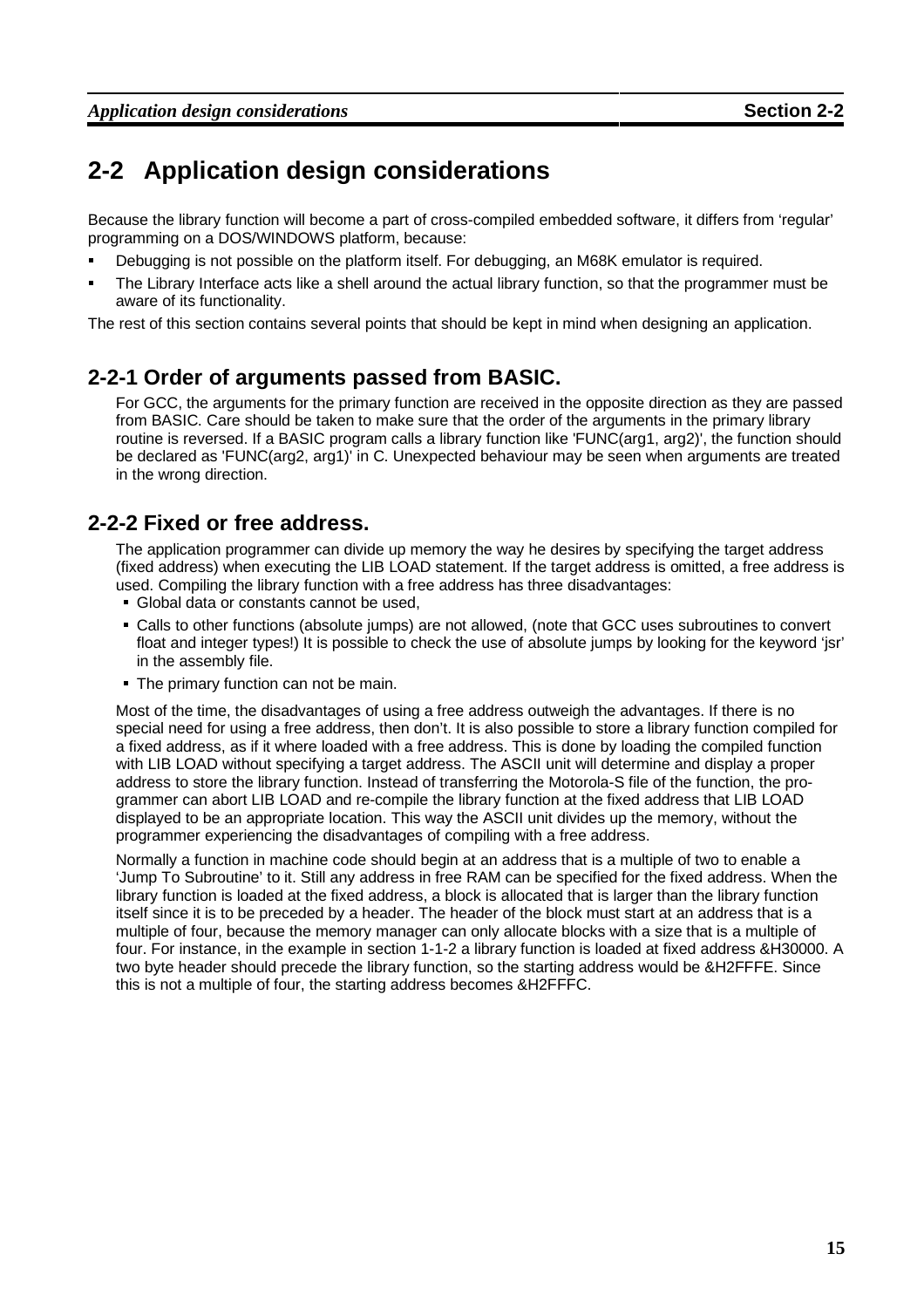## **2-2-3 Data differences.**

The data types in Basic and C are not completely similar. For instance, in the C language any standard variable can be signed or unsigned; This is not the case in Basic. In Basic the data type string is allowed, in C, however, strings are realised by charpointers or arrays of chars. Such a 'string' can be manipulated by means of functions from the standard library string.h .

When passing parameters between the Basic application and the library function, the programmer must be aware of differences like these.

The following table gives an overview of the standard data types in C and in Basic.

| Description of data type | Type identifier in Basic | Type identifier in C |
|--------------------------|--------------------------|----------------------|
| single character         |                          | char                 |
| String                   | STR, symbol \$           | $char^*$ , $char[]$  |
| short integer            | INT, symbol %            | (short) int          |
| long integer             | LNG, symbol &            | long int             |
| single precision real    | SNG, symbol!             | float                |
| double precision real    | DBL, symbol #            | Anuhle               |
| Enumeration              |                          | enum                 |

There are some special cases in C that must be taken into account:

- @ **String.** The string data type in C is not the same as in Basic. A string in the C language is actually an array of char's, that's why most compilers consider the data type char[] as char\*. The last element of the array contains a zero; this is a so-called null-terminated string. A Basic string, however, is preceded by a header containing the length of the string. This knowledge was used in the example 'CHANGE CASE' in Appendix C where a string was input to the library function, without specifying the length. See also Appendix D in the ASCII unit operation manual for the
- format of Basic string variables. **All Services Enum.** Basic doesn't support the enumerated data type. Most C compilers treat enumerated data as integers or have an option to do so. This makes it possible to pass the concerning data to the Basic
- application. In fact this is type casting from enum to int. <u>Barbara and the second second and the second second second and second second second second second second second second second second second second second second second second second second second second second second seco</u> **Void.** The C language supports the void data type which is actually no type at all. It is mostly used to
	- tell the compiler either that:
		- A pointer is not pointing to anything in particular.
		- A function is not returning a value, or no parameters are passed to the function

A library function must always return a value, but doesn't necessarily need an input parameter. In other words, the void specifier can be used to specify that the library function has no parameters, but it can not be used to specify the data type of the return value.

**Experience Boolean values.** A 'FALSE' expression like (1==0) is equal to zero in the C language, like the expression (0=1) is equal to zero in Basic as well. The value of a 'TRUE' expression however, is not standardised. In the ASCII unit's Basic, a 'TRUE' expression like (1=1) always returns '–1'. In the C language however, an expression like  $(1 == 1)$  is can be equal to any value, depending on the compiler being used. These differences are not necessarily a problem, but must be taken into account when passing expressions from or to a library function.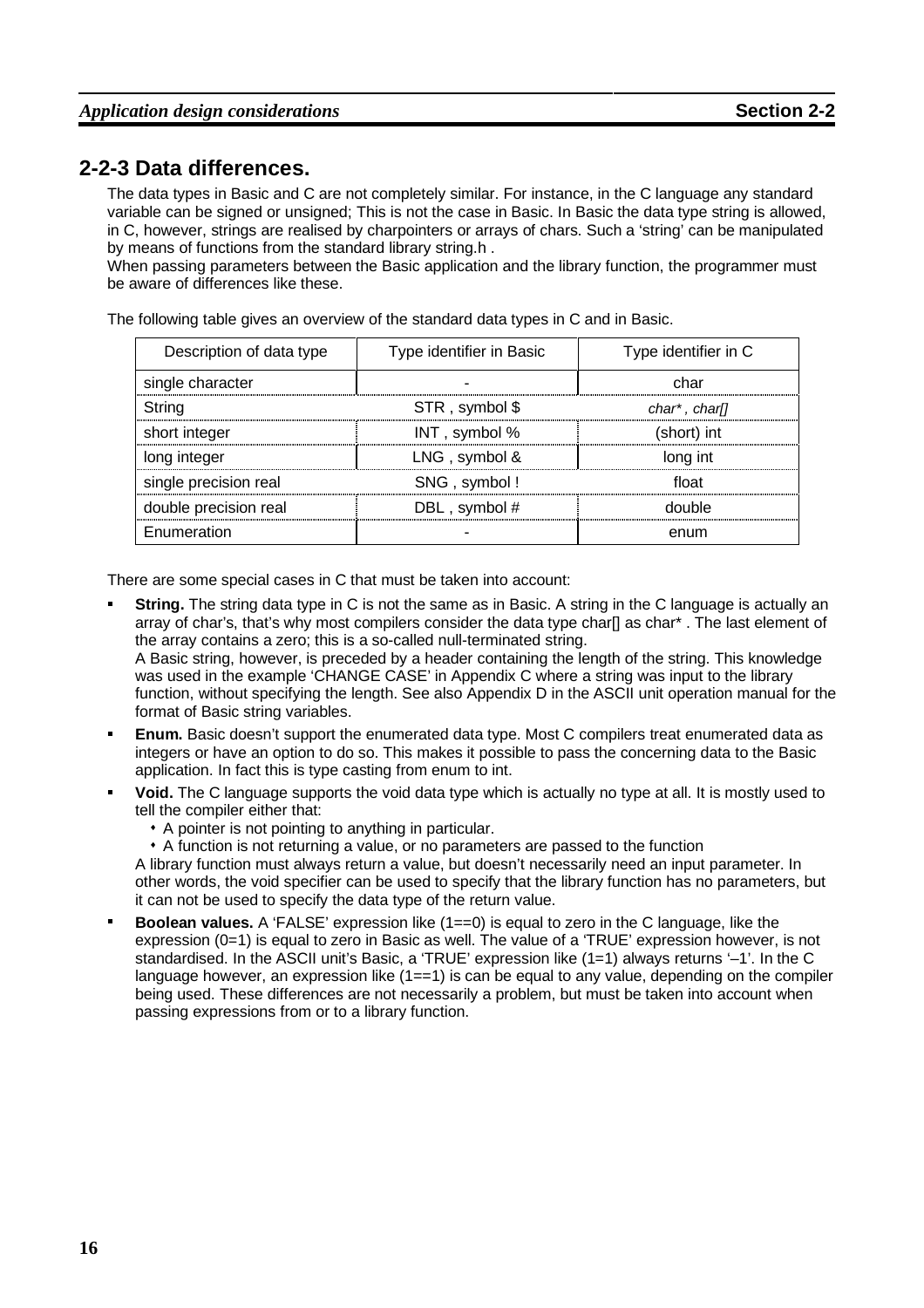## **2-2-4 Watchdog timer.**

The ASCII unit has a watchdog-timer. In fact it is just a counter, counting downwards and becomes zero, 60ms after the timer was reset. When the timer becomes zero, a special unit error is generated. In other words, the units must perform a watchdog-timer refresh that resets the watchdog timer at least once every 60ms.

When executing the LIB LOAD statement, the user can specify whether the Library Interface should refresh the watchdog timer, or not. If the programmer decides to take care of the watchdog himself, the design of the application should take into account that the watchdog should be refreshed every 10 milliseconds. Though 60ms normally would suffice, it is advised to refresh the watchdog timer every 10ms because interrupts could postpone the refresh of the watchdog timer too much. This means that the watchdog must be refreshed at several locations in the source, especially in a loop.

Refreshing the watchdog timer can be done in two ways:

- 1. By means of the inline assembly statement TRAP #00. Using the GNU cross-compiler, this is implemented as: ASM ("TRAP #00"); See also Appendix F.
- 2. Use the macro from API.H. Using the macro wdt refresh will refresh the watch-dog timer as well.

These methods differ since the macro will work with any compiler, but the TRAP-routine can't be used with compilers that don't support inline assembly. Another difference is that the macro only refreshes the watch-dog timer. The TRAP-routine, however, consumes more time because it also performs other checks for system integrity.

### **2-2-5 Use of global/static data.**

Normally, the use of global data is avoided as much as possible. However, global data in a library function can be very useful. Library functions are stored in permanent memory blocks, so any global or static data will remain intact even when the power is cut off from the ASCII unit. It could even be possible to create an extra library function only containing global data (so it's a dummy function).

Using global data in a library function, from Basic or an other library function is done by passing the address of the data. Using globals in the source of the library function is only possible when the function is to be compiled at a fixed address, because globals are compiled to be stored at an absolute address.

Normally, global variables can be initialised to a certain value by adding an assignment to the declaration of the global variable. This principle can not be used in a library function!

Actually, an initialised global variable has the correct value the first time a library is loaded. Once the variable has been modified, it is not initialised again. Even cutting off the power from the ASCII unit does not re-initialise the variable. If a global variable is to be initialised, then this initialisation should be performed by a normal assignment in an initialisation routine or by deleting and re-loading the library again.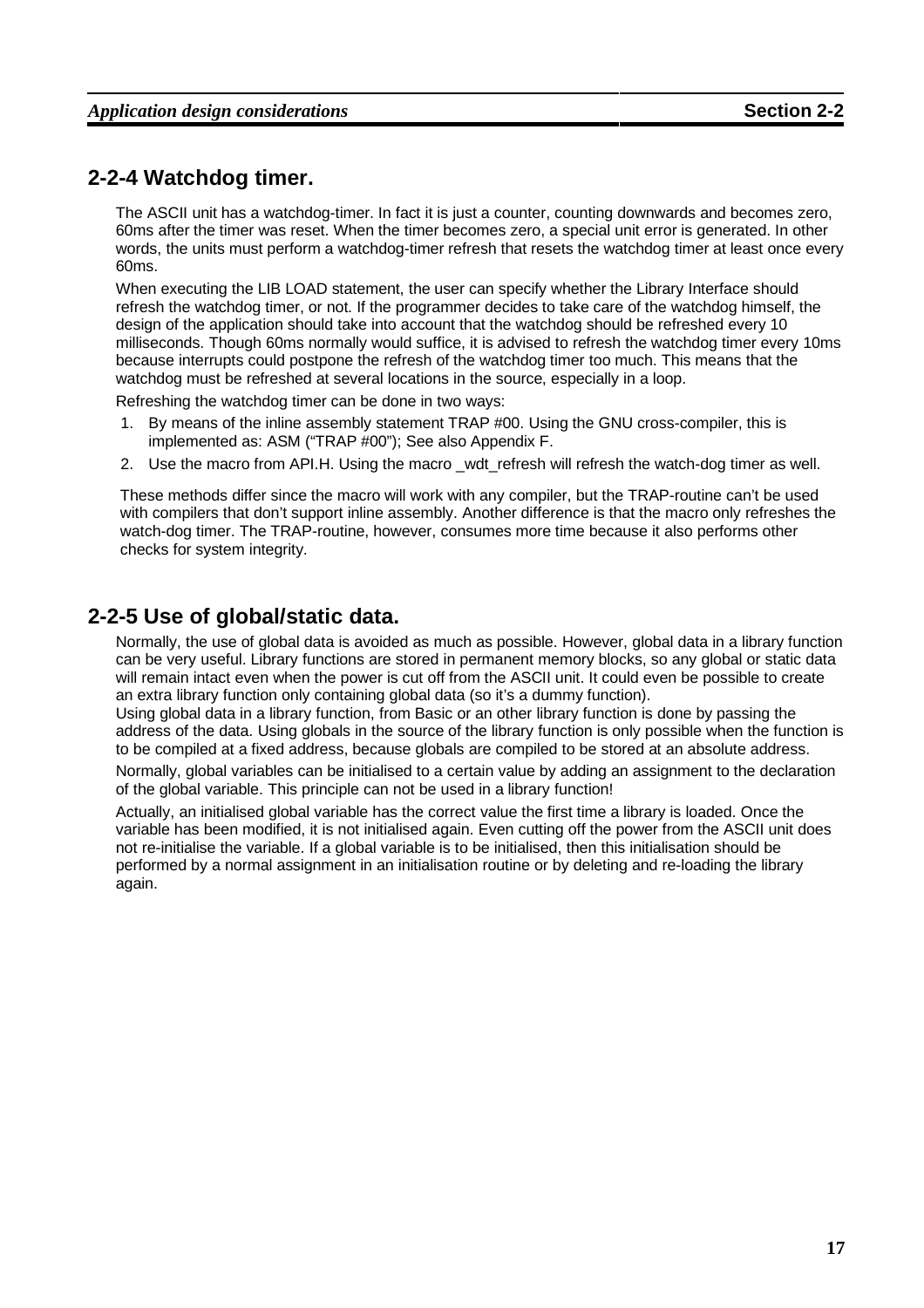### **2-2-6 Programming rules.**

There are four rules to keep in mind when writing the source of a library function:

- **1)** If the library is to be compiled with a free address, the primary function can not have the name 'main'. In this a case a dummy main must be written as well. The primary function must be the first object in the object code. Therefore, the primary function must be at the start of the source file. The linker parameter file must be changed to make sure that the file containing the primary function is loaded first by adding a STARTUP(filename) command. The 'PRINT STRING' example in Appendix C makes use of this principle.
- **2)** If the library is to be compiled with a fixed address, the primary function should normally have the name 'main'. Sometimes it is desired to give the primary function a name that reflects it's functionality. This is allowed. In this case rule number one should be obeyed.
- **3)** If the library function is to be compiled at a fixed address, it is possible to use more functions in the source. If it is compiled at a free address, using (calling) more functions is not possible. It is wise to declare a prototype or an allusion for every function in the source file(s).
- **4)** For GCC, the arguments for the primary function are received in the opposite direction as they are passed from Basic.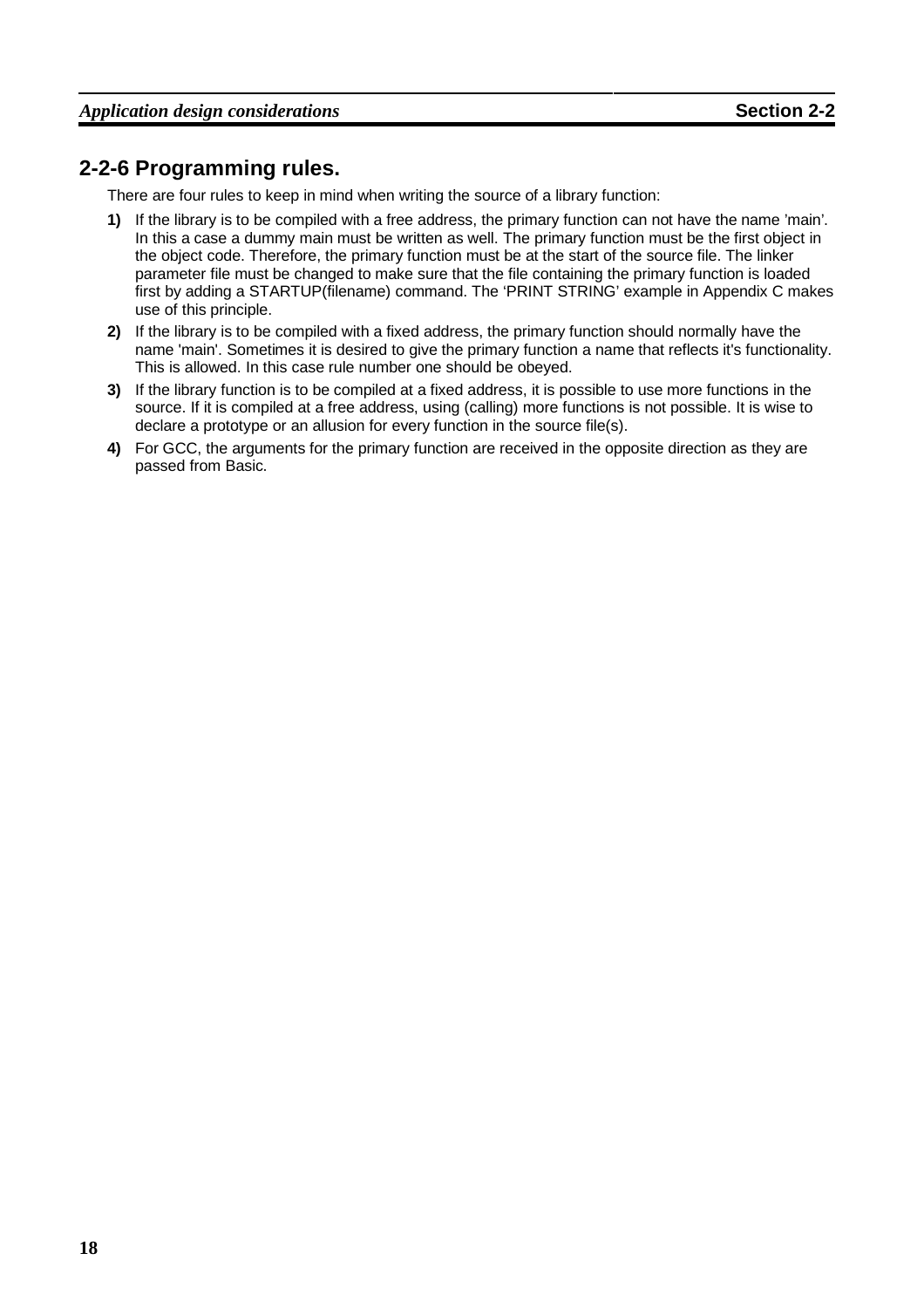# **3 Using BIOS functions**

This section explains the benefit of using the API for writing user library functions. It gives an overview of the firmware routines that are supported, and to make the functionality of the routines more understandable, the routines are illustrated by the hard- and software involved. In Appendix B, a reference of the routines is included.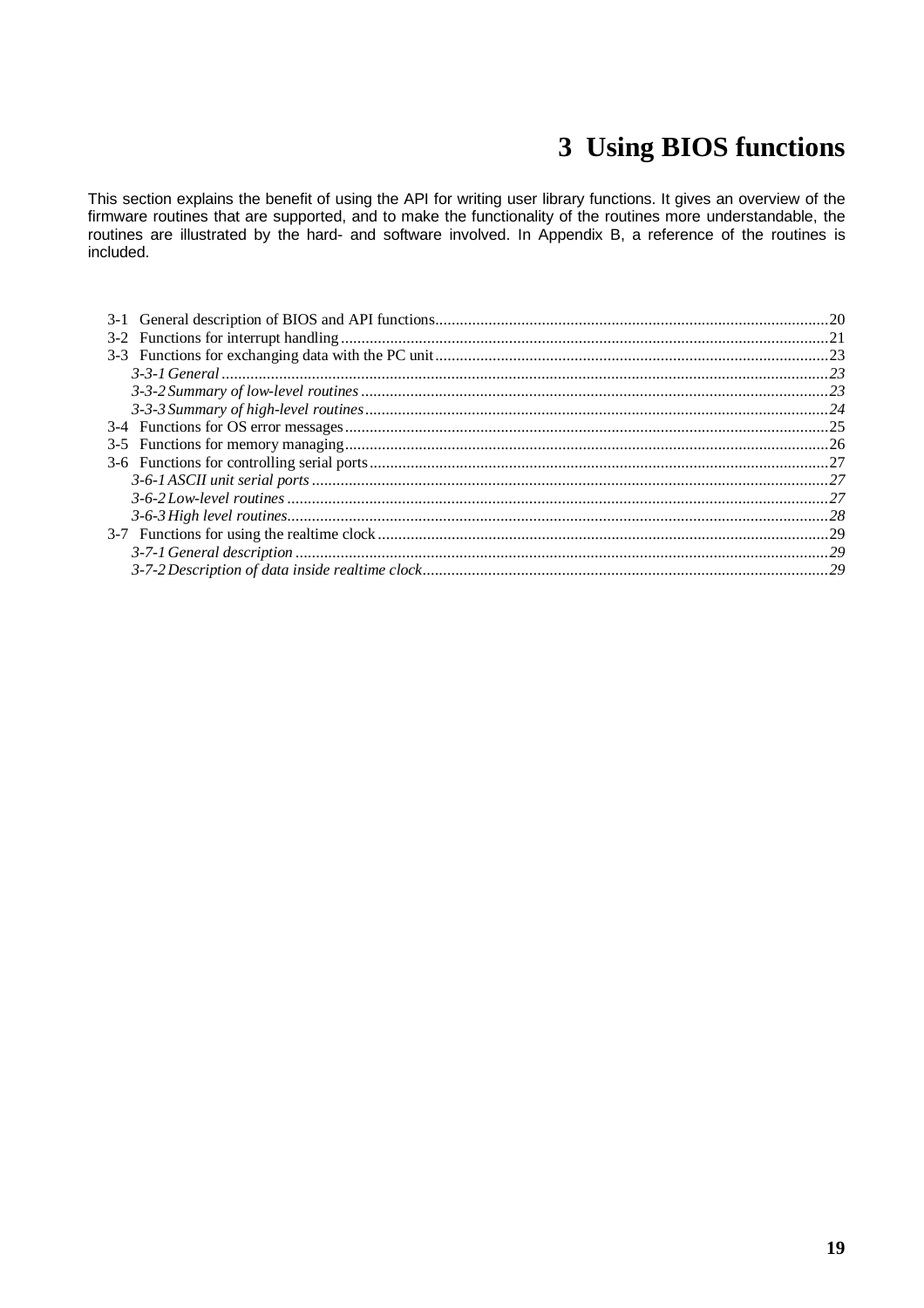# **3-1 General description of BIOS and API functions**

The ASCII unit contains several hardware aspects: serial ports, communication with the PLC, timers and DMA controllers. These hardware units must all be controlled or supervised by embedded software in the ASCII unit's ROM. This embedded software exists as a set of functions that perform Basic input/output tasks, therefore these firmware functions are called BIOS routines.

Some of the firmware routines are low-level BIOS routines, directly effecting the hardware. Others are highlevel BIOS routines that are wrapping their low-level versions or make use of the low-level BIOS routines. Since most BIOS routines directly effect the hardware, it is important to understand the concerning hardware before using a function. The hardware and the concerning BIOS routines can be divided in six categories named after the software units they reside in: Interrupt handler, I/O bus handler, main executive, memory manager, port handler and the realtime clock.

See sections 3-2 to 3-7 for more details.

The BIOS routines are normally called by the system software, but can be called by the programmer of a library function as well. The BIOS routines are written in an Application Programming Interface (API). This toolkit makes it easier for the programmer to use BIOS routines.

To use the functions defined in the API, only including "api.h" is needed. Once the API is included, the firmware functions and the data types described in this manual can be used. Since this API is optimised for the compiler used (GCC), one should not copy pieces of the API into the source which makes the source compiler-dependent.



See the listing of user available data of the API in Appendix A for more information.

In this illustration, a link can be seen between the Library Function and the BIOS routines which is established by including "api.h" in the source of the library function. This link makes it possible for the user to directly use the hardware and fully exploit the possibilities of the ASCII unit. **WARNING**: Improper use of the API or improper use of the BIOS routines may cause the ASCII unit to malfunction!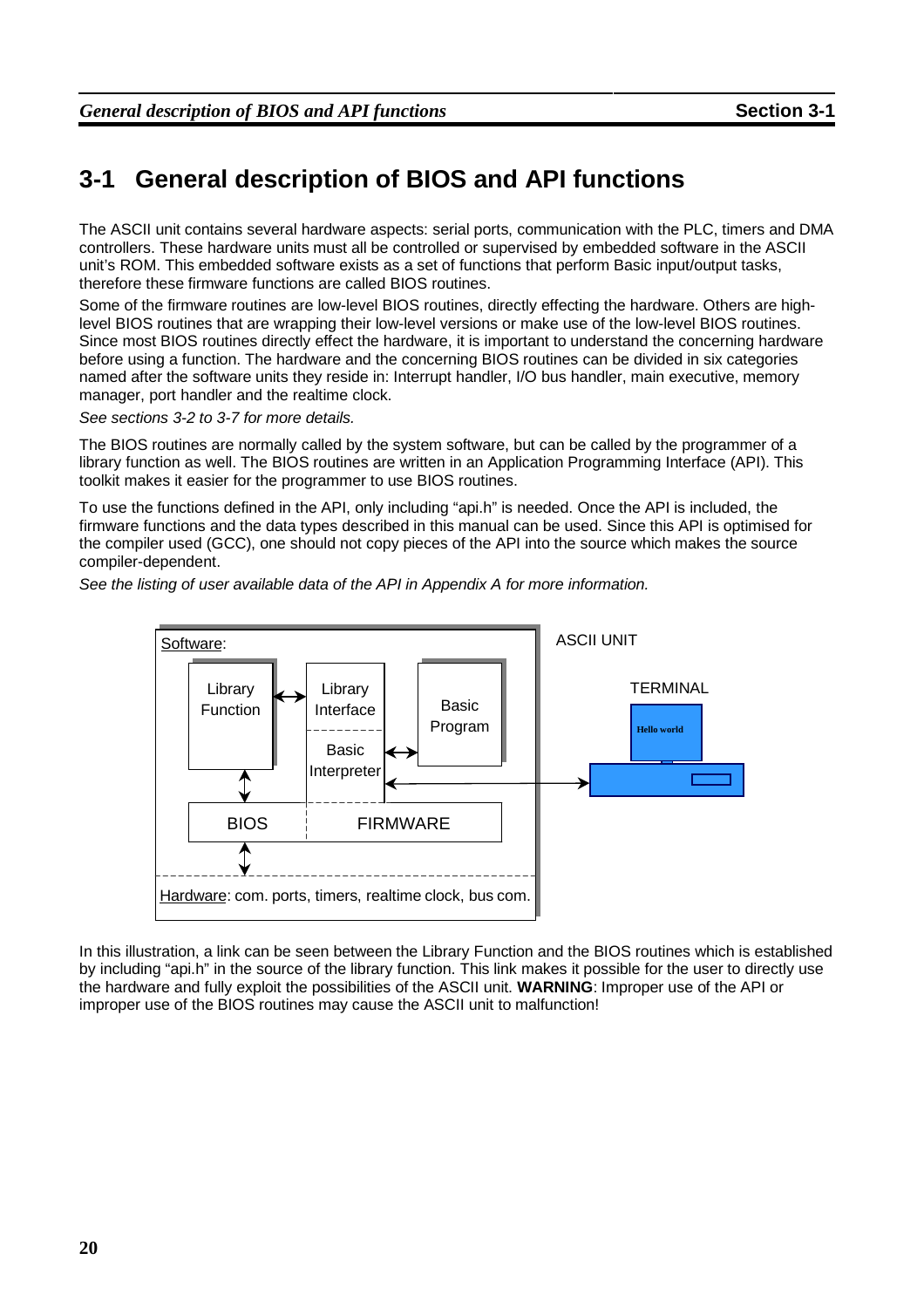# **3-2 Functions for interrupt handling**

In the Application Programming Interface, three routines are included that are used when writing an interrupt service routine. These routines are:

- **Register interrupt. To register an interrupt service routine in the exception vector table.**
- <sup>G</sup> Mask Basic interrupt. To mask one or all Basic interrupts.
- <sup>H</sup> Unmask Basic interrupt. To unmask one or all Basic interrupts.

**WARNING:** Working with interrupts requires specific knowledge of both the MPU of the ASCII unit and the principles behind interrupt servicing. Make sure that both these matters are understood before developing your own interrupt service routine.

When an interrupt service routine is created, it should be optimised for speed; An interrupt service routine should be completed as fast as possible. To install a routine to be an interrupt service routine, find the corresponding (free) vector in the vector table and appoint the address of the routine to that vector, using the \_register\_int() routine. The following table shows some of the exceptions supported by the M68K.

| No.            | Offset          | Description                   |
|----------------|-----------------|-------------------------------|
| 0              | 000             | Not used                      |
| 1              | 004             | Not used                      |
| 2              | 008             | Bus error                     |
| 3              | 00C             | Address error                 |
| 4              | 010             | Illegal instruction           |
| 5              | 014             | Divide by zero                |
| 6              | 018             | <b>CHK</b> instruction        |
| $\overline{7}$ | 01C             | <b>TRAPV</b> instruction      |
| 8              | 020             | Privilege violation           |
| 9              | 024             | Trace                         |
| 32             | 080             | Trap #00 vector (WDT refresh) |
| 33             | 084             | Trap #01 vector not in use    |
|                |                 |                               |
| 42             | 0A8             | Trap #10 vector not in use    |
| 43             | 0AC             | Trap #11 vector in use        |
| 44             | 0B <sub>0</sub> | Trap #12 vector in use        |
| 45             | 0B4             | Trap #13 vector in use        |
| 46             | 0B <sub>8</sub> | Trap #14 vector not used      |
| 47             | 0 <sub>BC</sub> | Trap #15 vector not used      |
| 65             | 104             | Timer1 interrupt              |
| 67             | 10C             | Timer2 interrupt              |

The base address of the vector table is &H00000, therefore the offset address of a vector as shown in the table is identical to the real address of this vector. For instance, the address of vector 65 (0x41) can be calculated as follows:  $0x41 \times 4 = 8H00104$ .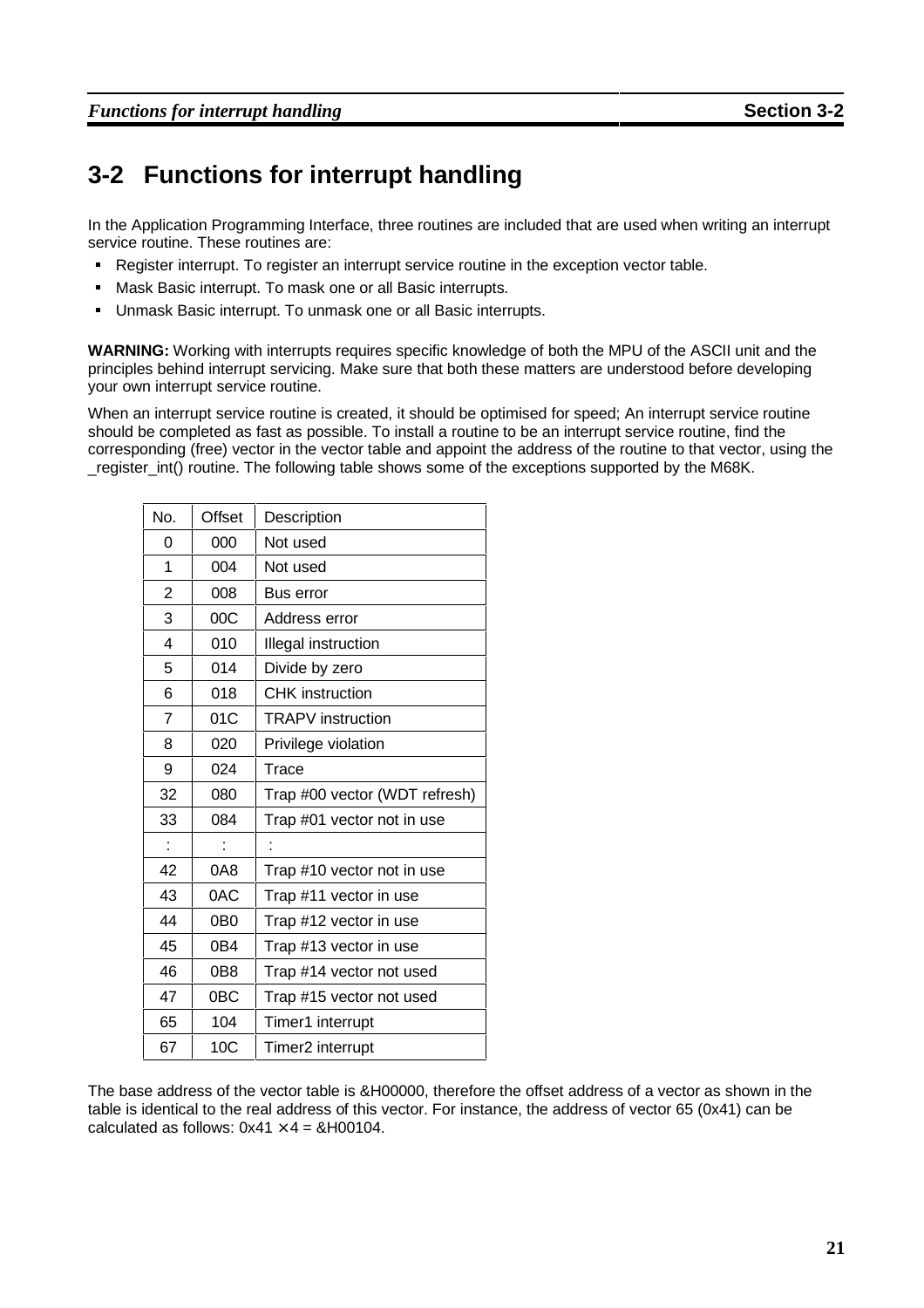#### *Functions for interrupt handling* **Section** 3-2

In some interrupt service routines it is needed to mask a certain Basic interrupt. When mask basic int() is called it will return the previous mask level. This value must be stored in a local variable, so it can be passed to unmask basic int() in order to restore the old mask level before function scope is left. The following table shows the mask numbers and the corresponding Basic interrupts (order is also order of priority).

| 1              | on com 1  |
|----------------|-----------|
| $\overline{2}$ | on com 2  |
| 3              | on key 0  |
| t              | İ         |
| 12             | on key 9  |
| 13             | on pc 1   |
| t              | İ         |
| 111            | on pc 99  |
| 112            | on alarm  |
| 113            | on timer  |
| 114            | on time\$ |
| 115            | on error  |
| 116            | wait      |

An Interrupt Service Routine should save the registers, that are used, on the stack and restore them again from the stack when the routine is ended. Also an ISR is terminated by a "RTE" instead of a "RTD" or "RTS". Many compilers have an option/directive to determine which routines are ISR's and which are not. For the GCC, the programmer must meet the restrictions mentioned above by himself. This can be done be writing a 'wrapper' for the actual routine.

The following code gives an example of how a new interrupt service routine can be set. The interrupt service routine of timer1 is replaced:

```
/* EXAMPLE; Interrupt service routines */
{
  ...
 DISABLE_TIMER1;
  (void)_register_int(65, (ULONG)&my_timer_isr_wrapper());
 ENABLE TIMER1;
  ...
}
void my_timer_isr_wrapper(void)
{
 asm( "MOVEM.L %D0-%A5,-(%A7)" ); /* push registers used in my_real_timer_isr() */
  (void) my_real_timer_isr();
 asm ( "MOVEM.L (%A7)+,%D0-%A5" ); /* pop registers again */
 asm ( "UNLK %A6" ); /* Confirm matching "LINK %A6" instruction in assembly */
                      /* else remove this line (see appendix F)
 asm ( "RTE" );
}
void my_real_timer_isr(void)
{
 CLEAR_TIMER_INTERRUPT_FLAG; /* prevent interrupt from repeating */
  ...
}
```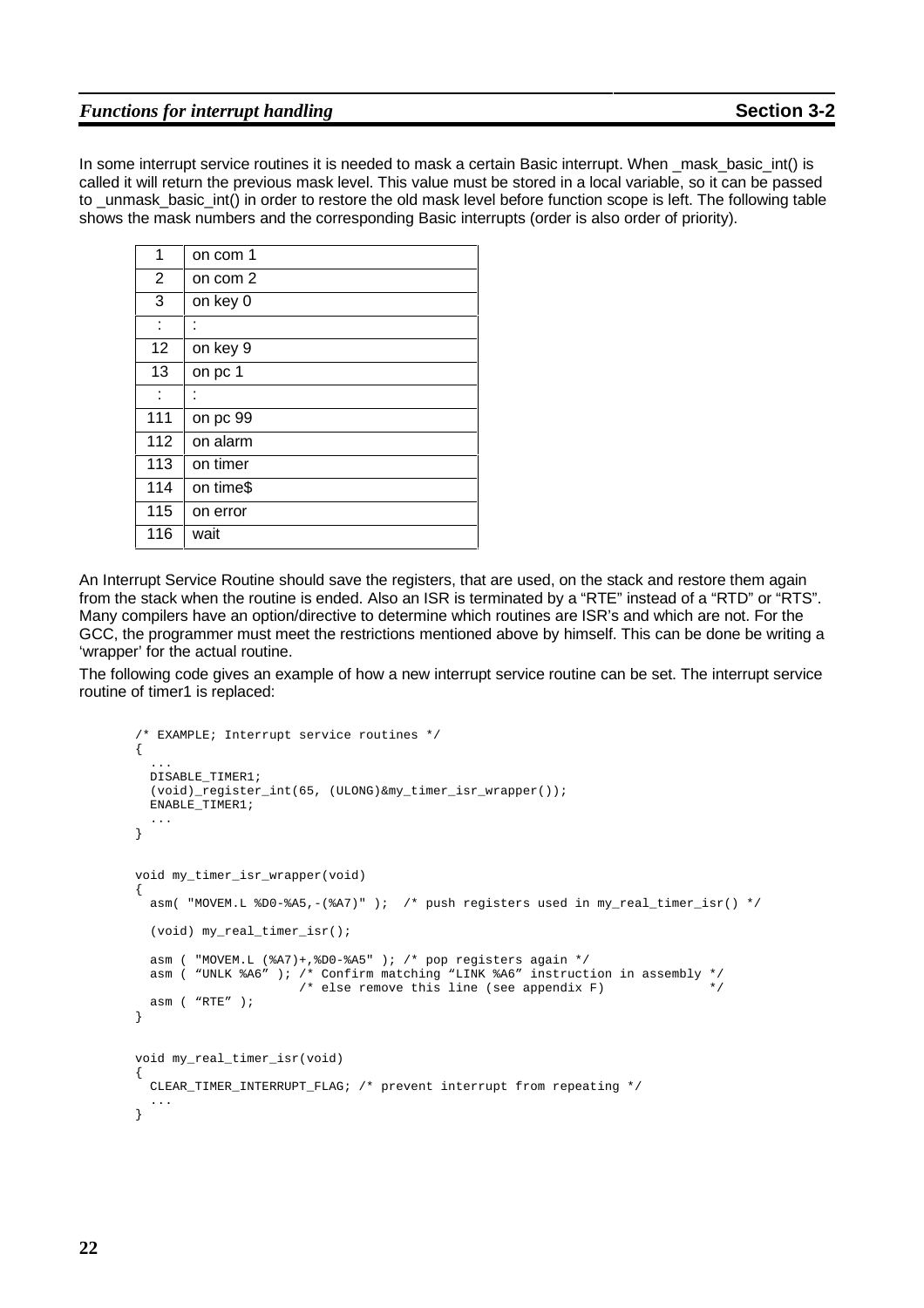# **3-3 Functions for exchanging data with the PC unit**

For more information on data exchange methods, see ASCII unit operation manual section 6.

## **3-3-1 General**

Communication between any special unit and the PC unit is performed during the I/O refresh cycles via the I/O bus on the backplane. Since the ASCII can address almost all memory areas in the PC unit, the ASCII unit can communicate (indirectly) with other units. Communication between the PC unit and the ASCII unit can also be done at any other moment, by means of interrupts:

- The PC unit can interrupt the ASCII unit's current task, requesting a data exchange.
- The ASCII unit can 'peek' and 'poke' directly into the memory of the PC unit, during I/O-refresh.

The BIOS routines for I/O bus communication make use of two memory areas in the PLC:

- The ASCII unit has 100 words in **DM memory**, shared with the PC unit, of which 10 words contain startup options. During the I/O refresh cycle, the remaining 90 words are used both as input buffer and as output buffer, to exchange data between the PC unit and the ASCII unit. The programmer can divide these 90 words up himself to specify the size of the input- and output buffer. To calculate the starting address of the shared memory, use the formula:  $m = 1000 + 100 \times$  unit no.
- The ASCII unit has 10 words in **IR memory**, containing several communication status bits. There are two versions of this part of memory: The real IR words in the PC unit, and a local copy of these words in the

ASCII unit.

When a programmer wishes to change the data in the IR memory, these changes are made in the local copy. Afterwards, an update routine must be called to update the real IR memory in the PC unit. When a programmer wishes to read the data in the IR memory, first an update routine must be called to update the local copy of the IR memory with the real IR memory in the PC unit.

To calculate the starting address of the special unit memory:

use the formula:  $n = 100 + 10 \times$  unit no. , if the unit number is in the range 0..9, use the formula  $n = 300 + 10 \times$  unit no. if the unit number is in the range 10..1

. if the unit number is in the range 10..15.

## **3-3-2 Summary of low-level routines**

Many of the high level BIOS routines that perform I/O bus communication, make use of low-level routines.

- Routines to maintain the status bits;
	- " \_read/write\_IR\_word(). To read or write one of the 5 words in the IR memory
	- $-$ set/clr\_IR\_bit(). To set or clear a bit in one of the 5 words on the IR memory
	- update  $IR$  in/out(). To update the IR memory in the ASCII unit or in the PLC memory

These routines can be used to realise communication between the ASCII unit and the PC unit in a way that can be compared to data exchange method no. 3 in the ASCII unit Operation manual (section 6).

- Routines for converting hexadecimal, binary coded decimal, and octal coded words;
	- $\blacksquare$ HEX2BCD()
	- <sup>Q</sup> \_BCD2HEX()
	- $\blacksquare$ BCD2OCT()
	- <sup>S</sup> \_OCT2BCD()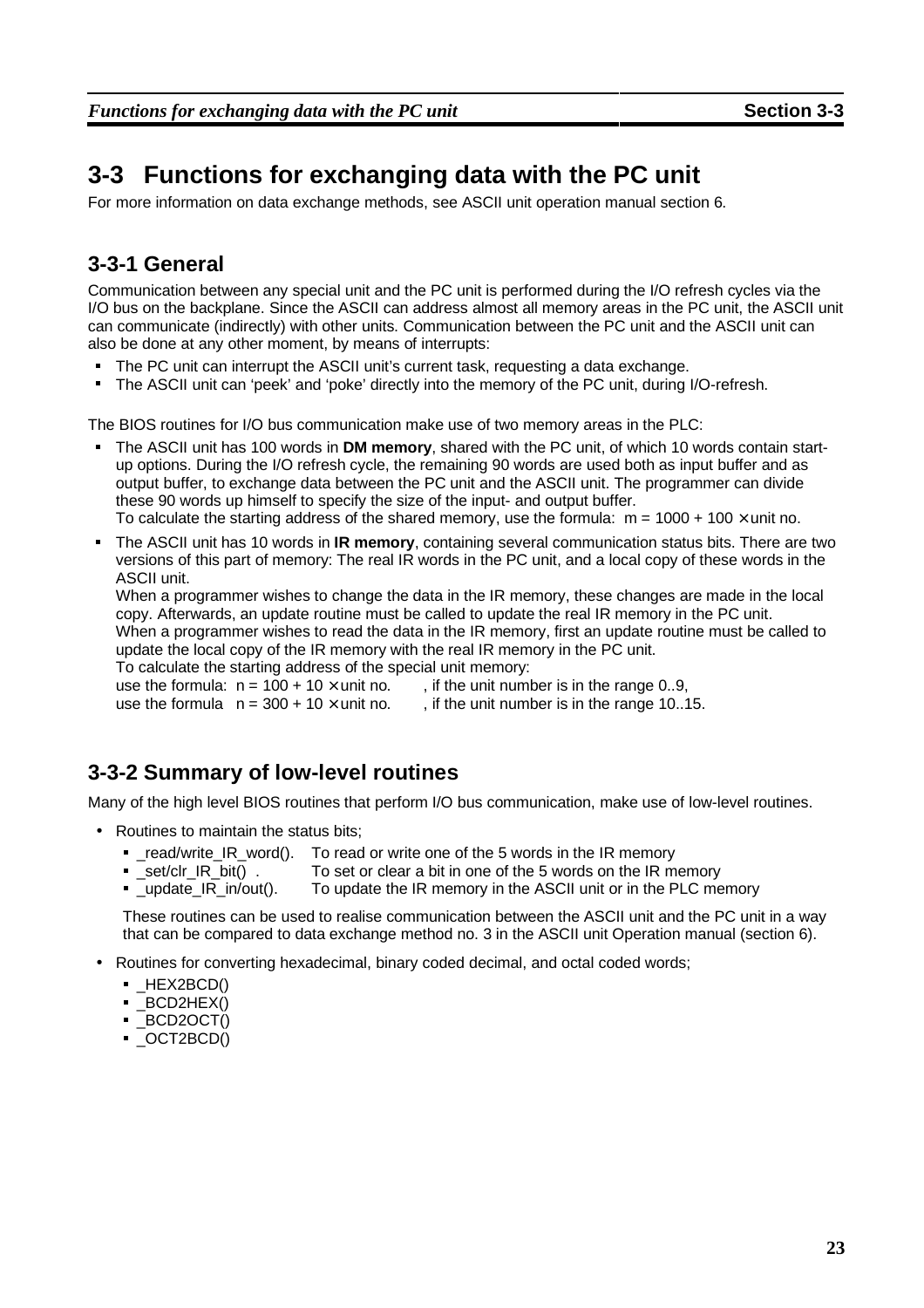## **3-3-3 Summary of high-level routines**

There are three different types of communication routines:

- PC eget/eput. The ASCII unit and the PC unit can both asynchronously read or write to the ASCII unit's shared memory. These routines are used in combination with the IORD and IOWR commands in the ladder program. The IORD and IOWR areas in the DM memory are set in words DM m+6 and DM m+7. Corresponds to data exchange method no. 4 in the ASCII unit Operation manual (section 6).
- PC read/write. During an I/O refresh cycle, the ASCII unit reads or writes a maximum of 255 words in CPU memory. Normally this is performed on a trigger from the PLC. The words IR n+3 and IR n+4 are used to specify the memory part that is to be transferred. A special option is included, to make the routines perform like the PC@read and the PC@write. These routines independently read or write the PLC memory. In other words, calling the PC read/write function gives access to two different data exchange methods.

Corresponds to data exchange methods 1 and 2 in the ASCII unit Operation manual (section 6).

PC qread/qwrite. Also called quick-read and quick-write. On a request from the ASCII unit, the PC unit reads or writes a maximum of 128 words to or from the ASCII unit. These routines are used in combination with the IORD and IOWR commands in the ladder program. The handshake and settings are performed by means of words IR n+5, IR n+8 and IR n+9.

Corresponds to data exchange method no. 5 in the ASCII unit Operation manual (section 6).

|  |  | The following table gives an overview of the four communication methods mentioned. |
|--|--|------------------------------------------------------------------------------------|
|--|--|------------------------------------------------------------------------------------|

| Method          | Initiating unit  | Required ladder statement          | Max. amount of data |
|-----------------|------------------|------------------------------------|---------------------|
| PC Eget/Eput    | ASCII or PC unit | IORD/IOWR $(\#00 \square \square)$ | 180 bytes           |
| PC read/write   | PC unit          | <b>MOV</b>                         | 255 words           |
| PC@ read/write  | ASCII unit       |                                    | 255 words           |
| PC gread/gwrite | ASCII unit       | IORD/IOWR (#FD00)                  | 128 words           |

The following code gives an example of communication with the PC unit from a library function:

```
/* EXAMPLE; Communication with PC unit */
{
 UCHAR num_of_words, area, data;
 USHORT address;
 num_of_words = 1;
 area = 0; /* DM area */
 address = 0123;
 if(_pc_read(1, 1, &num_of_words, &area, &address, &data))
 {
    /* PRINT_STRING("ERROR!"); */
 }
 else
 {
    /* Do something with the data read… */
  }
}
```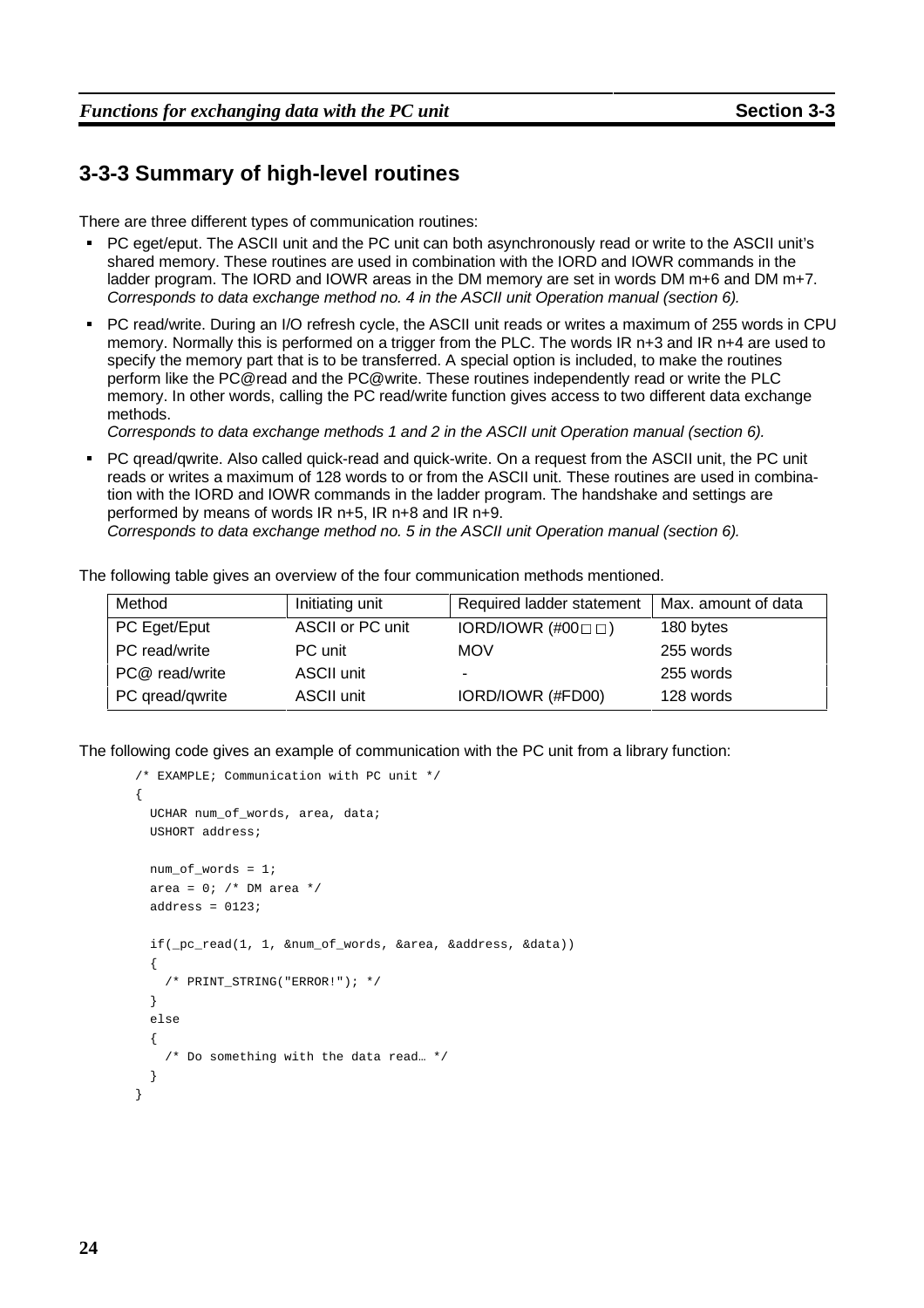# **3-4 Functions for OS error messages**

The ASCII unit's main executive is a single tasking operating system. It communicates with other software units and therefore handles the error messages from those software units. The Application Programming Interface supports five routines to handle error messages. These routines are:

- **1)** set error().
- 2) del errors().
- **3)** \_update\_errors().
- 4) read error().
- **5)** print errmsg().

Error messages are stored in the so-called error FIFO. In fact it is a cyclic stack that can contain a maximum of 30 error messages. With the \_set\_error() routine an error can be pushed onto this stack. If already 30 errors are on the stack, pushing a new error message on the stack will result in loss of the oldest error message. With the read error() routine, an error can be read from the stack, and if desired printed with the print\_errmsg() routine.

After popping from the stack or pushing to the stack, the status of all remaining errors on the stack must be updated with the \_update\_errors() routine.

The read error() routine will read one error from the stack and update the pointer to the position of the next oldest error. The stack is terminated with a zero error. Calling the \_read\_error() routine over and over again will eventually result in a return of this zero error. Calling the read error() once more, will return the newest error again.

The print errmsg() routine is not only used to print an error message, but also to set an error message pending, or to print an old error message that was set pending before.

An error message is a 16-bit variable containing the error code (a twelve bit number) and the error type (a 4 bit symbol). For more information on the error codes and corresponding messages, see the ASCII unit manual, section 9-1.

The following code gives an example of how error messages can be used:

```
/* EXAMPLE; Error messages */
{
 USHORT errorcode;
 UCHAR* error_message;
 ...
 if (something_is_going_wrong())
 {
   errorcode = 0xB014; /* This error-code is unused by ASCII unit's Basic */
   (void) _set_error(errorcode);
   (void) determine_message(errorcode, error_message); /*make error_message point to string*/
   (void) _print_errmsg(error_message);
 }
  ...
}
```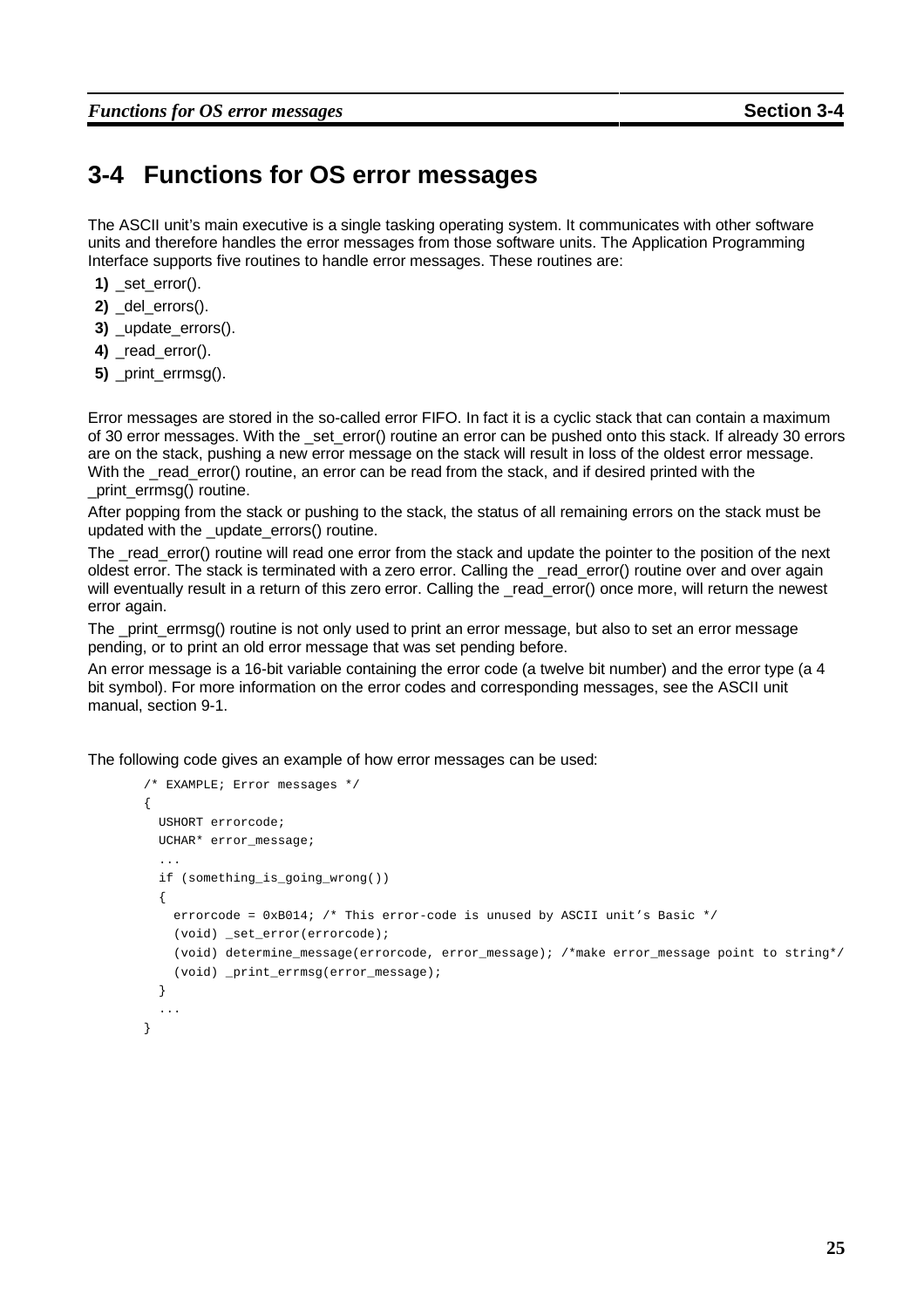# **3-5 Functions for memory managing**

In some cases it is useful to create and delete variables during run-time. These variables are called dynamic variables. To use dynamic variables, dynamic memory must be allocated where these variables can be stored. The ASCII unit's memory manager allows memory blocks to be allocated by the programmer of library functions.

Like the standard C functions for memory allocating malloc(), calloc(), realloc() and free() , the Application Programming Interface supports the functions \_malloc(), \_calloc(), \_realloc() and \_free\_mem(). To allocate or free dynamic memory, always use these functions instead of the functions from the standard C library. The general way of using dynamic memory, consists of the following steps:

#### **1. Allocate memory.**

Before calling malloc() or calloc(), determine the amount of memory to be allocated, in other words, the numbers of elements and the size of the elements that are to be placed in the dynamic memory. When calling an allocation routine, an option specifies whether the memory block should be permanent or nonpermanent. It is advised not to use permanent memory blocks if not really necessary.

If it is still desired to allocate permanent memory, make use of the empty permanent memory block of 40 bytes that is stored at &H0E000. The first byte in this block contains the unit number and the ASCII unit type. The other bytes can be used to store global data in. When the user allocates a permanent memory block, the pointer to this block should be stored in this block of global data. This should be done to save the pointer to the allocated block, even when the power is switched off and on. Note that this is not a waterproof method!

If the application allocates memory in a loop or in a recursive routine, it is wise to test the amount of free memory with ram available() to prevent a memory leak.

Routines like \_get\_size() and \_largest\_block() are low-level routines used by \_malloc(), \_calloc() and \_realloc().

#### **2. Use dynamic memory.**

When  $\overline{m}$  malloc() or calloc() is called, a pointer is returned. The pointer is a void-pointer, pointing to the address where the first element of data is to be stored. The pointer returned by the allocation routines must be type-casted to a pointer to the elements to store. The value of an element that the pointer is referring to, can be accessed by means of the dereference operator or with brackets as if it where an array of elements.

The memory manager allows altering the chosen block type of an allocated block. It is possible to change the block type from non-permanent to permanent or vice versa with the \_change\_blk\_type() routine.

#### **3. Free allocated memory block.**

When the allocated part of memory is no longer needed, it can be de-allocated with the \_free\_mem() routine. When a block is freed and it is located next to an other free block, they are merged to one larger free block.

All temporary blocks are freed when the ASCII unit is powered on, when the RUN statement is executed or when the CLEAR statement is executed in dynamic mode.

The following code shows how dynamic memory can be used:

```
/* EXAMPLE; Using dynamic memory */
{
 ITEM TYPE *items;
 items = (ITEM_TYPE*)_calloc(100, (USHORT)sizeof(ITEM_TYPE), 0);
 if (!items) PRINT STRING("ERROR!");
 else
 {
    ...
    /* Here, the routine uses the dynamic data... */
    ...
    _free_mem(items);
 }
}
```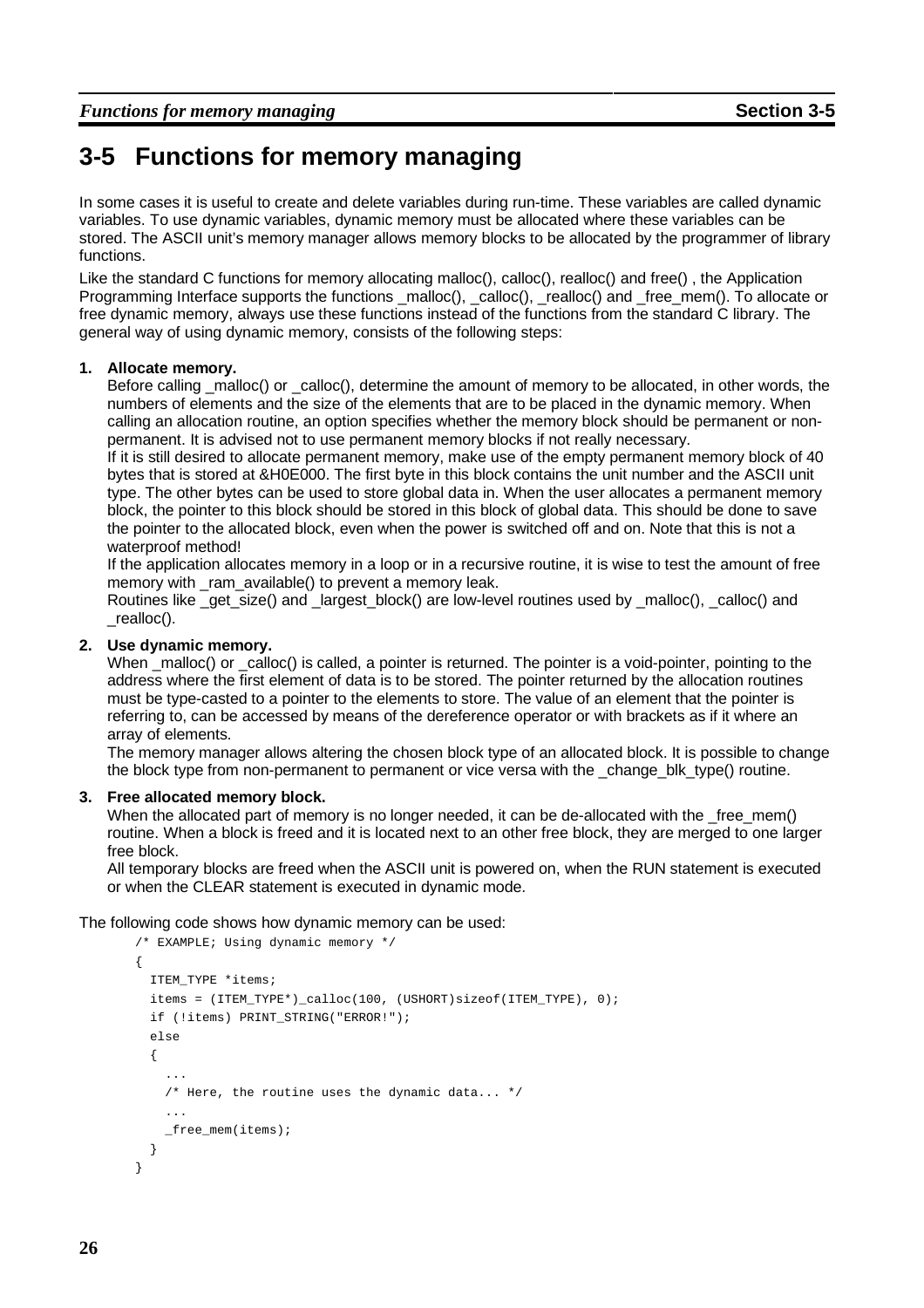# **3-6 Functions for controlling serial ports**

This section describes how the serial ports of the ASCII unit can be configured and controlled. These routines allow the ASCII to communicate at a maximum rate of 76.800 baud in a point-to-point or a multidrop configuration. For more information, see ASCII unit operation manual section 4.

# **3-6-1 ASCII unit serial ports**

Depending on the type of ASCII unit, two different serial connections can be used, RS232 or RS422/485. The two major differences between these ports are:

#### **RS232:**

- **RS422/485:**
- only for point to point configurations
- full duplex
- **multidrop configurations possible**
- half duplex!

The advantage of the RS422/485 port is that more than one device can be controlled from one port, using only one cable. Also the length of the cable is no longer restricted to 15 meter. On the other hand, the RS422/485 port can't be used when a full duplex configuration is needed; Port 2 of the ASC21 is a half-duplex port! Normally in multidrop configurations (also called 1 to n configuration), one master communicates with  $n$ slaves, in which a half-duplex link suffices.

## **3-6-2 Low-level routines**

- Set/clr leds
- Set/clr dtr
- $\blacksquare$ Set/clr rts
- ` Get cts
- Get dsr
- Read switches

Using set leds() and clr leds(), the leds run, basic, error, err1 and err2 on the front panel can be turned on or off. Only if the used ASCII unit model is ASC31, then the led errt can be controlled as well. All low-level routines are used to build up the high-level routines. However, to write a user hardware communication protocol, it is possible to control the exterior lines with these routines.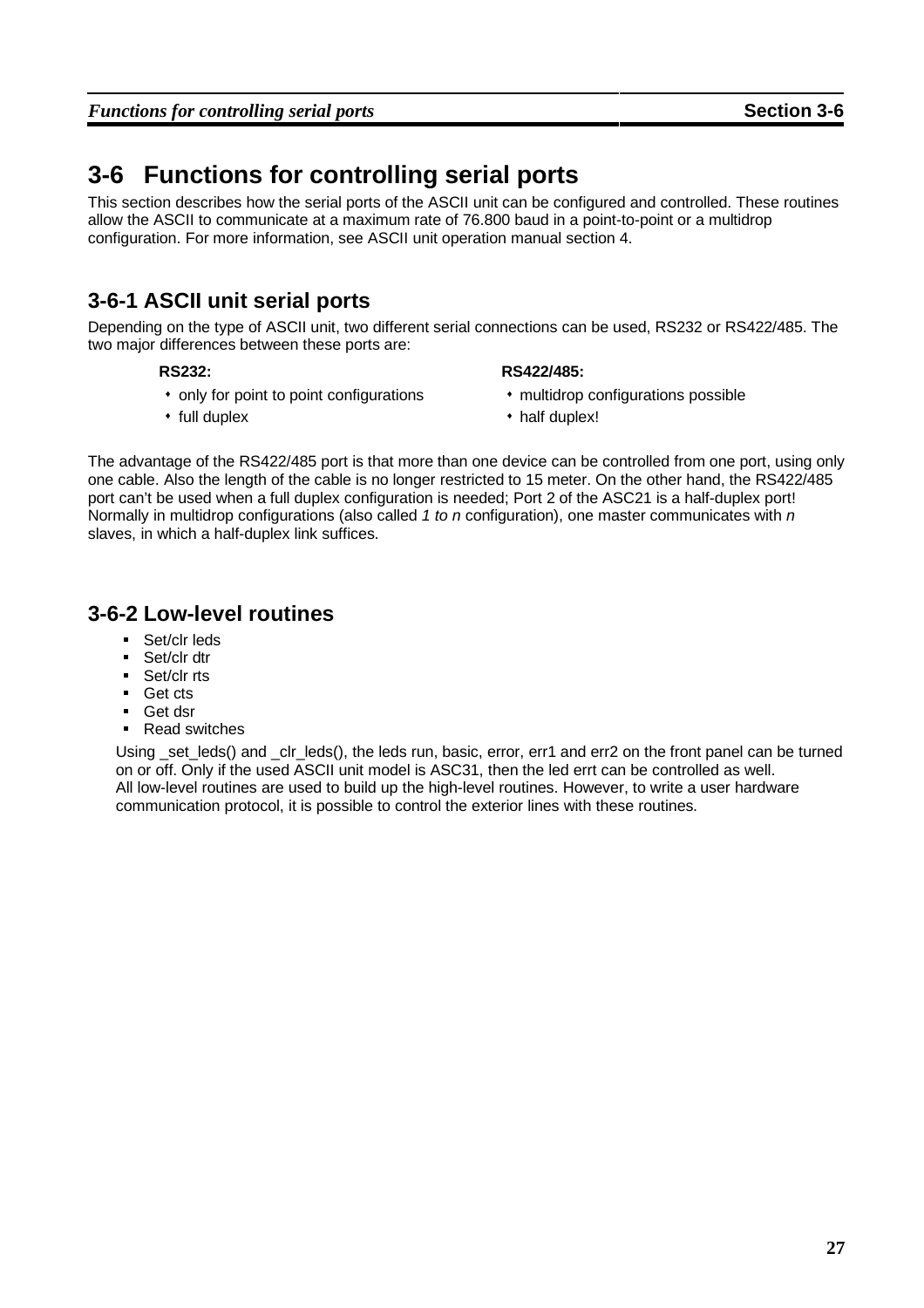#### **3-6-3 High level routines**

Most of the high level routines require the parameter port. For ASCII unit models ASC11 and ASC21, valid values for port are 1 and 2. If the ASCII unit ASC31 is used, port 3 can also be specified. The following routines are supported:

- Configure port
- Close port
- <sup>e</sup> Port status
- Print to port
- <sup>g</sup> Rprint to port
- Read from port
- <sup>i</sup> Cls

To configure a port, a structure is used to pass the port status. This port status contains all information on how the port was configured. When \_conf\_port() is called, new configurations can be set, but also the old configuration is returned. This feature enables the programmer to restore the port configuration as it was in Basic, before the library function is ended. Port status is a struct that is defined in api.h containing twelve unsigned chars:

typedef struct { UCHAR type UCHAR baudrate; UCHAR databits; UCHAR stopbits; UCHAR parity; UCHAR xonxoff; UCHAR rts; UCHAR cts;

UCHAR dtrdsr; UCHAR overwrite; UCHAR print; UCHAR read; } \_T\_PORT\_STATUS;

type can have the following values: 0=terminal, 1=screen, 2=keyboard, 3=communication device, 4=line printer, 5=Nec Kanji printer, 6=Epson Kanji printer.

If the xonxoff option is set to one, the software flowcontrol is enabled. If zero, then it is disabled. The fields of overwrite, print and read are flags, used by the operating system.

See the listing of api.h in Appendix A for more about the status struct. To get more information about configuring a serial port, see Basic's OPEN statement in the ASCII Operation Manual. The following code gives an example of how the serial ports can be used:

```
/* EXAMPLE; Using the serial ports */
{
 _T_PORT_STATUS new_status, old_status;
 UCHAR port nr, lines;
 port = TERMINAI, PORT;
 if (_conf_port(port, new_status, &old_status)) /* new port status */
  {
    /* PRINT_STRING("ERROR!"); */
  }
  else
  {
    _cls(port);
    _print_to_port(port, 0, "This is a small 'Hallo World' type example...", &lines);
    (void)_conf_port(port_nr, old_status, &old_status); /* restore port status */
  }
}
```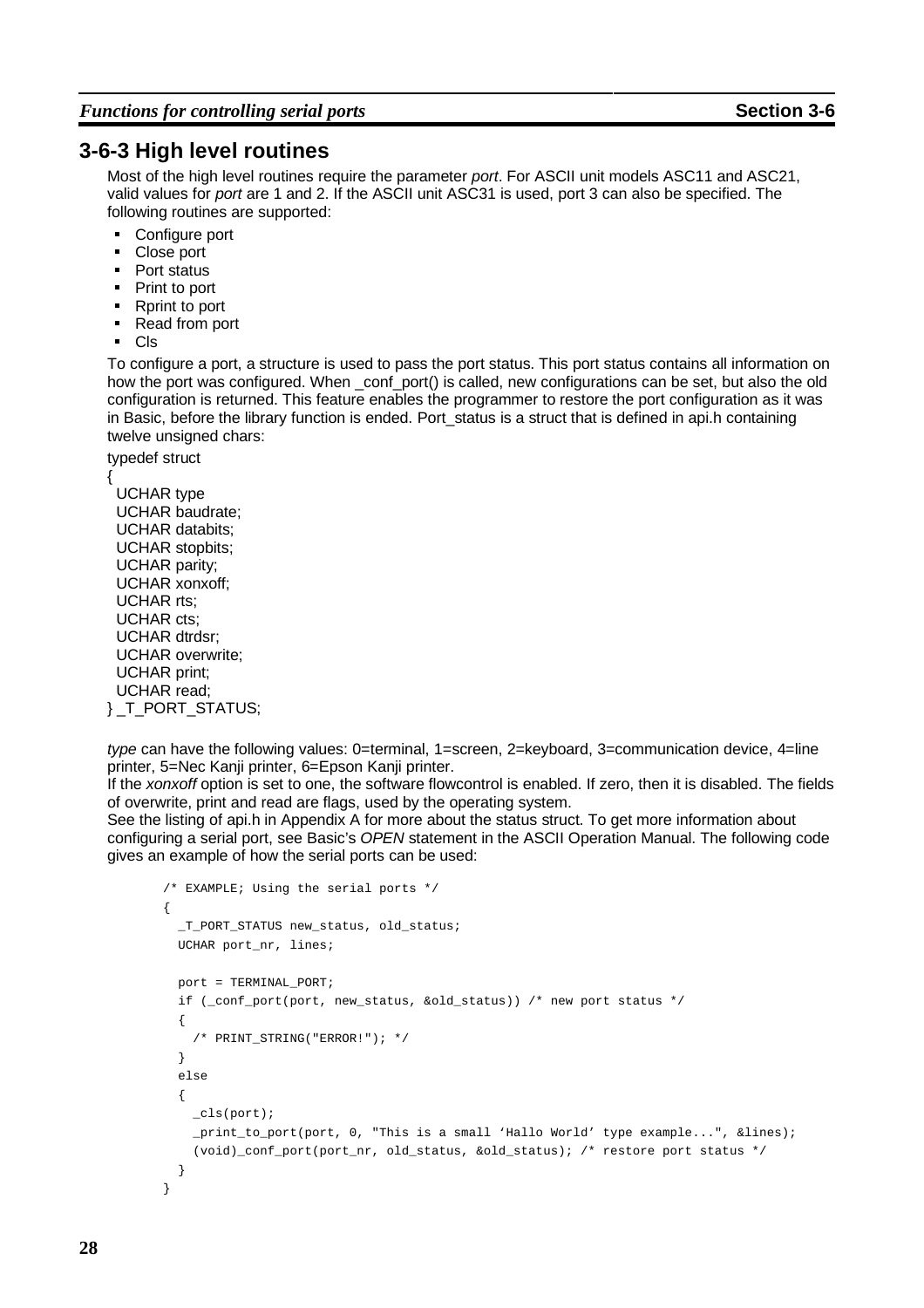# **3-7 Functions for using the realtime clock**

### **3-7-1 General description**

The ASCII unit has a realtime clock on-board, that works independently from the clock inside the PC unit. The realtime clock keeps track of the current date, the current day of the week and the current time. If the power is cut off from the ASCII unit, the data inside the realtime clock remains intact. The realtime clock allows accessing the date and time separately. For each of date, time and day of week, there is a routine to set the value, and a routine to get the value.

The routines that can be used to get or set values can give the following error messages:

- Data out of range error. The values are incorrect.
- Time out error. The realtime clock is not responding, probably due to a hardware defect.

### **3-7-2 Description of data inside realtime clock**

<sup>l</sup> The date:

The date consists of the year, the month and the day. The BIOS routines that are concerned with the date, use a date struct to exchange data. The date struct is also defined in "api.h" , like this:

```
typedef struct
{
 UCHAR day;
 UCHAR month;
 UCHAR year;
} T_DATE;
```
The variables in the struct are normal unsigned chars containing the one-to-one values for day and month. The year is stored a bit different than the other two variables. If the value is in the range 70..99 then it should be interpreted by the years 1970..1999, if the value is in the range 00..69 then it should be interpreted by the years 2000..2069.

Corresponding BIOS routines: \_get\_date(), \_set\_date().

**The time:** 

The time consists of the hours, the minutes and the seconds. The BIOS routines that are concerned with the time, use a time struct to exchange data. The time struct is also defined in "api.h" , like this:

```
typedef struct
{
 UCHAR seconds;
 UCHAR minutes;
 UCHAR hours;
} T TIME;
```
All variables in the struct are unsigned chars. Valid values for minutes and seconds are 0..59 , and valid values for hours are 0..23 .

Corresponding BIOS routines: get time(), set time().

• The day of the week

The day of week is represented by one unsigned char enumeratively. If zero, the day is Sunday, if one, the day is Monday etc.

Corresponding BIOS routines: \_get\_day\_of\_week(), \_set\_day\_of\_week().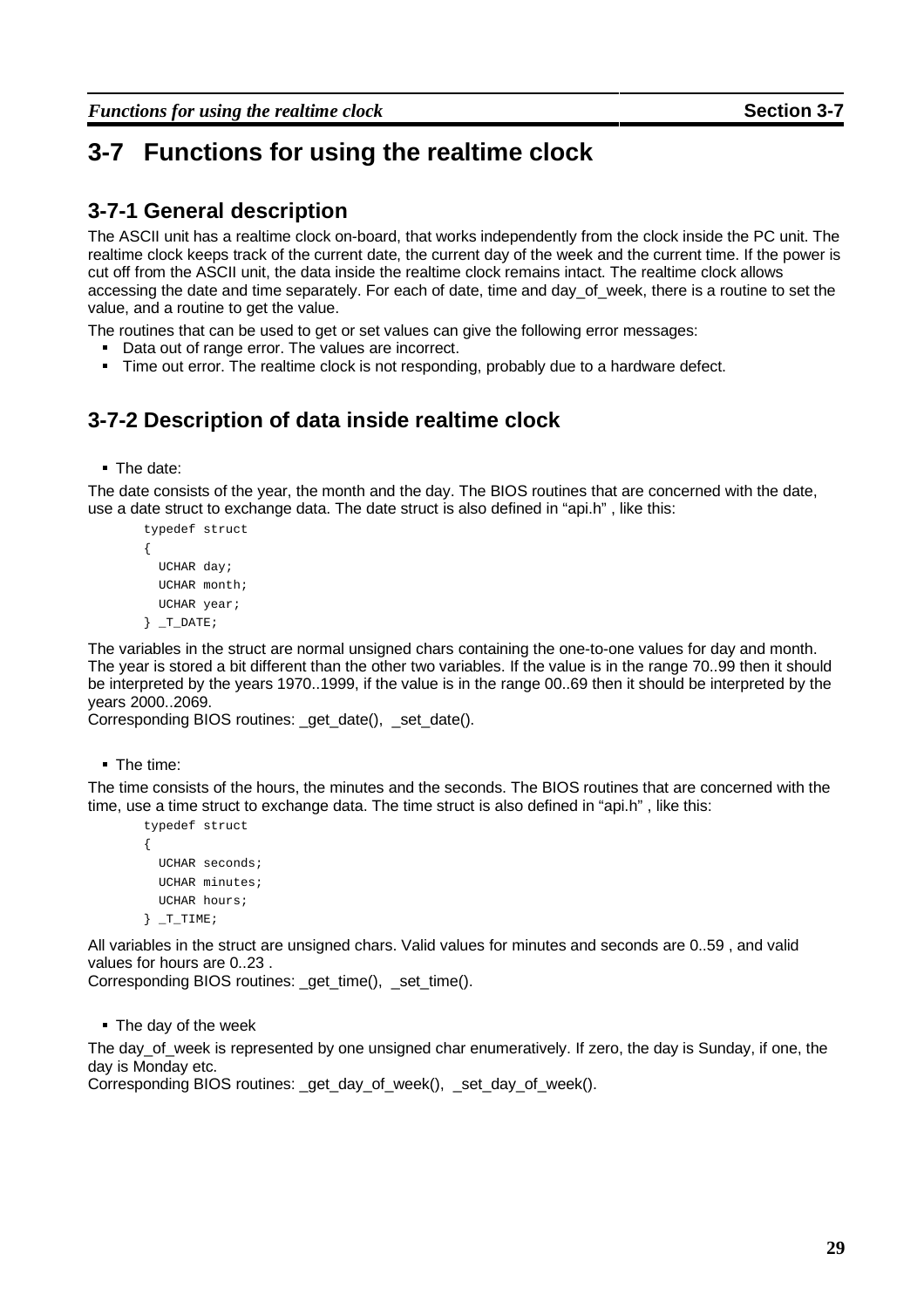## 4 Troubleshooting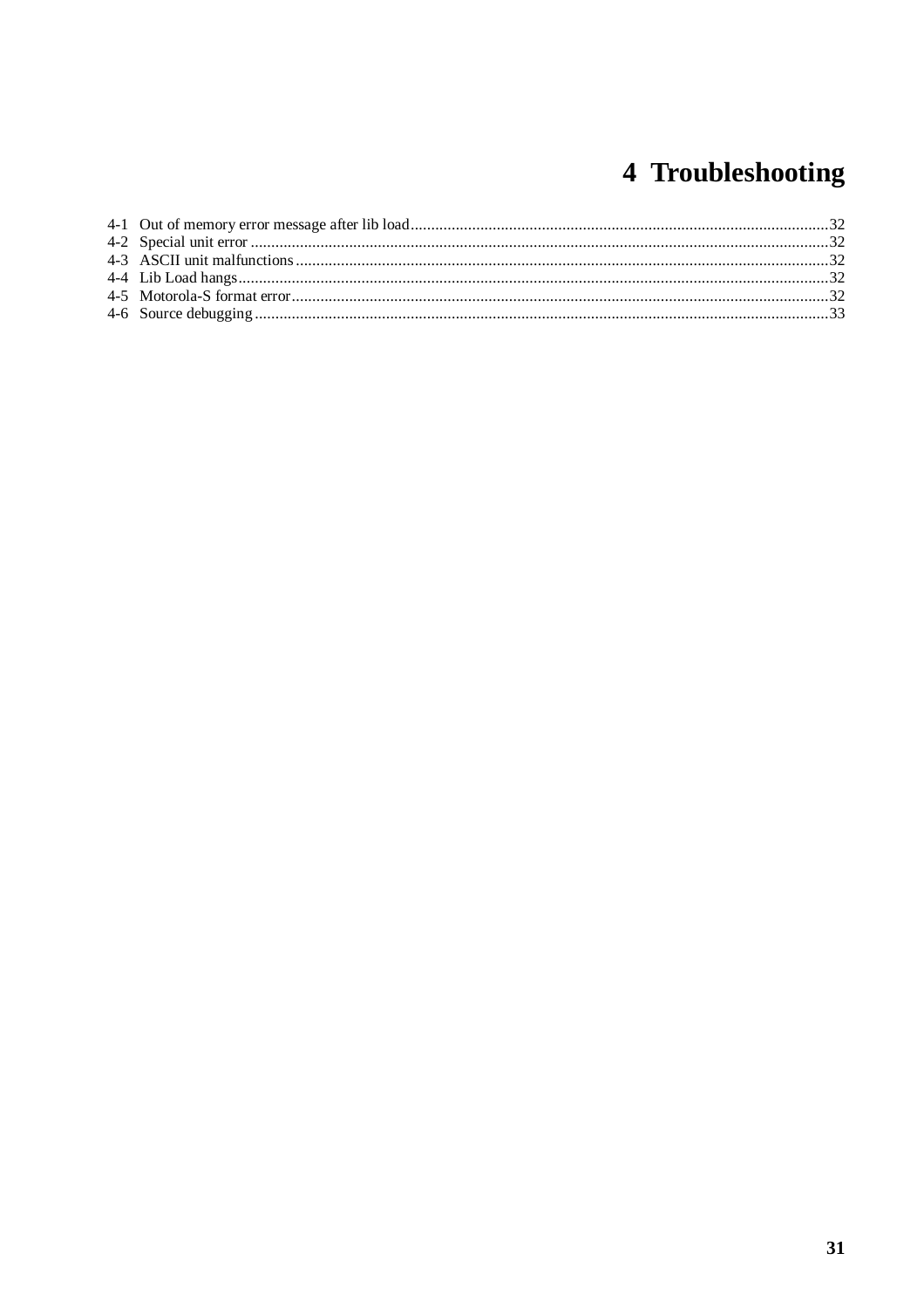*Out of memory error message after lib load* **Section 4-1**

### **4-1 Out of memory error message after lib load**

If a library function is to be loaded at a fixed address, use the map statement to check if the concerning part of memory, to load the function in, is not in use. Note that the memory manager needs up to four bytes memory preceding the library function! In other words, if there is a free memory block starting at &H30C00, specify the address &H30C04 as start address to store the library at.

If a memory block is in use by a Basic variable, use the *clear* statement to remove this variable (only works in dynamic mode). The memory might also be in use by a part of a Basic program or another library function. These blocks can be removed with the new and the lib del statement. If none of these statements can be used to clear the concerning memory block, clear the memory as described by the procedure of section 9-2-1 in the ASCII unit operation manual.

### **4-2 Special unit error**

Special unit errors mainly occur when a library function does not properly refresh the watch-dog timer. To prove if the library function indeed caused the special unit error, the watch-dog timer option can be specified in the *def libfn* statement making the library interface refresh the watch-dog timer in time as described in section 1-3. A special unit error can also occur when the operating system of the ASCII unit is malfunctioning. The user can corrupt the operating system from within a library function by writing data to a part of the SRAM in which the system resides, as shown by the table in section 1-2. This can happen in the following situations:

- a pointer has an incorrect value or the index of an array is out of its boundaries,
- a library function which was compiled for a free address is lib loaded at a fixed address (or vice versa),
- a library function which was compiled for a free address uses global data or contains calls to subroutines.

When a library function is called and the declaration of the corresponding Basic user function's parameter declaration does not relate properly to the function header of the Library function source, the ASCII might also crash and cause a special unit error. Note that the order of Basic parameters must be in opposite order compared to the C routine.

### **4-3 ASCII unit malfunctions**

If the ASCII unit does not respond anymore or if it behaves unexpectedly, try using the new statement or switching the power off and on again. If the ASCII unit still isn't behaving correctly (for instance, the map statement is in an endless loop), follow the procedure in section 9-2-1 of the ASCII unit operation manual.

### **4-4 Lib Load hangs**

When the *lib load* statement is entered, the ASCII waits for data and will remain doing this until the user presses CTRL-C. During lib load, the ASCII unit scans for data and for key-presses at the port that was specified in the lib load statement. For instance, if an ASC31 is used, the terminal port is port 3. If in this case a lib load #1… is entered, the ASCII will wait endlessly for a CTRL-C character from port 1 instead of port 3. The ASCII can be stopped waiting by either switching the power on and off, or by temporarily connecting the terminal to the other port, only for sending a CTRL-C character.

### **4-5 Motorola-S format error**

The ASCII unit gives a Motorola-S format error after lib load, if the MTS file sent was corrupted. First make sure that the correct file is sent. If the error occurs repeatedly, re-create the MTS file.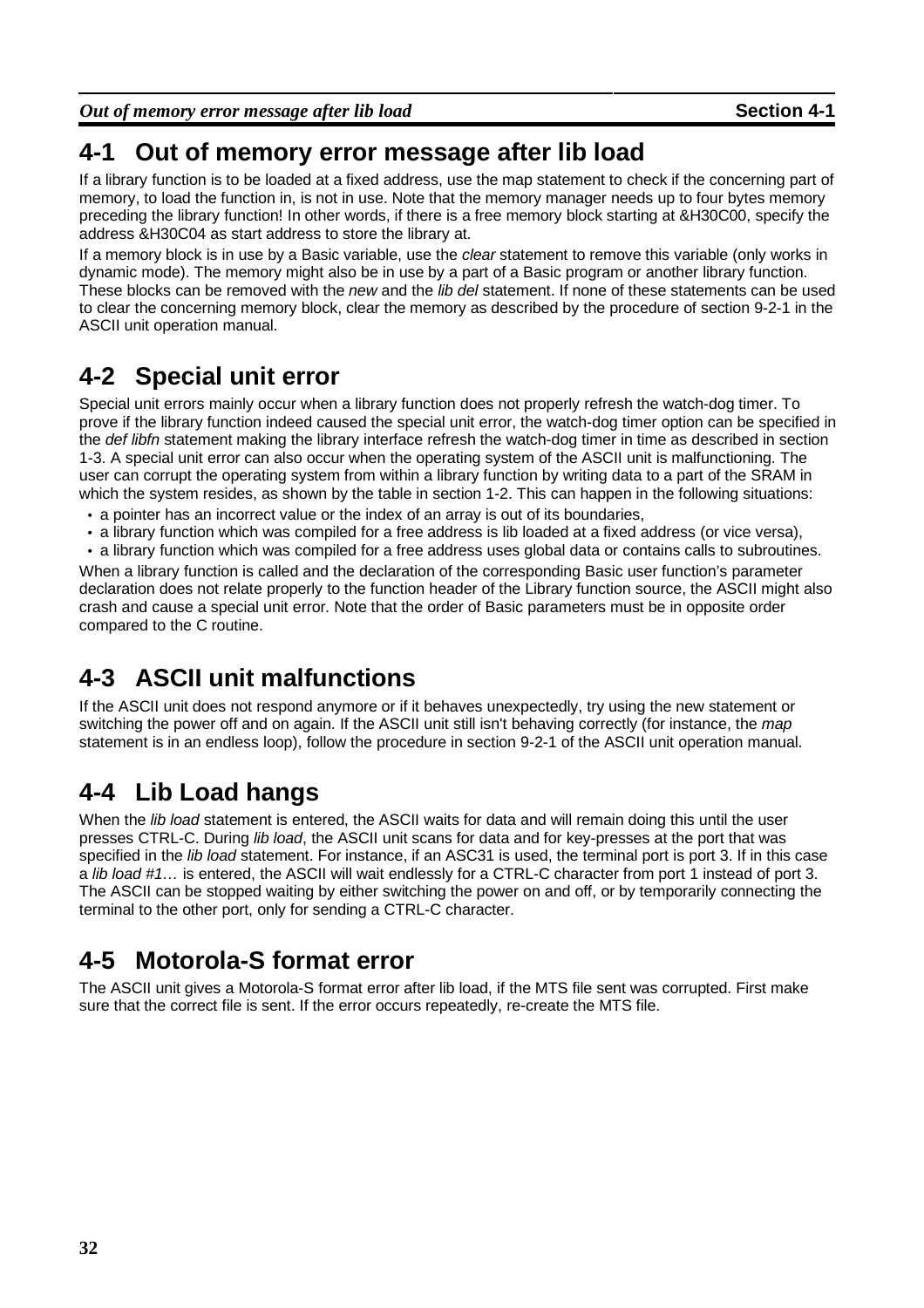### **4-6 Source debugging**

Debugging a library function is more difficult than debugging a stand alone program. Syntax and semantics of parts that do not call BIOS functions can be debugged on a normal PC. However, other parts can only be tested by using an in circuit emulator or by simply running the code and see what happens by printing information to the terminal or the PLC.

It can be checked if the parameter passes from and to the library function are performed correctly by specifying the STACK option in the def libfn statement as described in section 1-3. This option will cause the ASCII unit to print the pushed and popped data on the stack when a library function is called or terminated. When a program is functioning incorrectly, it is possible to determine whether or not this is due to a compiler bug by inspecting the assembly file. See also Appendix F.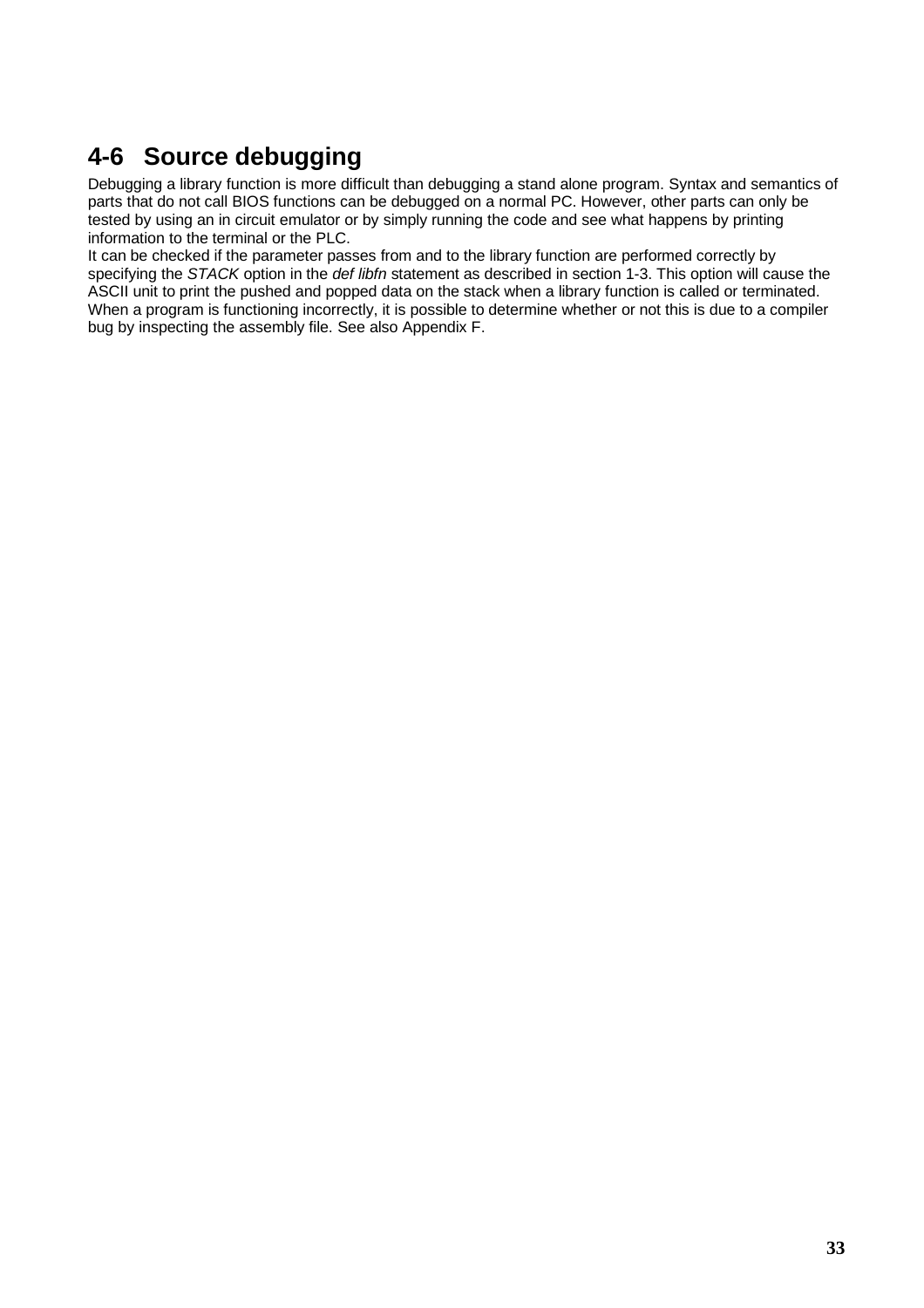#### **Appendix A Description of API.h**

```
/****************************** TYPE DEFINITIONS ******************************/
typedef unsigned char UCHAR; /* 1 byte unsigned char */
typedef char CHAR; \gamma /* 1 byte signed char \gammatypedef unsigned short USHORT; /* 2 bytes unsigned integer */
typedef unsigned long ULONG; <br>typedef void VOID; <br>/* void /* void /* void */
typedef void VOID; \qquad \qquad /* void \qquad \qquad */
/* Date structure for _get_date and _set_date * /
typedef struct
{
 UCHAR day;
 UCHAR month;
 UCHAR year;
} T DATE; /* contains day, month and year */*
/* Time structure for _get_time and _set_time */
typedef struct
{
 UCHAR seconds;
 UCHAR minutes;
 UCHAR hours;
\} T TIME; \qquad /* contains seconds, minutes and hours \qquad */
/* Port structure for _conf_port * /
typedef struct
{
 UCHAR type; /* 0:TERM,1:SCRN,2:KYBD,3:COMU,4:LPRT,5:NKPRT,6:EKPRT */
 UCHAR baudrate; /* 0:9600, 1:300, 2:600, 3:1200, 4:2400,
                    5:4800, 6:19200, 7:38400, 8:76800 */
 UCHAR databits; /* 5, 6, 7, 8 \star/UCHAR stopbits; /* 0:1 bit, 1:1.5 bits, 2:2 bits */
 UCHAR parity; \quad /* 0: none, 1: even, 2: odd, 3: mark or 4: space \quad */
 UCHAR xonxoff; /* 0: disabled, 1: enabled */
 UCHAR rts; / /* 0: disabled, 1: enabled /<br>UCHAR cts; / /* 0: disabled, 1: enabled / /* /*
 UCHAR cts; \begin{array}{ccc} & /* & 0: & \text{disabled,} & 1: & \text{enabled} \ & & & & & \text{UCHAR} & \text{d}r\text{dsr}; \end{array} /* 0: disabled, 1: enabled \begin{array}{ccc} & & & * \end{array}\frac{1}{2} /* 0: disabled, 1: enabled */<br>; /* 0: no, 1: yes */
 UCHAR overwrite; \frac{1}{2} 0: no, 1: yes \frac{x}{4}<br>UCHAR print; \frac{1}{2} (* 0: no, 1: yes
 UCHAR print; /* 0: no, 1: yesUCHAR read; \frac{1}{2} /* 0: no, 1: yes \frac{1}{2} port \frac{1}{2} , 3 structure \frac{1}{2} +/
\} _T_PORT_STATUS; /* port 1, 2, 3 structure
/******************************************************************************/
/*************************** WATCHDOG TIMER REFRESH ***************************/
#define _wdt_refresh *(UCHAR*)0xC00007L=(UCHAR)1
/******************************************************************************/
```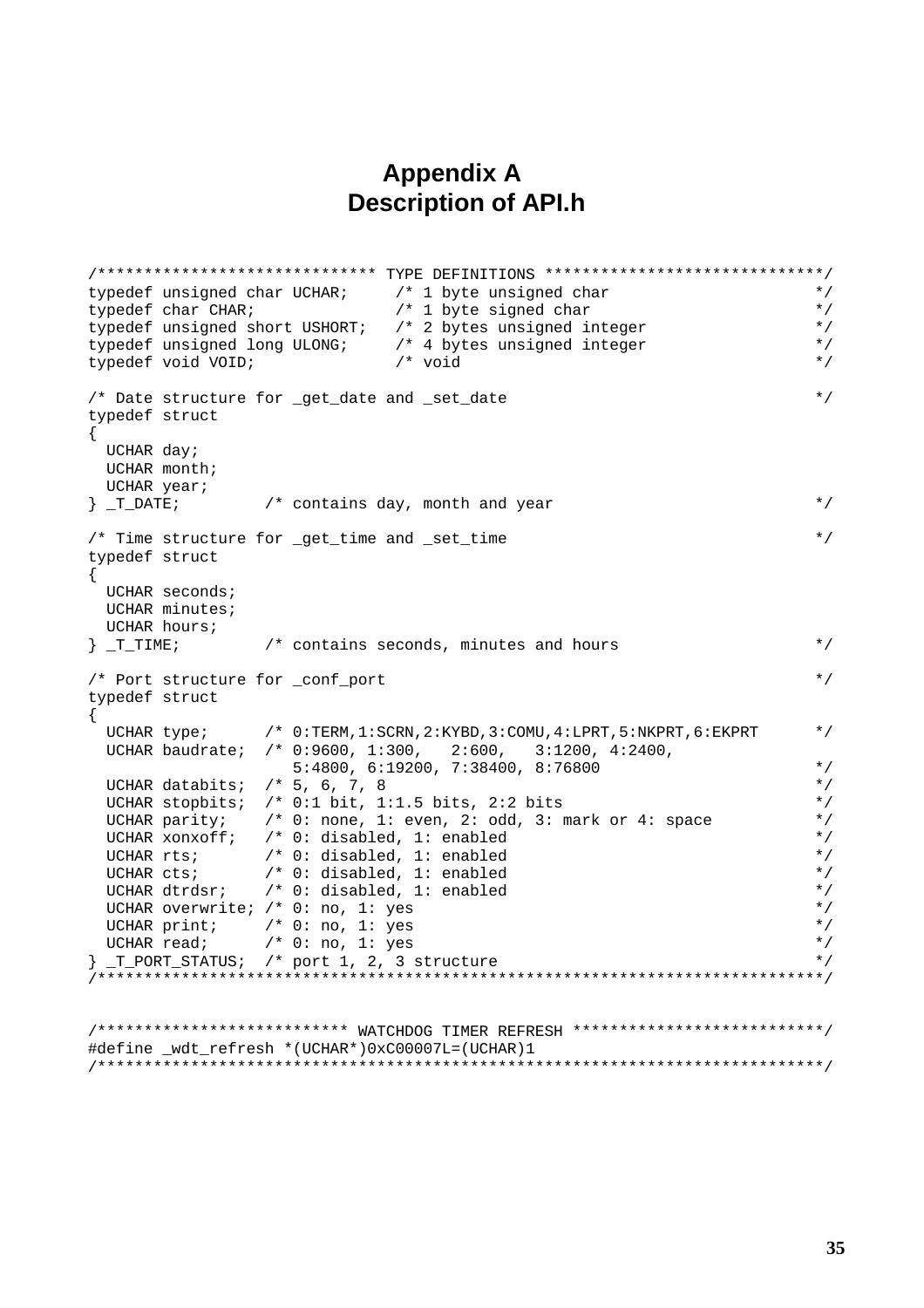|      | /*************************** FUNCTION DEFINITIONS *****************************/ |                  |      |
|------|----------------------------------------------------------------------------------|------------------|------|
|      | UCHAR _bcd2hex(USHORT, USHORT*);                                                 | /*Vector $98*/$  |      |
|      | UCHAR bcd2oct(USHORT, USHORT*);                                                  | $/*Vector 99*/$  |      |
|      | VOID* _calloc(USHORT, USHORT, UCHAR);                                            | /*Vector $113*/$ |      |
|      | UCHAR _change_blk_type(UCHAR*, UCHAR);                                           | /*Vector $132*/$ |      |
|      | UCHAR _close_port(UCHAR);                                                        | /*Vector $151*/$ |      |
|      | UCHAR _clr_dtr(UCHAR);                                                           | /*Vector $145*/$ |      |
|      | UCHAR _clr_ir_bit(UCHAR, UCHAR);                                                 | /*Vector $87*/$  |      |
|      | VOID _clr_leds(UCHAR, UCHAR, UCHAR, UCHAR, UCHAR, UCHAR);                        | /*Vector $136*/$ |      |
|      | UCHAR _clr_rts(UCHAR);                                                           | /*Vector $148*/$ |      |
|      | UCHAR _cls(UCHAR);                                                               | /*Vector $152*/$ |      |
|      | UCHAR _conf_port(UCHAR, _T_PORT_STATUS, _T_PORT_STATUS*);                        | /*Vector $150*/$ |      |
|      | VOID _del_errors(VOID);                                                          | /*Vector $102*/$ |      |
|      | UCHAR _free_mem(VOID*);                                                          | /*Vector $116*/$ |      |
|      | UCHAR _get_cts(UCHAR, UCHAR*);                                                   | /*Vector $149*/$ |      |
|      | UCHAR _get_date(_T_DATE*);                                                       | /*Vector $160*/$ |      |
|      | UCHAR _get_day_of_week(UCHAR*);                                                  | /*Vector $162*/$ |      |
|      | UCHAR _get_dsr(UCHAR, UCHAR*);                                                   | /*Vector $146*/$ |      |
|      | ULONG _get_size(VOID*);                                                          | /*Vector $128*/$ |      |
|      | UCHAR _get_time(_T_TIME*);                                                       | /*Vector $158*/$ |      |
|      | UCHAR _hex2bcd(USHORT, USHORT*);                                                 | $/*Vector 97*/$  |      |
|      | ULONG _largest_block(VOID);                                                      | /*Vector $117*/$ |      |
|      | VOID* malloc(USHORT, USHORT, UCHAR);                                             | /*Vector $112*/$ |      |
|      | UCHAR _mask_basic_int(UCHAR);                                                    | /*Vector $74*/$  |      |
|      | UCHAR _mots_to_str(UCHAR*, USHORT, ULONG*, USHORT*);                             | /*Vector $142*/$ |      |
|      | UCHAR _oct2bcd(USHORT, USHORT*);                                                 | /*Vector $100*/$ |      |
|      | UCHAR _pc_eget(UCHAR, UCHAR, UCHAR*);                                            | /*Vector $91*/$  |      |
|      | UCHAR _pc_eput(UCHAR, UCHAR, UCHAR*);                                            | /*Vector $92*/$  |      |
|      | UCHAR _pc_qread(UCHAR, UCHAR, USHORT, USHORT*);                                  | /*Vector $93*/$  |      |
|      | UCHAR _pc_qwrite(UCHAR, UCHAR, USHORT, USHORT*);                                 | /*Vector $94*/$  |      |
|      | UCHAR $pc\_read(UCHAR, UCHAR, UCHAR*, UCHAR*, USHORT*, UCHAR*);$                 | /*Vector $95*/$  |      |
|      | UCHAR _pc_write(UCHAR, UCHAR, UCHAR*, UCHAR*, USHORT*, UCHAR*);                  | /*Vector $96*/$  |      |
|      | UCHAR _port_status(UCHAR, UCHAR, USHORT*);                                       | /*Vector $154*/$ |      |
|      | UCHAR _print_errmsg(UCHAR*);                                                     | /*Vector $105*/$ |      |
|      | UCHAR _print_to_port(UCHAR, UCHAR, UCHAR*, UCHAR*);                              | /*Vector $156*/$ |      |
|      | ULONG _ram_available(VOID);                                                      | /*Vector $118*/$ |      |
|      | UCHAR _read_error(USHORT*);                                                      | /*Vector $104*/$ |      |
|      | UCHAR _read_from_port(UCHAR, UCHAR, UCHAR, USHORT, UCHAR*);                      | /*Vector $157*/$ |      |
|      | UCHAR _read_ir_word(UCHAR, USHORT*);                                             | /*Vector 85*/    |      |
|      | UCHAR _read_switches(UCHAR, UCHAR*);                                             | /*Vector $141*/$ |      |
|      | VOID* _realloc(VOID*, ULONG, UCHAR);                                             | /*Vector $115*/$ |      |
|      | UCHAR _register_int(USHORT, ULONG);                                              | /*Vector 72*/    |      |
|      | UCHAR _rprint_to_port(UCHAR, UCHAR, UCHAR*, UCHAR*, UCHAR);                      | /*Vector $155*/$ |      |
|      | UCHAR _set_date(_T_DATE);                                                        | /*Vector $161*/$ |      |
|      | UCHAR _set_day_of_week(UCHAR);                                                   | /*Vector $163*/$ |      |
|      | UCHAR _set_dtr(UCHAR);                                                           | /*Vector $138*/$ |      |
|      | VOID _set_error(USHORT);                                                         | /*Vector $101*/$ |      |
|      | UCHAR set ir bit(UCHAR, UCHAR);                                                  | $/*Vector 86*/$  |      |
|      | VOID _set_leds(UCHAR, UCHAR, UCHAR, UCHAR, UCHAR, UCHAR);                        | /*Vector $135*/$ |      |
|      | UCHAR set rts(UCHAR);                                                            | /*Vector $137*/$ |      |
|      | UCHAR _set_time(_T_TIME);                                                        | /*Vector $159*/$ |      |
|      | VOID $\text{is}$ 2jis2jis(UCHAR, UCHAR, UCHAR*, UCHAR*);                         | /*Vector $144*/$ |      |
|      | UCHAR _str_to_mots(ULONG, UCHAR*, UCHAR);                                        | /*Vector $143*/$ |      |
|      | VOID _unmask_basic_int(UCHAR, UCHAR);                                            | /*Vector $75*/$  |      |
|      | VOID _update_errors(VOID);                                                       | /*Vector $103*/$ |      |
| VOID | $\_update\_irin(VOLD)$ ;                                                         | $/*Vector 89*/$  |      |
|      | VOID _update_irout(VOID);                                                        | $/*Vector 90*/$  |      |
|      | UCHAR _write_ir_word(UCHAR, USHORT);                                             | /*Vector         | 88*/ |
|      |                                                                                  |                  |      |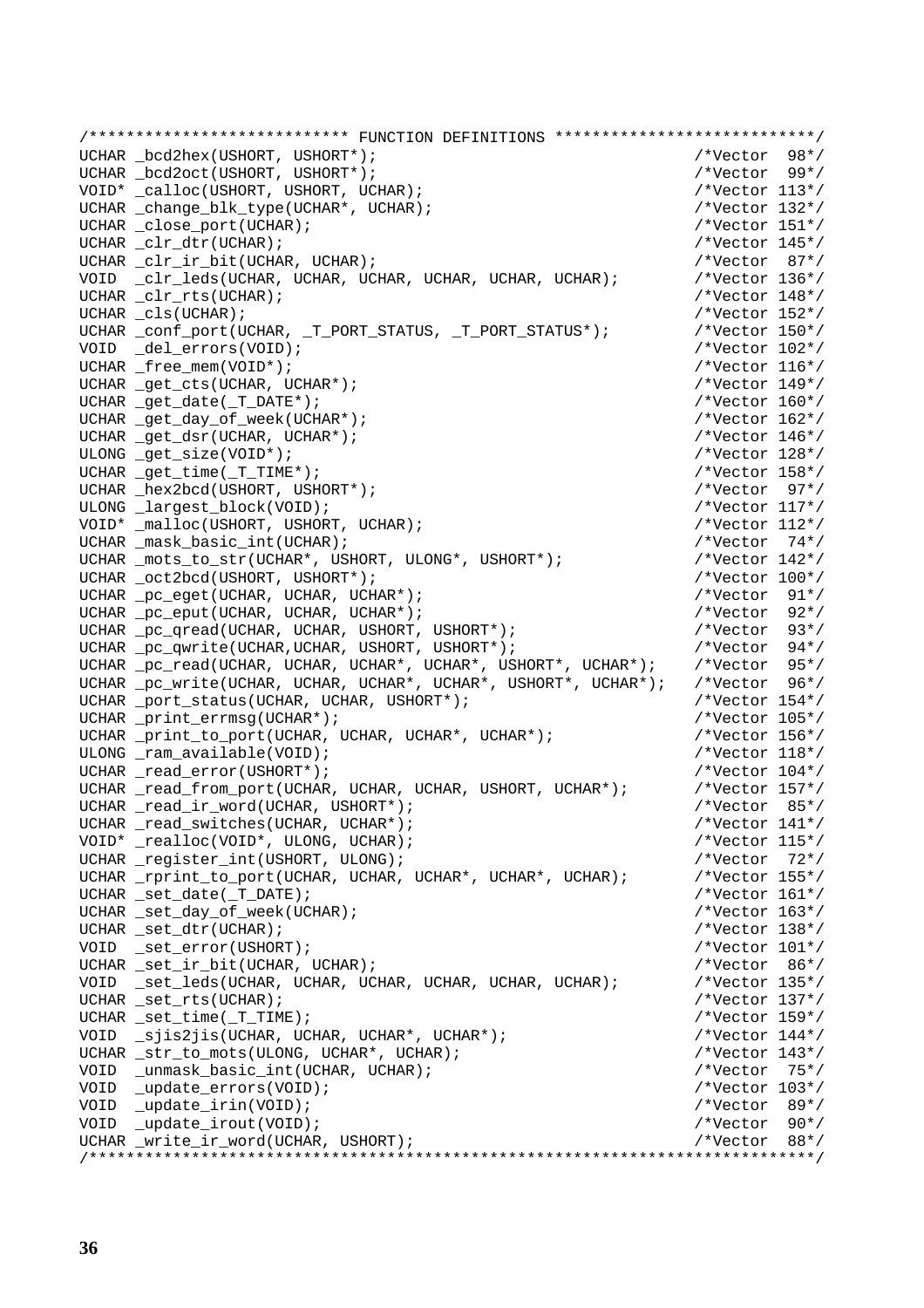### **Appendix B Reference of BIOS routines**

#### Remarks:

\_bcd2hex

- <sup>o</sup> Some routines require the option port. For ASCII unit models ASC11 and ASC21, valid values for port are 1 and 2. Only if the ASCII unit ASC31 is used, port 3 can be specified as well.
- <sup>p</sup> In this reference, some routines are illustrated with an example. If a routine is not illustrated with an example, there might by a reference to one of the example applications in Appendix C.
- <sup>q</sup> The routines in this reference are listed in alphabetical order. Cross-references in 'see also' are not. The first routine mentioned in the 'see also' is the complementary routine (if applicable), and than the other routines involved are mentioned.
- <sup>r</sup> Every routine is defined in api.h in Appendix A and is described in one of the subsections 3-2 .. 3-7.

| <b>Function</b>     | Converts a 16 bit binary coded decimal integer to a 16 bit<br>hexadecimal coded integer.                                                                                         |
|---------------------|----------------------------------------------------------------------------------------------------------------------------------------------------------------------------------|
| <b>Syntax</b>       | #include "api.h"<br>UCHAR _bcd2hex(USHORT bcd_val, USHORT *hex_val);                                                                                                             |
| <b>Parameters</b>   | <i>Bcd_val</i> is the input value, <i>hex_val</i> is the converted output value.                                                                                                 |
| <b>Return Value</b> | 0: OK, 1: Error, invalid bcd value.                                                                                                                                              |
| <b>Remarks</b>      | The value of each digit(4 bits) in the input parameter must be 9 or<br>less. The value of the output parameter is in the range from 0 to<br>$0x270F$ .                           |
| See also            |                                                                                                                                                                                  |
| <b>Example</b>      | Results of calling (void) _bcd2hex(bcd_val, &hex_val);<br>0x0010<br>0x4096<br>0x789A<br>input <i>bcd_val</i><br>0x0009<br>- ERROR -<br>output hex_val 0x0009<br>0x000A<br>0x1000 |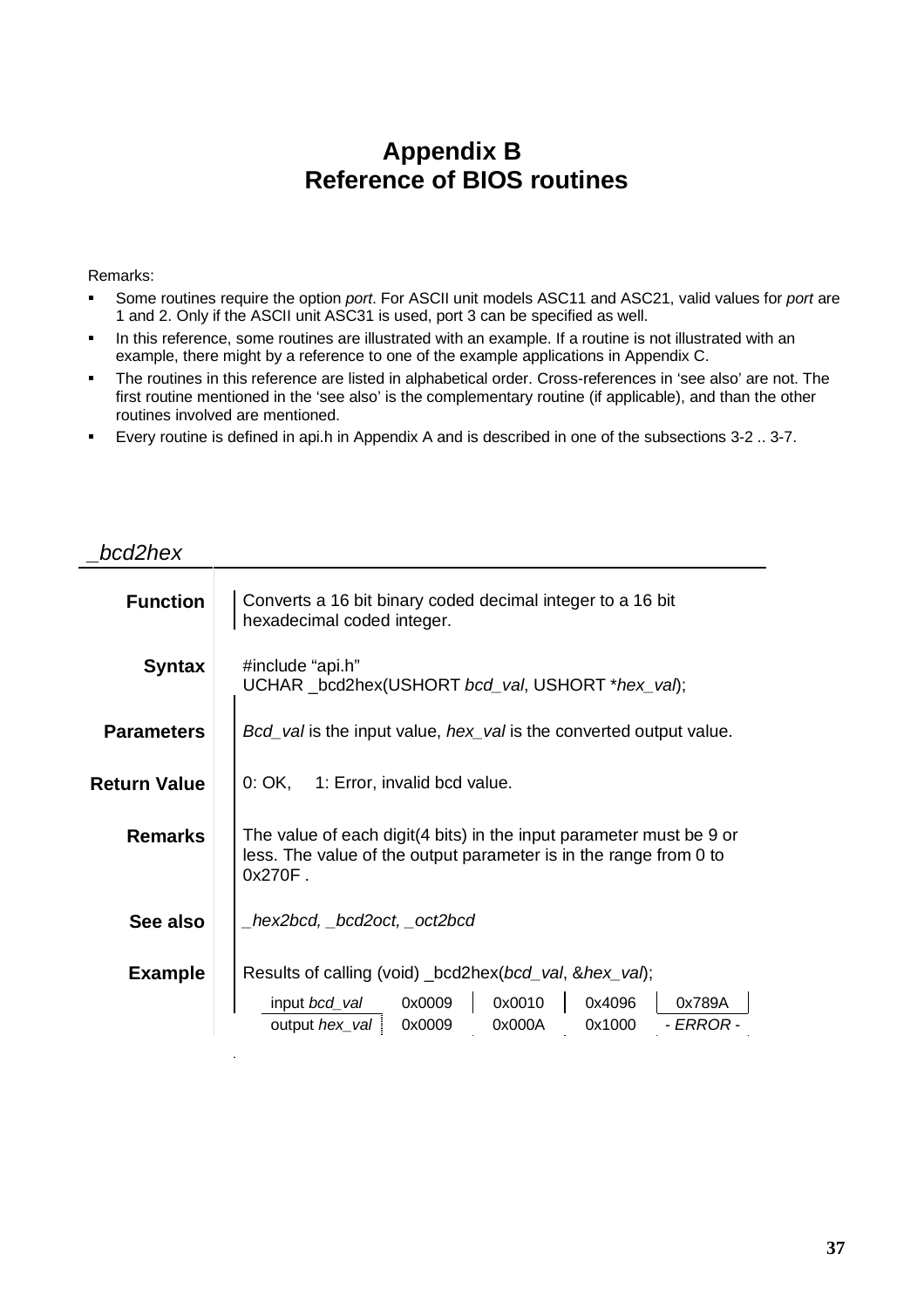#### \_bcd2oct

- 11

| <b>Function</b>     | Converts a 16 bit binary coded decimal integer to a 16 bit octal<br>coded integer;                                                                                                                                                                                    |  |
|---------------------|-----------------------------------------------------------------------------------------------------------------------------------------------------------------------------------------------------------------------------------------------------------------------|--|
|                     | a <sub>1</sub><br>a <sub>1</sub><br>$a_1$<br>a <sub>1</sub><br>a <sub>1</sub><br>a <sub>1</sub><br>in<br>a <sub>3</sub><br>a <sub>1</sub><br>aq<br>a <sub>s</sub><br>a <sub>7</sub><br>a <sub>6</sub><br>a <sub>5</sub><br>$a_4$<br>a <sub>2</sub><br>$a_0$<br>5<br>3 |  |
|                     |                                                                                                                                                                                                                                                                       |  |
|                     | b <sub>1</sub><br>$b_1$<br>b <sub>1</sub><br>$b_1$<br>b <sub>1</sub><br>b <sub>1</sub><br>out<br>b <sub>8</sub><br>b <sub>9</sub><br>b <sub>7</sub><br>b <sub>6</sub><br>b <sub>5</sub><br>$b_4$<br>b <sub>3</sub><br>b <sub>1</sub><br>b <sub>2</sub><br>$b_0$       |  |
| <b>Syntax</b>       | #include "api.h"<br>UCHAR _bcd2oct(USHORT bcd_val, USHORT *oct_val);                                                                                                                                                                                                  |  |
| <b>Parameters</b>   | Bcd_val is the input value, oct_val is the converted output value.                                                                                                                                                                                                    |  |
| <b>Return Value</b> | 0: OK, 1: Invalid bcd value.                                                                                                                                                                                                                                          |  |
| <b>Remarks</b>      | The value of each digit in the input parameter must be 7 or smaller<br>(bits 3, 7, 11 and 15 must be zero).<br>The value of the output parameter is in the range from 0 to 0x0FFF.                                                                                    |  |
| See also            | _oct2bcd, _bcd2hex, _hex2bcd                                                                                                                                                                                                                                          |  |
| <b>Example</b>      | Results of calling (void) _bcd2oct (bcd_val, &oct_val);                                                                                                                                                                                                               |  |
|                     | input bcd_val<br>0x0007<br>0x0010<br>0x7777<br>0x4567<br>- ERROR -<br>0x0007<br>0x0008<br>0x0FFF<br>output <i>oct_val</i>                                                                                                                                             |  |
|                     |                                                                                                                                                                                                                                                                       |  |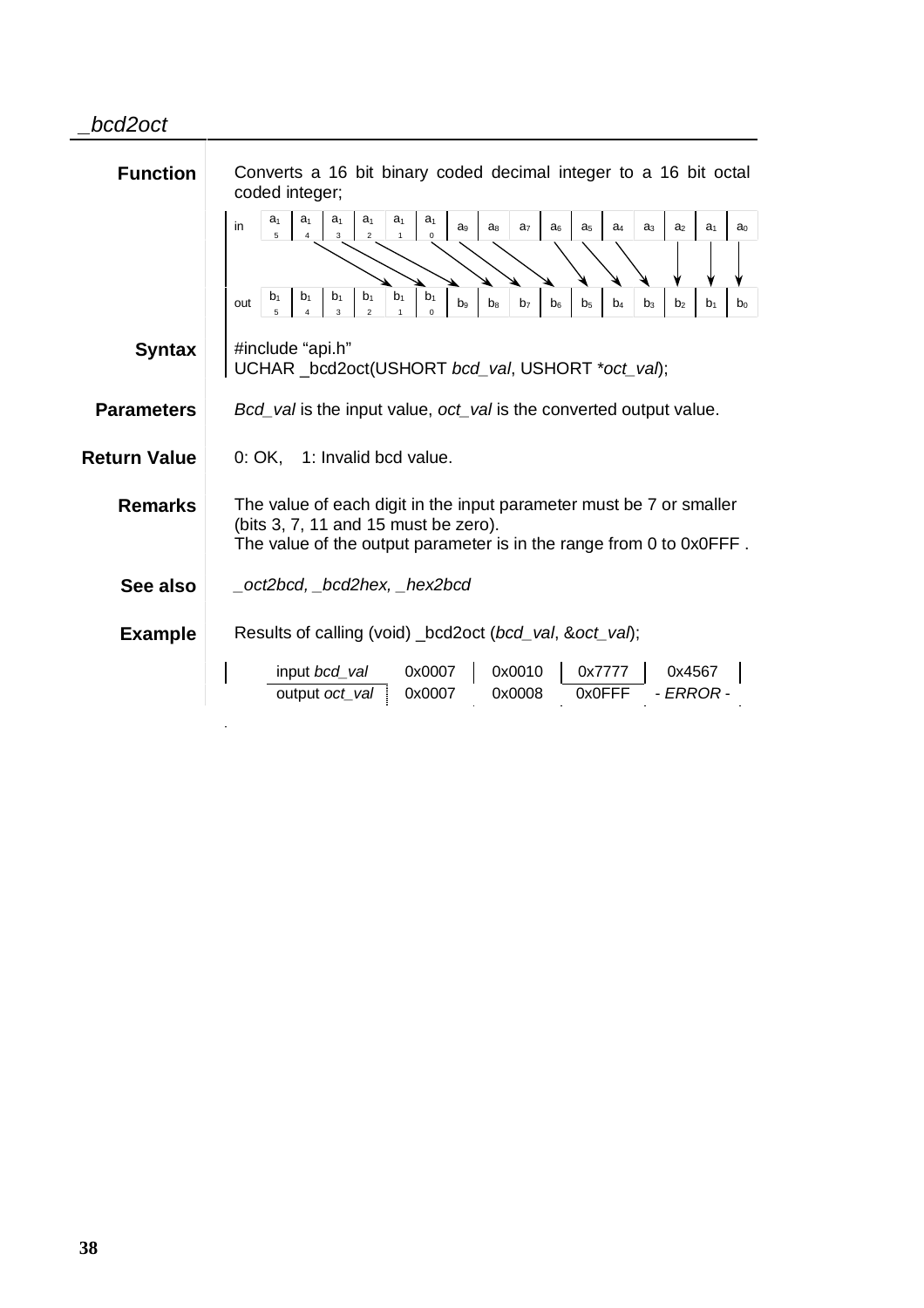| calloc              |                                                                                                                                            |
|---------------------|--------------------------------------------------------------------------------------------------------------------------------------------|
| <b>Function</b>     | Allocates memory, that is to be assigned by the caller, to be<br>used for dynamic variables.<br>Clears allocated memory.<br>$\blacksquare$ |
| <b>Syntax</b>       | #Include "api.h"<br>VOID* _calloc(USHORT nitems, USHORT size, UCHAR blktype);                                                              |
| <b>Parameters</b>   | Nitems is the number of items, and size is the size of one item.<br>Blktype = 0: non-permanent type, $blktype = 1$ : permanent type.       |
| <b>Return Value</b> | 0: Error, invalid input values or out of memory error.<br>non-zero: Address pointer to first data element in allocated memory<br>block.    |
| <b>Remarks</b>      | Size $\times$ nitems must at least be smaller than 131068 bytes.<br>For more information about dynamic variables, see section 3-5.         |
| See also            | $free$ mem, $\_$ malloc, $\_$ realloc                                                                                                      |
| <b>Example</b>      |                                                                                                                                            |

# \_change\_blk\_type<br>
<del>change\_blk\_type</del>

| <b>Function</b>   | Changes block type.                                                                                                                                                                                                                                                           |
|-------------------|-------------------------------------------------------------------------------------------------------------------------------------------------------------------------------------------------------------------------------------------------------------------------------|
| <b>Syntax</b>     | #Include "api.h"<br>UCHAR _change_blk_type(UCHAR *blkptr, UCHAR blktype);                                                                                                                                                                                                     |
| <b>Parameters</b> | Blkptr is a pointer to the block of which the type is to be changed.<br>Blktype = 0: non-permanent type, $blktype = 1$ : permanent type.                                                                                                                                      |
| Return Value      | 0: OK, 1: Error, invalid blktype or blkptr.                                                                                                                                                                                                                                   |
| <b>Remarks</b>    | This low-level function is normally called by high-level memory<br>managing functions. Therefore this function should only be called by<br>programmers with sufficient knowledge of the ASCII unit's internals.<br>For more information about memory blocks, see section 1-2. |
| See also          |                                                                                                                                                                                                                                                                               |
| <b>Example</b>    |                                                                                                                                                                                                                                                                               |
|                   |                                                                                                                                                                                                                                                                               |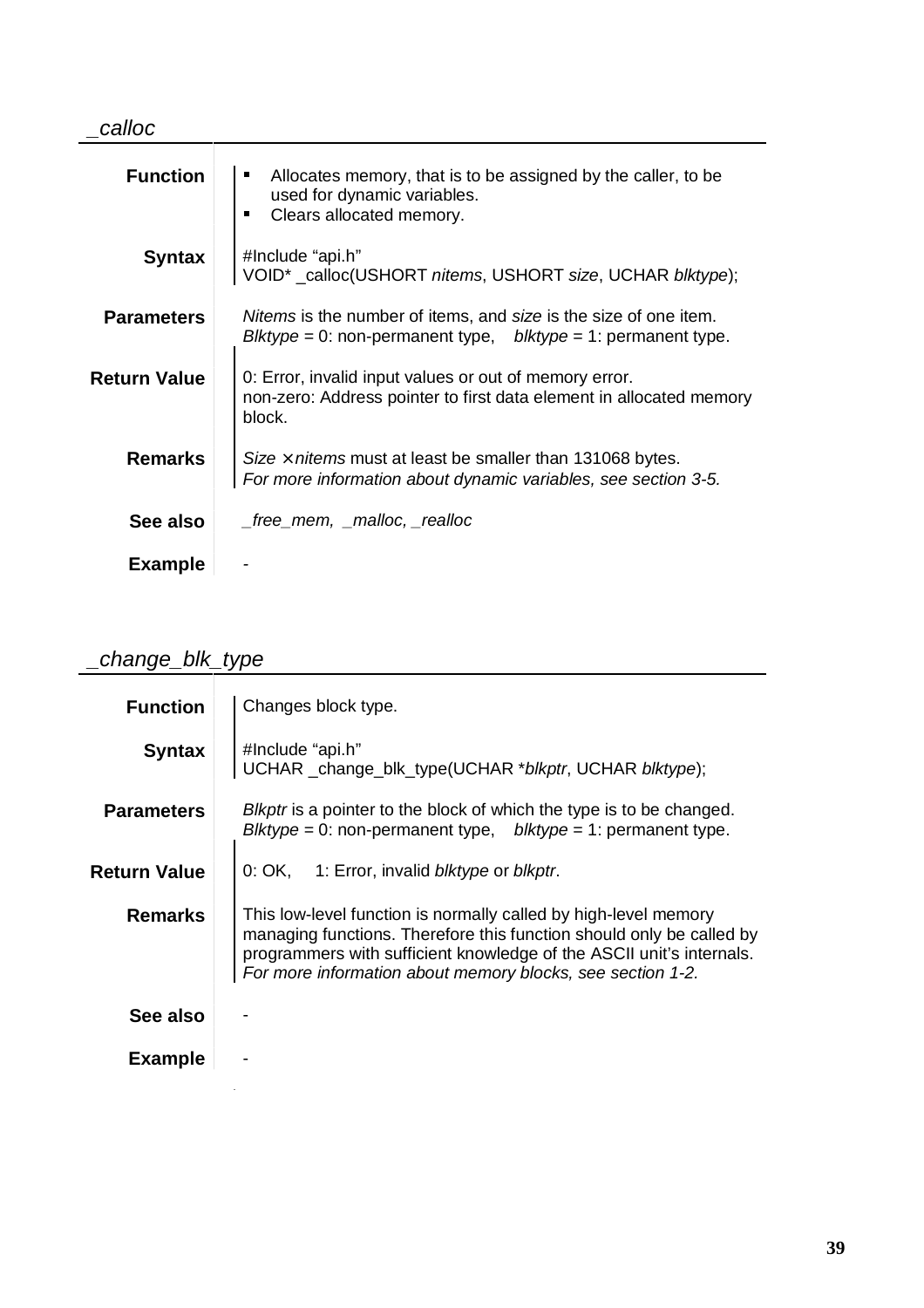### \_close\_port

| <b>Function</b>     | Stops transmitting and receiving data on a port,<br>Prevents other routines from controlling the parameters of the port. |
|---------------------|--------------------------------------------------------------------------------------------------------------------------|
| <b>Syntax</b>       | #Include "api.h"<br>UCHAR _close_port(UCHAR port);                                                                       |
| <b>Parameters</b>   | <i>Port</i> is the desired port number. If zero, all ports are closed.                                                   |
| <b>Return Value</b> | 0: OK, 1: Error, invalid port number.                                                                                    |
| <b>Remarks</b>      |                                                                                                                          |
| See also            | _conf_port                                                                                                               |
| <b>Example</b>      |                                                                                                                          |

 $clr\_dtr$ 

| <b>Function</b>     | Clears (negates) the DTR output signal on a port. If the port is<br>controlled automatically, an error is returned. |
|---------------------|---------------------------------------------------------------------------------------------------------------------|
| <b>Syntax</b>       | #Include "api.h"<br>UCHAR _clr_dtr(UCHAR port);                                                                     |
| <b>Parameters</b>   | <i>Port</i> is the desired port number.                                                                             |
| <b>Return Value</b> | 0: OK, 1: Error, invalid port number.                                                                               |
| <b>Remarks</b>      |                                                                                                                     |
| See also            | set dtr, clr rts                                                                                                    |
| <b>Example</b>      |                                                                                                                     |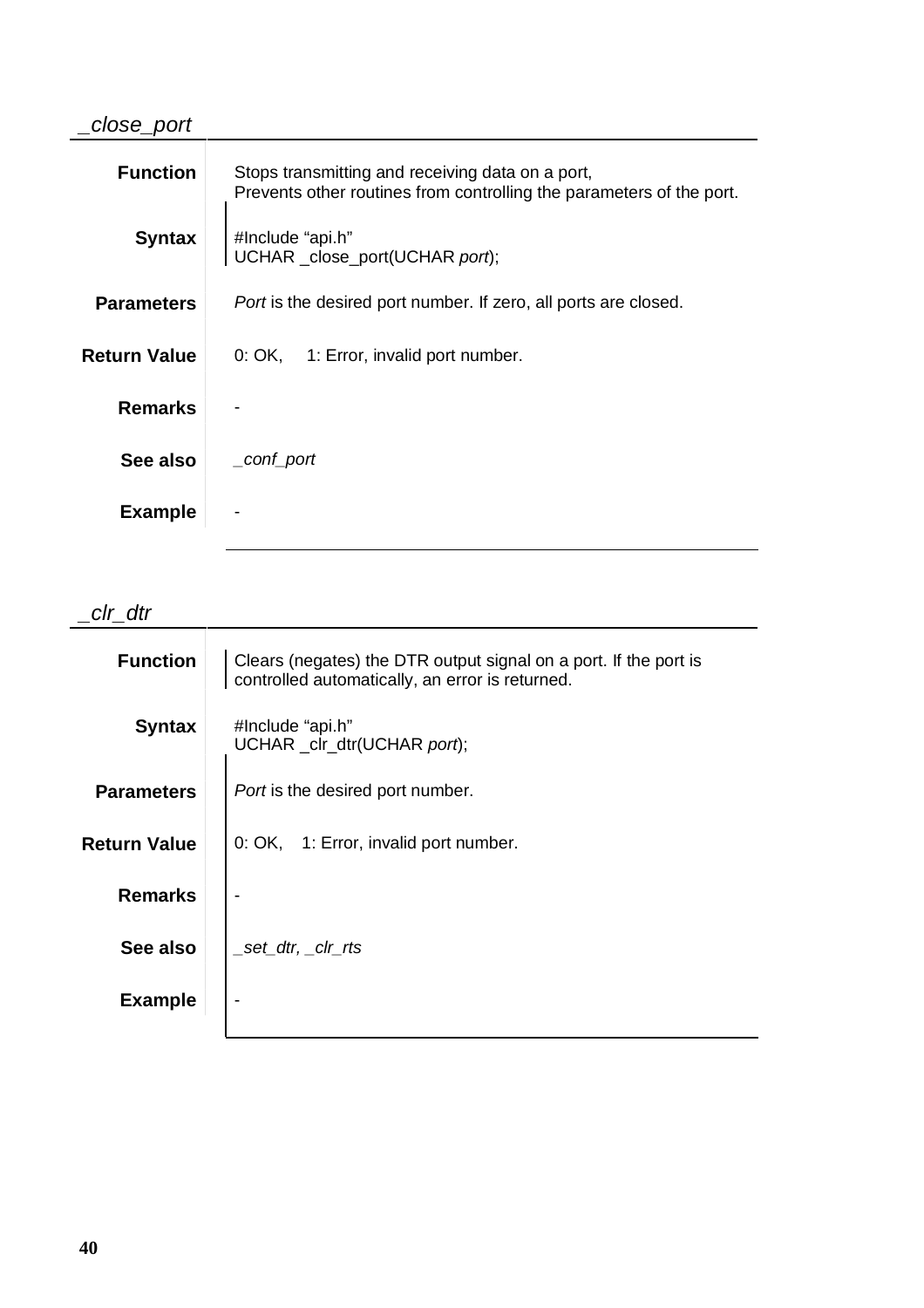| <b>Function</b>     | Clears (negates) a bit in one of the words in the local copy of the IR<br><b>INPUT</b> area.                                                     |
|---------------------|--------------------------------------------------------------------------------------------------------------------------------------------------|
| <b>Syntax</b>       | #Include "api.h"<br>UCHAR _clr_ir_bit(UCHAR wordnum, UCHAR bitnum);                                                                              |
| <b>Parameters</b>   | <i>Wordnum</i> indicates the word of the IR INPUT area, valid values are<br>0 to 4. Bitnum indicates the bit to be cleared in the selected word. |
| <b>Return Value</b> | 0: OK, 1: Error, invalid word requested, 2: Error, invalid bit<br>requested.                                                                     |
| <b>Remarks</b>      |                                                                                                                                                  |
| See also            | _set_ir_bit, _write_ir_word, _update_irin                                                                                                        |
| <b>Example</b>      |                                                                                                                                                  |

### \_clr\_leds

| <b>Function</b>     | Turns specified indicator leds off.                                                                                                               |
|---------------------|---------------------------------------------------------------------------------------------------------------------------------------------------|
| <b>Syntax</b>       | #Include "api.h"<br>VOID _clr_leds(UCHAR led1, UCHAR led2, , , UCHAR led6);                                                                       |
| <b>Parameters</b>   | Led1, led2. led6 correspond to indicator led's: run, basic, error, err1,<br>err2, errt. If the value is one, the corresponding led is turned off. |
| <b>Return Value</b> |                                                                                                                                                   |
| <b>Remarks</b>      | The errt led can only be controlled on an ASC31.                                                                                                  |
| See also            | _set_leds                                                                                                                                         |
| <b>Example</b>      | See example 2 in Appendix C.                                                                                                                      |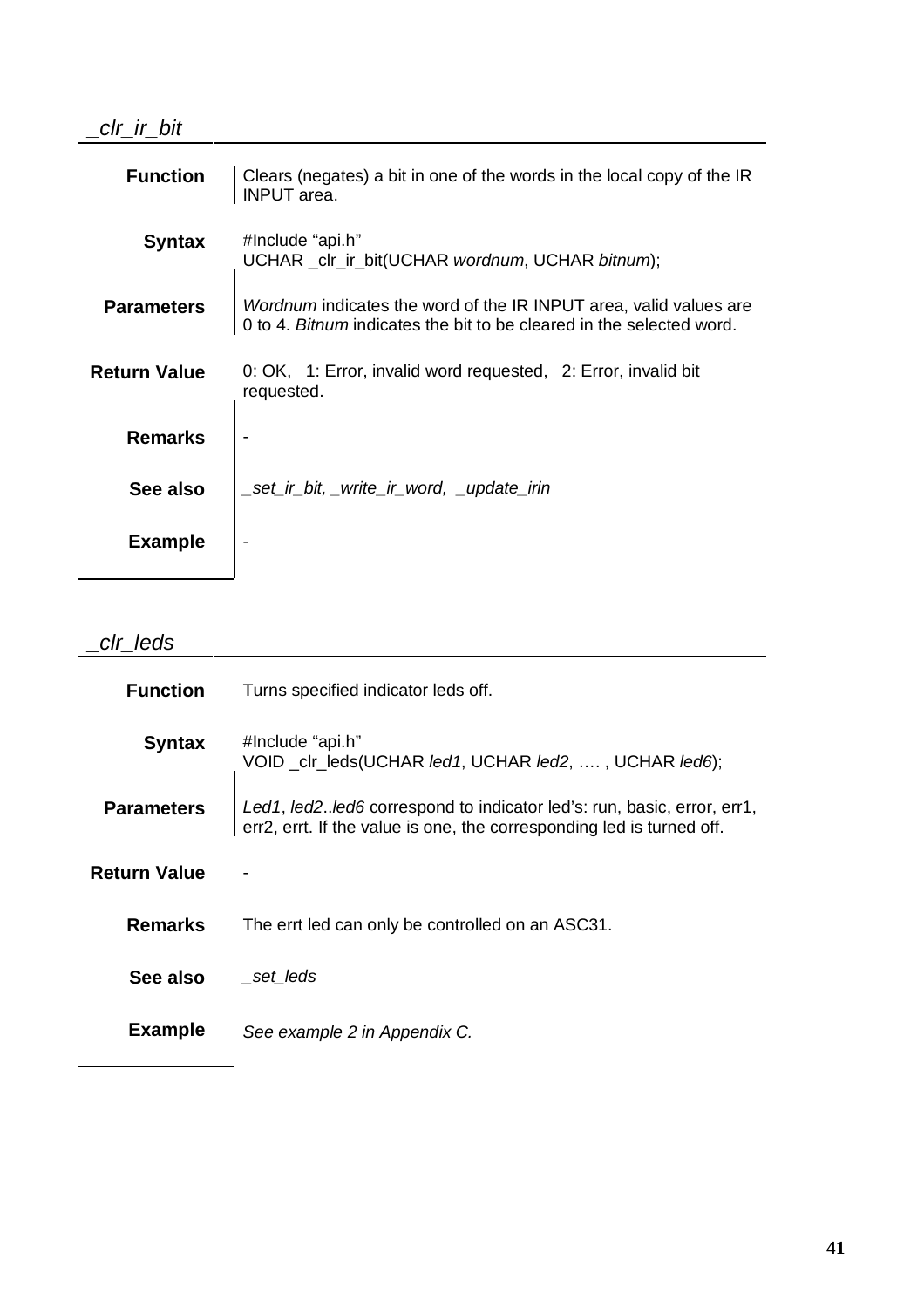#### \_clr\_rts

| <b>Function</b>     | Clears (negates) the RTS output signal on a port. If the port is<br>controlled automatically, an error is returned.                                                                                                                                                       |
|---------------------|---------------------------------------------------------------------------------------------------------------------------------------------------------------------------------------------------------------------------------------------------------------------------|
| <b>Syntax</b>       | #Include "api.h"<br>UCHAR _clr_rts(UCHAR port);                                                                                                                                                                                                                           |
| <b>Parameters</b>   | <i>Port</i> is the desired port number.                                                                                                                                                                                                                                   |
| <b>Return Value</b> | 0: OK, 1: Error, invalid port number.                                                                                                                                                                                                                                     |
| <b>Remarks</b>      | If the ASCII unit is an ASC21, referring to port 2 is possible,<br>although the port has no RTS output line. In this case it controls (de-<br>) activation of receiver/transmitter mode of the RS422/485 port.<br>When the RTS signal is cleared, the receiver is active. |
| See also            | _set_rts, _clr_dtr                                                                                                                                                                                                                                                        |
| <b>Example</b>      |                                                                                                                                                                                                                                                                           |

| :Is                 |                                                                                  |
|---------------------|----------------------------------------------------------------------------------|
| <b>Function</b>     | Clears the screen of a device, if open.                                          |
| <b>Syntax</b>       | #Include "api.h"<br>UCHAR _cls(UCHAR port);                                      |
| <b>Parameters</b>   | Port is the desired port number.                                                 |
| <b>Return Value</b> | 0: OK, 1: Error, invalid port number,<br>7: Error, port is not an output device. |
| <b>Remarks</b>      |                                                                                  |
| See also            | _conf_port                                                                       |
| <b>Example</b>      |                                                                                  |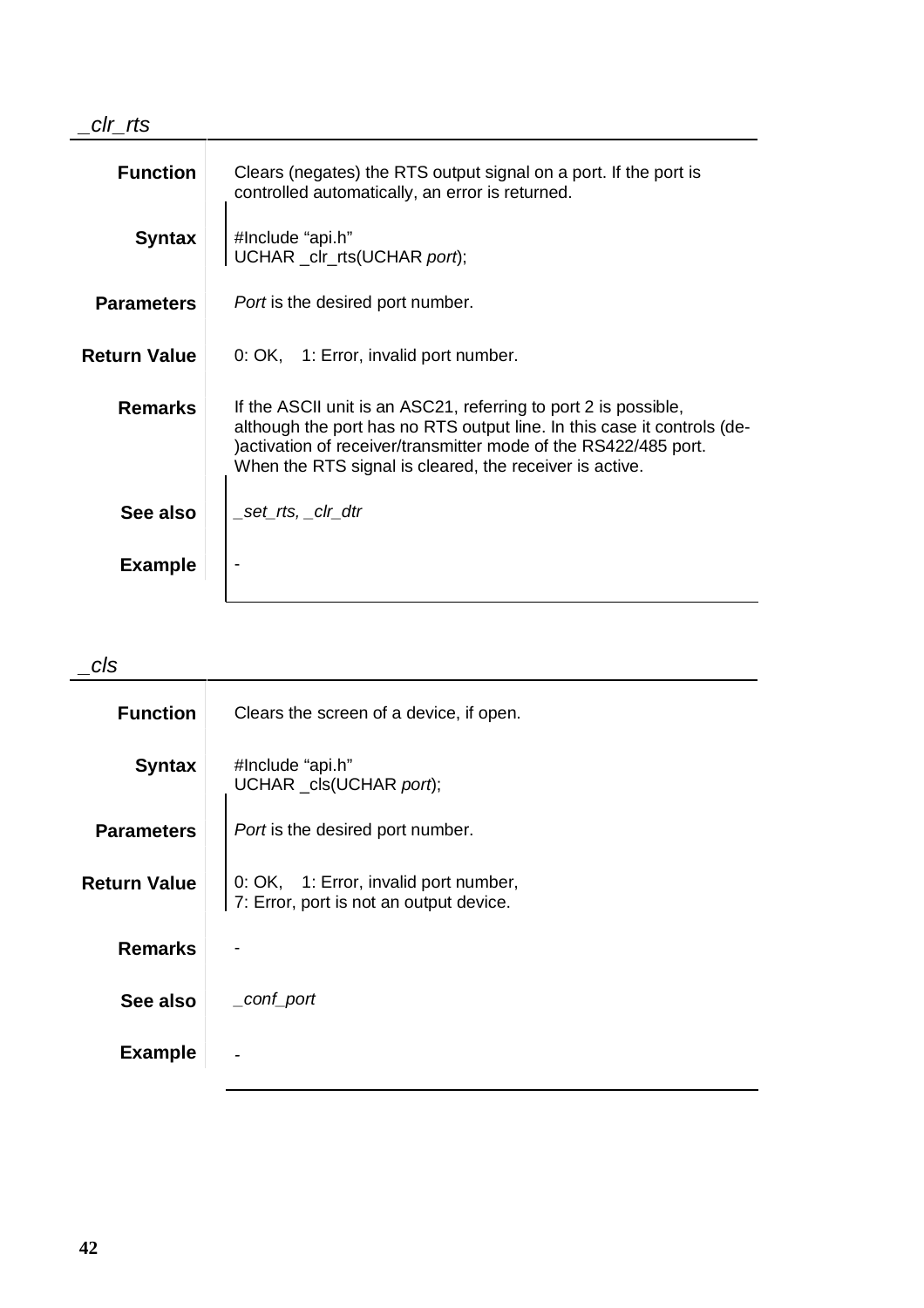### \_conf\_port

| <b>Function</b>     | Initializes a port by means of a status struct,<br>ш<br>Clears the corresponding in- and output buffers.<br>$\blacksquare$                        |
|---------------------|---------------------------------------------------------------------------------------------------------------------------------------------------|
| <b>Syntax</b>       | #Include "api.h"<br>UCHAR _conf_port(UCHAR port, _T_PORT_STATUS<br>new_p_status,<br>_T_PORT_STATUS *old_p_status);                                |
| <b>Parameters</b>   | Port is the desired port number, new_p_status is the struct to<br>configure the port with. Old_p_status contains the old port<br>configuration.   |
| <b>Return Value</b> | 0: OK, 1: Error, invalid port number, 2: Error, port not opened,<br>3: Error, invalid configuration settings, 4: Error, local loop-back<br>error. |
| <b>Remarks</b>      | For more information about the port-status datatype, see section 3-<br>6.                                                                         |
| See also            | _close_port                                                                                                                                       |
| <b>Example</b>      |                                                                                                                                                   |

### \_del\_errors

| <b>Function</b>     | Deletes all errors from the error stack<br>$\blacksquare$<br>Clears the error led's ERROR, ERR1, ERR2 & ERRT on ASCII<br>$\blacksquare$<br>front. |
|---------------------|---------------------------------------------------------------------------------------------------------------------------------------------------|
| <b>Syntax</b>       | #Include "api.h"<br>VOID _del_errors();                                                                                                           |
| <b>Parameters</b>   |                                                                                                                                                   |
| <b>Return Value</b> |                                                                                                                                                   |
| <b>Remarks</b>      | This routine also clears IR $n+5$ , bits 2, 3, 4, 5 and 8, and IR $n+7$ .<br>For more about error handling, see section 3-4.                      |
| See also            | _set_error, _read_error, _print_errmsg                                                                                                            |
| <b>Example</b>      |                                                                                                                                                   |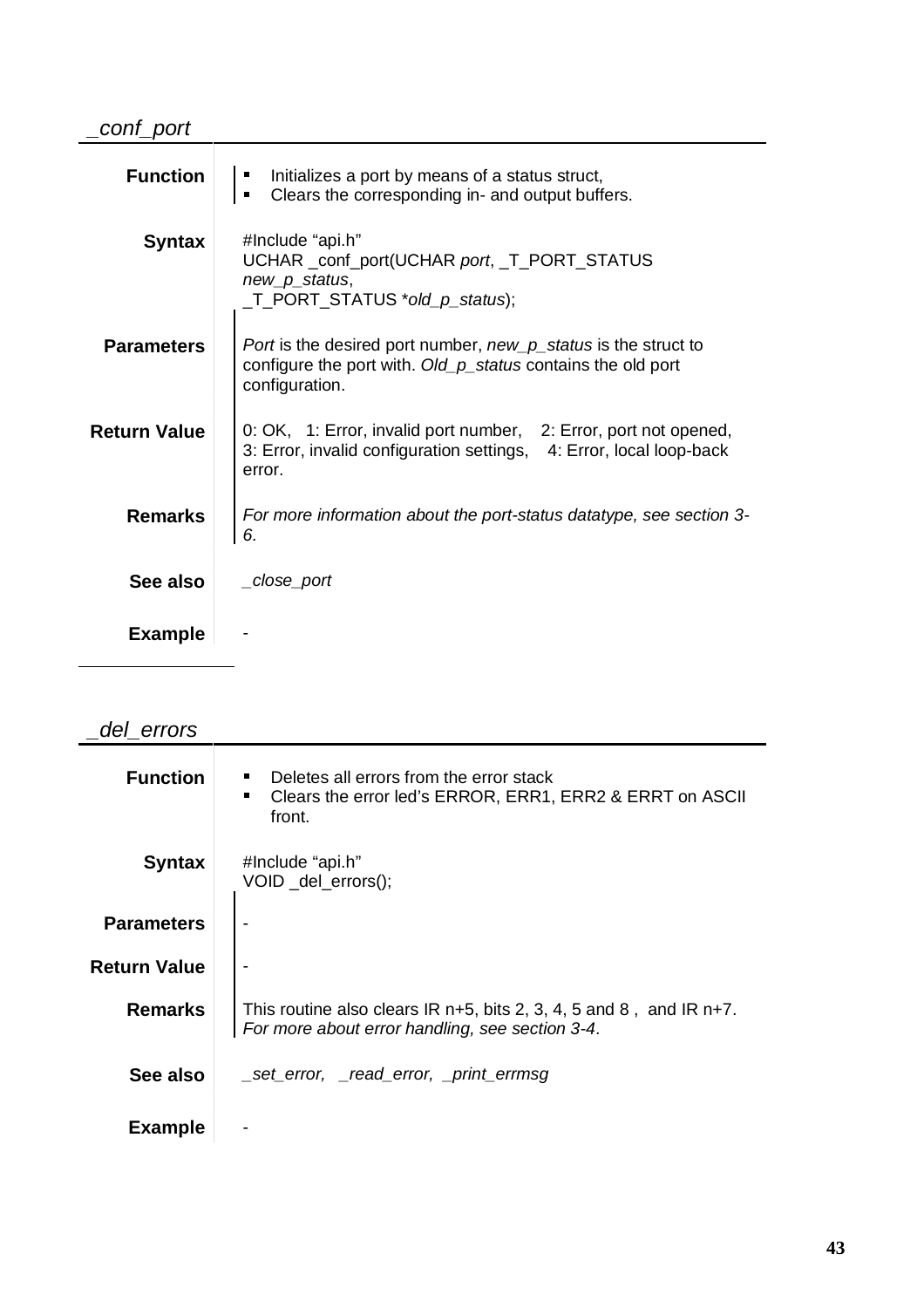#### \_free\_mem

| <b>Function</b>   | Frees up memory that was assigned to variable(s).                                                                                                    |
|-------------------|------------------------------------------------------------------------------------------------------------------------------------------------------|
| <b>Syntax</b>     | #Include "api.h"<br>UCHAR_free_mem(VOID *blkptr);                                                                                                    |
| <b>Parameters</b> | <i>Blkptr</i> is a pointer the memory block that is to be freed.                                                                                     |
| Return Value      | 0: OK, 1: Error, address null or out of range, 2: Error, block<br>already free,<br>3: Error, block does not exist, or contents of RAM has corrupted. |
| <b>Remarks</b>    | For more information about memory blocks, see section 1-2.                                                                                           |
| See also          | _calloc, _malloc                                                                                                                                     |
| <b>Example</b>    |                                                                                                                                                      |

## $get_cts$

| <b>Function</b>     | Reads the CTS input signal.                                                                                       |
|---------------------|-------------------------------------------------------------------------------------------------------------------|
| <b>Syntax</b>       | #Include "api.h"<br>UCHAR _get_cts(UCHAR port, UCHAR *val);                                                       |
| <b>Parameters</b>   | <i>Port</i> is the desired port number.<br>Val is the output; 0: negated (clear),<br>1: asserted (set)            |
| <b>Return Value</b> | 0: OK, 1: Error, invalid port number, 6: Error, access violation.                                                 |
| <b>Remarks</b>      | It is not allowed to use _get_cts from port 2 on an ASC21 unit. This<br>will result in an access violation error. |
| See also            | $\_get\_dsr$                                                                                                      |
| <b>Example</b>      |                                                                                                                   |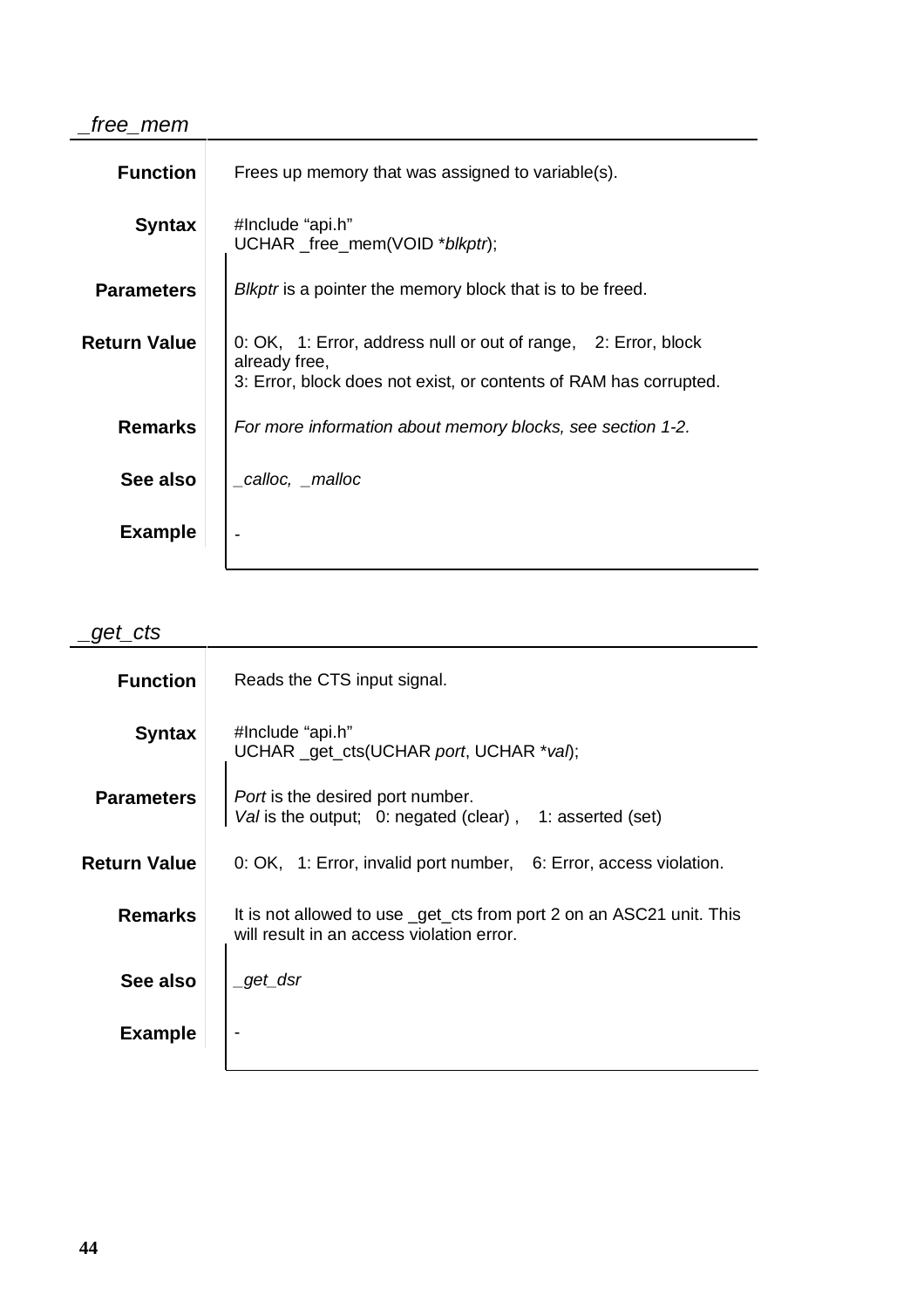### \_get\_date

| <b>Function</b>     | Retrieves the current date from realtime clock.                                |
|---------------------|--------------------------------------------------------------------------------|
| <b>Syntax</b>       | #Include "api.h"<br>UCHAR _get_date(_T_DATE *dateptr);                         |
| <b>Parameters</b>   | Dateptr is the output, containing the date struct.                             |
| <b>Return Value</b> | 0: OK, 1: Error, RTC reading out of time,<br>3: Error, read data out of range. |
| <b>Remarks</b>      | See section 3.7 for description of date struct _T_DATE.                        |
| See also            | _set_date, _get_day_of_week, _get_time                                         |
| <b>Example</b>      | See example 2 in Appendix C.                                                   |

### \_get\_day\_of\_week

| <b>Function</b>     | Retrieves the current day from realtime clock.                                                                             |
|---------------------|----------------------------------------------------------------------------------------------------------------------------|
| <b>Syntax</b>       | #Include "api.h"<br>UCHAR _get_day_of_week(UCHAR *day_of_week);                                                            |
| <b>Parameters</b>   | The output value of <i>day_of_week</i> represents the day enumeratively:<br>0: Sunday, 1: Monday, 2: Tuesday,  6: Saturday |
| <b>Return Value</b> | 0: OK, 1: Error, RTC reading out of time,<br>3: Error, read data out of range.                                             |
| <b>Remarks</b>      |                                                                                                                            |
| See also            |                                                                                                                            |
| <b>Example</b>      | See example 2 in Appendix C                                                                                                |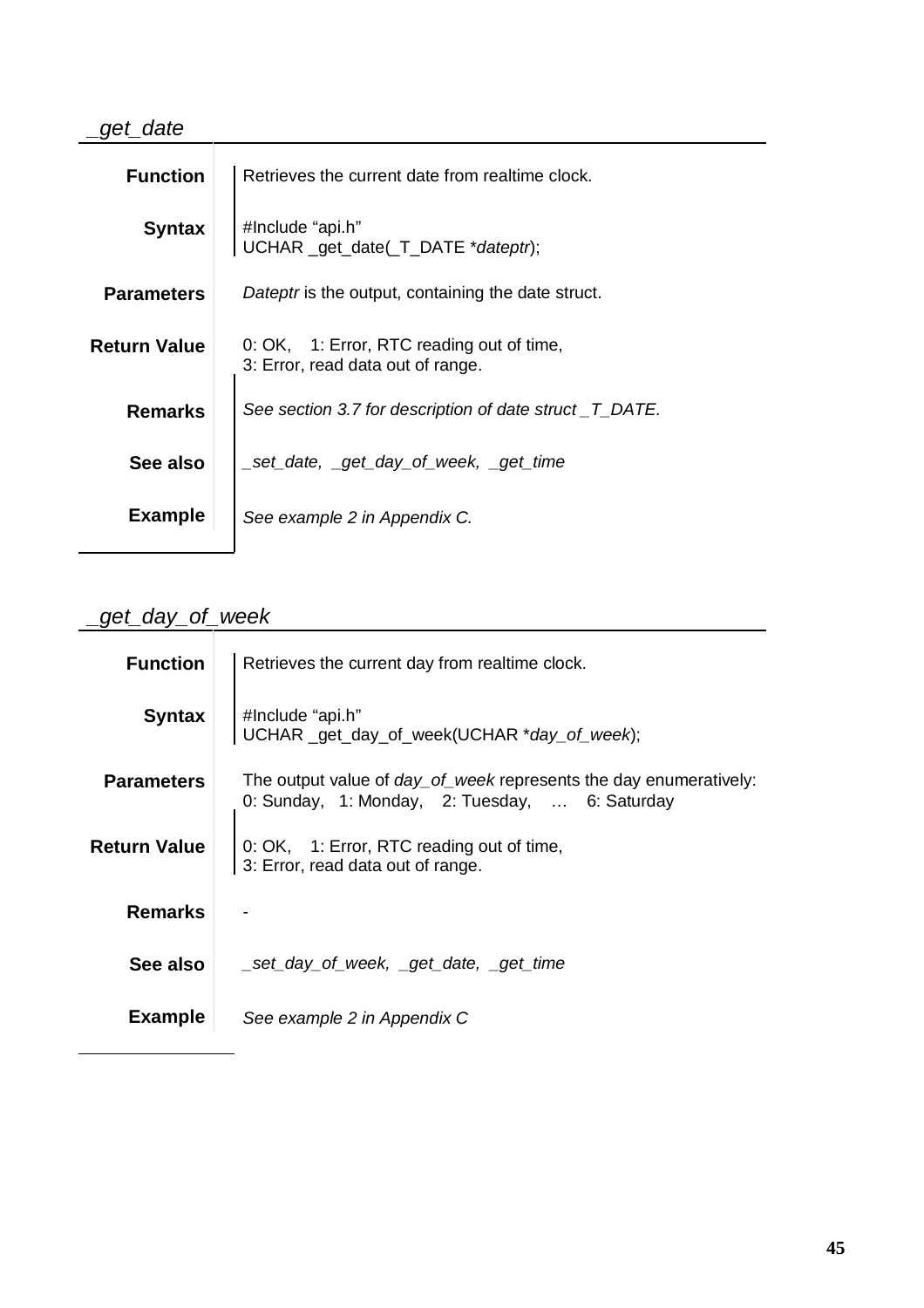### \_get\_dsr

| <b>Function</b>     | Reads the DSR input signal                                                                                        |
|---------------------|-------------------------------------------------------------------------------------------------------------------|
| <b>Syntax</b>       | #Include "api.h"<br>UCHAR _get_dsr(UCHAR port, UCHAR *val);                                                       |
| <b>Parameters</b>   | <i>Port</i> is the desired port number,<br>Val is the output; 0: negated (clear),<br>1: asserted (set)            |
| <b>Return Value</b> | 0: OK, 1: Error, invalid port number, 6: Error, access violation.                                                 |
| <b>Remarks</b>      | It is not allowed to use _get_dsr from port 2 on an ASC21 unit. This<br>will result in an access violation error. |
| See also            | _get_cts                                                                                                          |
| <b>Example</b>      |                                                                                                                   |

\_get\_size

| <b>Function</b>     | Returns the size of the block indicated by the caller.                                                                                                                              |
|---------------------|-------------------------------------------------------------------------------------------------------------------------------------------------------------------------------------|
| <b>Syntax</b>       | #Include "api.h"<br>ULONG _get_size(VOID *blkptr);                                                                                                                                  |
| <b>Parameters</b>   | <i>Blkptr</i> is a pointer to the first data element of that block, of which the<br>size is to be returned.                                                                         |
| <b>Return Value</b> | 0: Error, pointer out of range, non-zero: Size of memory block.                                                                                                                     |
| <b>Remarks</b>      | Normally, pointers to the first data element in the memory block are<br>returned by functions like calloc and malloc.<br>For more information about memory blocks, see section 1-2. |
| See also            | _ram_available                                                                                                                                                                      |
| <b>Example</b>      |                                                                                                                                                                                     |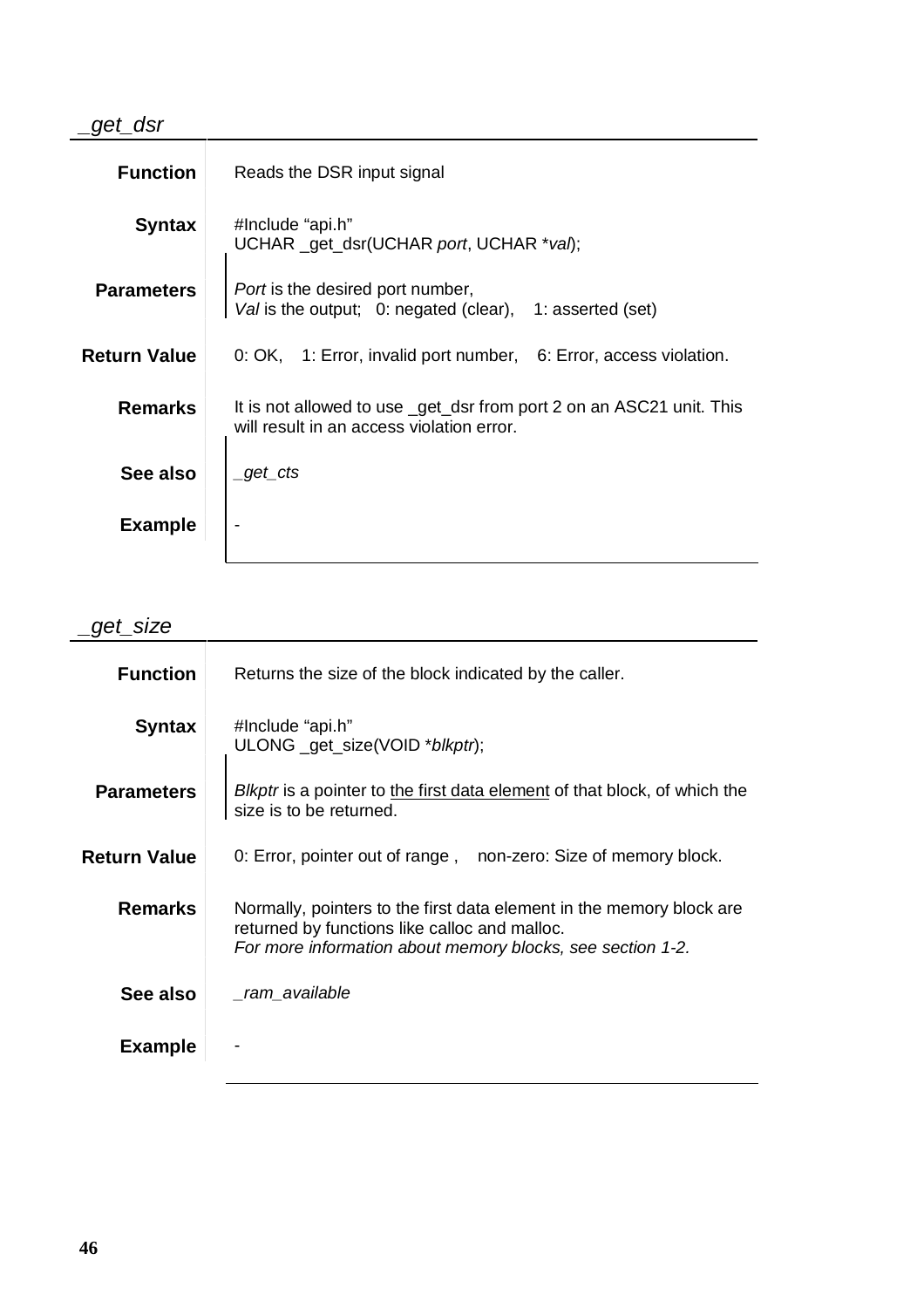### \_get\_time

| <b>Function</b>     | Retrieves the current time from realtime clock.                                |
|---------------------|--------------------------------------------------------------------------------|
| <b>Syntax</b>       | #Include "api.h"<br>UCHAR _get_time(_T_TIME *timeptr);                         |
| <b>Parameters</b>   | <i>Timeptr</i> is the output, containing the time struct.                      |
| <b>Return Value</b> | 0: OK, 1: Error, RTC reading out of time,<br>3: Error, read data out of range. |
| <b>Remarks</b>      | See section 3-7 for description of date struct _T_TIME.                        |
| See also            | set_time, _get_date, _get_day_of_week                                          |
| <b>Example</b>      | See example 2 in Appendix C                                                    |

### \_hex2bcd

| <b>Function</b>     | Converts a 16 bit hexadecimal coded integer to a 16 bit binary<br>coded decimal integer.                                                                                                                                                   |
|---------------------|--------------------------------------------------------------------------------------------------------------------------------------------------------------------------------------------------------------------------------------------|
| <b>Syntax</b>       | #include "api.h"<br>UCHAR _hex2bcd(USHORT hex_val, USHORT *bcd_val);                                                                                                                                                                       |
| <b>Parameters</b>   | Hex_val is the input value, bcd_val is the converted output value.                                                                                                                                                                         |
| <b>Return Value</b> | $0: OK$ , 1: Hex value to large.                                                                                                                                                                                                           |
| <b>Remarks</b>      | The value of the input parameter can not be greater than 0x270F.                                                                                                                                                                           |
| See also            | _bcd2hex, _bcd2oct, _oct2bcd                                                                                                                                                                                                               |
| <b>Example</b>      | Results of calling (void) _hex2bcd( <i>hex_val</i> , & <i>bcd_val</i> );<br>0x000A<br>0x270F<br>input <i>hex_val</i> 0x0009<br>0x2710<br>- ERROR -<br>0x9999<br>output <i>bcd_val</i> 0x0009<br>0x0010<br>See also example 2 in Appendix C |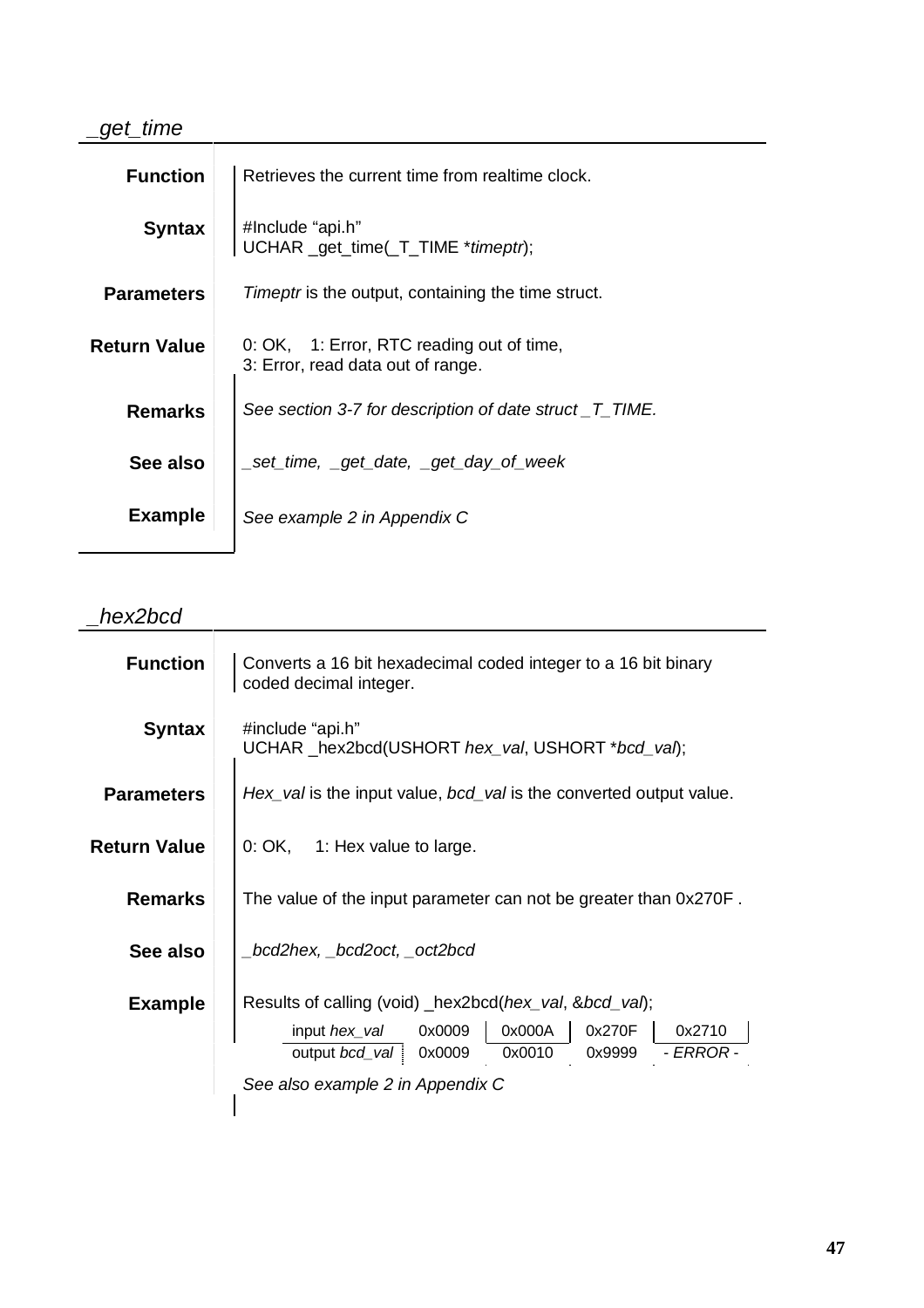#### \_largest\_block

| <b>Function</b>     | Returns the size of the largest free block                                                  |
|---------------------|---------------------------------------------------------------------------------------------|
| <b>Syntax</b>       | #include "api.h"<br>ULONG _largest_block();                                                 |
| <b>Parameters</b>   |                                                                                             |
| <b>Return Value</b> | 0: No free block available,<br>non-zero: Size of the largest block, maximum value is 204796 |
| <b>Remarks</b>      | For more information about memory blocks, see section 1-2.                                  |
| See also            | _ram_available                                                                              |
| <b>Example</b>      |                                                                                             |

\_malloc

| <b>Function</b>     | Allocates memory, that is to be assigned by the caller, to be used for<br>dynamic variables.                                                   |
|---------------------|------------------------------------------------------------------------------------------------------------------------------------------------|
| <b>Syntax</b>       | #Include "api.h"<br>VOID* _malloc(USHORT nitems, USHORT size, UCHAR blktype);                                                                  |
| <b>Parameters</b>   | <i>Nitems</i> is the number of items, and <i>size</i> is the size of one item.<br>0: non-permanent type, 1: permanent type.<br><i>Blktype:</i> |
| <b>Return Value</b> | 0: Error, invalid input values or out of memory error.<br>non-zero: Address pointer to first data element in allocated memoryblock.            |
| <b>Remarks</b>      | size $\times$ nitems must at least be smaller than 131068 bytes.<br>For more information about dynamic variables, see section 3-5.             |
| See also            | _free_mem, _calloc, _realloc,                                                                                                                  |
| <b>Example</b>      |                                                                                                                                                |

 $\frac{1}{4}$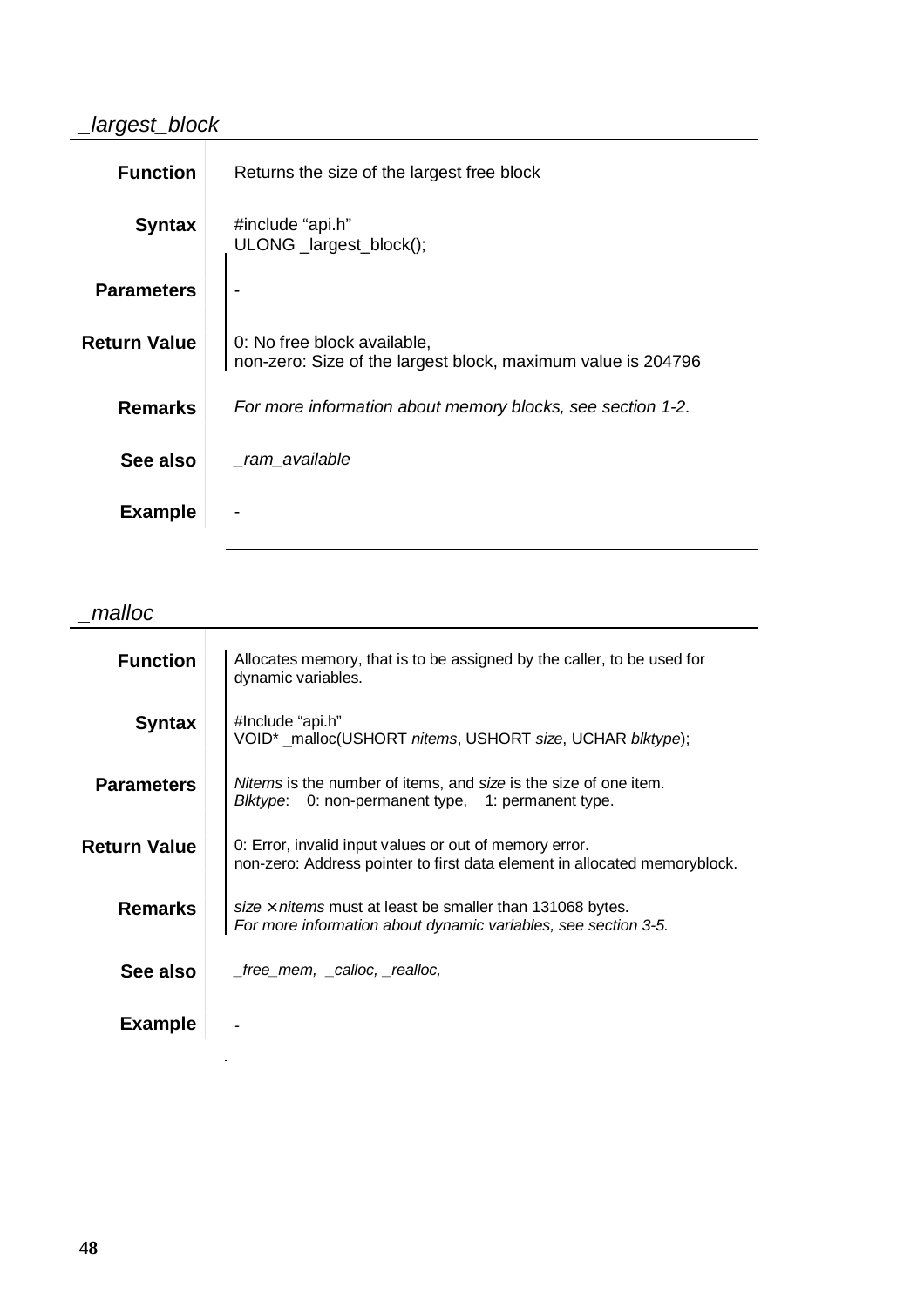### \_mask\_basic\_int

| <b>Function</b>     | Masks one or all Basic interrupts.                                                                                                       |
|---------------------|------------------------------------------------------------------------------------------------------------------------------------------|
|                     |                                                                                                                                          |
| <b>Syntax</b>       | #Include "api.h"<br>UCHAR _mask_basic_int(UCHAR type);                                                                                   |
| <b>Parameters</b>   | Type is the number of the interrupt type to mask (max. 116). If zero,<br>all are masked.                                                 |
| <b>Return Value</b> | 0: Previously not masked, 1: Previously already masked.                                                                                  |
| <b>Remarks</b>      | Always use _mask_basic_int with _unmask_basic_int. Use the<br>return value of the mask function as parameter for the unmask<br>function. |
| See also            | _unmask_basic_int                                                                                                                        |
| <b>Example</b>      |                                                                                                                                          |

#### \_oct2bcd

| <b>Function</b>     | Converts a 16 bit octal coded integer to a 16 bit binary coded decimal<br>integer.                                                                                                                                                                                                                       |
|---------------------|----------------------------------------------------------------------------------------------------------------------------------------------------------------------------------------------------------------------------------------------------------------------------------------------------------|
|                     | a <sub>1</sub><br>a <sub>1</sub><br>a <sub>1</sub><br>a <sub>1</sub><br>$a_1$<br>a <sub>1</sub><br>in<br>a <sub>7</sub><br>a <sub>6</sub><br>a <sub>2</sub><br>a <sub>1</sub><br>ag<br>a <sub>8</sub><br>a <sub>5</sub><br>a <sub>4</sub><br>a <sub>3</sub><br>a <sub>0</sub><br>5<br>$\Omega$<br>3<br>4 |
|                     | $b_1$<br>b <sub>1</sub><br>b <sub>1</sub><br>$b_1$<br>$b_1$<br>$b_1$<br>out<br>b <sub>9</sub><br>b <sub>7</sub><br>$b_4$<br>b <sub>2</sub><br>b <sub>8</sub><br>b <sub>6</sub><br>b <sub>5</sub><br>$b_3$<br>b <sub>1</sub><br>$b_0$<br>3<br>$\Omega$<br>5<br>2                                          |
| <b>Syntax</b>       | #include "api.h"<br>UCHAR _oct2bcd(USHORT oct_val, USHORT *bcd_val);                                                                                                                                                                                                                                     |
| <b>Parameters</b>   | Oct val is the input value, bcd val is the converted output value.                                                                                                                                                                                                                                       |
| <b>Return Value</b> | 0: OK<br>1: Error, invalid octal value.                                                                                                                                                                                                                                                                  |
| <b>Remarks</b>      | The value of the input parameter must be in the range from 0 to<br>$0x0$ FFF.                                                                                                                                                                                                                            |
| See also            | _bcd2oct, _bcd2hex, _hex2bcd                                                                                                                                                                                                                                                                             |
| <b>Example</b>      | Results of calling (void) _oct2bcd (oct_val, &bcd_val);                                                                                                                                                                                                                                                  |
|                     | 0x0007<br>0x0008<br>0x0FFF<br>0x1000<br>input oct_val                                                                                                                                                                                                                                                    |
|                     | output bcd_val<br>- ERROR -<br>0x0007<br>0x0010<br>0x7777                                                                                                                                                                                                                                                |
|                     |                                                                                                                                                                                                                                                                                                          |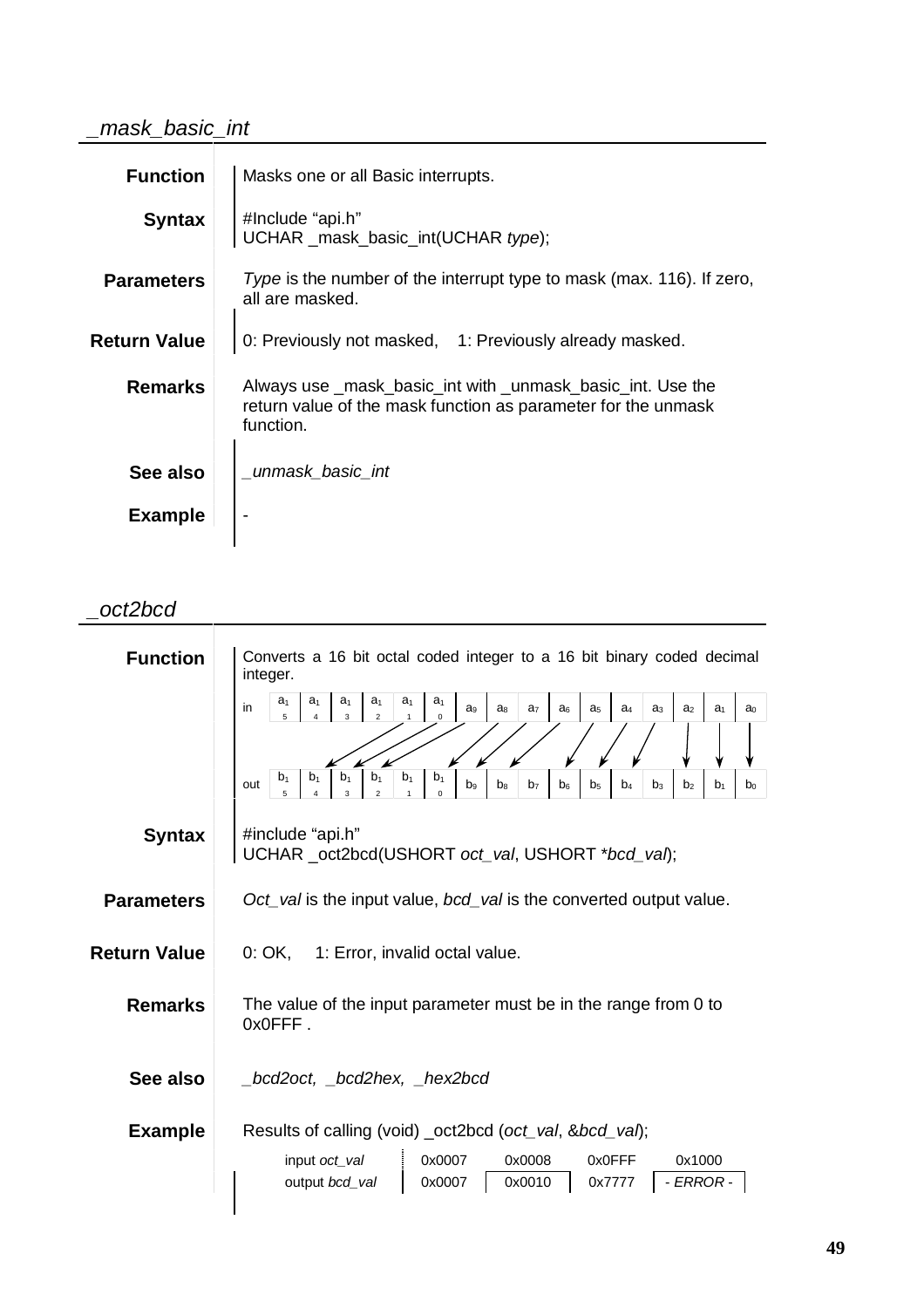\_pc\_eget

| <b>Function</b>     | Reads data from the IOWR buffer (shared memory).                                                                                                                                                                  |
|---------------------|-------------------------------------------------------------------------------------------------------------------------------------------------------------------------------------------------------------------|
| <b>Syntax</b>       | #include "api.h"<br>UCHAR _pc_eget(UCHAR num_bytes, UCHAR offset, UCHAR<br>*data);                                                                                                                                |
| <b>Parameters</b>   | Num_bytes is the number of bytes to read. Offset is added to the<br>base-address of the IOWR buffer to determine the address of the<br>indata buffer. Data is the array of data as requested (max. 180<br>bytes). |
| <b>Return Value</b> | 0: OK, 1: Error, indata buffer is not available,<br>2: Error, IOWR #00xx is currently active,<br>3: Error, Size of data in buffer is smaller than requested.                                                      |
| <b>Remarks</b>      | Data transfer-method 1. Before calling _pc_eget the share memory<br>must be set up correctly by DM m+6 and m+7.<br>For more details, see ASCII unit Operation Manual, section 6.                                  |
| See also            | _pc_eput, _pc_read, _pc_qread                                                                                                                                                                                     |
| <b>Example</b>      |                                                                                                                                                                                                                   |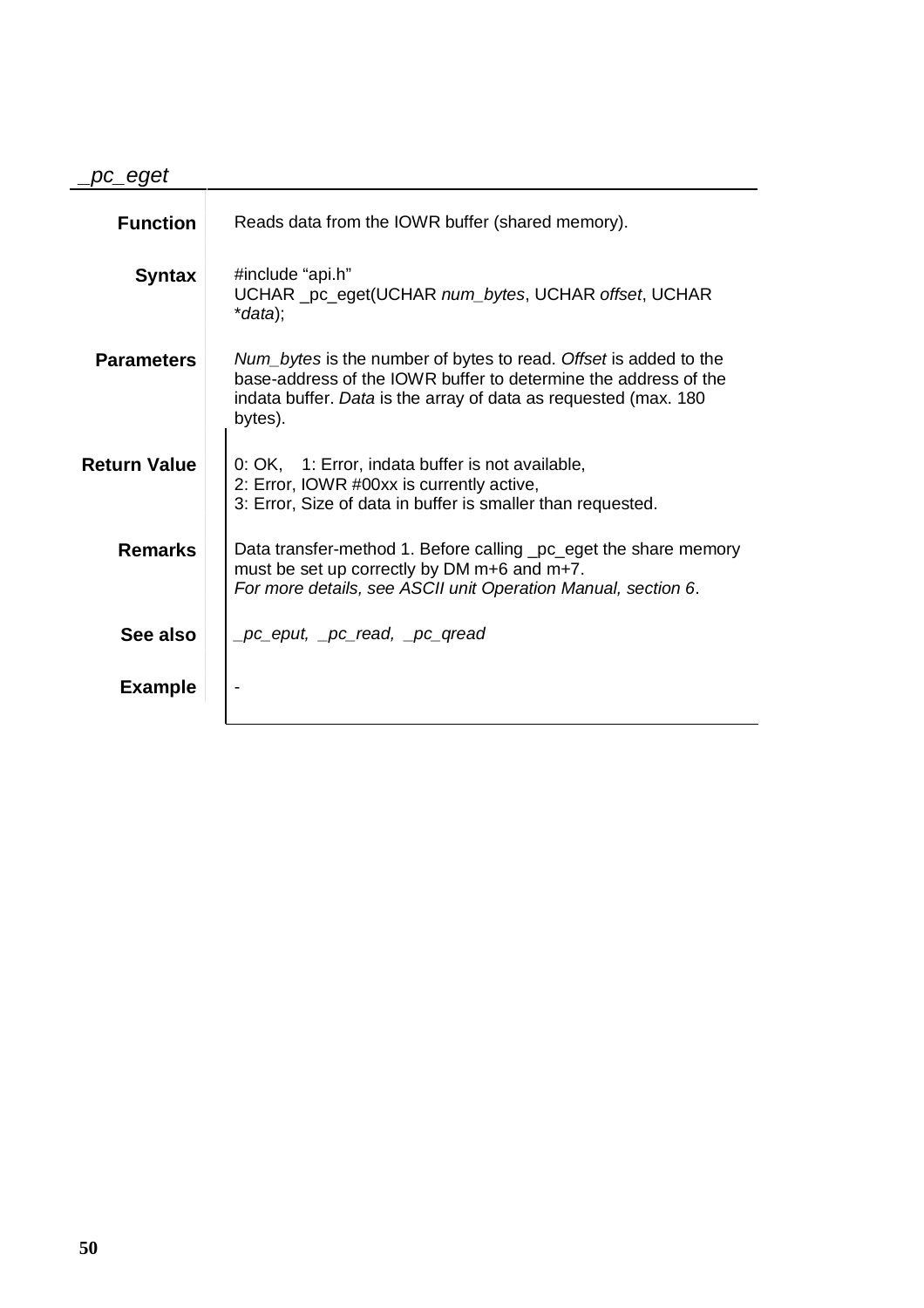医细胞 医心包

| <b>Function</b>     | Writes data (characters) to the IORD buffer (shared memory).                                                                                                                                                                   |
|---------------------|--------------------------------------------------------------------------------------------------------------------------------------------------------------------------------------------------------------------------------|
| <b>Syntax</b>       | #include "api.h"<br>UCHAR _pc_eput(UCHAR num_bytes, UCHAR offset, UCHAR<br>$*data);$                                                                                                                                           |
| <b>Parameters</b>   | Num_bytes is the number of bytes to write. Offset is added to the<br>base-address of the IORD buffer to determine the address of the<br>outdata buffer. Data is an array containing the data to be sent (max.<br>$180$ bytes). |
| <b>Return Value</b> | 0: OK, 1: Error, outdata buffer is not available,<br>2: Error, IORD #00xx or pc_eput is currently active,<br>3: Error, Size of outdata buffer is to small.                                                                     |
| <b>Remarks</b>      | Data transfer-method 1. Before calling _pc_eput the share memory<br>must be set up correctly by DM m+6 and m+7.<br>For more details, see ASCII unit Operation Manual, section 6.                                               |
| See also            | _pc_eget, _pc_write, _pc_qwrite                                                                                                                                                                                                |
| <b>Example</b>      |                                                                                                                                                                                                                                |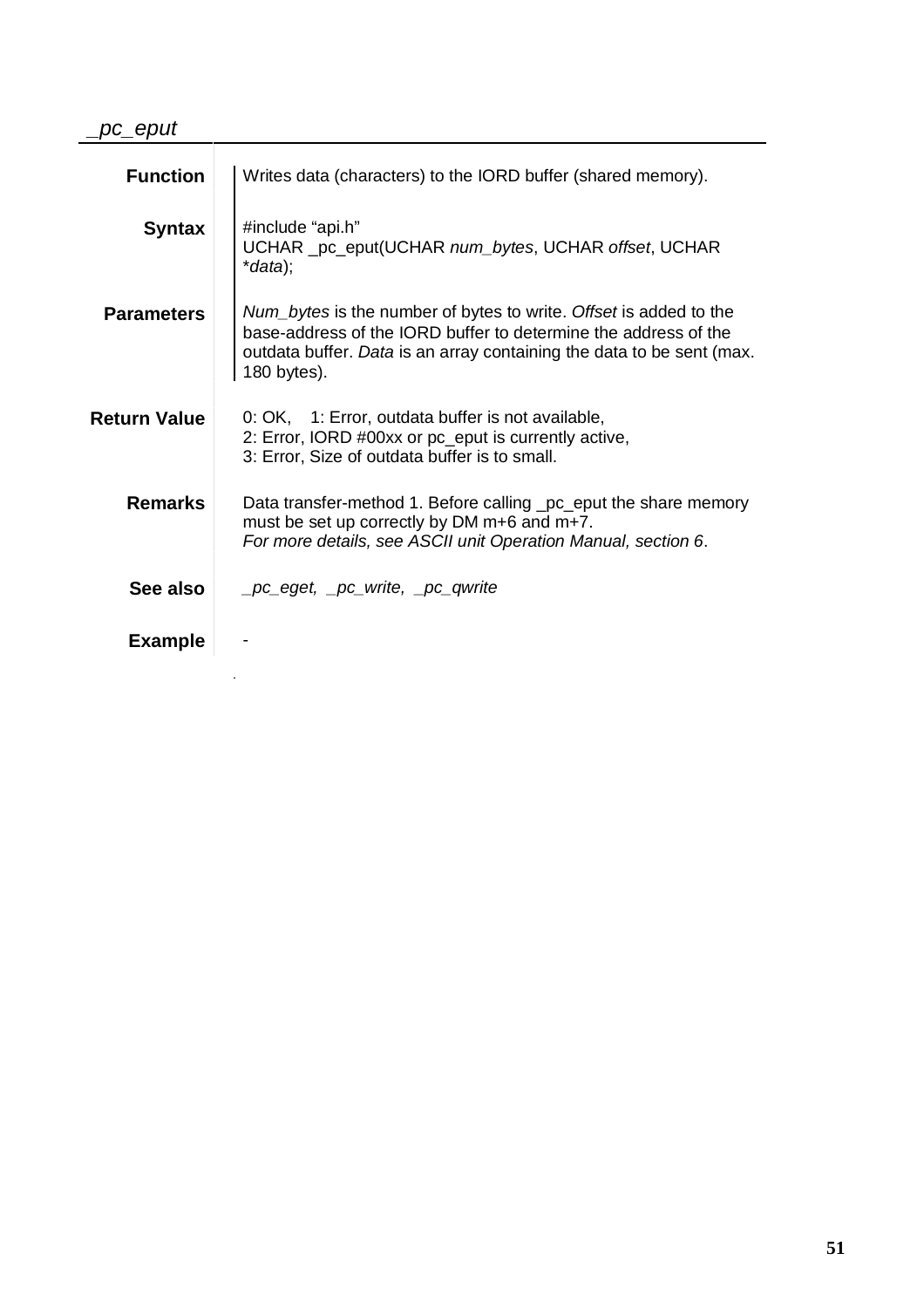| <b>Function</b>     | Reads data (words) from PLC memory.                                                                                                                                                                                                                                                                                                                                                                   |
|---------------------|-------------------------------------------------------------------------------------------------------------------------------------------------------------------------------------------------------------------------------------------------------------------------------------------------------------------------------------------------------------------------------------------------------|
| <b>Syntax</b>       | #include "api.h"<br>UCHAR _pc_qread(UCHAR num_words, UCHAR area,<br>USHORT address, USHORT *data);                                                                                                                                                                                                                                                                                                    |
| <b>Parameters</b>   | Num words is the number of words to read, valid values are 1127.<br>Area is the PLC area to read from:<br>0: DM, 1: IR, 2: LR, 3: HR, 4: AR, 5: EM, 6: TC.<br>Address is the PLC memory address to read data from,<br>Data is the array where the read data will be stored (max. 128<br>elements).                                                                                                    |
| <b>Return Value</b> | 0: OK, 1: Error, not connected to PLC, 2: Error, invalid PLC<br>area.<br>3: Error, invalid address, 4: Error, invalid number of words,<br>5: Another PLC transfer is currently active,<br>6: Stopped by wait-interrupt, 7: Stopped by break-interrupt.                                                                                                                                                |
| <b>Remarks</b>      | Data transfer-method 4. The ASCII unit forces the PLC to write<br>memory-data to the ASCII unit by means of an IOWR (#FD00)<br>instruction.<br>Before calling pc_qwrite, properly set the indices in IR n+8 and n+9.<br>For more details on transfer methods, see ASCII Operation Manual,<br>section 6, for more detail on memory areas, see C200H / C200Hx-<br>CPUxx-ZE Operation Manual, section 3. |
| See also            | _pc_qwrite, _pc_eget,, _pc_read                                                                                                                                                                                                                                                                                                                                                                       |
| <b>Example</b>      |                                                                                                                                                                                                                                                                                                                                                                                                       |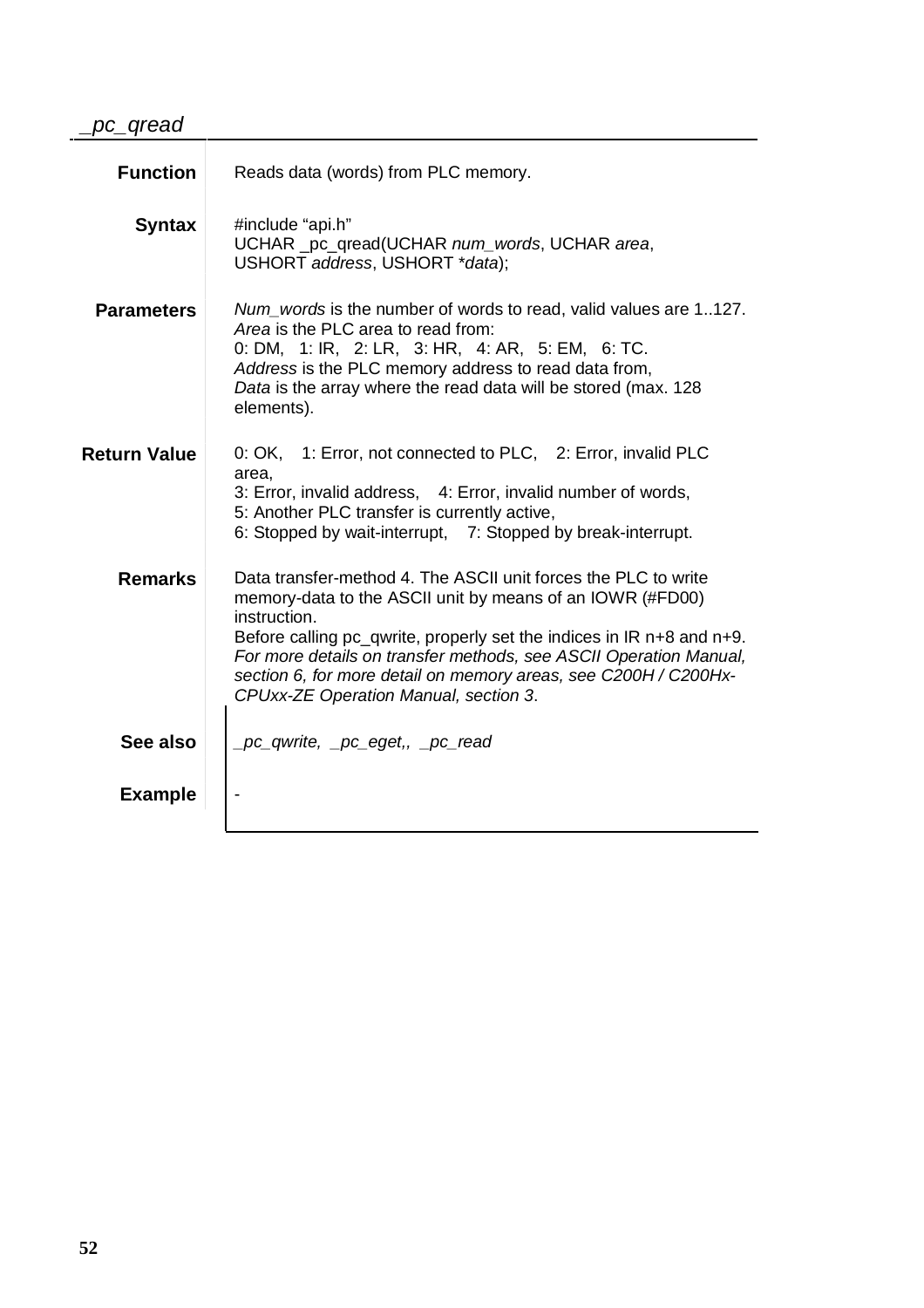### \_pc\_qwrite

| <b>Function</b>     | Writes data (words) to PLC memory.                                                                                                                                                                                                                                                                                                                                                                          |
|---------------------|-------------------------------------------------------------------------------------------------------------------------------------------------------------------------------------------------------------------------------------------------------------------------------------------------------------------------------------------------------------------------------------------------------------|
| <b>Syntax</b>       | #include "api.h"<br>UCHAR _pc_qwrite(UCHAR num_words, UCHAR area,<br>USHORT address, USHORT *data);                                                                                                                                                                                                                                                                                                         |
| <b>Parameters</b>   | Num_words is the number of words to write, valid values are 1127.<br>Area is the PLC area to write in:<br>0: DM, 1: IR, 2: LR, 3: HR, 4: AR, 5: EM, 6: TC.<br>Address is the PLC memory address to send data to,<br>Data is an array containing the data to be sent (max. 128 elements).                                                                                                                    |
| <b>Return Value</b> | 0: OK, 1: Error, not connected to PLC, 2: Error, invalid PLC area<br>3: Error, invalid address, 4: Error, invalid number of words,<br>5: Another PLC transfer is currently active,<br>6: Stopped by wait-interrupt, 7: Stopped by break-interrupt.                                                                                                                                                          |
| <b>Remarks</b>      | Data transfer-method 4. The ASCII unit forces the PLC to read data<br>from the ASCII unit into memory by means of an IORD (#FD00)<br>instruction.<br>Before calling pc_qwrite, properly set the indices in IR n+8 and n+9.<br>For more details on transfer methods, see ASCII Operation Manual,<br>section 6, for more detail on memory areas, see C200H / C200Hx-<br>CPUxx-ZE Operation Manual, section 3. |
| See also            | _pc_qread, _pc_eput, _pc_write                                                                                                                                                                                                                                                                                                                                                                              |
| <b>Example</b>      |                                                                                                                                                                                                                                                                                                                                                                                                             |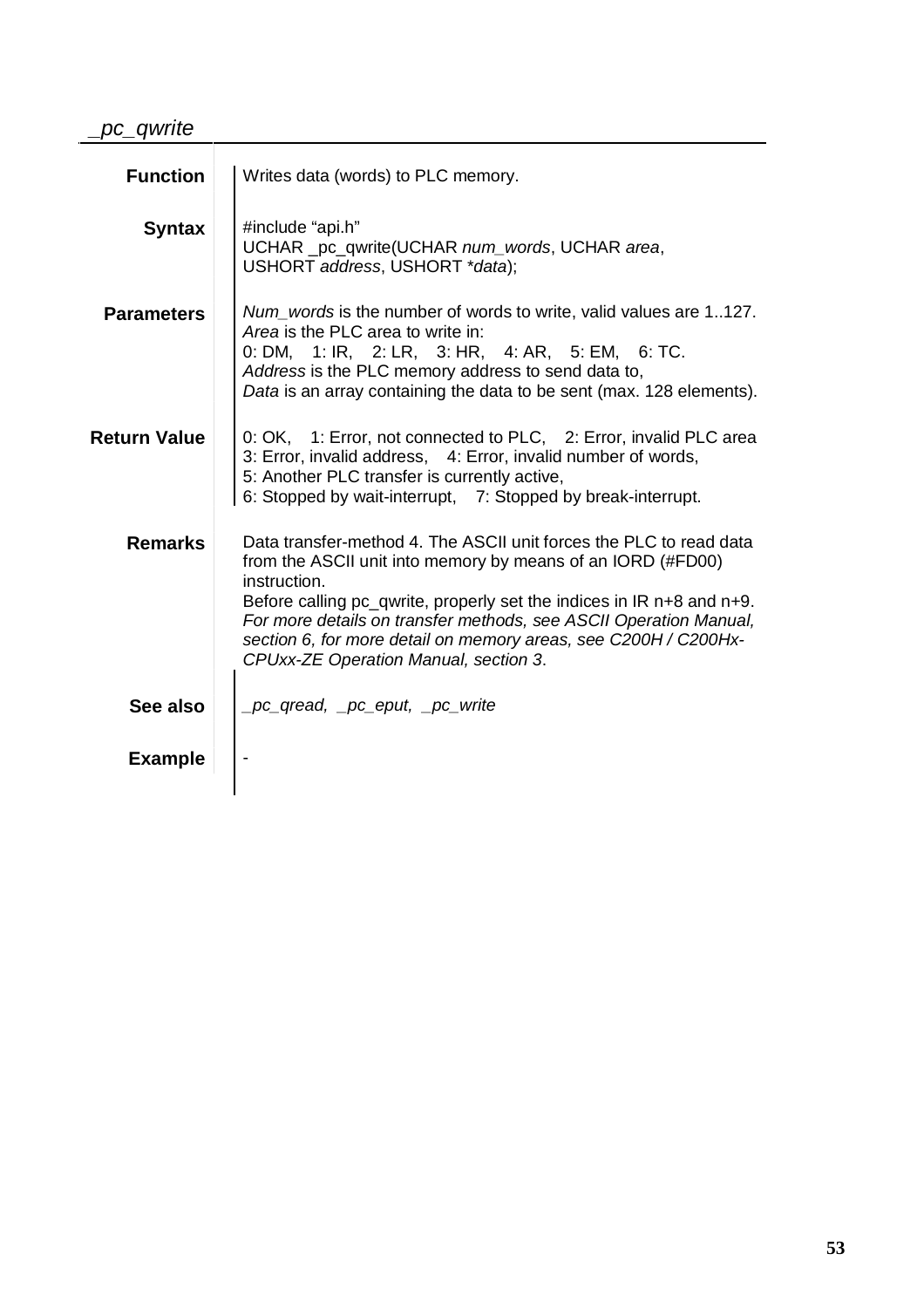| <b>Function</b>     | Reads data (words) from PLC memory, during I/O-refresh cycle.                                                                                                                                                                                                                                                                                                                                                                                                                                                                                                                                                                                                |
|---------------------|--------------------------------------------------------------------------------------------------------------------------------------------------------------------------------------------------------------------------------------------------------------------------------------------------------------------------------------------------------------------------------------------------------------------------------------------------------------------------------------------------------------------------------------------------------------------------------------------------------------------------------------------------------------|
| <b>Syntax</b>       | #include "api.h"<br>UCHAR _pc_read(UCHAR at, UCHAR num_req, UCHAR<br>*num_words,<br>UCHAR *area, USHORT *address, UCHAR *data);                                                                                                                                                                                                                                                                                                                                                                                                                                                                                                                              |
| <b>Parameters</b>   | At determines whether to use the pc_read ( $at=0$ ) or pc_read@<br>$(at=1)$ routine, Num_req is number of request, valid values are 15,<br>Num_words is an array of 5 unsigned chars, for each request one,<br>containing the number of words to transfer, valid values are 1255.<br>Area is an array of 5 unsigned chars, for each request one,<br>containing the PLC area(s) to read from. Valid values are:<br>0: DM, 1: IR, 2: LR, 3: HR, 4: AR, 5: EM, 6: TC.<br>Address is an array of 5 unsigned integers, for each request one,<br>containing the PLC memory address(es) to read data from,<br>Data is the array where the read data will be stored. |
| <b>Return Value</b> | 0: OK, 1: Stopped by wait-interrupt, 2: Error, invalid PLC area<br>3: Error, invalid address, 4: Error, invalid number of words,<br>5: Another PLC transfer is currently active,<br>6: Error, invalid number of requests, 7: Stopped by break-<br>interrupt.                                                                                                                                                                                                                                                                                                                                                                                                 |
| <b>Remarks</b>      | If at=0, data transfer-method 2, data is transferred on a trigger from<br>the PCU unit. If at=1, data transfer-method 3, the ASCII unit<br>independently reads data by interrupting the PC unit.<br>For more details on transfer methods, see ASCII Operation Manual,<br>section 6, for more detail on memory areas, see C200H / C200Hx-<br>CPUxx-ZE Operation Manual, section 3.                                                                                                                                                                                                                                                                            |
| See also            | _pc_write, _pc_eget, _pc_qread                                                                                                                                                                                                                                                                                                                                                                                                                                                                                                                                                                                                                               |
| <b>Example</b>      |                                                                                                                                                                                                                                                                                                                                                                                                                                                                                                                                                                                                                                                              |

a Bar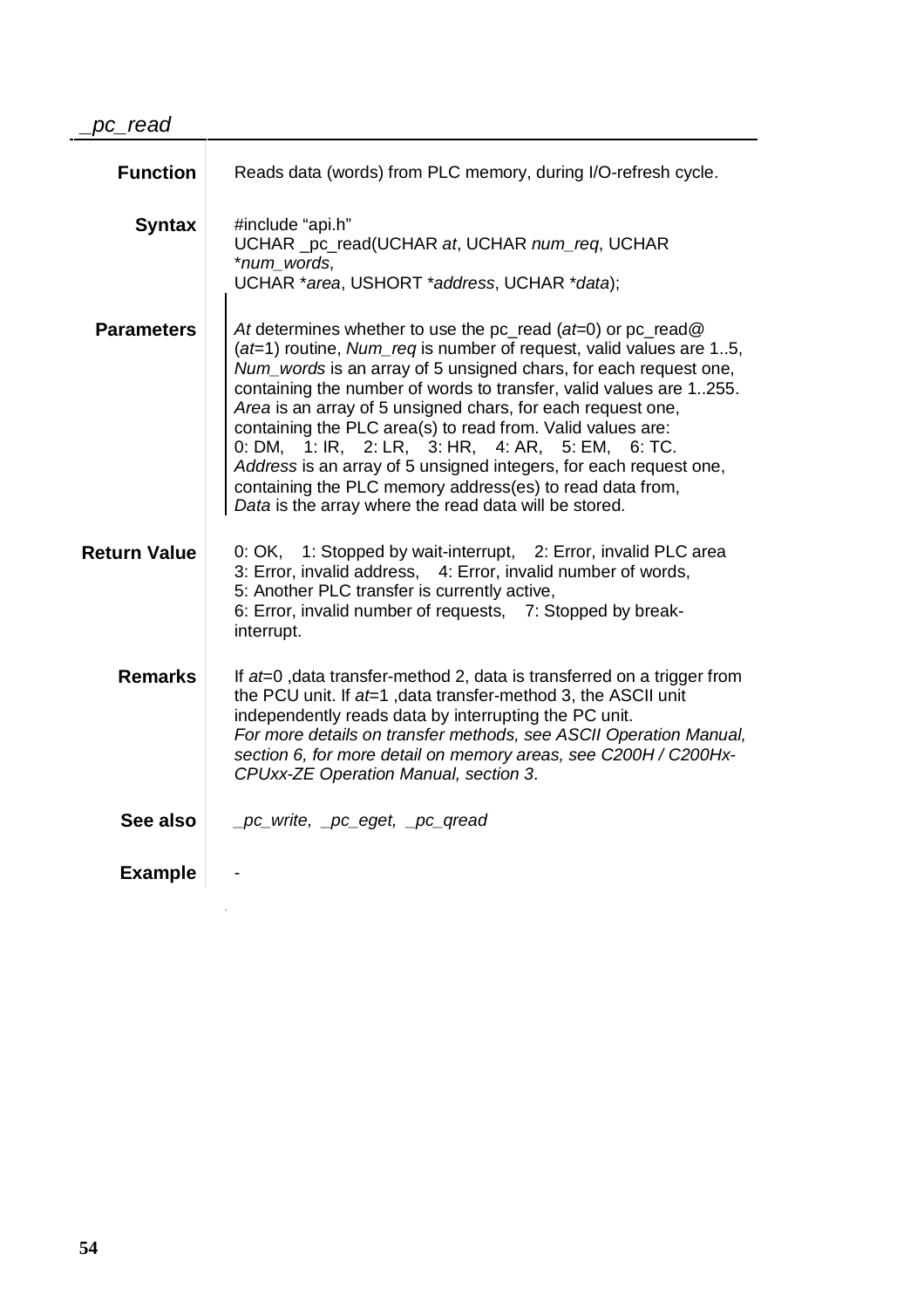| <b>Function</b>     | Writes data (words) to PLC memory, during I/O-refresh cycle.                                                                                                                                                                                                                                                                                                                                                                                                                                                                                                                                                                                         |
|---------------------|------------------------------------------------------------------------------------------------------------------------------------------------------------------------------------------------------------------------------------------------------------------------------------------------------------------------------------------------------------------------------------------------------------------------------------------------------------------------------------------------------------------------------------------------------------------------------------------------------------------------------------------------------|
| <b>Syntax</b>       | #include "api.h"<br>UCHAR _pc_write(UCHAR at, UCHAR num_req, UCHAR<br>*num_words,<br>UCHAR *area, USHORT *address, UCHAR *data);                                                                                                                                                                                                                                                                                                                                                                                                                                                                                                                     |
| <b>Parameters</b>   | At determines whether to use the pc_write (at=0) or pc_write@<br>$(at=1)$ routine, Num_req is number of request, valid values are 15,<br>Num_words is an array of 5 unsigned chars, for each request one,<br>containing the number of words to transfer, valid values are 1255.<br>Area is an array of 5 unsigned chars, for each request one,<br>containing the PLC area(s) to write in. Valid values are:<br>0: DM, 1: IR, 2: LR, 3: HR, 4: AR, 5: EM, 6: TC.<br>Address is an array of 5 unsigned integers, for each request one,<br>containing the PLC memory address(es) to write data to,<br>Data is the array containing the data to be sent. |
| <b>Return Value</b> | 0: OK, 1: Stopped by wait-interrupt, 2: Error, invalid PLC area<br>3: Error, invalid address, 4: Error, invalid number of words,<br>5: Another PLC transfer is currently active,<br>6: Invalid number of requests, 7: Stopped by break-interrupt.                                                                                                                                                                                                                                                                                                                                                                                                    |
| <b>Remarks</b>      | If $at=0$ , data transfer-method 2, data is transferred on a trigger from<br>the PCU unit. If at=1, data transfer-method 3, the ASCII unit<br>independently writes data by interrupting the PC unit.<br>For more details on transfer methods, see ASCII Operation Manual,<br>section 6, for more detail on memory areas, see C200H / C200Hx-<br>CPUxx-ZE Operation Manual, section 3.                                                                                                                                                                                                                                                                |
| See also            | _pc_read, _pc_eput, _pc_qwrite                                                                                                                                                                                                                                                                                                                                                                                                                                                                                                                                                                                                                       |
| <b>Example</b>      | See example 2 in Appendix C                                                                                                                                                                                                                                                                                                                                                                                                                                                                                                                                                                                                                          |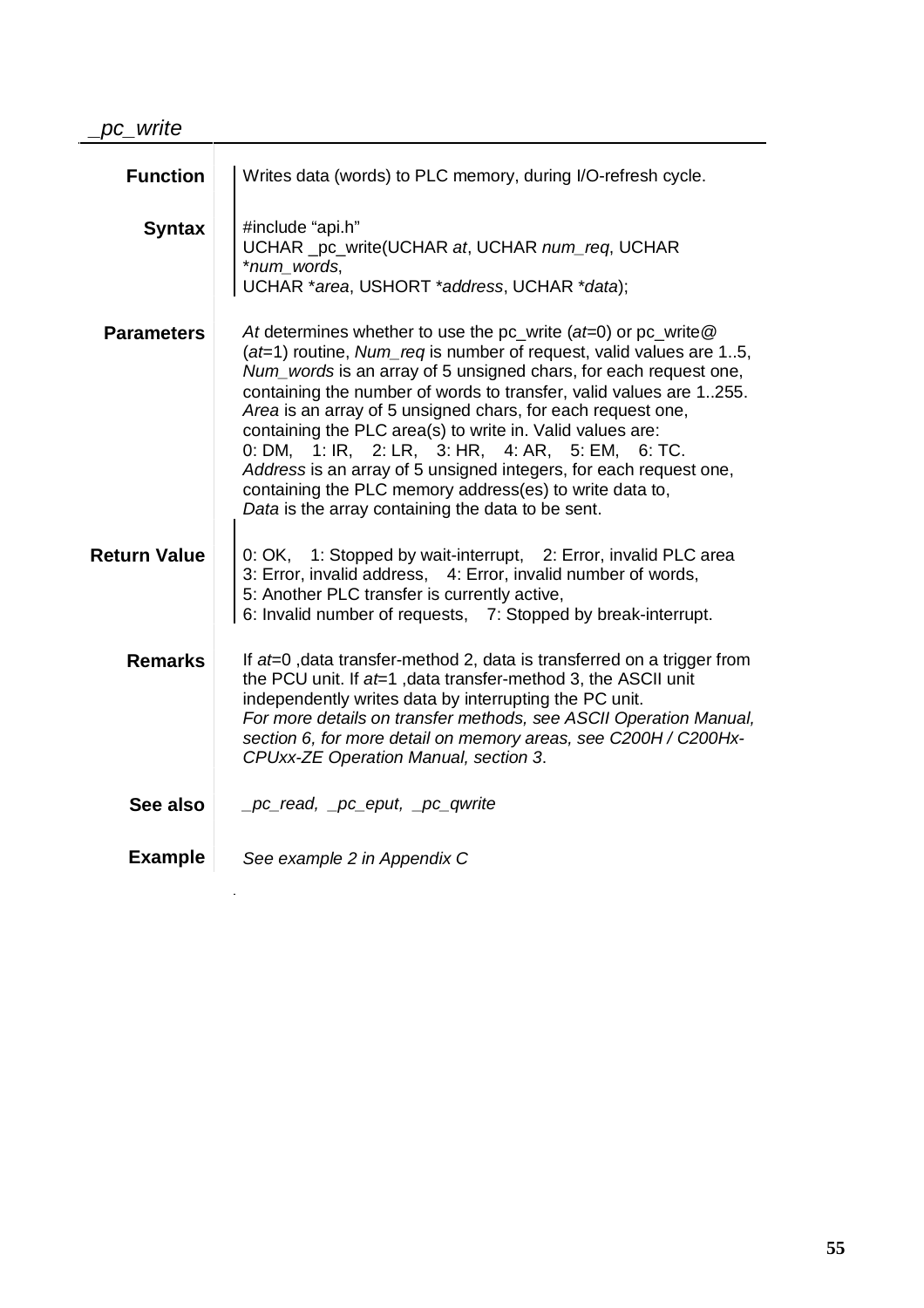#### \_port\_status

| <b>Function</b>     | Retrieves information on the status of a port. The caller must specify<br>what information is to be retrieved.                                                                                                                                                                                   |
|---------------------|--------------------------------------------------------------------------------------------------------------------------------------------------------------------------------------------------------------------------------------------------------------------------------------------------|
| <b>Syntax</b>       | #include "api.h"<br>UCHAR _port_status(UCHAR port, UCHAR info, USHORT *result);                                                                                                                                                                                                                  |
| <b>Parameters</b>   | <i>Port</i> is the desired port number,<br>Info specifies what information about the port is to be retrieved:<br>1: device type, 2: number of bytes in input buffer, 3: number of<br>bytes in output buffer, 4: RTS enabled, 5: DTR enabled.<br>Result contains the value of the requested data. |
| <b>Return Value</b> | 0: OK, 1: Error, invalid port specified, 8: Error, invalid option<br>requested.                                                                                                                                                                                                                  |
| <b>Remarks</b>      | For more about the status struct, see section 3-6.                                                                                                                                                                                                                                               |
| See also            | _conf_port, _clr_dtr, _clr_rts, _set_dtr, _set_rts                                                                                                                                                                                                                                               |
| <b>Example</b>      |                                                                                                                                                                                                                                                                                                  |
|                     |                                                                                                                                                                                                                                                                                                  |

#### \_print\_errmsg

| <b>Function</b>     | Prints an error message - if a terminal is connected- else set<br>message pending to be printed later. If the string is empty, the<br>routine will print a pending message (if one is available). |
|---------------------|---------------------------------------------------------------------------------------------------------------------------------------------------------------------------------------------------|
| <b>Syntax</b>       | #Include "api.h"<br>UCHAR _print_errmsg(UCHAR *message);                                                                                                                                          |
| <b>Parameters</b>   | <i>Message</i> is a string containing the error message.                                                                                                                                          |
| <b>Return Value</b> | 0: OK, 1: No terminal connected, message is set pending.<br>2: Error, no terminal connected and string is empty.                                                                                  |
| <b>Remarks</b>      |                                                                                                                                                                                                   |
| See also            | read error                                                                                                                                                                                        |
| <b>Example</b>      |                                                                                                                                                                                                   |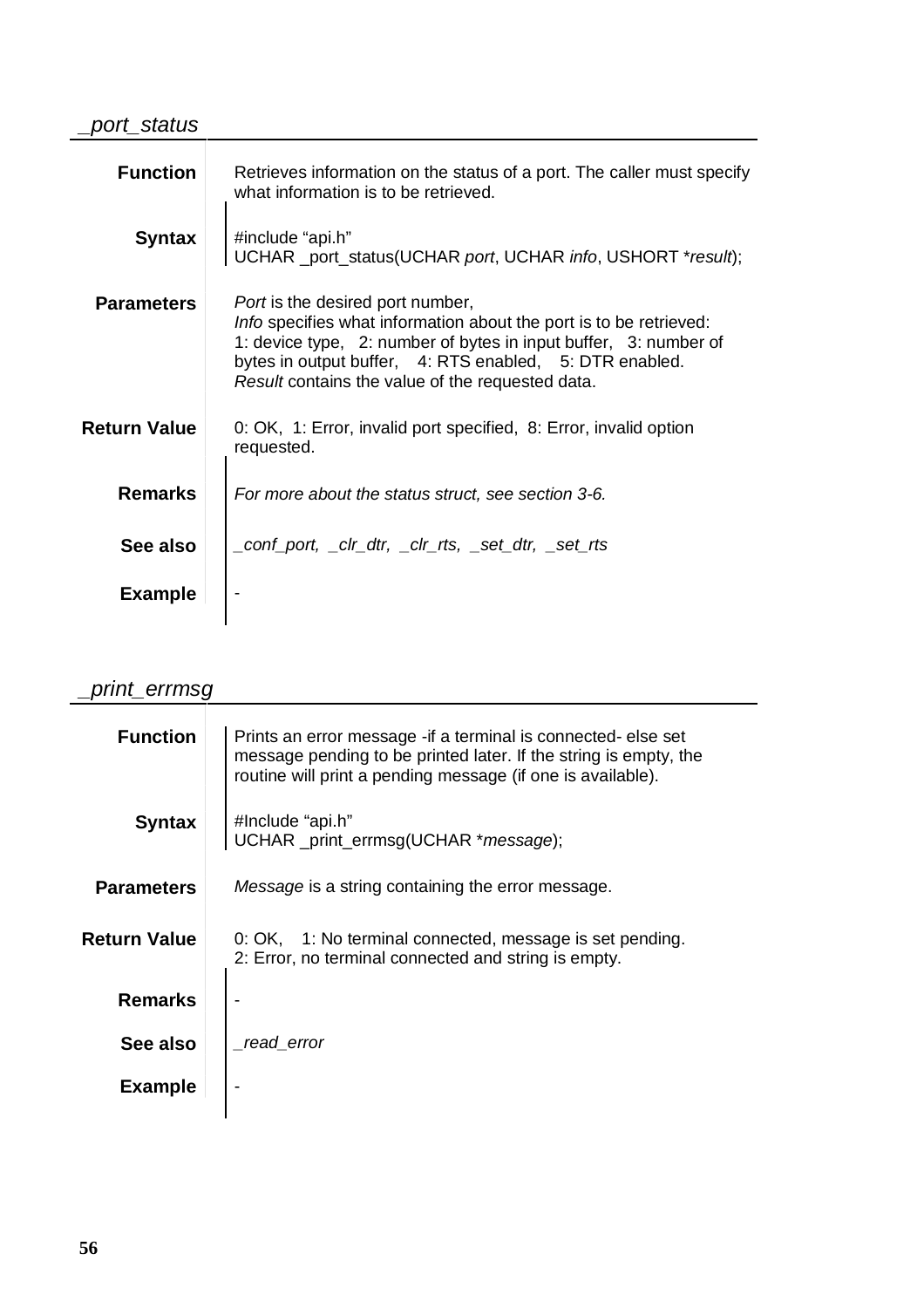### \_print\_to\_port

| <b>Function</b>     | Prints a string to port.                                                                                                                                                                                                                                                                                                                                                                 |
|---------------------|------------------------------------------------------------------------------------------------------------------------------------------------------------------------------------------------------------------------------------------------------------------------------------------------------------------------------------------------------------------------------------------|
| <b>Syntax</b>       | #include "api.h"<br>UCHAR _print_to_port(UCHAR port, UCHAR option,<br>UCHAR * string, UCHAR * lines);                                                                                                                                                                                                                                                                                    |
| <b>Parameters</b>   | <i>Port</i> is the desired port number, possible values for <i>option</i> :<br>0: Print without any trailer, 1: Print with a CR trailer,<br>2: Print with CR-LF trailer, 3: Print cursor movement and ctrl<br>sequence.<br>String is a pointer to the string that is to be printed,<br>Lines is output, value is the number of lines occupied by the string,<br>printed on the terminal. |
| <b>Return Value</b> | 0: OK, 1: Error, invalid port number, 7: Error, invalid output<br>device, 8: Error, invalid option, 9: Port is busy.                                                                                                                                                                                                                                                                     |
| <b>Remarks</b>      | The string must be terminated by a NULL-character.                                                                                                                                                                                                                                                                                                                                       |
| See also            | read_from_port, _rprint_to_port, _conf_port_                                                                                                                                                                                                                                                                                                                                             |
| <b>Example</b>      | See example 3 in Appendix C                                                                                                                                                                                                                                                                                                                                                              |

### \_ram\_available

| <b>Function</b>     | Returns the total free memory in RAM.       |
|---------------------|---------------------------------------------|
| <b>Syntax</b>       | #include "api.h"<br>ULONG _ram_available(); |
| <b>Parameters</b>   |                                             |
| <b>Return Value</b> | Value is in the range from 0 to 204796.     |
| <b>Remarks</b>      |                                             |
| See also            |                                             |
| <b>Example</b>      |                                             |
|                     |                                             |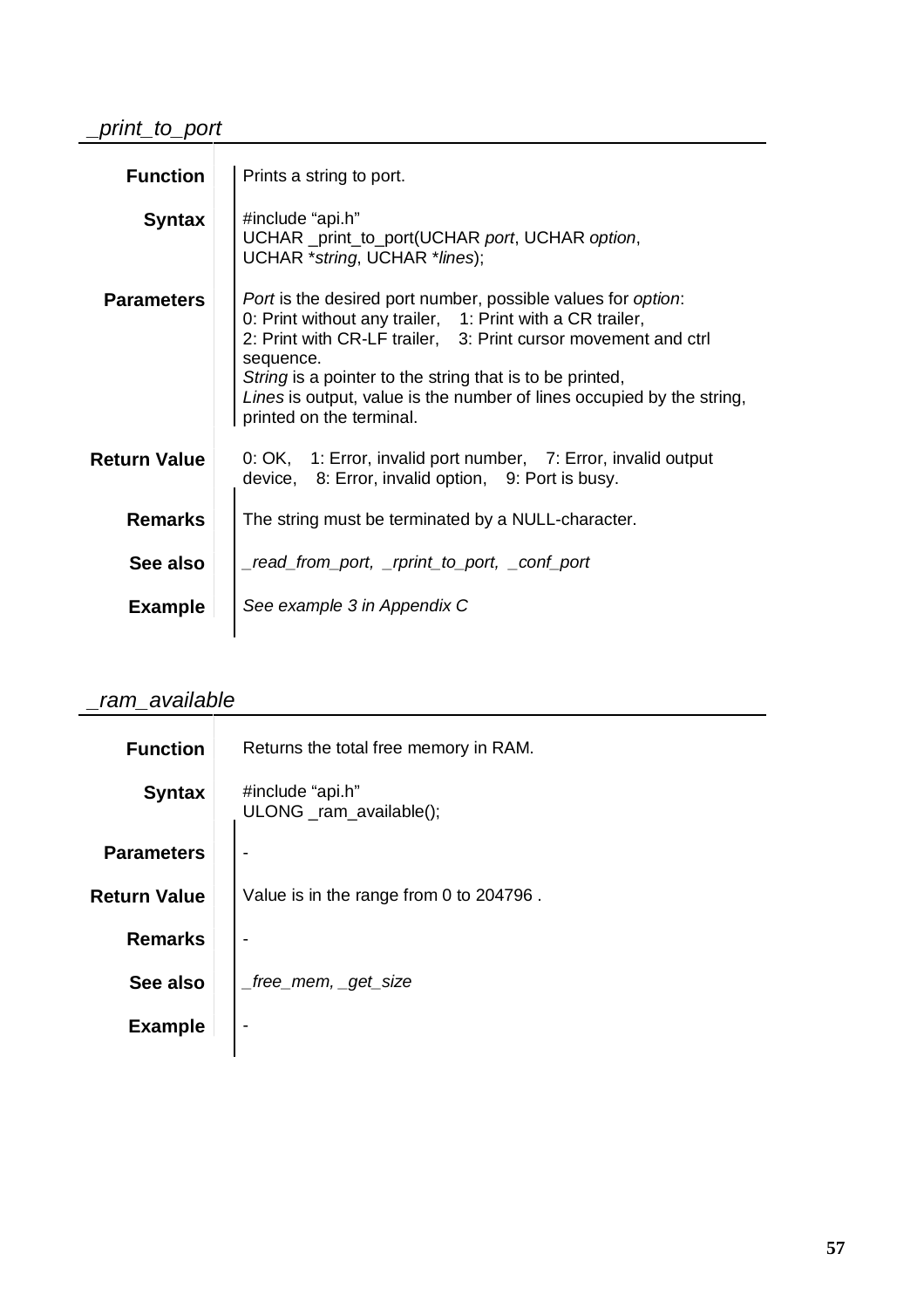#### \_read\_error

| <b>Function</b>     | Retrieves the next error from the ASCII units error stack,<br>Updates corresponding bits in IR $n+5$ and IR $n+7$ .                                                                                                                                                                                                                                                                                                              |
|---------------------|----------------------------------------------------------------------------------------------------------------------------------------------------------------------------------------------------------------------------------------------------------------------------------------------------------------------------------------------------------------------------------------------------------------------------------|
| <b>Syntax</b>       | #Include "api.h"<br>UCHAR _read_error(USHORT *errorcode);                                                                                                                                                                                                                                                                                                                                                                        |
| <b>Parameters</b>   | <i>Errorcode</i> is output, containing the error code and type.                                                                                                                                                                                                                                                                                                                                                                  |
| <b>Return Value</b> | 0: OK, 1: Error stack is empty.                                                                                                                                                                                                                                                                                                                                                                                                  |
| <b>Remarks</b>      | The error stack is a cyclic buffer containing the errors, stacked in<br>order of age, from oldest to newest. Therefore the oldest error is<br>retrieved first, and the newest error is retrieved last.<br>However if all errors have been read, the next call to read_error will<br>return a zero. Calling read_error again, will result in starting at the<br>oldest error again. For more about error handling, see section 0. |
| See also            | _set_error, _del_errors, _print_errmsg                                                                                                                                                                                                                                                                                                                                                                                           |
| <b>Example</b>      |                                                                                                                                                                                                                                                                                                                                                                                                                                  |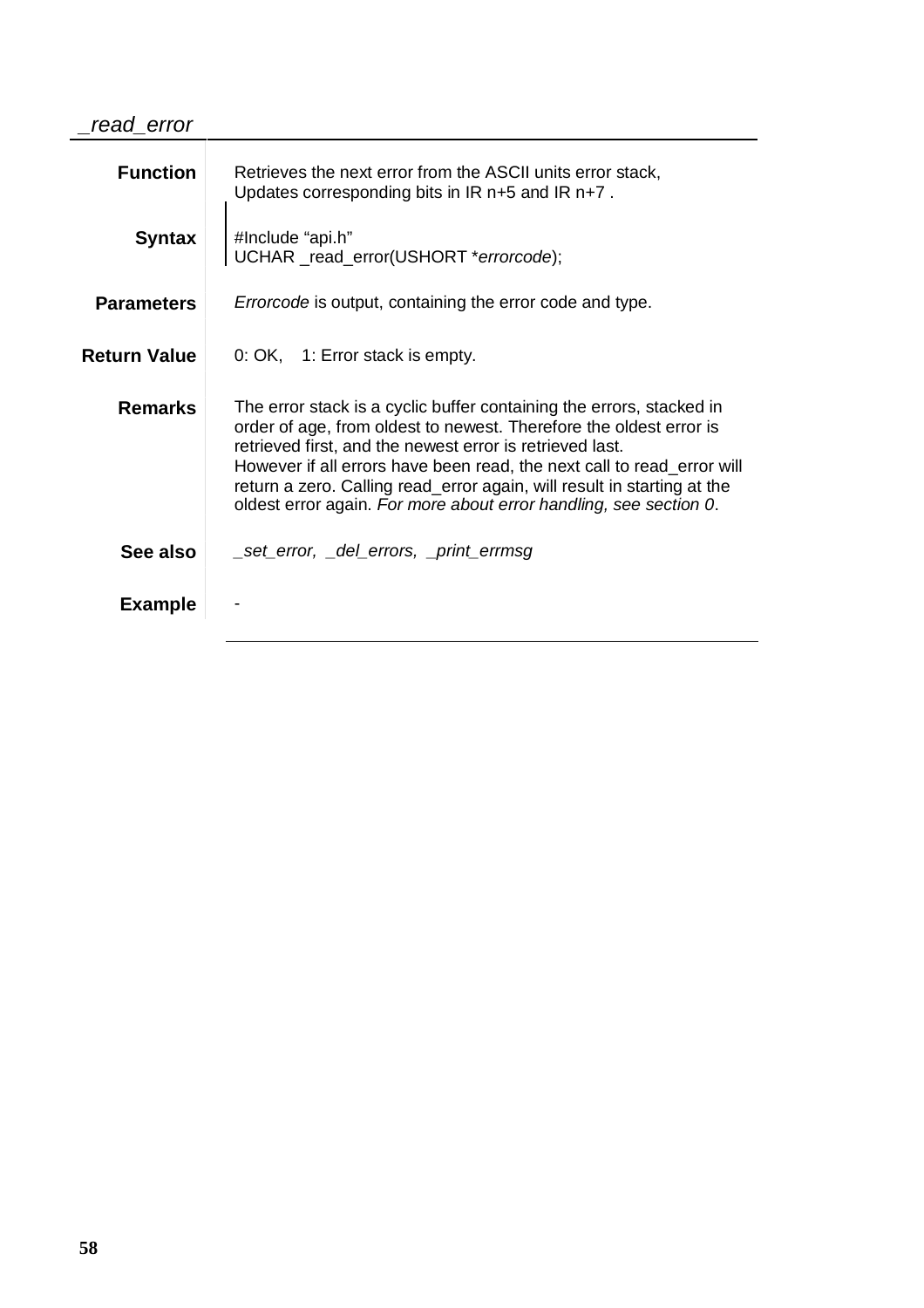| <b>Function</b>     |                  | Reads data from the input buffer of the specified port.                                                               |                                    |                                             |                                                                                                                                                                                                                                                                                                                                                                                                                                       |
|---------------------|------------------|-----------------------------------------------------------------------------------------------------------------------|------------------------------------|---------------------------------------------|---------------------------------------------------------------------------------------------------------------------------------------------------------------------------------------------------------------------------------------------------------------------------------------------------------------------------------------------------------------------------------------------------------------------------------------|
| <b>Syntax</b>       |                  | #include "api.h"<br>UCHAR _read_from_port(UCHAR port, UCHAR option,<br>UCHAR led_rate, USHORT number, UCHAR *string); |                                    |                                             |                                                                                                                                                                                                                                                                                                                                                                                                                                       |
| <b>Parameters</b>   |                  |                                                                                                                       | Port is the desired port number.   | Option must be a number from 0 to 5, or 17: |                                                                                                                                                                                                                                                                                                                                                                                                                                       |
|                     | 0                | Echo<br>string                                                                                                        | Echo<br>CR                         | End with<br>CR<br>Υ                         | Special FX                                                                                                                                                                                                                                                                                                                                                                                                                            |
|                     |                  |                                                                                                                       |                                    |                                             |                                                                                                                                                                                                                                                                                                                                                                                                                                       |
|                     | $\overline{2}$   |                                                                                                                       |                                    | Ÿ                                           | Each character is echoed as                                                                                                                                                                                                                                                                                                                                                                                                           |
|                     |                  |                                                                                                                       |                                    |                                             | an asterisk (for passwords)                                                                                                                                                                                                                                                                                                                                                                                                           |
|                     | $\overline{3}$   |                                                                                                                       |                                    |                                             |                                                                                                                                                                                                                                                                                                                                                                                                                                       |
|                     | $\boldsymbol{4}$ |                                                                                                                       |                                    |                                             | Reads fixed number of<br>characters                                                                                                                                                                                                                                                                                                                                                                                                   |
|                     | 5                |                                                                                                                       |                                    |                                             | Reads only one character                                                                                                                                                                                                                                                                                                                                                                                                              |
|                     | $\mathcal{T}$    | Y                                                                                                                     | Y                                  | Ÿ                                           | Up/Down arrows treated as                                                                                                                                                                                                                                                                                                                                                                                                             |
|                     |                  |                                                                                                                       |                                    |                                             | СR                                                                                                                                                                                                                                                                                                                                                                                                                                    |
|                     | $1:$ fast.       | returned in string.                                                                                                   | when option four or five are used. |                                             | The string read out is normally terminated by a '0' character, except<br>When option five is chosen, the value of one byte is returned in<br>string, if there is a byte in the buffer. If there is none, a zero is<br>Led_rate is the blinking speed of the Basic indicator led; 0: slow,<br>Number specifies the number of characters to be read (max. 511).<br>String is a pointer to the array where the read data will be stored. |
| <b>Return Value</b> | empty,           |                                                                                                                       |                                    |                                             | 0: OK, 1: Error, invalid port number, 8: Error, invalid option,<br>9: Port is busy, 11: Error, input device, 18: Input buffer was<br>22: Stopped by wait interrupt, 23: Stopped by break interrupt.                                                                                                                                                                                                                                   |
| <b>Remarks</b>      |                  | Type ahead is allowed. The input string can only be echoed if the<br>device was configured as TERM (terminal).        |                                    |                                             |                                                                                                                                                                                                                                                                                                                                                                                                                                       |
| See also            |                  |                                                                                                                       | _print_to_port, _rprint_to_port    |                                             |                                                                                                                                                                                                                                                                                                                                                                                                                                       |
| <b>Example</b>      |                  |                                                                                                                       |                                    |                                             |                                                                                                                                                                                                                                                                                                                                                                                                                                       |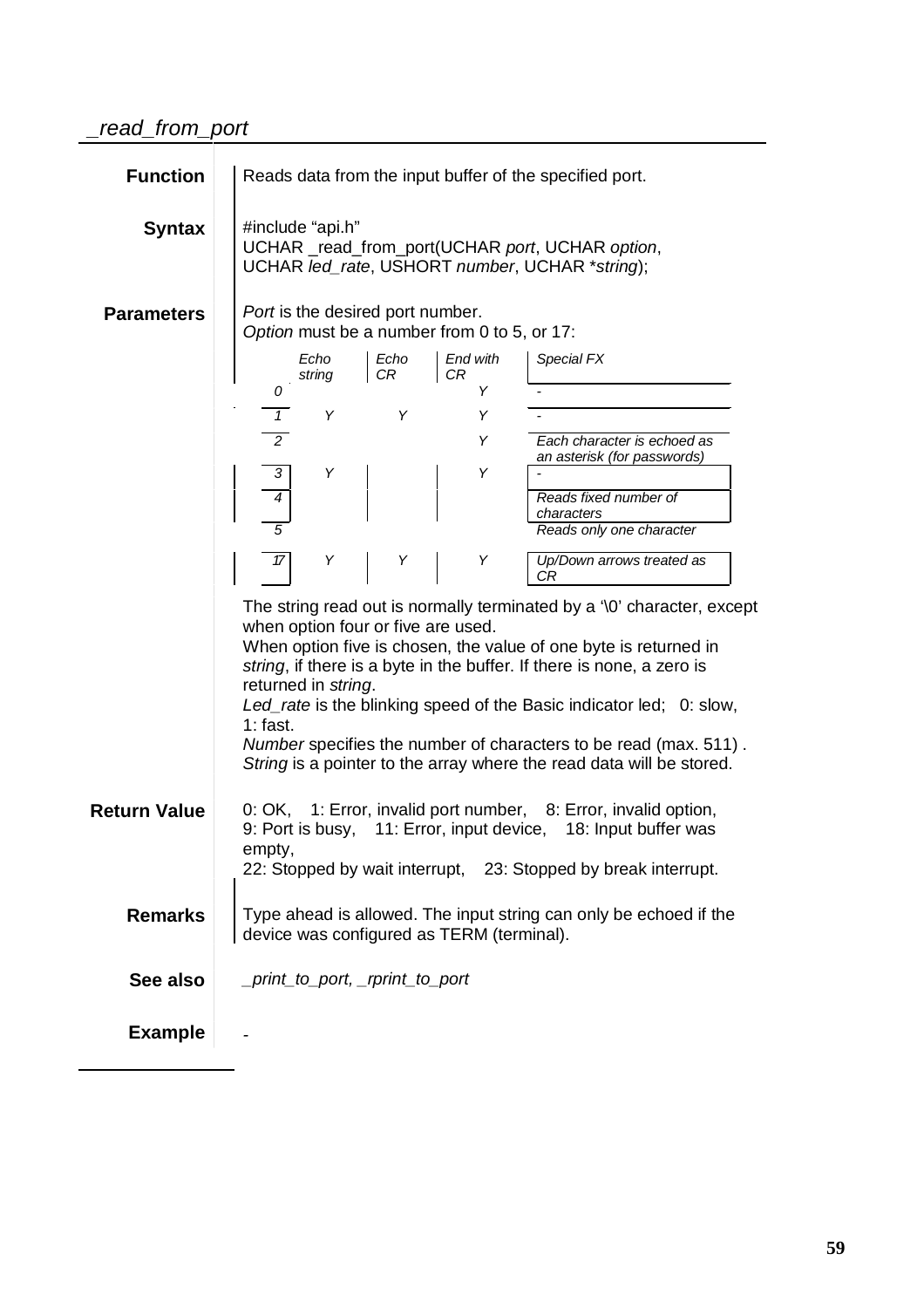#### \_read\_ir\_word

| <b>Function</b>     | Retrieves a word from the local copy of the IR OUPUT area.                                                                       |
|---------------------|----------------------------------------------------------------------------------------------------------------------------------|
| <b>Syntax</b>       | #include "api.h"<br>UCHAR read ir word(UCHAR wordnum, USHORT *val);                                                              |
| <b>Parameters</b>   | <i>Wordnum</i> indicates the word of the IR INPUT area, valid values are<br>0 to 4. Val contains the value of the word selected. |
| <b>Return Value</b> | 0: OK, 1: Error, invalid word requested.                                                                                         |
| <b>Remarks</b>      |                                                                                                                                  |
| See also            | _write_ir_word, _update_irout                                                                                                    |
| <b>Example</b>      |                                                                                                                                  |
|                     |                                                                                                                                  |

### \_read\_switches

| #include "api.h"<br><b>Syntax</b><br>UCHAR _read_switches(UCHAR switch, UCHAR *pos);<br>Switch is the number of which position is to be the switch to be<br><b>Parameters</b><br>read, valid values are 1: rotary switch, 2: default switch, 3:<br>testmode jumper, 4: model detection, 5: start/stop switch.<br>Pos contains the position of the requested switch:<br>Requested switch   Possible values<br>default switch $\begin{pmatrix} 0 \text{ (no)} \\ 1 \text{ (yes)} \end{pmatrix}$<br>testmode jumper $\mid$ 0 (off), 1 (on)<br>model detection   0x?1 : ASC31  0x?2 : ASC21  0x?3 : ASC11<br>start/stop switch $\vert 0$ (stop), 1 (start)<br>0: OK, 8: Error, invalid switch type.<br><b>Remarks</b><br>In newer ASCII models the default switch and the testmode jumper<br>are internally connected. In such a case, the return values when<br>requesting switch is 2 or 3 will always be the same.<br>See also<br>See example 3 in Appendix C<br><b>Example</b> | <b>Function</b>     | Reads the position of the requested switch. |  |  |
|--------------------------------------------------------------------------------------------------------------------------------------------------------------------------------------------------------------------------------------------------------------------------------------------------------------------------------------------------------------------------------------------------------------------------------------------------------------------------------------------------------------------------------------------------------------------------------------------------------------------------------------------------------------------------------------------------------------------------------------------------------------------------------------------------------------------------------------------------------------------------------------------------------------------------------------------------------------------------------|---------------------|---------------------------------------------|--|--|
|                                                                                                                                                                                                                                                                                                                                                                                                                                                                                                                                                                                                                                                                                                                                                                                                                                                                                                                                                                                |                     |                                             |  |  |
|                                                                                                                                                                                                                                                                                                                                                                                                                                                                                                                                                                                                                                                                                                                                                                                                                                                                                                                                                                                |                     |                                             |  |  |
|                                                                                                                                                                                                                                                                                                                                                                                                                                                                                                                                                                                                                                                                                                                                                                                                                                                                                                                                                                                |                     |                                             |  |  |
|                                                                                                                                                                                                                                                                                                                                                                                                                                                                                                                                                                                                                                                                                                                                                                                                                                                                                                                                                                                |                     |                                             |  |  |
|                                                                                                                                                                                                                                                                                                                                                                                                                                                                                                                                                                                                                                                                                                                                                                                                                                                                                                                                                                                |                     |                                             |  |  |
|                                                                                                                                                                                                                                                                                                                                                                                                                                                                                                                                                                                                                                                                                                                                                                                                                                                                                                                                                                                |                     |                                             |  |  |
|                                                                                                                                                                                                                                                                                                                                                                                                                                                                                                                                                                                                                                                                                                                                                                                                                                                                                                                                                                                |                     |                                             |  |  |
|                                                                                                                                                                                                                                                                                                                                                                                                                                                                                                                                                                                                                                                                                                                                                                                                                                                                                                                                                                                |                     |                                             |  |  |
|                                                                                                                                                                                                                                                                                                                                                                                                                                                                                                                                                                                                                                                                                                                                                                                                                                                                                                                                                                                | <b>Return Value</b> |                                             |  |  |
|                                                                                                                                                                                                                                                                                                                                                                                                                                                                                                                                                                                                                                                                                                                                                                                                                                                                                                                                                                                |                     |                                             |  |  |
|                                                                                                                                                                                                                                                                                                                                                                                                                                                                                                                                                                                                                                                                                                                                                                                                                                                                                                                                                                                |                     |                                             |  |  |
|                                                                                                                                                                                                                                                                                                                                                                                                                                                                                                                                                                                                                                                                                                                                                                                                                                                                                                                                                                                |                     |                                             |  |  |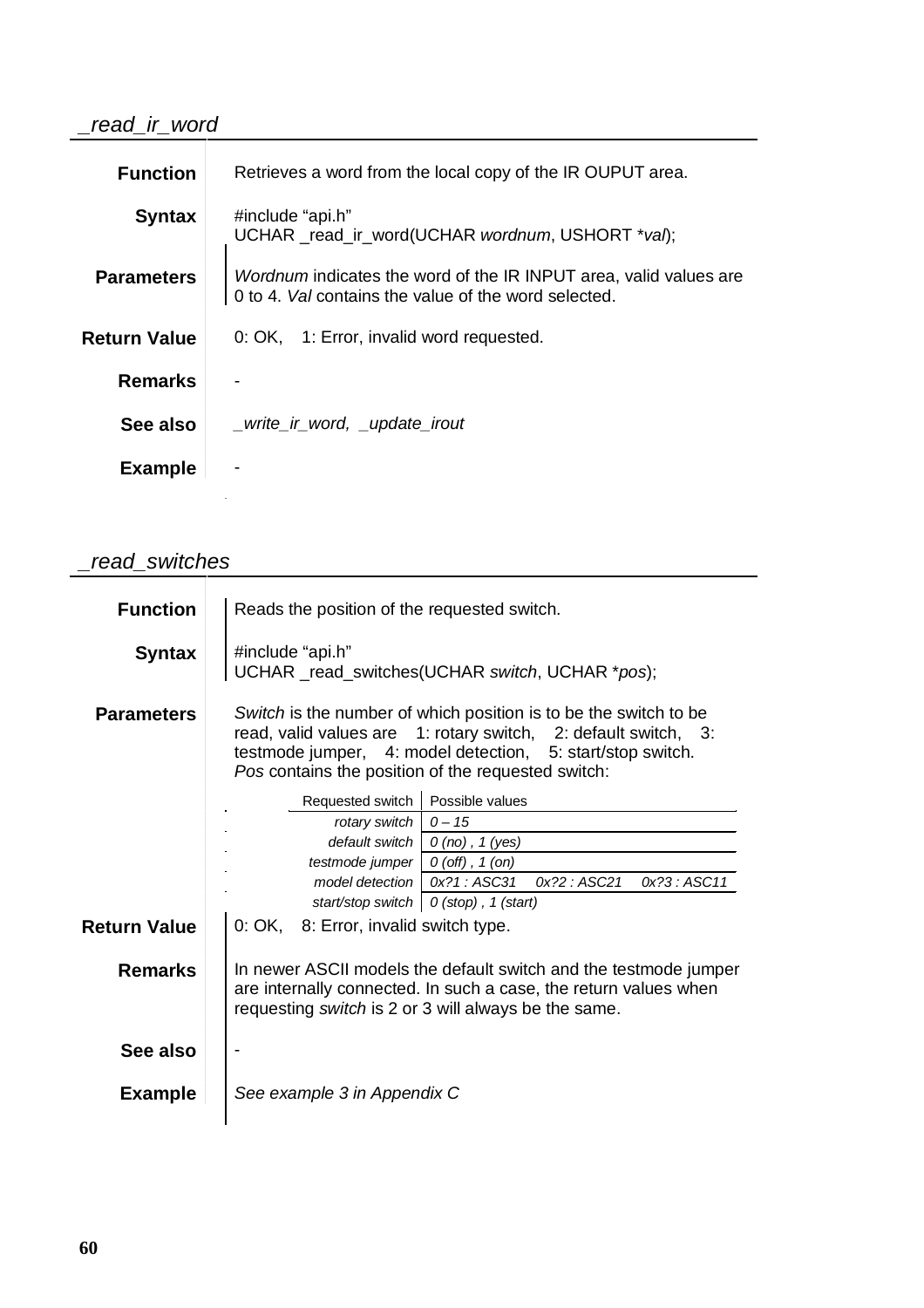#### \_realloc

| <b>Function</b>     | Reallocates a memory block, and copies the contents of the block at<br>the old location to the new location.                                                       |
|---------------------|--------------------------------------------------------------------------------------------------------------------------------------------------------------------|
| <b>Syntax</b>       | #include "api.h"<br>VOID* _realloc(VOID *blkptr, ULONG *size, UCHAR type);                                                                                         |
| <b>Parameters</b>   | Blkptr is the pointer to the block to be reallocated, size should be<br>smaller than 131068.<br>Type is blocktype, 0: non-permanent type, 1: permanent type.       |
| <b>Return Value</b> | 0: Error, not enough space, or block was freed,<br>Non-zero: pointer to the new start-address of the replaced block.                                               |
| <b>Remarks</b>      | If the new block is smaller than the old one, the tail part is<br>discarded, If the new block is larger than the old one, the tail part is<br>initialized to zero. |
| See also            | _calloc, _malloc, _change_blk_type                                                                                                                                 |
| <b>Example</b>      |                                                                                                                                                                    |
|                     |                                                                                                                                                                    |

### \_register\_int

| <b>Function</b>     | Registers an interrupt service routine in the exception vector table.                                       |
|---------------------|-------------------------------------------------------------------------------------------------------------|
| <b>Syntax</b>       | #include "api.h"<br>UCHAR _register_int(USHORT vector, ULONG addr);                                         |
| <b>Parameters</b>   | Vector is the vector number from the vector table. Addr is the<br>address of the interrupt service routine. |
| <b>Return Value</b> | 0: OK, 1: Error, invalid vector, 2: Error, invalid address.                                                 |
| <b>Remarks</b>      | Precondition: The involved vector should be unreserved.                                                     |
| See also            | _mask_basic_int,_unmask_basic_int                                                                           |
| <b>Example</b>      |                                                                                                             |
|                     |                                                                                                             |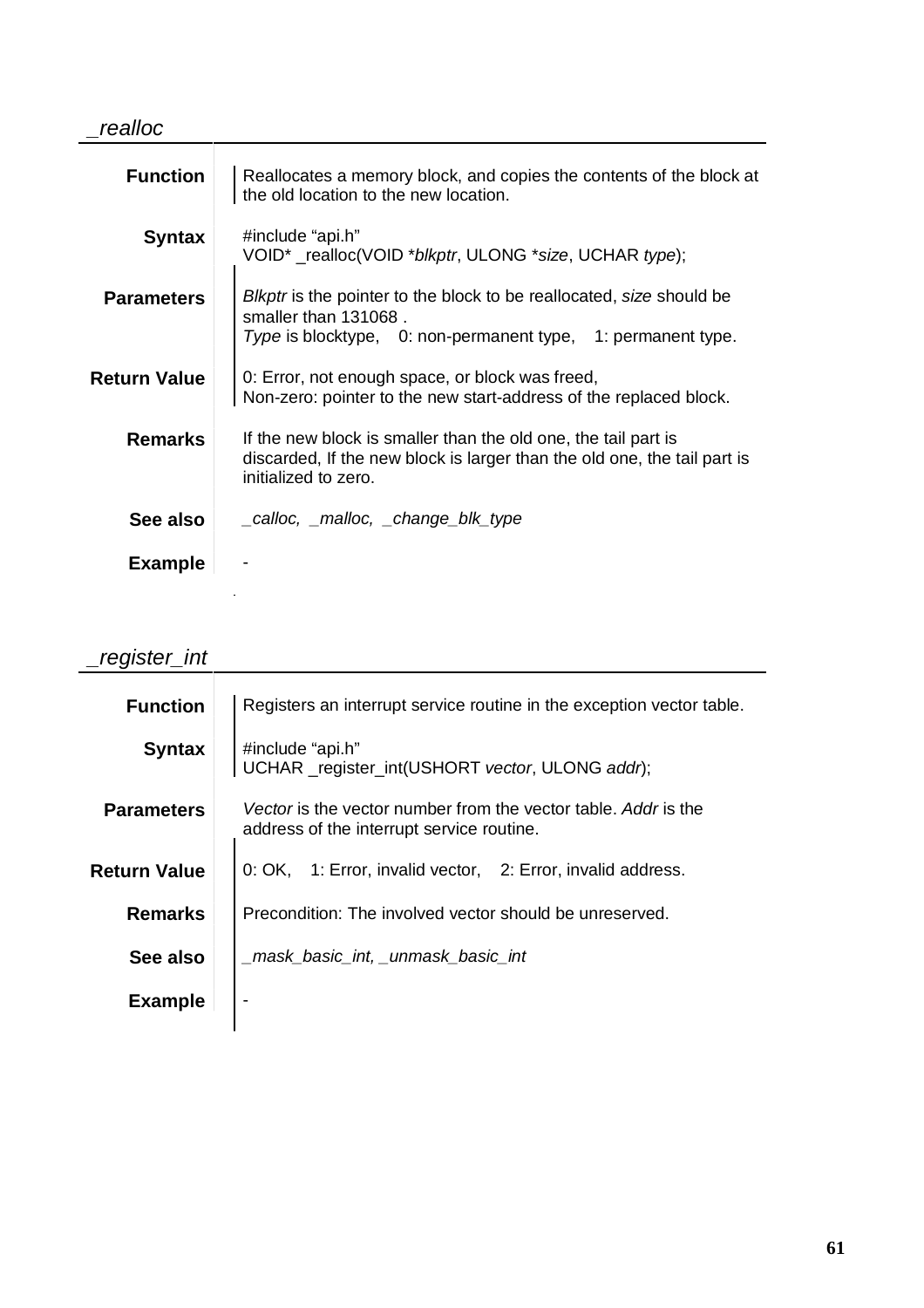### \_rprint\_to\_port

| <b>Function</b>     | 'Rawprints' a string to port.                                                                                                                                                                                                                                                                                                                                                                                                                                              |
|---------------------|----------------------------------------------------------------------------------------------------------------------------------------------------------------------------------------------------------------------------------------------------------------------------------------------------------------------------------------------------------------------------------------------------------------------------------------------------------------------------|
| <b>Syntax</b>       | #include "api.h"<br>UCHAR _rprint_to_port(UCHAR port, UCHAR option, UCHAR<br>*string,<br>UCHAR *lines, UCHAR strlen);                                                                                                                                                                                                                                                                                                                                                      |
| <b>Parameters</b>   | <i>Port</i> is the desired port number, possible values for <i>option</i> :<br>0: Print without any trailer, 1: Print with a CR trailer,<br>2: Print with CR-LF trailer, 3: Print cursor movement and ctrl<br>sequence.<br>String is a pointer to the string that is to be printed, Lines is output,<br>value is the number of lines occupied by the string printed on the<br>terminal; Is related to terminal screen width.<br>Strlen must be in the range from 1 to 255. |
| <b>Return Value</b> | 0: OK, 1: Error, invalid port number, 7: Error, invalid output<br>device, 8: Error, invalid option, 9: Port is busy.                                                                                                                                                                                                                                                                                                                                                       |
| <b>Remarks</b>      | This function is a low-level version of <i>_print_to_port</i> , allowing the<br>string to contain NULL-characters as well.                                                                                                                                                                                                                                                                                                                                                 |
| See also            | _read_from_port, _print_to_port                                                                                                                                                                                                                                                                                                                                                                                                                                            |
| <b>Example</b>      |                                                                                                                                                                                                                                                                                                                                                                                                                                                                            |

<u> 1980 - Johann Barn, mars ar breithinn ar chuid ann an t-Alban ann an t-Alban ann an t-Alban ann an t-Alban a</u>

#### \_set\_date

| <b>Function</b>     | Changes the date of the realtime clock.                                |
|---------------------|------------------------------------------------------------------------|
| <b>Syntax</b>       | #Include "api.h"<br>UCHAR _set_date(_T_DATE date);                     |
| <b>Parameters</b>   | Date is the input, containing the date struct.                         |
| <b>Return Value</b> | 0: OK, 1: Error, RTC writing out of time, 3: Error, data out of range. |
| <b>Remarks</b>      | See section 3-7 for description of date struct T DATE.                 |
| See also            | _get_date, _set_day_of_week, _set_time                                 |
| <b>Example</b>      |                                                                        |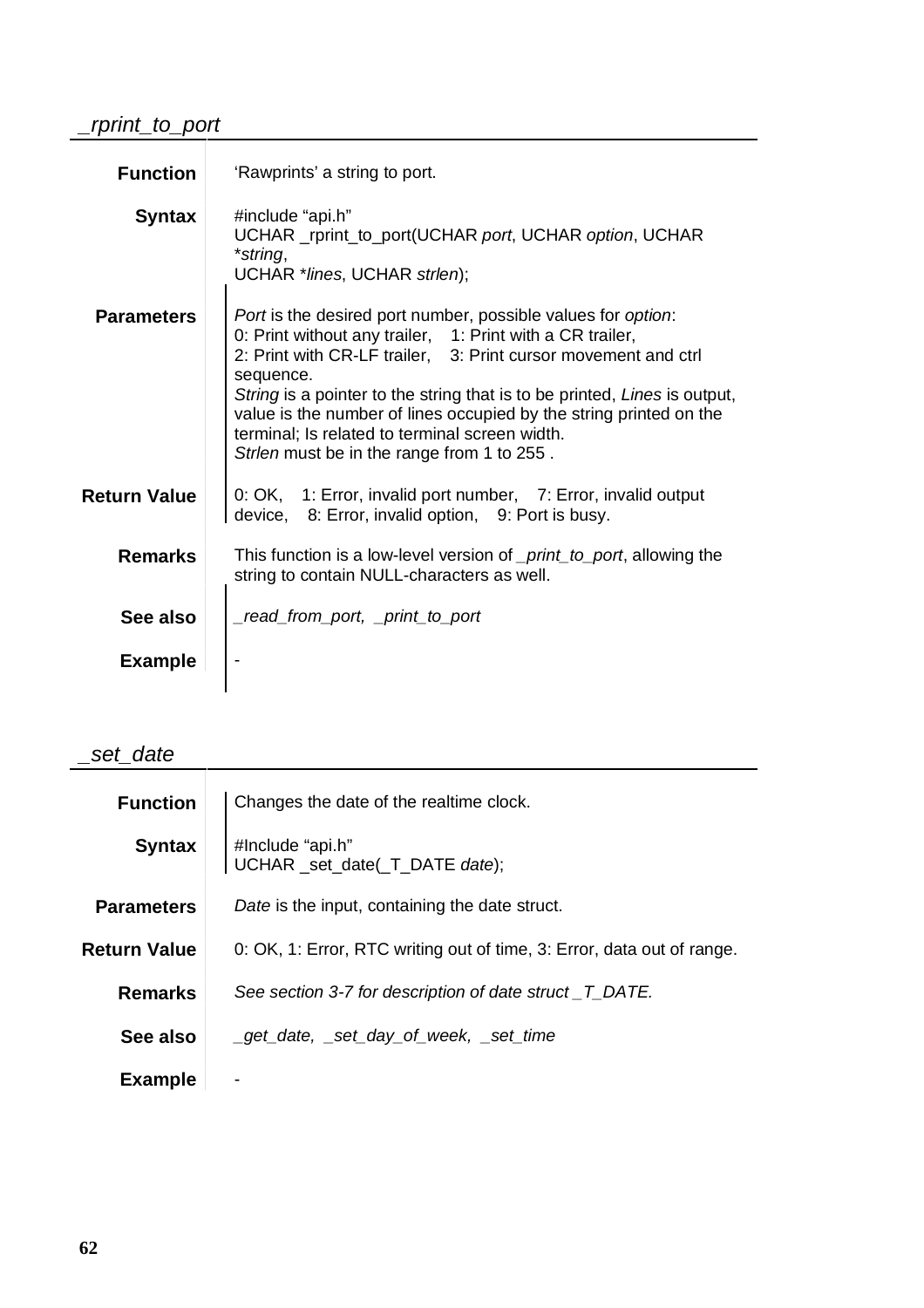### \_set\_day\_of\_week

| <b>Function</b>     | Changes the day of the realtime clock.                                                                                 |
|---------------------|------------------------------------------------------------------------------------------------------------------------|
| <b>Syntax</b>       | #Include "api.h"<br>UCHAR _set_day_of_week(UCHAR *day_of_week);                                                        |
| <b>Parameters</b>   | The input value <i>day_of_week</i> represents the day enumeratively:<br>0: Sunday, 1: Monday, 2: Tuesday,  6: Saturday |
| <b>Return Value</b> | 0: OK, 1: Error, RTC writing out of time, 3: Error, data out of<br>range.                                              |
| <b>Remarks</b>      |                                                                                                                        |
| See also            | _set_day_of_week, _get_date, _get_time                                                                                 |
| <b>Example</b>      |                                                                                                                        |

\_set\_dtr

| <b>Function</b>     | Sets (asserts) the DTR output signal on a port. If the port is<br>controlled automatically, an error is returned. |
|---------------------|-------------------------------------------------------------------------------------------------------------------|
| <b>Syntax</b>       | #Include "api.h"<br>UCHAR _set_dtr(UCHAR port);                                                                   |
| <b>Parameters</b>   | <i>Port</i> is the desired port number.                                                                           |
| <b>Return Value</b> | 0: OK, 1: Error, invalid port number.                                                                             |
| <b>Remarks</b>      |                                                                                                                   |
| See also            | _get_dtr, _set_rts                                                                                                |
| <b>Example</b>      |                                                                                                                   |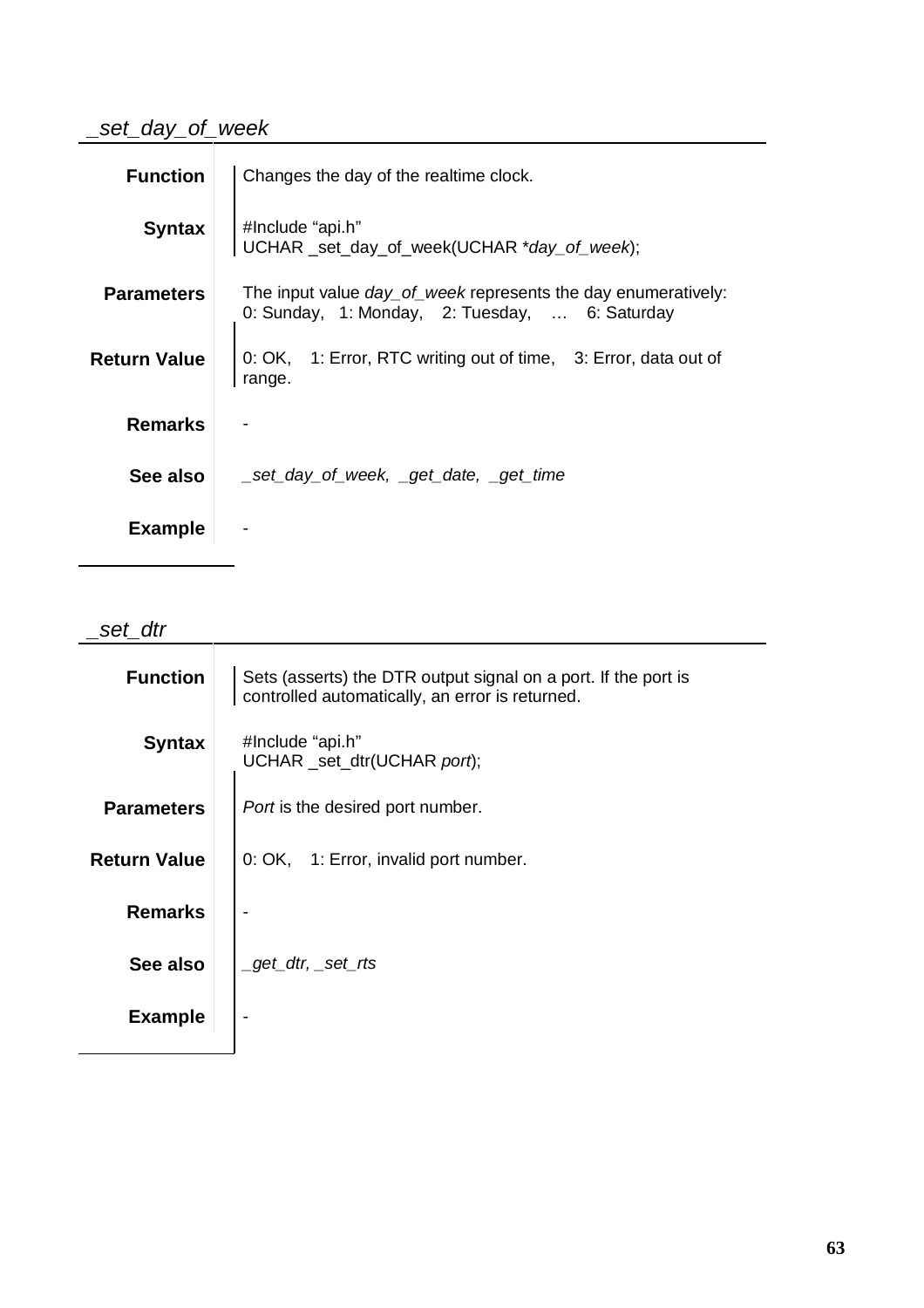#### \_set\_error

| <b>Function</b>     | Adds an error to the error stack,<br>Sets the proper indicator led's on the ASCII panel,<br>Sets the corresponding values to IR $n+5$ and $n+7$ .    |
|---------------------|------------------------------------------------------------------------------------------------------------------------------------------------------|
| <b>Syntax</b>       | #Include "api.h"<br>VOID _set_error(USHORT <i>errorcode</i> );                                                                                       |
| <b>Parameters</b>   | <i>Errorcode</i> contains the errorcode and type of the error to be added<br>to the list of errors.                                                  |
| <b>Return Value</b> |                                                                                                                                                      |
| <b>Remarks</b>      | The error stack can only contain 30 errors. When setting more<br>errors, the oldest will be lost. For more about error handling, see<br>section 3-4. |
| See also            | _del_errors, _read_error, _print_errmsg                                                                                                              |
| <b>Example</b>      |                                                                                                                                                      |

#### \_set\_ir\_bit

| <b>Function</b>     | Sets (asserts) a bit in one of the words in IR INPUT area.                                                                                   |
|---------------------|----------------------------------------------------------------------------------------------------------------------------------------------|
| <b>Syntax</b>       | #Include "api.h"<br>UCHAR _set_ir_bit(UCHAR wordnum, UCHAR bitnum);                                                                          |
| <b>Parameters</b>   | <i>Wordnum</i> indicates the word of the IR INPUT area, valid values are<br>0 to 4. Bitnum indicates the bit to be set in the selected word. |
| <b>Return Value</b> | 0: OK, 1: Error, invalid word requested, 2: Error, invalid bit<br>requested.                                                                 |
| <b>Remarks</b>      |                                                                                                                                              |
| See also            | _clr_ir_bit, _write_ir_word, _update_irin                                                                                                    |
| <b>Example</b>      |                                                                                                                                              |
|                     |                                                                                                                                              |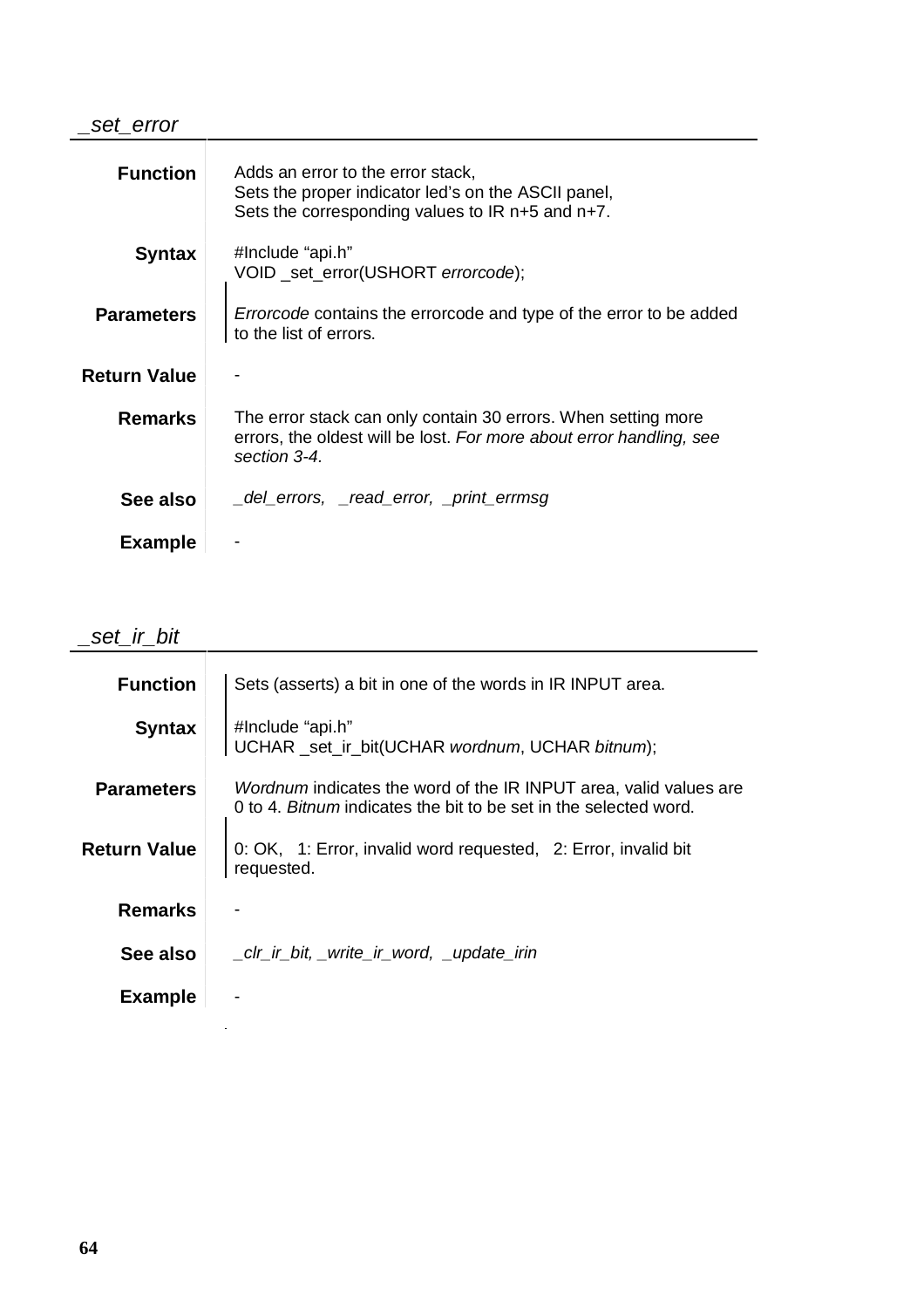### \_set\_leds

| <b>Function</b>     | Turns specified indicator led's on.                                                                                                              |
|---------------------|--------------------------------------------------------------------------------------------------------------------------------------------------|
| <b>Syntax</b>       | #Include "api.h"<br>VOID _set_leds(UCHAR led1, UCHAR led2, , UCHAR led6);                                                                        |
| <b>Parameters</b>   | Led1, led2. led6 correspond to indicator led's: run, basic, error, err1,<br>err2, errt. If the value is one, the corresponding led is turned on. |
| <b>Return Value</b> |                                                                                                                                                  |
| <b>Remarks</b>      | The errt led can only be controlled on an ASC31.                                                                                                 |
| See also            | clr leds                                                                                                                                         |
| <b>Example</b>      | See example 2 in Appendix C                                                                                                                      |
|                     |                                                                                                                                                  |

\_set\_rts

| <b>Function</b>   | Sets (asserts) the RTS output signal on a port. If the port is<br>controlled automatically, an error is returned.                                                                                                                                                       |
|-------------------|-------------------------------------------------------------------------------------------------------------------------------------------------------------------------------------------------------------------------------------------------------------------------|
| <b>Syntax</b>     | #Include "api.h"<br>UCHAR _set_rts(UCHAR port);                                                                                                                                                                                                                         |
| <b>Parameters</b> | <i>Port</i> is the desired port number.                                                                                                                                                                                                                                 |
| Return Value      | 0: OK, 1: Error, invalid port number.                                                                                                                                                                                                                                   |
| <b>Remarks</b>    | If the ASCII unit is an ASC21, referring to port 2 is possible,<br>although the port has no RTS output line. In this case it controls (de-<br>)activation of receiver/transmitter mode of the RS422/485 port.<br>When the RTS signal is set, the transmitter is active. |
| See also          | _clr_rts, _set_dtr                                                                                                                                                                                                                                                      |
| <b>Example</b>    |                                                                                                                                                                                                                                                                         |
|                   |                                                                                                                                                                                                                                                                         |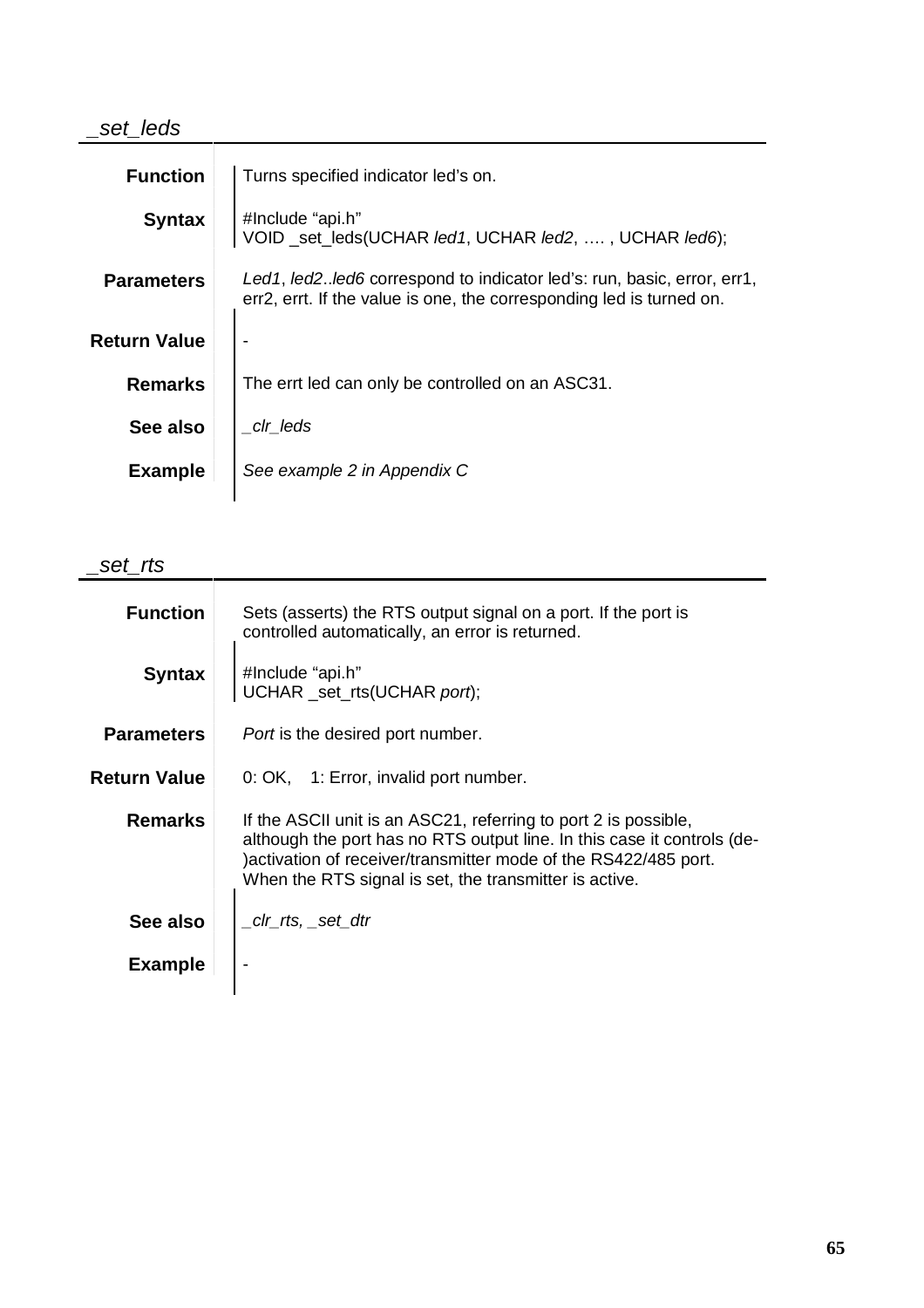#### \_set\_time

| <b>Function</b>     | Changes the time of the realtime clock.                                     |
|---------------------|-----------------------------------------------------------------------------|
| <b>Syntax</b>       | #Include "api.h"<br>UCHAR _set_time(_T_TIME time);                          |
| <b>Parameters</b>   | <i>Time</i> is the input, containing the time struct.                       |
| <b>Return Value</b> | 1: Error, RTC writing out of time, 3: Error, data out of<br>0:OK,<br>range. |
| <b>Remarks</b>      | See section 3-7 for description of date struct _T_TIME.                     |
| See also            | _get_time, _set_date, _set_day_of_week                                      |
| <b>Example</b>      |                                                                             |

\_sjis2jis

| _vjiv <b>_</b> jiv  |                                                                                                                     |
|---------------------|---------------------------------------------------------------------------------------------------------------------|
| <b>Function</b>     | Converts a two-byte shifted JIS character to a two-byte JIS<br>character.                                           |
| <b>Syntax</b>       | #include "api.h"<br>VOID _sjis2jis(UCHAR in1, UCHAR in2, UCHAR *out1, UCHAR<br>$*out2);$                            |
| <b>Parameters</b>   | In1 and in2 together form the shifted JIS input-character. Out1 and<br>out2 together form the JIS output-character. |
| <b>Return Value</b> |                                                                                                                     |
| <b>Remarks</b>      |                                                                                                                     |
| See also            |                                                                                                                     |
| <b>Example</b>      |                                                                                                                     |
|                     |                                                                                                                     |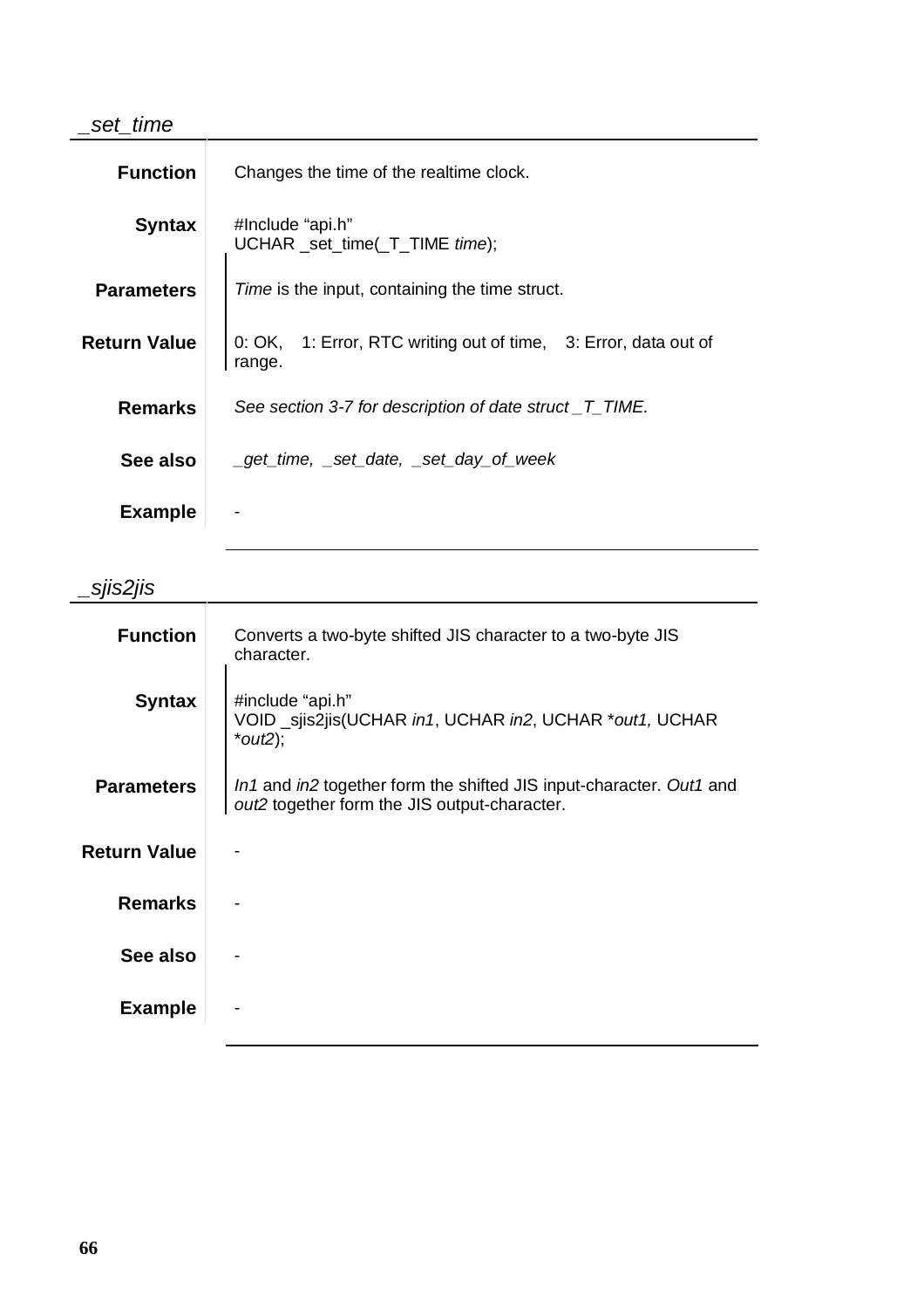#### \_str\_to\_mots

| <b>Function</b>     | Converts a struct containing an address and a string to a Motorola-S<br>format string.                                                                                                                                                               |
|---------------------|------------------------------------------------------------------------------------------------------------------------------------------------------------------------------------------------------------------------------------------------------|
| <b>Syntax</b>       | #Include "api.h"<br>UCHAR _str_to_mots(ULONG addr, UCHAR *ptr, UCHAR num_bytes);                                                                                                                                                                     |
| <b>Parameters</b>   | Addr is the address where the data should reside, ptr is pointer to the<br>string that is to be converted.<br>Num_bytes contains the number of unsigned chars of the string that is to<br>be converted, valid values are even numbers from 2 to 120. |
| <b>Return Value</b> | 0: OK, 1: Error, invalid number of bytes.                                                                                                                                                                                                            |
| <b>Remarks</b>      | For more information on the Motorola-S format, see section 3-6.                                                                                                                                                                                      |
| See also            | mots to str                                                                                                                                                                                                                                          |
| <b>Example</b>      |                                                                                                                                                                                                                                                      |

# \_unmask\_basic\_int

| <b>Function</b>   | Unmasks one or all Basic interrupts.                                                                                                                                               |
|-------------------|------------------------------------------------------------------------------------------------------------------------------------------------------------------------------------|
| <b>Syntax</b>     | #Include "api.h"<br>VOID _unmask_basic_int(UCHAR type, UCHAR level));                                                                                                              |
| <b>Parameters</b> | <i>Type</i> is the number of the interrupt type to unmask (max. 116). If<br>zero, all are unmasked. Level contains the mask-level at moment of<br>masking, 0: unmasked, 1: masked. |
| Return Value      |                                                                                                                                                                                    |
| <b>Remarks</b>    | Always use _unmask_basic_int with _mask_basic_int. Use the<br>return value of the mask function as parameter for the unmask<br>function.                                           |
| See also          | mask basic int                                                                                                                                                                     |
| <b>Example</b>    |                                                                                                                                                                                    |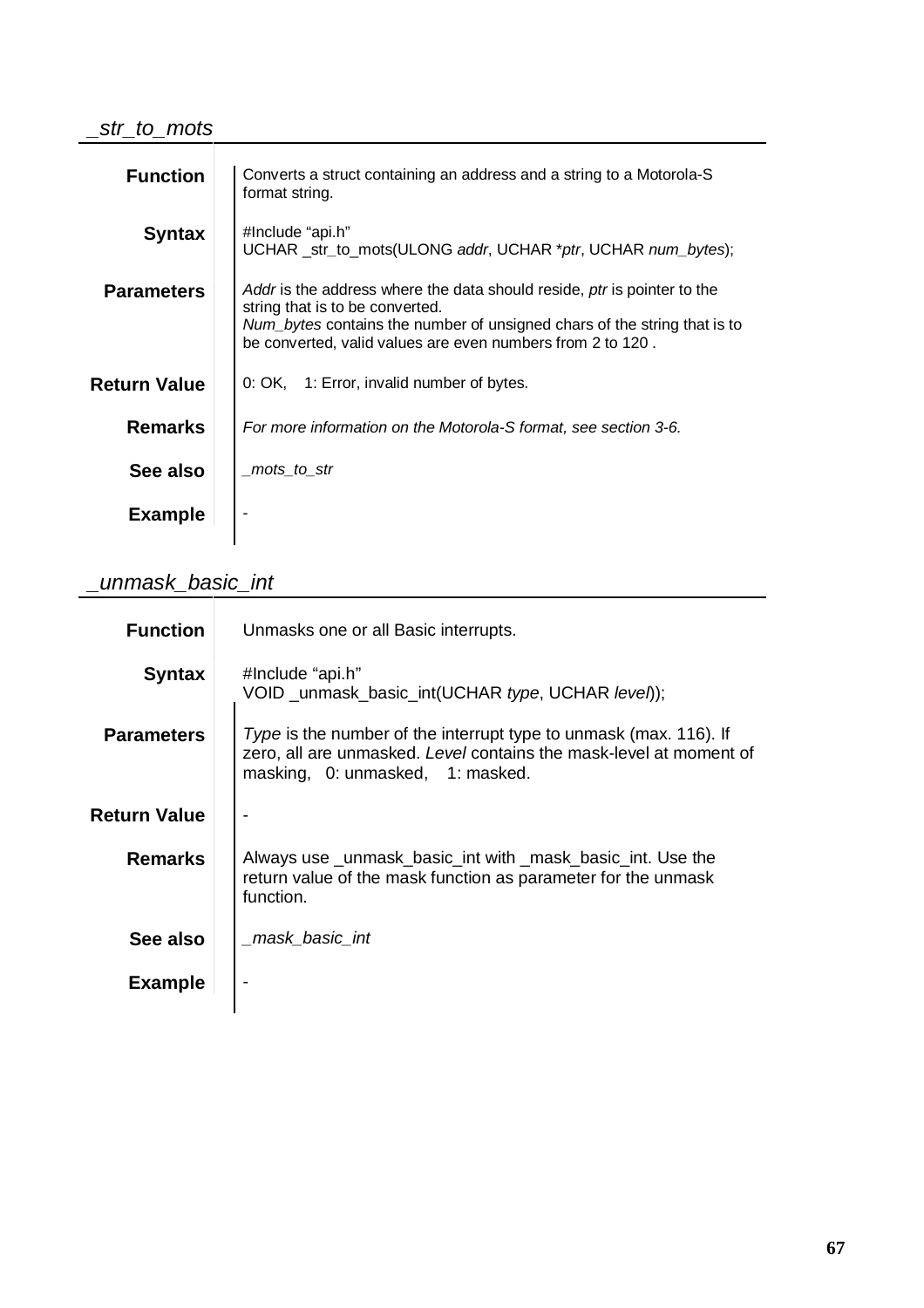## \_update\_errors

| <b>Function</b>     | Updates the error status of all errors in the error stack. |
|---------------------|------------------------------------------------------------|
| <b>Syntax</b>       | #Include "api.h"<br>VOID _update_errors();                 |
| <b>Parameters</b>   |                                                            |
| <b>Return Value</b> |                                                            |
| <b>Remarks</b>      | For more about error handling, see section 3-4.            |
| See also            | _set_error, _read_error, _del_errors                       |
| <b>Example</b>      |                                                            |

# \_update\_irin

| <b>Function</b>     | Copies words of the local copy of the IR OUTPUT area to the IR<br><b>OUTPUT</b> area. |
|---------------------|---------------------------------------------------------------------------------------|
| <b>Syntax</b>       | #Include "api.h"<br>VOID _update_irin();                                              |
| <b>Parameters</b>   |                                                                                       |
| <b>Return Value</b> |                                                                                       |
| <b>Remarks</b>      |                                                                                       |
| See also            | _update_irout, _write_ir_word                                                         |
| <b>Example</b>      |                                                                                       |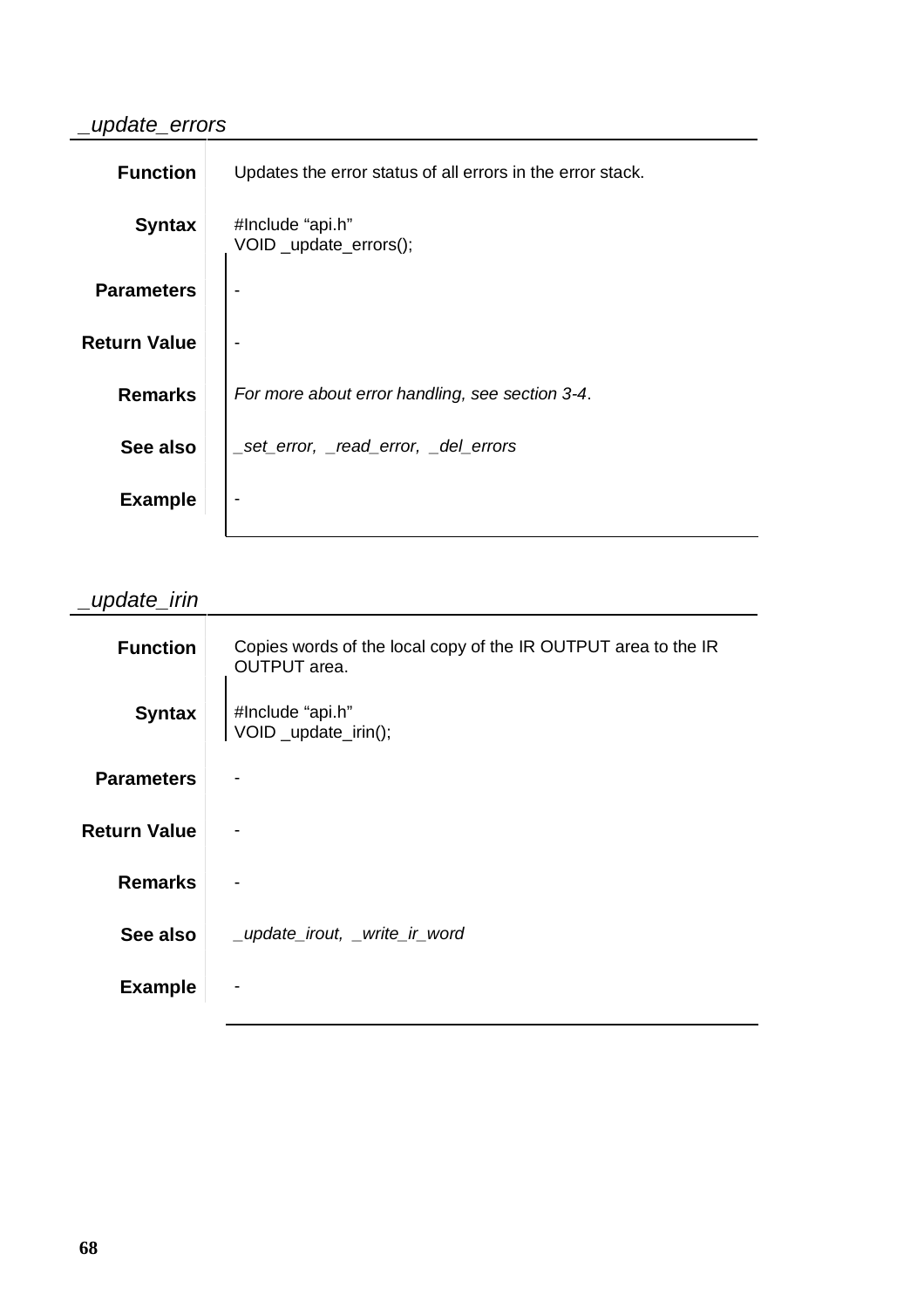# \_update\_irout

| Copies words of the IR INPUT area to the local copy of the IR<br><b>INPUT</b> area. |
|-------------------------------------------------------------------------------------|
| #Include "api.h"<br>VOID _update_irout();                                           |
|                                                                                     |
|                                                                                     |
|                                                                                     |
| _update_irin, _read_ir_word                                                         |
|                                                                                     |
|                                                                                     |

# \_write\_ir\_word

| <b>Function</b>     | Changes a word of the local copy in the IR OUTPUT area.                                                                               |
|---------------------|---------------------------------------------------------------------------------------------------------------------------------------|
| <b>Syntax</b>       | #include "api.h"<br>UCHAR _write_ir_word(UCHAR wordnum, USHORT *val);                                                                 |
| <b>Parameters</b>   | <i>Wordnum</i> indicates the word of the IR INPUT area, valid values are<br>$0$ to 4.<br>Val contains the value of the word selected. |
| <b>Return Value</b> | 0: OK, 1: Error, invalid word requested.                                                                                              |
| <b>Remarks</b>      |                                                                                                                                       |
| See also            | read_ir_word, _update_irin_                                                                                                           |
| <b>Example</b>      |                                                                                                                                       |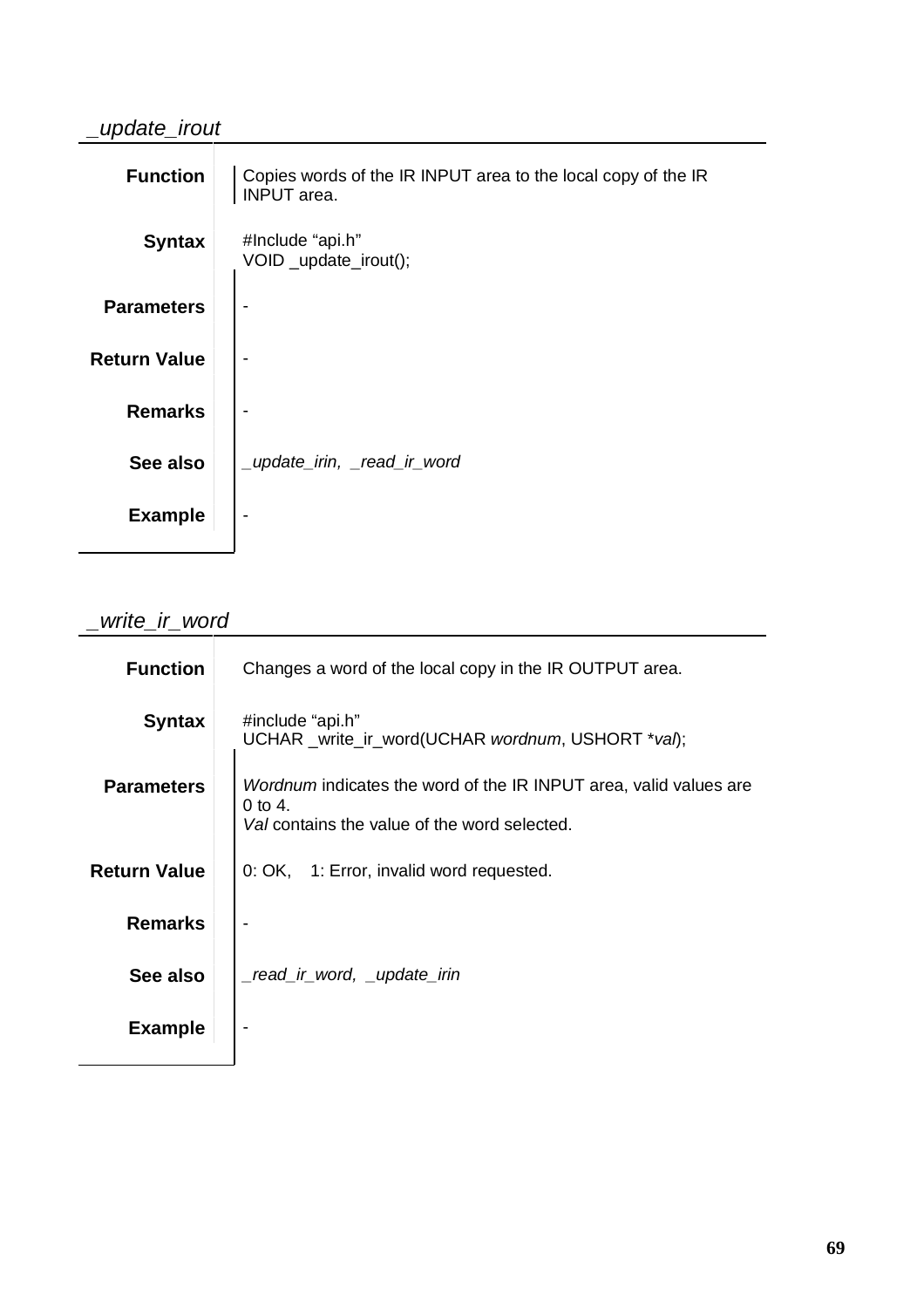# **Appendix C Examples of small applications**

- This appendix contains four examples of small applications, CHANGE CASE, DATE AND TIME, PRINT STRING and ALGORITHM. These examples can show how:
	- I library functions can be written
	- **an application is executed from Basic**
	- **to use several BIOS routines and how to execute a WDT refresh.**
- The included examples:

| Example | No. of BIOS Example of<br>routines used |                                                           |
|---------|-----------------------------------------|-----------------------------------------------------------|
|         |                                         | Writing a library function in general.                    |
|         |                                         | RT clock, data conversion I/O bus comm's, WDT refreshing. |
|         |                                         | Port communication, use of a free address.                |
|         |                                         | Use of multiple source files                              |

- Contents of following pages:
	- $\blacksquare$ Example 1: CHANGE CASE
		- 1a) Basic listing
		- 1b) Screen dump
		- 1c) Library function source code
		- 1d) Linker file
		- 1e) Make file
	- **Example 2: DATE AND TIME** 
		- 2a) Basic listing
		- 2b) Library function source code
		- 2c) Linker file
		- 2d) Make file
	- <sup>~</sup> Example 3: PRINT STRING
		- 3a) Basic listing
		- 3b) Library function source code
		- 3c) Linker file
		- 3d) Make file
	- Example 4: ALGORITHM
		- 4a) Basic listing
		- 4b) Library function source code: ALGORITH.C
		- 4c) Library function source code: SQUARED.C
		- 4d) Library function header file: SQUARED.H
		- 4e) Linker file
		- 4f) Make file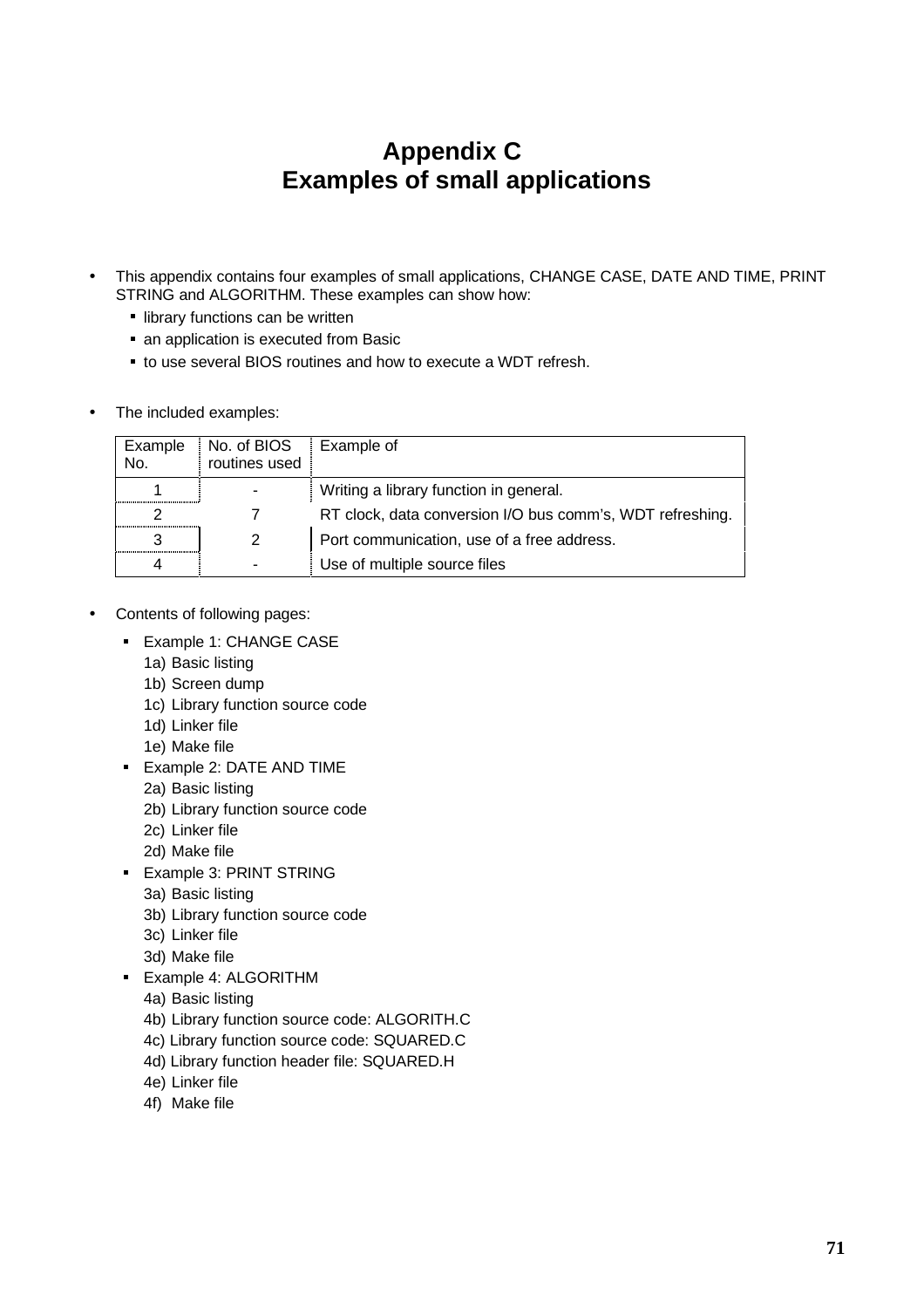## EXAMPLE 1: CHANGE CASE

From Basic, a function can be called that changes the case of a string to either lowercase, uppercase or sentence case.

1a) The listing of CHNGCASE.BAS, using the library function in an application:

```
10 ' CHNGCASE.BAS
20 ' DEMONSTRATES THE USE OF A LIBRARY FUNCTION.
30 '
40 ' The library function can convert an input string to lowercase,
50 ' uppercase, or sentence case (only first character in uppercase).
60'70 ' (Make sure that the library chngcase.mts is loaded as library 0 !)
80 '
90 '
100 DEF LIBFN CASE(STR,INT),INT,0
110 PRINT
120 INPUT "Please, enter a string: ",A$
130 PRINT
140 B%=FNCASE(A$,0)
150 PRINT "String in uppercase: ";A$
160 B%=FNCASE(A$,1)
170 PRINT "String in lowercase: ";A$
180 B%=FNCASE(A$,2)
190 PRINT "String in sentencecase: ";A$
200 PRINT
210 END
```
1b) A possible screen-dump from the application CHANGE CASE:

```
> run
Please wait, compiling ... Finished.
Please, enter a string: ascii rules!
String in uppercase: ASCII RULES!
String in lowercase: ascii rules!
String in sentencecase: Ascii rules!
\rightarrow
```
## 1c) The source code of the library function CHNGCASE.C :

/\* CHNGCASE.C EXAMPLE OF A LIBRARY FUNCTION Can convert an input string to uppercase, lowercase or sentence case. When it is called from BASIC, the caller specifies how to convert, by means of parameter 'option'. The length of the string is retrieved from the byte preceding the string... Valid values for option are 0, 1 and 2. If the function returns a zero, all went fine. If the return value is 1, the Value for option was invalid.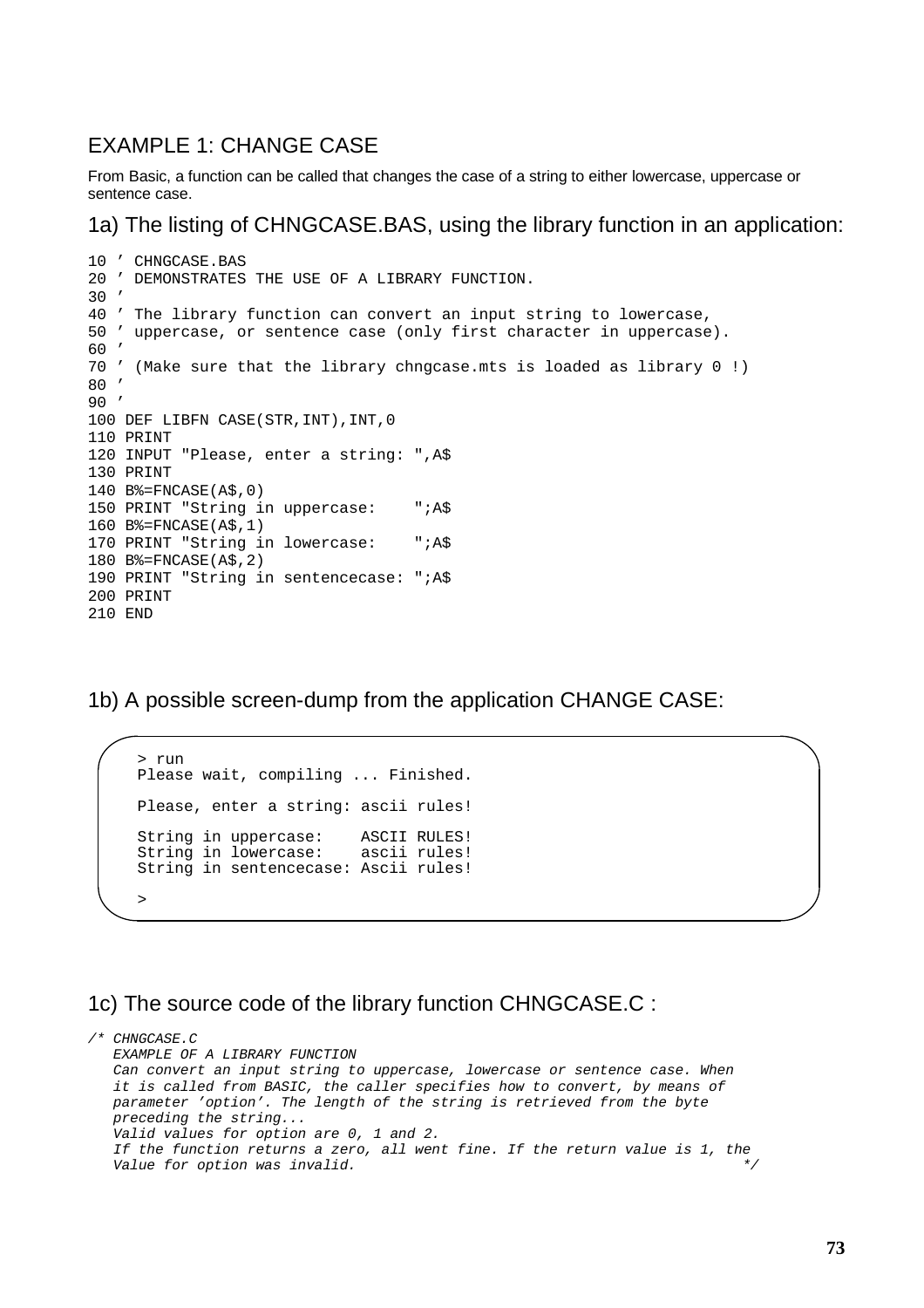```
\mathcal{L} PROTOTYPING: \mathcal{L}int main(int, char*);
void upcase(char*);
void locase(char*);
\mathcal{L}^* PRIMARY ROUTINE: \mathcal{L}^*int main(int option, char *bas_str)
\big\{int teller, len;
 len=*(bas_str-1); /* determine string length */
  if (option==0)
  {
   for (teller=0; teller<len; teller++) /* convert to uppercase */
     upcase(bas_str+teller);
   return 0; /* OK */
  }
  else if ((option==1) | | (option==2)) \quad /* convert to lower/sentence case */
  {
   for (teller=0; teller<len; teller++) /* convert to lowercase */
     locase(bas_str+teller);
   if (option==2) upcase(bas_str); \qquad /* convert first char to uppercase. */
   return 0: /* OK */
  }
 else return 1; /* invalid option requested */
}
\mathcal{L}^* SUB–ROUTINES: \mathcal{L}^*void upcase(char* kar)
{
  if ((*kar>96)&&(*kar<123)) /* if character is lowercase */
   *kar=*kar-32; /* then convert to uppercase */
}
void locase(char* kar)
{
  if ((*kar>64)\&&(*kar<91)) /* if character is uppercase */<br>*kar=*kar+32; /* then convert to lowercase
                           \frac{1}{\pi} then convert to lowercase */
}
```
## 1d) The linker file CHNGCASE.LD :

```
/* Output architecture: Motorola 68k */
OUTPUT_ARCH(m68k)
/* Uncomment this if you want Motorola-S record format output instead of a COFF format */
/*OUTPUT_FORMAT(srec)*/
/* Search directory */
SEARCH_DIR(.)
/* Link these libraries
* (Select from: libascii.a, libc.a, libgcc.a, libm.a, ...) */
/*GROUP(-lascii -lc -lgcc -lm)*/
/* The library must be loaded into memory at a fixed address i.e. 0x30000
 * The amount of memory reserved is 64k. This can be increased if this if this
 * is too little. */
MEMORY
{
 ram : ORIGIN = 0x30000, LENGTH = 0xfft}
/* stick everything in ram (of course) */
SECTIONS
```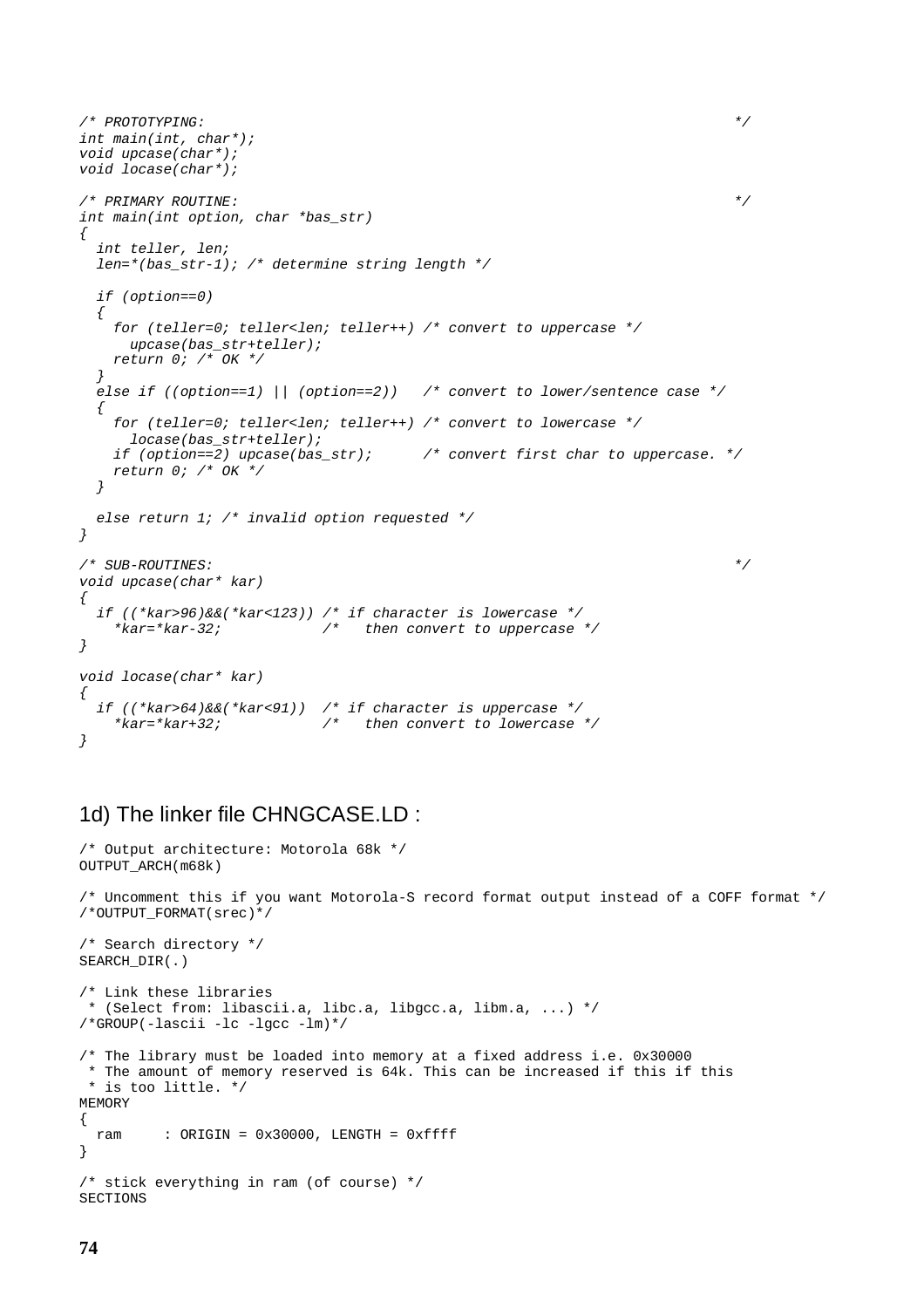```
{
   .text :
   {
     *(.text)
      . = ALIGN(0x4);CTOR_LIST = .;
     LONG((\_CTOR\_END__ - _CTOR\_LIST__) / 4 - 2)*(.ctors)
     LONG(0)
     CTOR\_END = .;
      \overline{\text{DTOR}} \overline{\text{LIST}} = .;
     \texttt{LONG}((\texttt{\_DTOR\_END}\_\texttt{{-}}\_\texttt{{-}}\_\texttt{{-}}\_\texttt{{-}}\_\texttt{{-}}\_\texttt{{-}}\_\texttt{{-}}\_\texttt{{-}}\_\texttt{{-}}\_\texttt{{-}}\_\texttt{{-}}\_\texttt{{-}}\_\texttt{{-}}\_\texttt{{-}}\_\texttt{{-}}\_\texttt{{-}}\_\texttt{{-}}\_\texttt{{-}}\_\texttt{{-}}\_\texttt{{-}}\_\texttt{{-}}\_\texttt{{-}}\_\texttt{{-}}\_\texttt{{-}}\_\texttt{{-}}\_\texttt{{-}}\_\texttt{{-}}\_\texttt{{-}}\_\texttt{{-}}*(.dtors)
      LONG(0)
      DTOR\_END = .;
      *(.rodata)
      *(.gcc_except_table)
      \text{ENT\_SECTION} = . ;
      LONG (0x4e560000) /* linkw %fp,#0 */
      *(.init)
      SHORT (0x4e5e) /* unlk %fp */
      SHORT (0x4e75) /* rts */
      _FINI\_SECTION_ = . ;
     LONG (0x4e560000) /* linkw f(p, #0 *)*(.fini)
                                 \frac{1}{x} unlk %fp */<br>/* rts */
     SHORT (0x4e75)_{\text{etext}} = .;
      *(.lit)
   } > ram
   .data BLOCK (0x4) :
   {
     *(.shdata)
     *(.data)
      _edata = .;\} > ram
   .bss BLOCK (0x4) :
   {
       _bss_start = . ;
     \overline{\cdot} (.shbss)
     *(.bss)
     *(COMMON)
     *(.eh_fram)
     _{end} = _{ALIGN} (0x8);
      \text{end} = \text{end};} > ram
/* Write some data at the end of the memory area to make sure the ASCII
 * unit allocates enough memory */
   .endofmem :
   {
     LONG (0x12345678)
   } > ram
   .stab 0 (NOLOAD) :
   {
     *(.stab)
   }
   .stabstr 0 (NOLOAD) :
   {
     *(.stabstr)
   }
}
```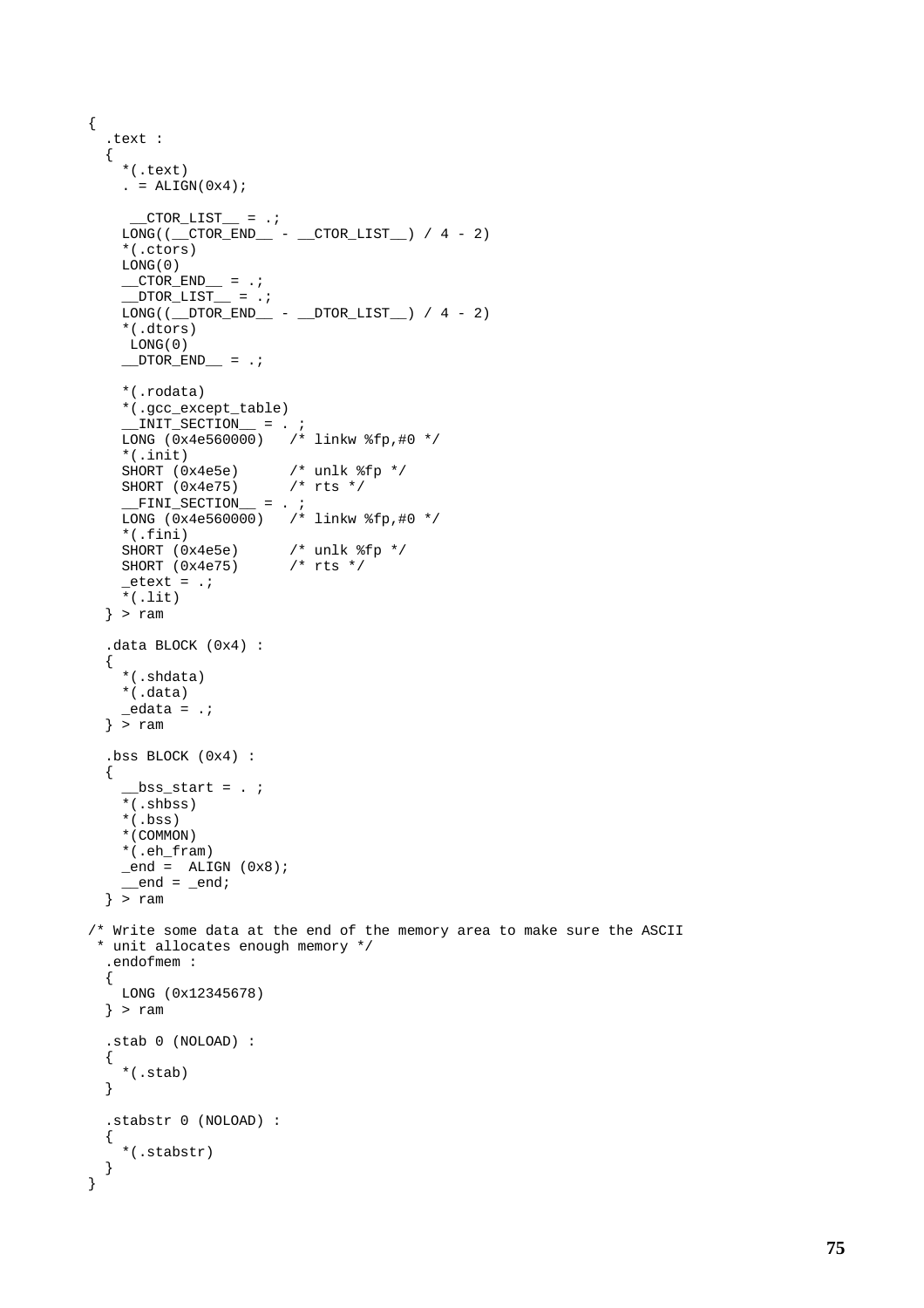## 1e) The make file:

```
# Project name; used for project filenames
PROJNAME = chngcase
# Program names
COMPILE = compile
LINK = link
OBJCOPY = objcopy
REMOVE = rm -f# Compile flags
# -On Set optimisation level n to 0..3
# -Wall Turn all warnings on
         = -00 -Wall
# Link flags
# -Wl,-Map= Write linker results to a .MAP file
# -T... Linker file
LDFLAGS = -Wl,-Map=$(PROJNAME).map -T$(PROJNAME).ld
# Output conversion flags
OBJCFLAGS = -O srec
INCFILES =
OBJFILES = chngcase.o
all: $(PROJNAME).mts
clean:
      $(REMOVE) $(OBJFILES)
      $(REMOVE) $(PROJNAME).cof
      $(REMOVE) $(PROJNAME).map
      $(REMOVE) $(PROJNAME).mts
chngcase.o: chngcase.c $(INCFILES) makefile
      @ECHO .
      @ECHO Compiling $<
      $(COMPILE) $(CFLAGS) $< -o $@
$(PROJNAME).cof: $(OBJFILES) $(PROJNAME).ld makefile
      @ECHO .
      @ECHO Linking
      $(LINK) $(LDFLAGS) -o $(PROJNAME).cof $(OBJFILES)
$(PROJNAME).mts: $(PROJNAME).cof makefile
      @ECHO .
      @ECHO Burning
      $(OBJCOPY) $(OBJCFLAGS) $< $@
```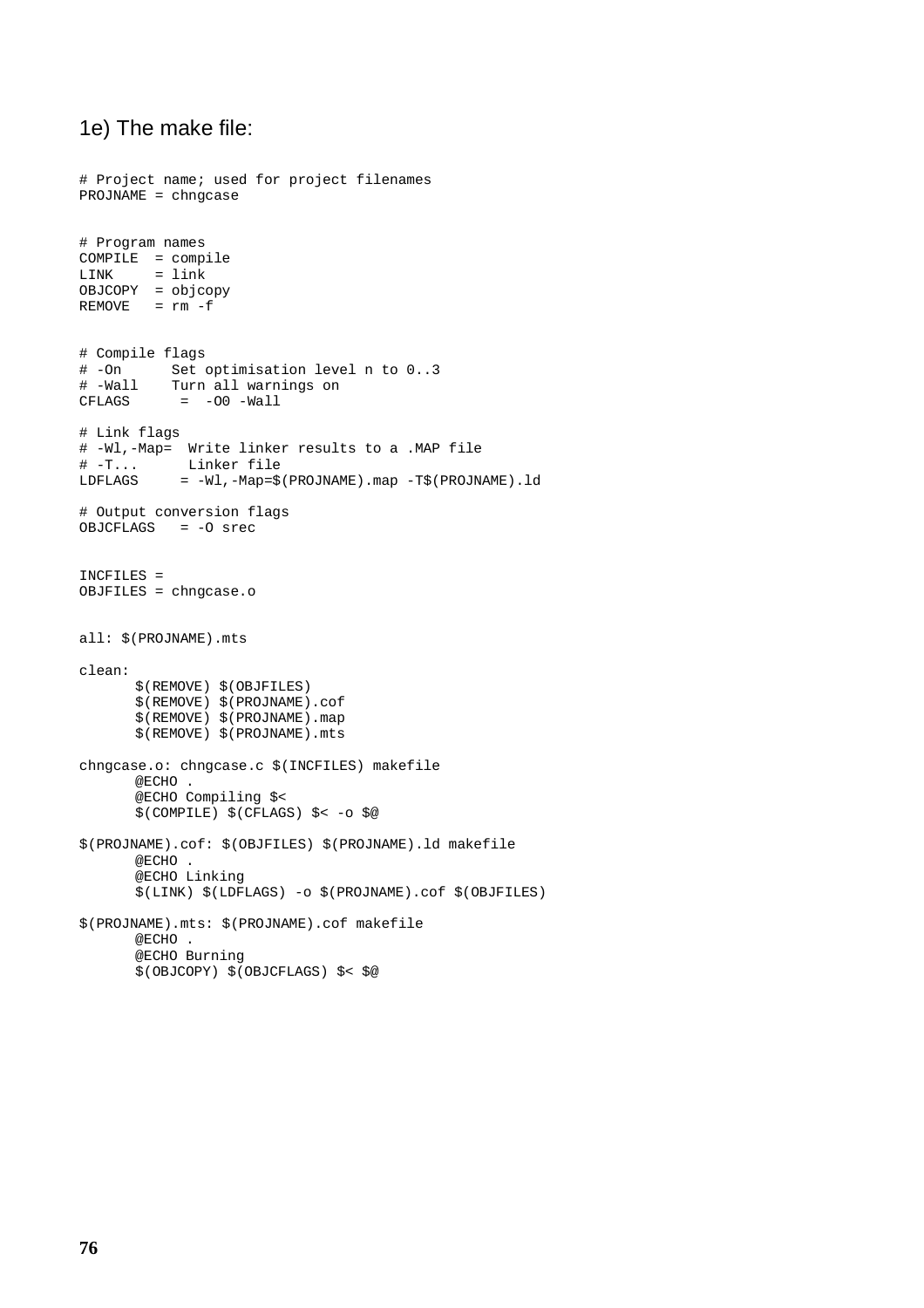## EXAMPLE 2: DATE AND TIME

This function continuously writes the date and time to a DM address specified by the caller. By means of a programming console the date and time can be read from the concerning memory addresses.

## 2a) The listing of DATETIME.BAS, using the library function in an application:

 ' DATETIME.BAS ' DEMONSTRATES THE USE OF A LIBRARY FUNCTION THAT USES SOME BIOSROUTINES. ' ' The library function writes the date and time to an address in DM area. ' The user specifies the address to write to. ' ' (Make sure that the library datetime.mts is loaded as library 0 !) ' ' DEF LIBFN DT(INT),INT,0 PRINT INPUT"Address ";A% PRINT"Use a programming console or Syswin to look at address";A% PRINT "You can stop this routine by pressing ctrl-x." E=FNDT(A%) IF E=1 THEN PRINT:PRINT"Invalid address requested!":PRINT:GOTO 120 IF E=2 THEN PRINT:PRINT"PLC bus transfer busy... Try again later." END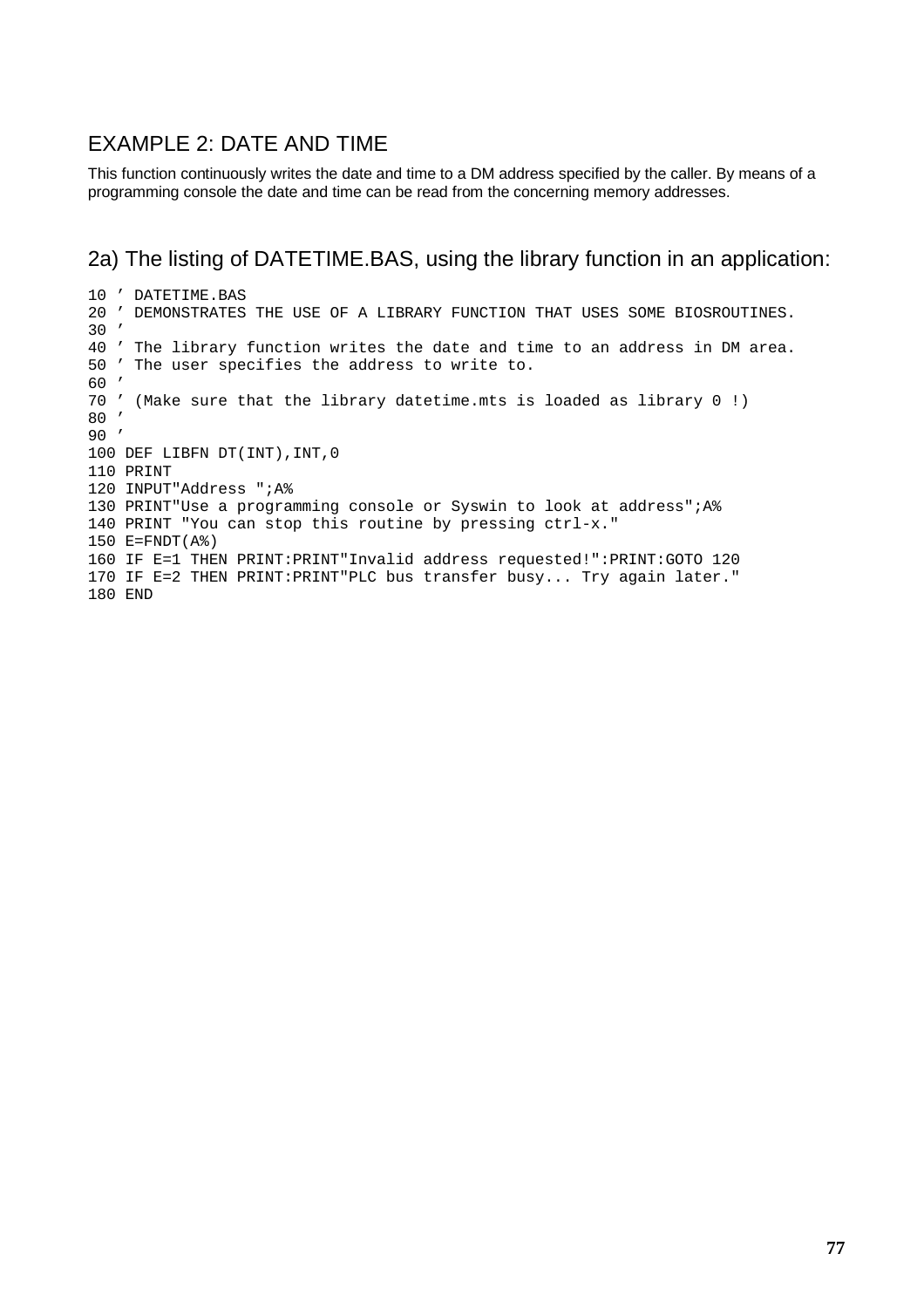### 2b) The source code of the library function DATETIME.C :

```
/* DATETIME.C
  EXAMPLE OF A LIBRARY FUNCTION USING SOME BIOS ROUTINES, THAT ARE DEFINED IN
   API.H .
  The function continuously read the date, the time and the day of the week.
  These data are converted to readable Binary Coded Decimal, and written to DM
  memory area.
  Every second, the data is updated, and two indicator leds flash.
  The caller determines the DM address to write to.
  Possible return values: 0: OK
                           1: Invalid address requested
                            2: Other PLC-bus transfer is active
                            3: Stopped by wait- or break-interrupt */
#include "API.H"
#define MAX_NR_CHARS 8
#define MAX_NR_WORDS (MAX_NR_CHARS/2)
#define AT 1
#define NUM_REQ 1
\frac{1}{x} Prototyping: \frac{x}{x}USHORT main(USHORT);
UCHAR hex2bcd(UCHAR);
\frac{1}{\sqrt{4}} MAIN-ROUTINE: \frac{1}{\sqrt{4}}USHORT main(USHORT address)
{
  /* variables for temporary storing of time/date/day: */
 TTIME tijd;
  _T_DATE datum;
  UCHAR day_ot_week;
  /* parameters for the _pc_write function: */
  UCHAR nr_of_words = MAX_NR_WORDS;
  UCHAR area[MAX_NR_WORDS];
  UCHAR data[MAX_NR_CHARS];
  /* variables used to control program-flow */
  UCHAR old_seconds = 0;
  UCHAR led1on = 0;
  UCHAR problem = 0; /* 0=No problem */
  do
  {
    /* retrieve data */
    (void)_get_time(&tijd);
    (void)_get_date(&datum);
    (void)_get_day_of_week(&day_ot_week);
   data[0] = hex2bcd(tijd.hours);data[1] = hex2bcd(tijd.minutes);data[2] = hex2bcd(tijd.seconds);data[3] = hex2bcd/day_to\_week);data[4] = hex2bcd(dataum.day);data[5] = hex2bcd(dataum.month);data[7] = hex2bcd(dataum.year);if (tijd.seconds!=old_seconds) /* Update data every second */
    {
```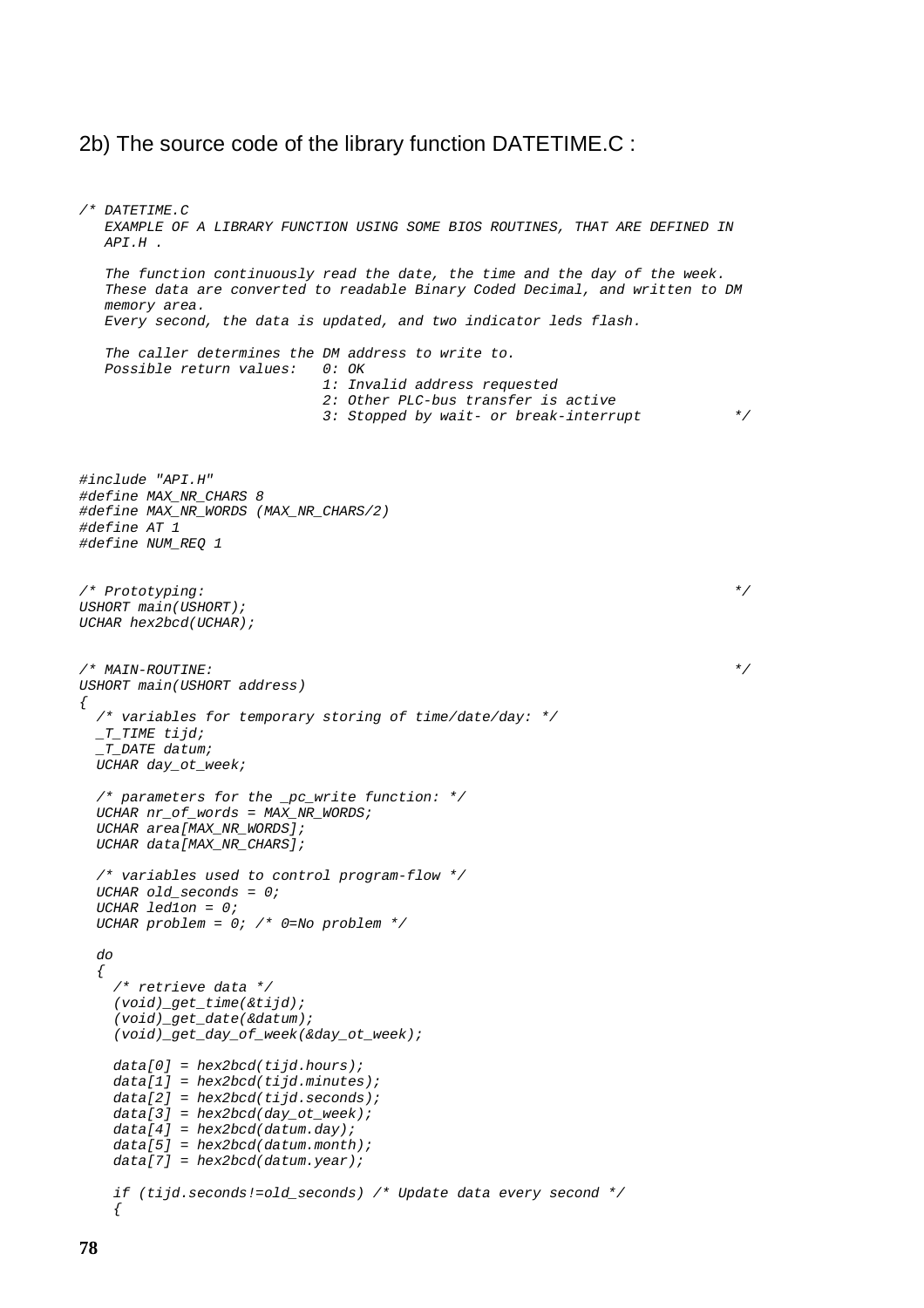```
old_seconds=tijd.seconds;
      if (data[7]>0x69) data[6]=0x19; else data[6]=0x20; /* determine century */
      problem=_pc_write(AT,NUM_REQ,&nr_of_words,&area[0],&address,(UCHAR*)data);
      if (led1on) /* if led1 is on, then turn it off, and turn on led2 */{
         led1on=0;
         _{clr\_leds(1,0,0,0,0,0)};
         _set_leds(0,1,0,0,0,0);
      }
      else /* if led1 is off, then turn it on, and turn led2 off */\{led1on=1;
         _set_leds(1,0,0,0,0,0);
         _clr_leds(0,1,0,0,0,0);
      }
    }
    _wdt_refresh; /* Instead of asm("TRAP #00"); */
  } while (!problem);
  /* end of routine: */
  if (problem==3) return 1;
  else if (problem==5) return 2;
  else if ((problem==1)||(problem==7)) return 3;
 return 0; /* OK */
}
UCHAR hex2bcd(UCHAR hex)
{
  /* This routine is the 8-bit version of _hex2bcd, casting USHORTs<-->UCHARs */
 USHORT result;
  (void)_hex2bcd((USHORT)hex, &result);
  return (UCHAR)result;
}
```
## 2c) The linker file DATETIME.LD :

```
/* Output architecture: Motorola 68k */
OUTPUT_ARCH(m68k)
/* Uncomment this if you want Motorola-S record format output instead of a COFF format */
/*OUTPUT_FORMAT(srec)*/
/* Search directory */
SEARCH_DIR(.)
/* Link these libraries
* (Select from: libascii.a, libc.a, libgcc.a, libm.a, ...) */
/*GROUP(-lascii -lc -lgcc -lm)*/
/* The library must be loaded into memory at a fixed address i.e. 0x30000
 * The amount of memory reserved is 64k. This can be increased if this if this
* is too little. */
MEMORY
{
 ram : ORIGIN = 0x30000, LENGTH = 0xfft}
/* stick everything in ram (of course) */
SECTIONS
{
  .text :
```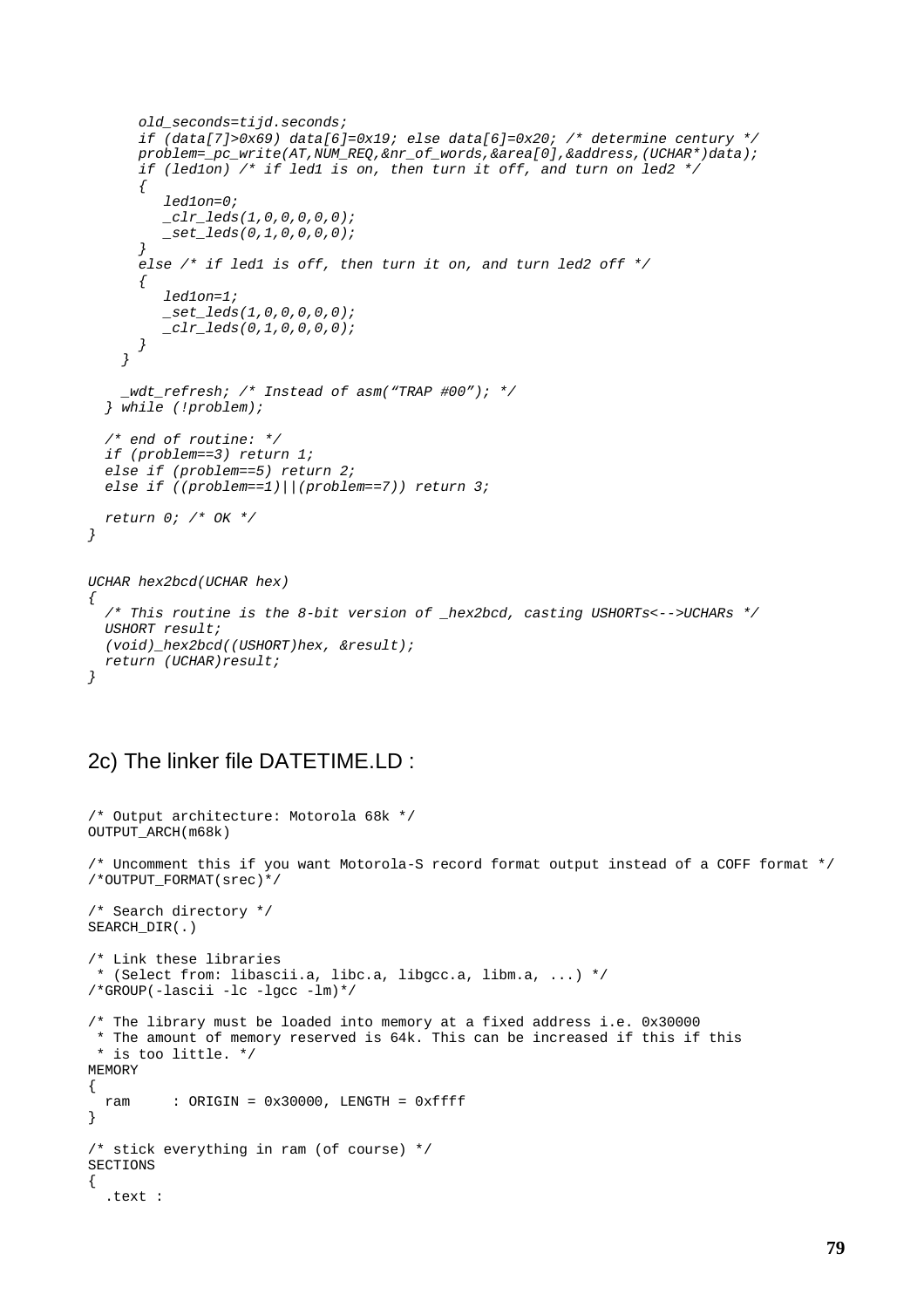```
{
    *(.text)
    . = ALIGN(0x4);
       CTOR_LIST = .;
    LONG((\overline{\rule{0pt}{0pt}CTOR\_END\_ - \rule{0pt}{0pt}CTOR\_LIST\_}) / 4 - 2)
    *(.ctors)
    LONG(0)
     \_CTOR\_END\_ = .;\_ DTOR\_LIST\_ = .;\overline{\text{Long}} (\overline{\text{DTOR\_END}} - \overline{\text{DTOR\_LIST}}) / 4 - 2)
    *(.dtors)
     LONG(0)
    DTOR_END = .;
    *(.rodata)
    *(.gcc_except_table)
     \text{ENT\_SECTION} = . ;
     LONG (0x4e560000) /* linkw %fp,#0 */
    *(.init)
    SHORT (0x4e5e) \frac{1}{x} unlk f(p \star)<br>SHORT (0x4e75) \frac{1}{x} rts \frac{x}{x}SHORT (0x4e75)<br>FINI SECTION
     _FINI\_SECTION_ = . ;LONG (0x4e560000) /* linkw %fp,#0 */
    *(.fini)
                           /* unlk %fp */<br>/* rts */
    SHORT (0x4e75)_{\text{etext}} = .;
    *(.lit)} > ram
  .data BLOCK (0x4) :
  {
    *(.shdata)
    *(.data)
     edata = .;} > ram
  .bss BLOCK (0x4) :
  {
     _bss_start = . ;
     *(.shbss)
    *(.bss)*(COMMON)
    *(.eh_fram)
    _{end} = ALIGN (0x8);
     end = end;} > ram
/* Write some data at the end of the memory area to make sure the ASCII
 * unit allocates enough memory */
  .endofmem :
  {
   LONG (0x12345678)
  } > ram
  .stab 0 (NOLOAD) :
  {
    *(.stab)
  }
  .stabstr 0 (NOLOAD) :
  {
    *(.stabstr)
  }
}
```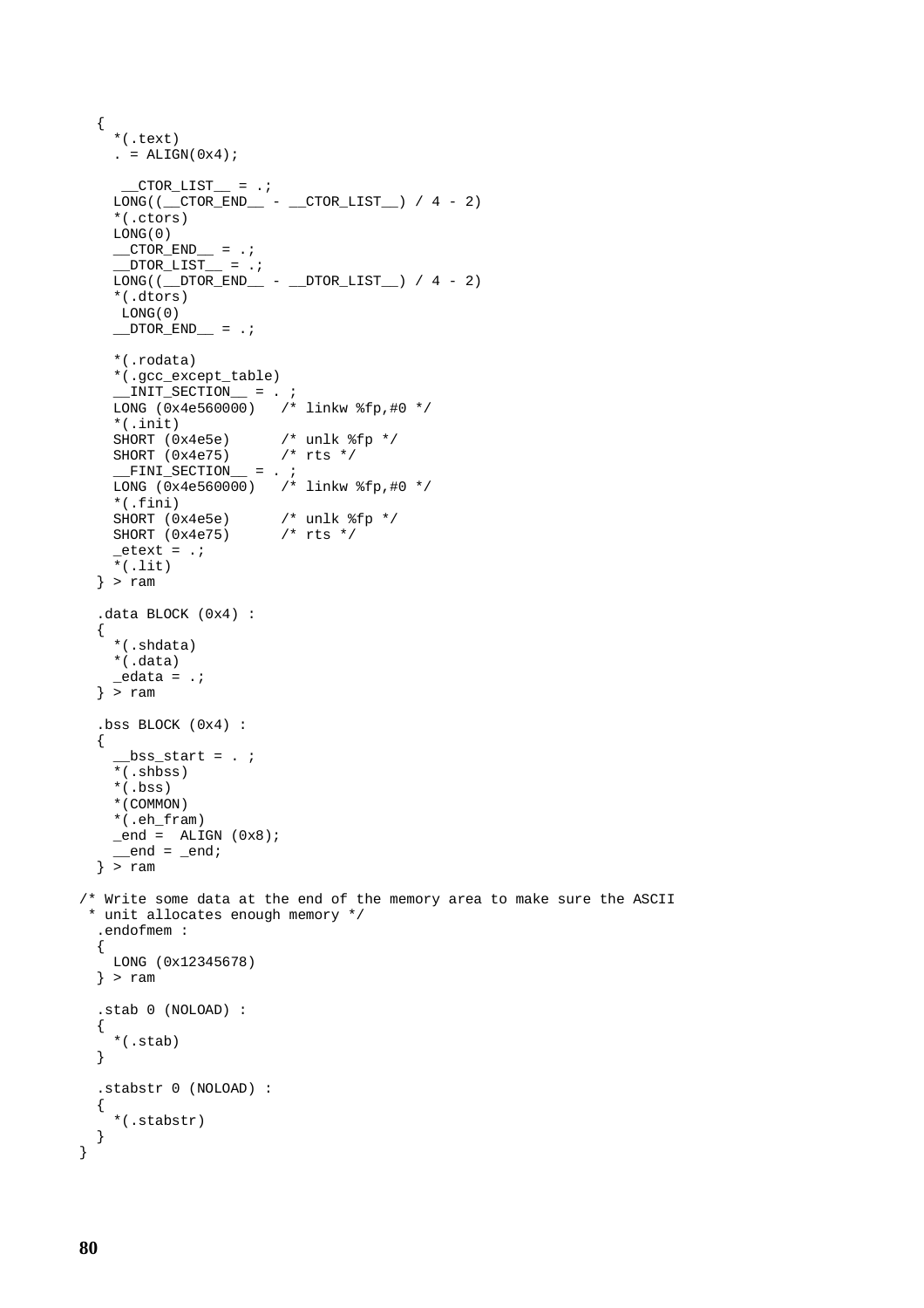## 2d) The make file:

```
# Project name; used for project filenames
PROJNAME = datetime
# Program names
COMPILE = compile
LINK = link
OBJCOPY = objcopy
REMOVE = rm -f# Compile flags
# -On Set optimisation level n to 0..3
# -Wall Turn all warnings on
          = -00 -Wall -I../inc# Link flags
# -Wl,-Map= Write linker results to a .MAP file
# -T... Linker file
LDFLAGS = -Wl,-Map=$(PROJNAME).map -T$(PROJNAME).ld
# Output conversion flags
OBJCFLAGS = -O srec
INCFILES = ../inc/api.h
OBJFILES = datetime.o
all: $(PROJNAME).mts
clean:
      $(REMOVE) $(OBJFILES)
      $(REMOVE) $(PROJNAME).cof
      $(REMOVE) $(PROJNAME).map
      $(REMOVE) $(PROJNAME).mts
datetime.o: datetime.c $(INCFILES) makefile
      @ECHO .
      @ECHO Compiling $<
      $(COMPILE) $(CFLAGS) $< -o $@
$(PROJNAME).cof: $(OBJFILES) $(PROJNAME).ld makefile
      @ECHO .
      @ECHO Linking
      $(LINK) $(LDFLAGS) -o $(PROJNAME).cof $(OBJFILES)
$(PROJNAME).mts: $(PROJNAME).cof makefile
      @ECHO .
      @ECHO Burning
      $(OBJCOPY) $(OBJCFLAGS) $< $@
```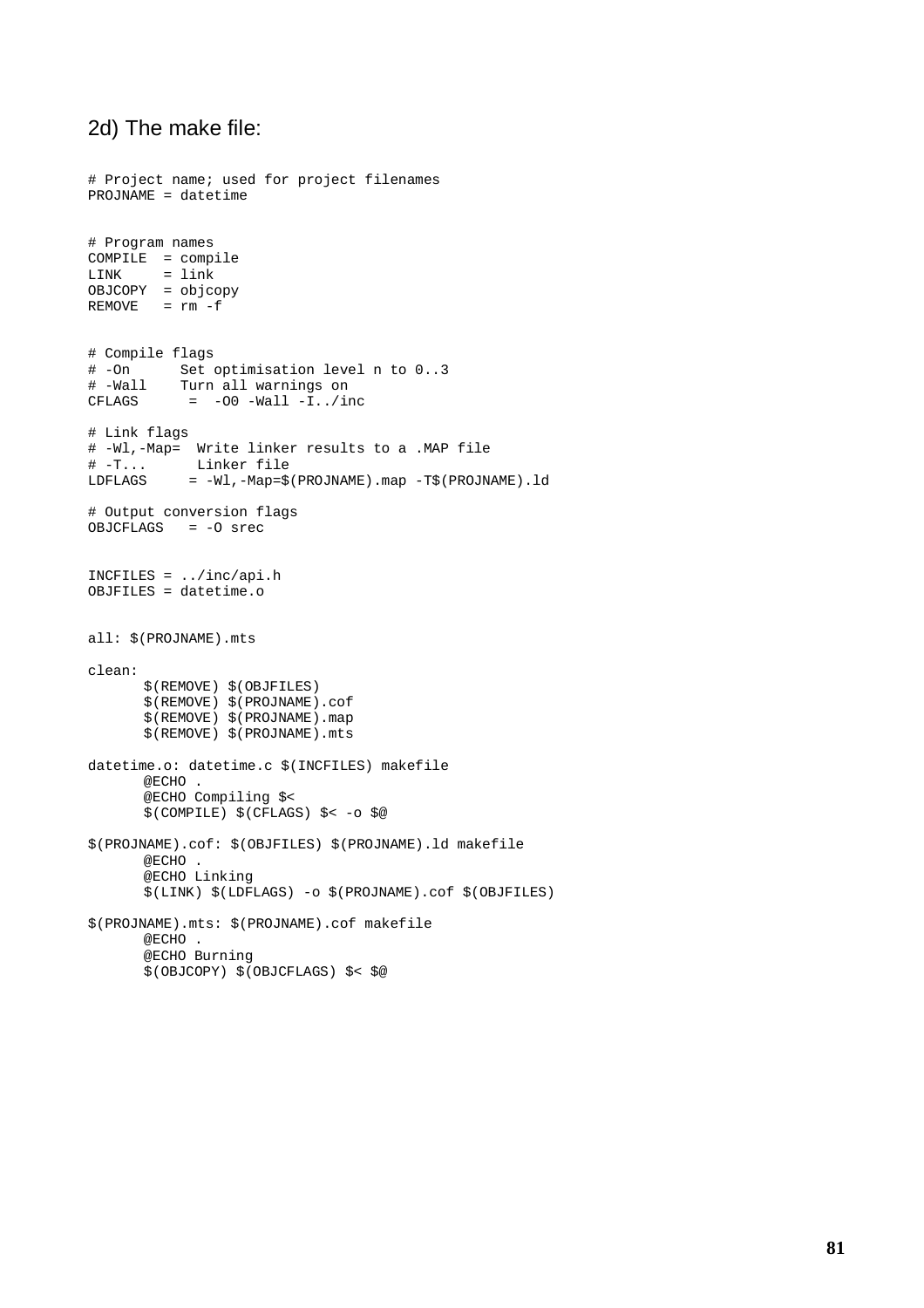## EXAMPLE 3: PRINT STRING

This application demonstrates how a library function for a free address can be made. Because of the free address, no function calls can be made.

3a) The listing of PRINTSTR.BAS, using the library function in an application:

```
10 ' PRINTSTR.BAS
20 ' DEMONSTRATES THE USE OF A LIBRARY FUNCTION.
30 '
40 ' The library function prints a string to the terminal
50 '
60 ' This library can be loaded at a free address
70 '
80 ' (Make sure that the library printstr.mts is loaded as library 0 !)
90 '
100 '
110 DEF LIBFN PRNTSTR(STR),INT,0
120 PRINT
130 INPUT "Please, enter a string: ",A$
140 PRINT
150 B%=FNPRNTSTR(A$)
160 IF B%<>0 THEN PRINT "Could not print the string"
170 END
```
## 3b) The source code of the library function PRINTSTR.C :

```
/* PRINTSTR.C
  EXAMPLE OF A LIBRARY FUNCTION
  Prints a string. */\gamma* INCLUDES */
#include "api.h"
\gamma /* PROTOTYPING: \gamma /* \gammaUSHORT printstr(UCHAR *str);
USHORT main(VOID);
\frac{1}{2} Return values: \frac{1}{2} Return values:
#define OK 0
#define ERROR 1
% Constants:<br>#define MODEL_DETECTION 4 /* Tells read_switches to detect unit model */<br>#define PRINT_NORMAL 0 /* Print without any trailer */<br>#define PRINT_CRLF 2 /* Print with cr and lf trailer */*/*/*/*/*/*/*/*/*/*/*/*/*/
#define MODEL_DETECTION 4 /* Tells read_switches to detect unit model
#define PRINT_NORMAL 0 /* Print without any trailer */
#define PRINT_CRLF 2 /* Print with cr and lf trailer */
#define MAX STR LEN 256 /* Maximum string length */
/* PRIMARY ROUTINE: */
USHORT printstr(UCHAR *str)
{
 UCHAR port;
 UCHAR 1; /* dummy */UCHAR length;
 UCHAR count;
 UCHAR ch[8];
 UCHAR strcopy[MAX_STR_LEN];
 ch[0] = 'P';
```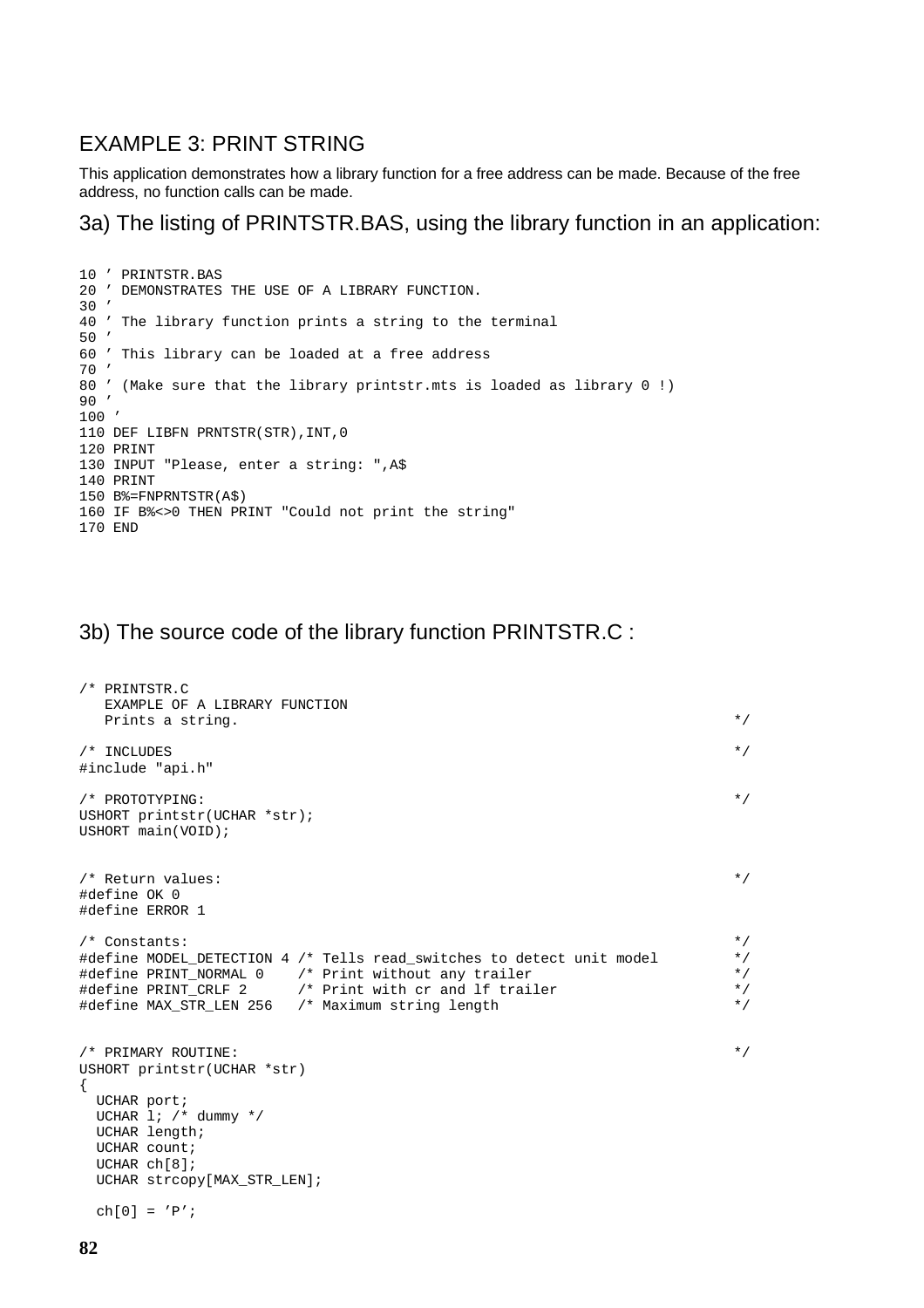```
ch[1] = 'r';
  ch[2] = 'i';
  ch[3] = 'n';
 ch[4] = 't';ch[5] = ':';
 ch[6] = ' ';
 ch[7] = ' \ 0';
  /* Copy the string and add a '\sqrt{0}' to terminate the string */
  length = *(str-1);for (count=0; count<length; count++)
  {
   strcopy[count] = *str;
   str++; /* Increment pointer */
  }
  \text{strong}[count] = '\0';
  if (_read_switches(MODEL_DETECTION,&port))
  \left\{ \right.return ERROR;
  }
  else
  {
    /* Determine terminal port, by checking ASCII unit model. */
   port=(port&0x02)+3; /* Now, port contains 3 if ASC31 else port contains 5 */
   if (port==5) port=1;
    (VOID)_print_to_port(port, PRINT_NORMAL, &ch[0], &l);
    (VOID)_print_to_port(port, PRINT_CRLF, &strcopy[0], &l);
  }
 return OK;
}
\frac{1}{x} Dummy main routine \frac{x}{x}USHORT main(VOID)
{
 return 0;
}
```
## 3c) The linker file PRINTSTR.LD :

```
/* Startup module must be specified to make sure crt0.o is not loaded first */
STARTUP(printstr.o)
/* Output architecture: Motorola 68k */
OUTPUT_ARCH(m68k)
/* Uncomment this if you want Motorola-S record format output instead of
* a COFF format */
/*OUTPUT_FORMAT(srec)*/
/* Search directory */
SEARCH_DIR(.)
/* Link these libraries
* (Select from: libascii.a, libc.a, libgcc.a, libm.a, ...) */
/*GROUP(-lascii -lc -lgcc -lm)*/
/* Set the memory origin to 0x00000, because the library will be loaded at a
* free addres */
MEMORY
{
 ram : ORIGIN = 0x00000, LENGTH = 0xffft}
```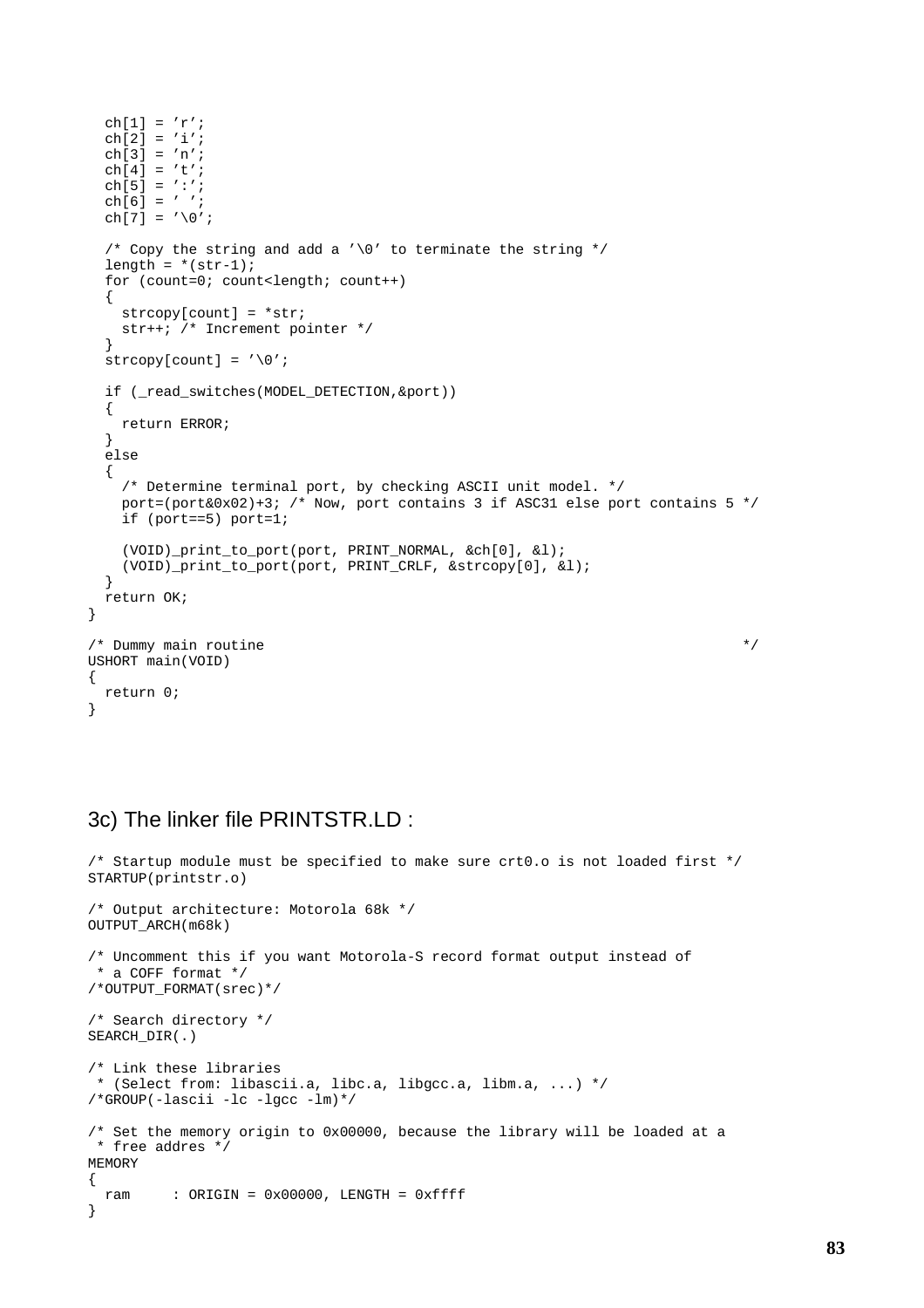```
/* stick everything in ram (of course) */
SECTIONS
{
   .text :
   {
     *(.text)
     = ALIGN(0x4);_CTOR_LIST = .;
     LONG((\underline{\hspace{15pt}}CTOR\_END \underline{\hspace{15pt}} - \underline{\hspace{15pt}}CTOR\_LIST \underline{\hspace{15pt}} ) / 4 - 2)
     *(.ctors)
     LONG(0)
     \_CTOR\_END\_ = .;_DTOR_LIST = .;
     LONG((\_DTOR\_END__ - _DTOR\_LIST__) / 4 - 2)*(.dtors)
     LONG(0)
     DTOR_END = .;
     *(.rodata)
     *(.gcc_except_table)
      \text{ENT\_SECTION} = . ;
      LONG (0x4e560000) /* linkw %fp,#0 */
     *(.init)
                            /* unlk %fp */<br>/* rts */
     SHORT (0x4e75)_FINI\_SECTION_ = . ;LONG (0x4e560000) /* linkw %fp,#0 */
     *(.fini)
     SHORT (0x4e5e) \begin{array}{ccc} \cdot & - \cdot & \cdot \\ \text{SHORT} & (\text{0x4e5e}) & \cdot & \cdot \end{array} /* unlk $fp */
    SHORT (0x4e75)_{\text{etext}} = .;
     *(.lit)} > ram
   .data BLOCK (0x4) :
   {
     *(.shdata)
     *(.data)
     _edata = .;\} > ram
   .bss BLOCK (0x4) :
  {
       _bss_start = . ;
    \overline{\cdot} (.shbss)
    *(.bss)*(COMMON)
     *(.eh_fram)
     \begin{tabular}{lllll} \multicolumn{2}{l}{{\small\textrm{end}}} = & \multicolumn{2}{l}{\small\textrm{ALIGN}} & \multicolumn{2}{l}{\small\textrm{(0x8)}} \end{tabular};\text{end} = \text{end};} > ram
/* Write some data at the end of the memory area to make sure the ASCII
 * unit allocates enough memory */
   .endofmem :
   {
    LONG (0x12345678)
  } > ram
   .stab 0 (NOLOAD) :
   {
     *(.stab)
  }
   .stabstr 0 (NOLOAD) :
   {
```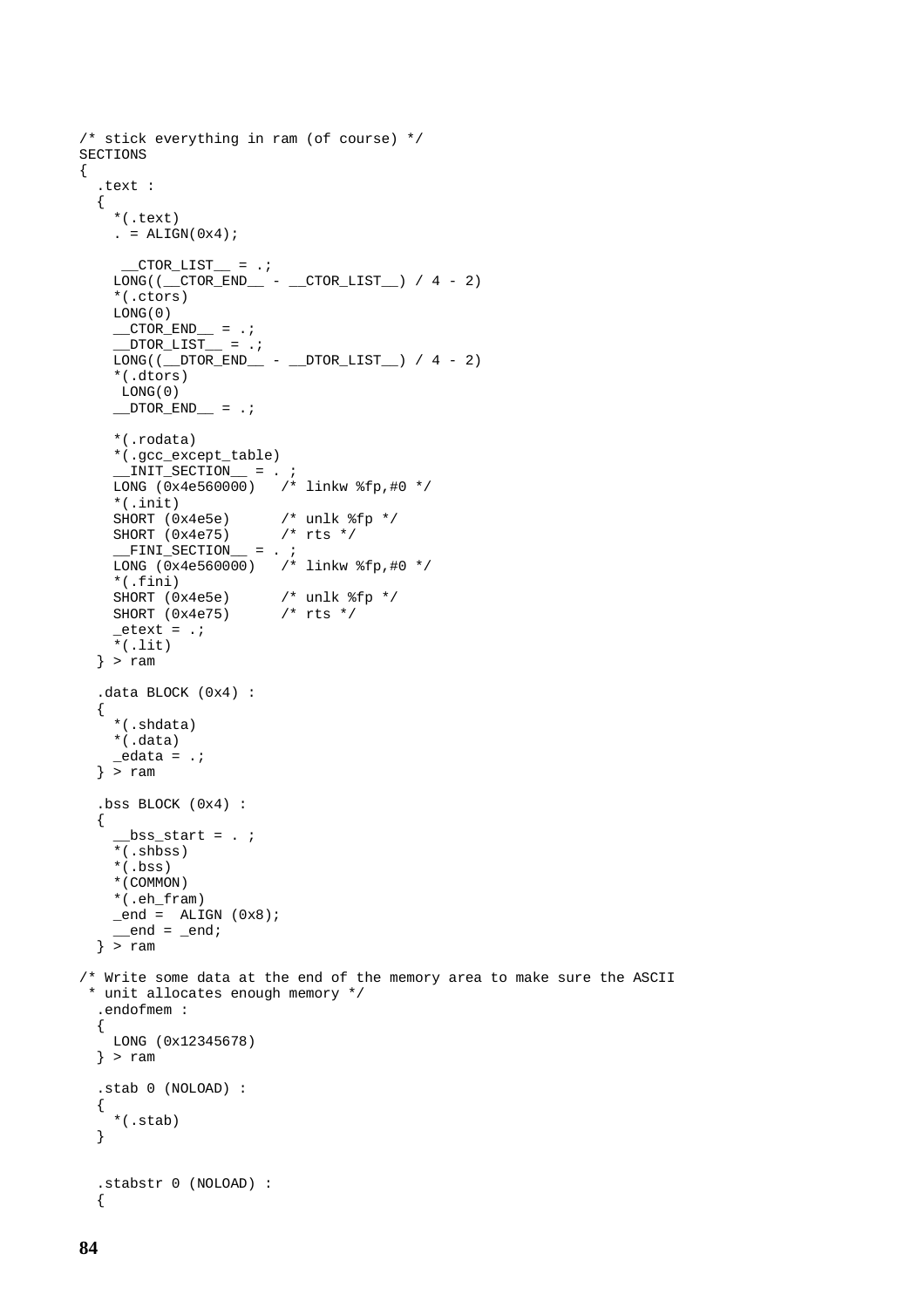```
*(.stabstr)
  }
}
```
## 3d) The make file:

```
# Project name; used for project filenames
PROJNAME = printstr
# Program names
COMPILE = compile
LINK = link
OBJCOPY = objcopy
RE  = r m - f# Compile flags
         Set optimisation level n to 0..3
# -Wall Turn all warnings on
CFLAGS = -00 -Wall -I../inc# Link flags
# -Wl,-Map= Write linker results to a .MAP file
           Linker file
LDFLAGS = -Wl,-Map=$(PROJNAME).map -T$(PROJNAME).ld
# Output conversion flags
OBJCFLAGS = -O srec
INCFILES = ../inc/api.h
OBJFILES = printstr.o
all: $(PROJNAME).mts
clean:
      $(REMOVE) $(OBJFILES)
      $(REMOVE) $(PROJNAME).cof
       $(REMOVE) $(PROJNAME).map
       $(REMOVE) $(PROJNAME).mts
printstr.o: printstr.c $(INCFILES) makefile
      @ECHO .
      @ECHO Compiling $<
      $(COMPILE) $(CFLAGS) $< -o $@
$(PROJNAME).cof: $(OBJFILES) $(PROJNAME).ld makefile
      @ECHO .
      @ECHO Linking
      $(LINK) $(LDFLAGS) -o $(PROJNAME).cof
$(PROJNAME).mts: $(PROJNAME).cof makefile
      @ECHO .
      @ECHO Burning
      $(OBJCOPY) $(OBJCFLAGS) $< $@
```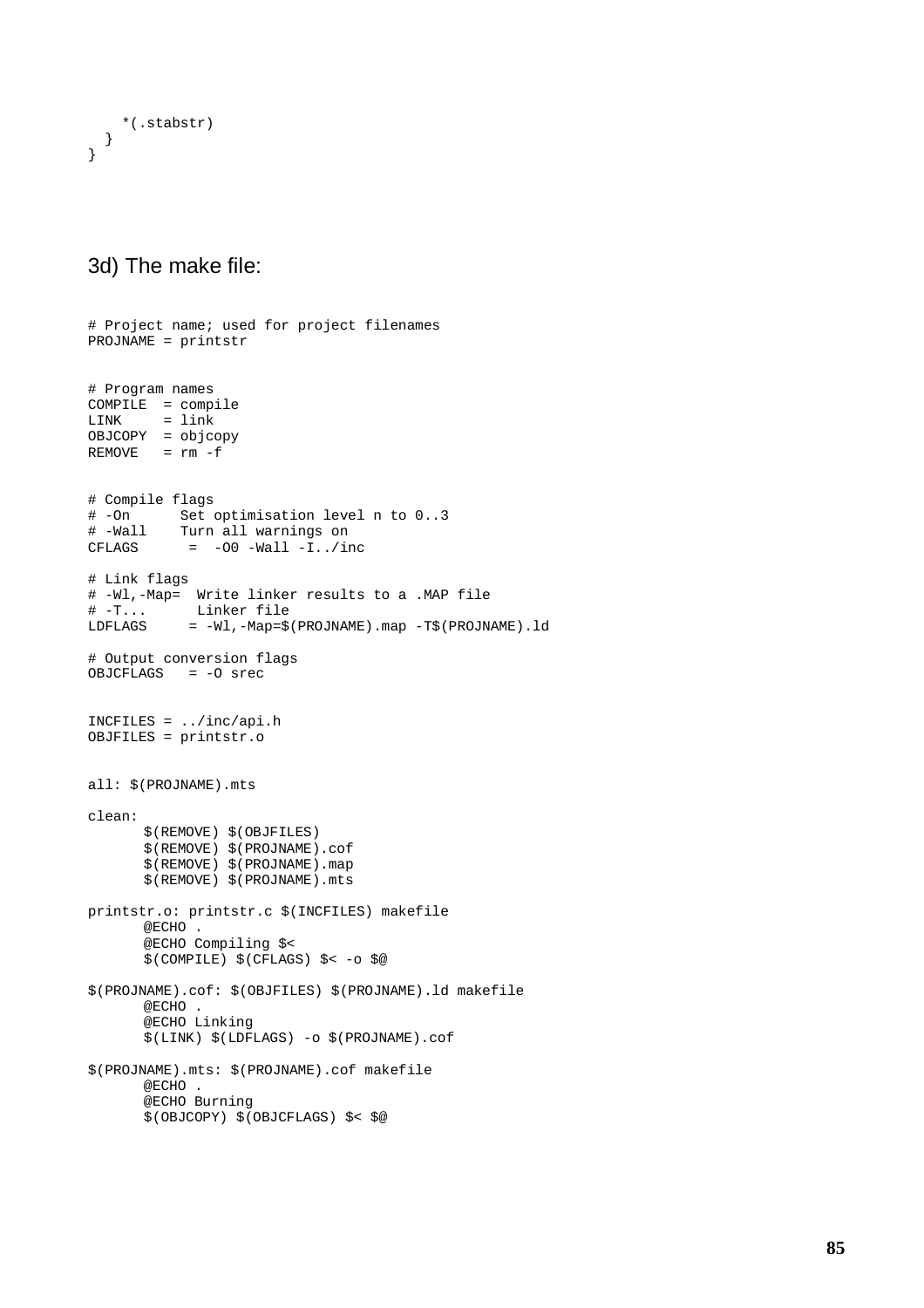## EXAMPLE 4: ALGORITHM

This application demonstrates the use of multiple functions that are in separate files. The application returns a value y that is computed according to the formula:  $y = x^2 - x$ .

## 4a) The listing of ALGORITH.BAS, using the library function in an application:

```
10 ' ALGORITH.BAS
20 ' DEMONSTRATES THE USE OF A LIBRARY FUNCTION.
30'40 ' The library function computes y = x^2 - x and squares the input parameter
50 '
60 ' (Make sure that the library algorith.mts is loaded as library 0 !)
70 '
80 '
90 DEF LIBFN ALGORTH(ADDR),LNG,0
100 PRINT
110 INPUT "Please, enter a number: ",A&
120 PRINT
130 B&=FNALGORTH(VARPTR(A&))
140 PRINT "The results: "; A&; B&
150 END
```
## 4b) The source code of ALGORITH.C :

```
/* TWOFILES.C
  EXAMPLE OF A LIBRARY FUNCTION
   This example calls function Squared from squared.c
  Return value: y = x^2 - x */
/* Include header file \overline{\phantom{a}}#include "squared.h"
\gamma and \gamma is the property of the set of the set of the set of the set of the set of the set of the set of the set of the set of the set of the set of the set of the set of the set of the set of the set of the set of t
long main(long*);
\forall* PRIMARY ROUTINE \forall /*
long main(long* arg)
{
  long result;
 long save;
  save = *arg; 4 \times 5 /* Save value of input 4 \times 7*arg = Squared((short)*arg); /* Square input value */
  result = *arg - save; * Subtract saved input value */return result; /* Return the computed value */
}
```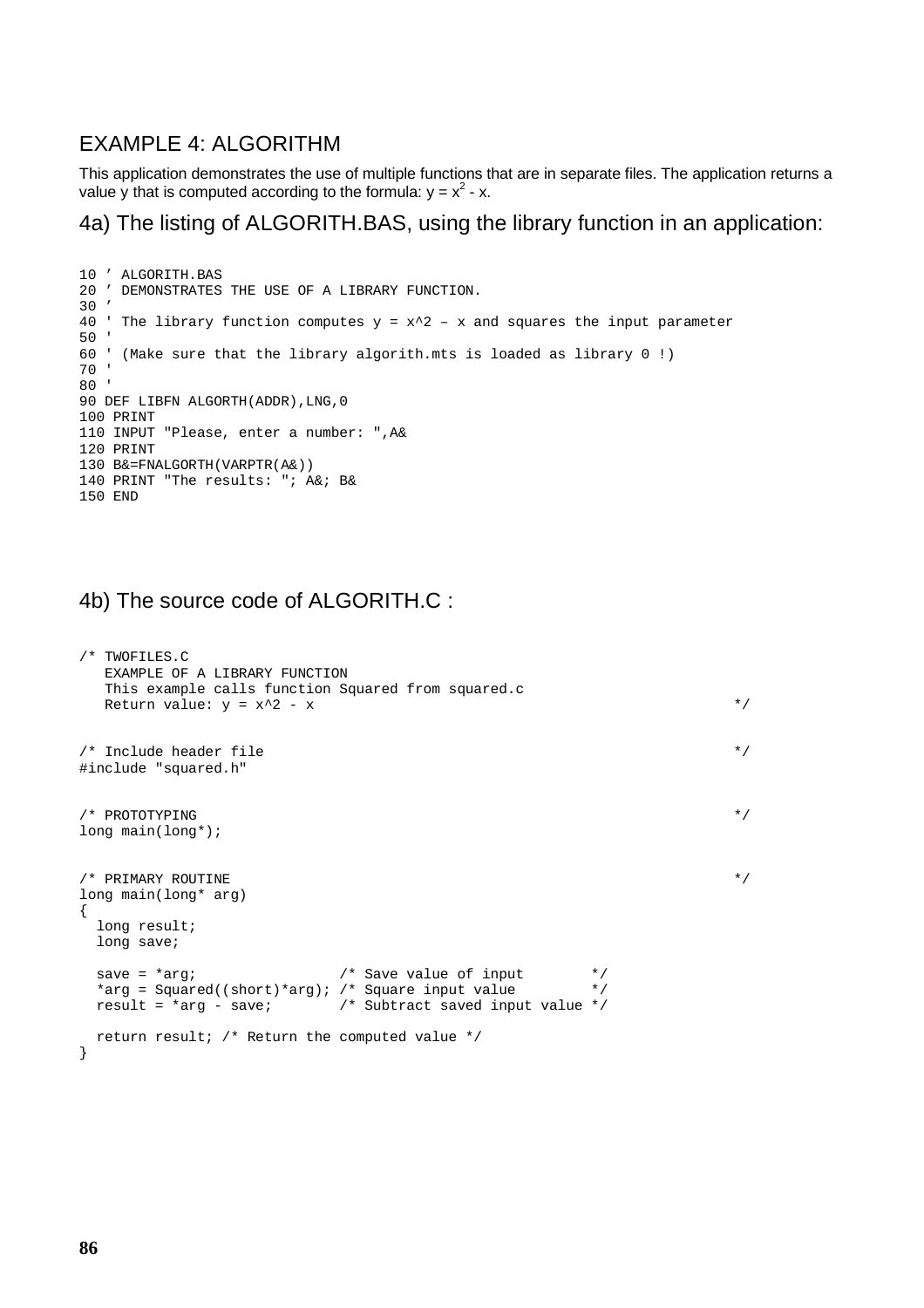## 4c) The source code of SQUARED.C :

```
/* SQUARED.C
  EXAMPLE OF A LIBRARY FUNCTION
  The function Squared is called by main from algorith.c
  Return value: y = x^2 */
/* Include header file */
#include "squared.h"
/* Calculate arg squared */
long Squared(short arg)
{
 return (long)arg * (long)arg;
}
```
## 4d) The header file SQUARED.H :

```
/* SQUARED.H
 EXAMPLE OF A LIBRARY FUNCTION \ast/
```

```
/* Public function Squared */
extern long Squared(short);
```
## 4e) The linker file ALGORITH.LD :

```
/* Output architecture: Motorola 68k */
OUTPUT_ARCH(m68k)
/* Uncomment this if you want Motorola-S record format output instead of
* a COFF format */
/*OUTPUT_FORMAT(srec)*/
/* Search directory */
SEARCH_DIR(.)
/* Link these libraries
* (Select from: libascii.a, libc.a, libgcc.a, libm.a, ...) */
/*GROUP(-lascii -lc -lgcc -lm)*/
/* The library must be loaded into memory at a fixed address i.e. 0x30000
* The amount of memory reserved is 64k. This can be increased if this if this
* is too little. */
MEMORY
\{ram : ORIGIN = 0x30000, LENGTH = 0xfft}
/* stick everything in ram (of course) */
SECTIONS
{
  .text :
```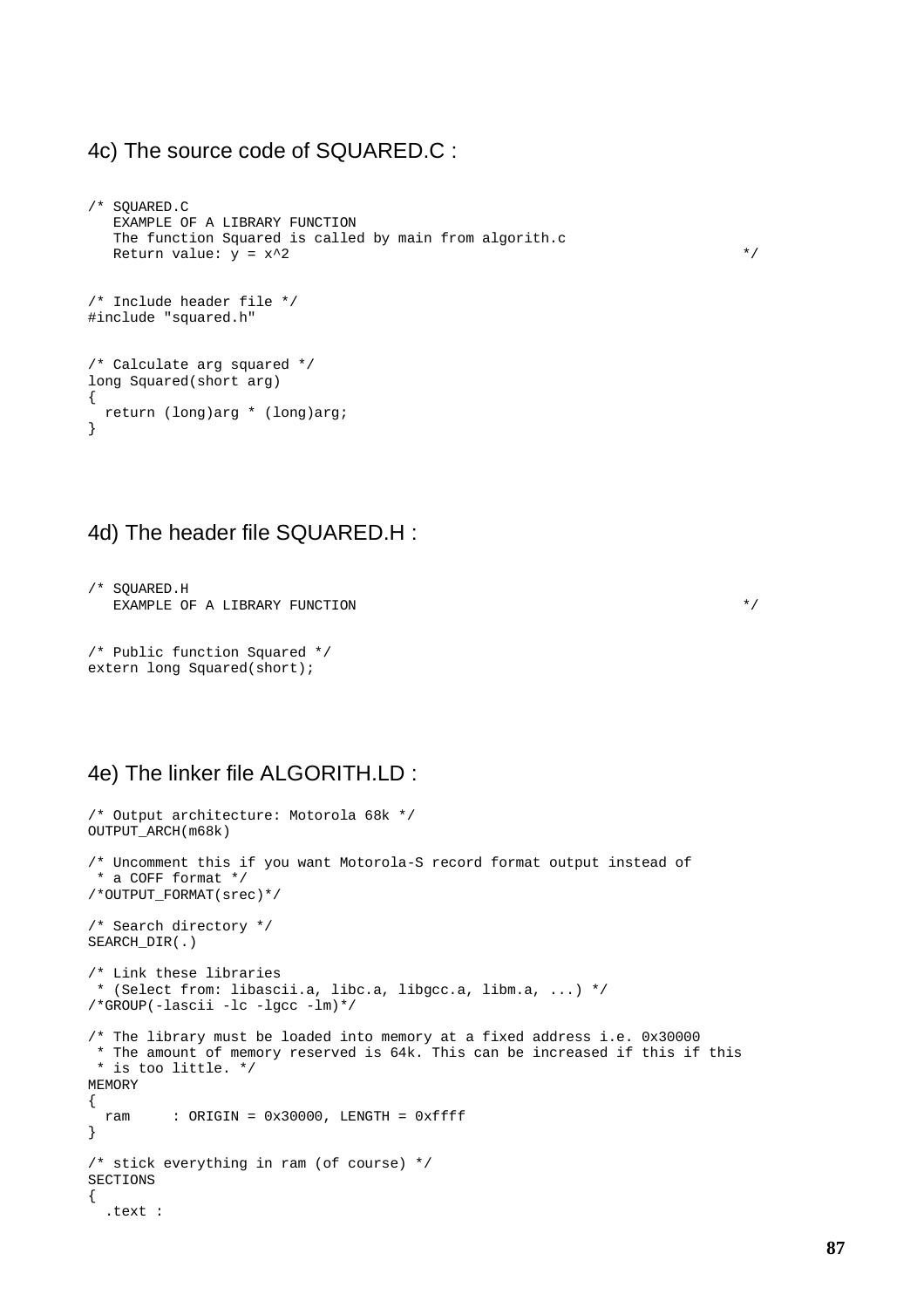```
{
    *(.text)
    . = ALIGN(0x4);
       CTOR_LIST = .;
    LONG((\overline{\text{CTOR\_END}}_ - - \overline{\text{CTOR\_LIST}}_+)/4 - 2)*(.ctors)
    LONG(0)
    \_CTOR\_END\_ = .;\overline{\text{DTOR}} \overline{\text{LIST}} = .;
    \overline{\text{Long}} (\overline{\text{DTOR\_END}} - \overline{\text{DTOR\_LIST}}) / 4 - 2)
    *(.dtors)
     LONG(0)
    DTOR_END = .;
    *(.rodata)
    *(.gcc_except_table)
     \text{ENT\_SECTION} = . ;
     LONG (0x4e560000) /* linkw %fp,#0 */
    *(.init)
    SHORT (0x4e5e) \frac{1}{x} unlk f(p \star)<br>SHORT (0x4e75) \frac{1}{x} rts \frac{x}{x}SHORT (0x4e75)_FINI\_SECTION = . ;
    LONG (0x4e560000) /* linkw %fp,#0 */
    *(.fini)
                           /* unlk %fp */<br>/* rts */
    SHORT (0x4e75)_{\text{etext}} = .;
    *(.lit)} > ram
  .data BLOCK (0x4) :
  {
    *(.shdata)
    *(.data)
     edata = .;} > ram
  .bss BLOCK (0x4) :
  {
     _bss_start = . ;
     *(.shbss)
    *(.bss)*(COMMON)
    *(.eh_fram)
    _{end} = ALIGN (0x8);
     =end = _{\text{end}};
  } > ram
/* Write some data at the end of the memory area to make sure the ASCII
 * unit allocates enough memory */
  .endofmem :
  {
   LONG (0x12345678)
  } > ram
  .stab 0 (NOLOAD) :
  {
    *(.stab)
  }
  .stabstr 0 (NOLOAD) :
  {
    *(.stabstr)
  }
}
```
4f) The make file: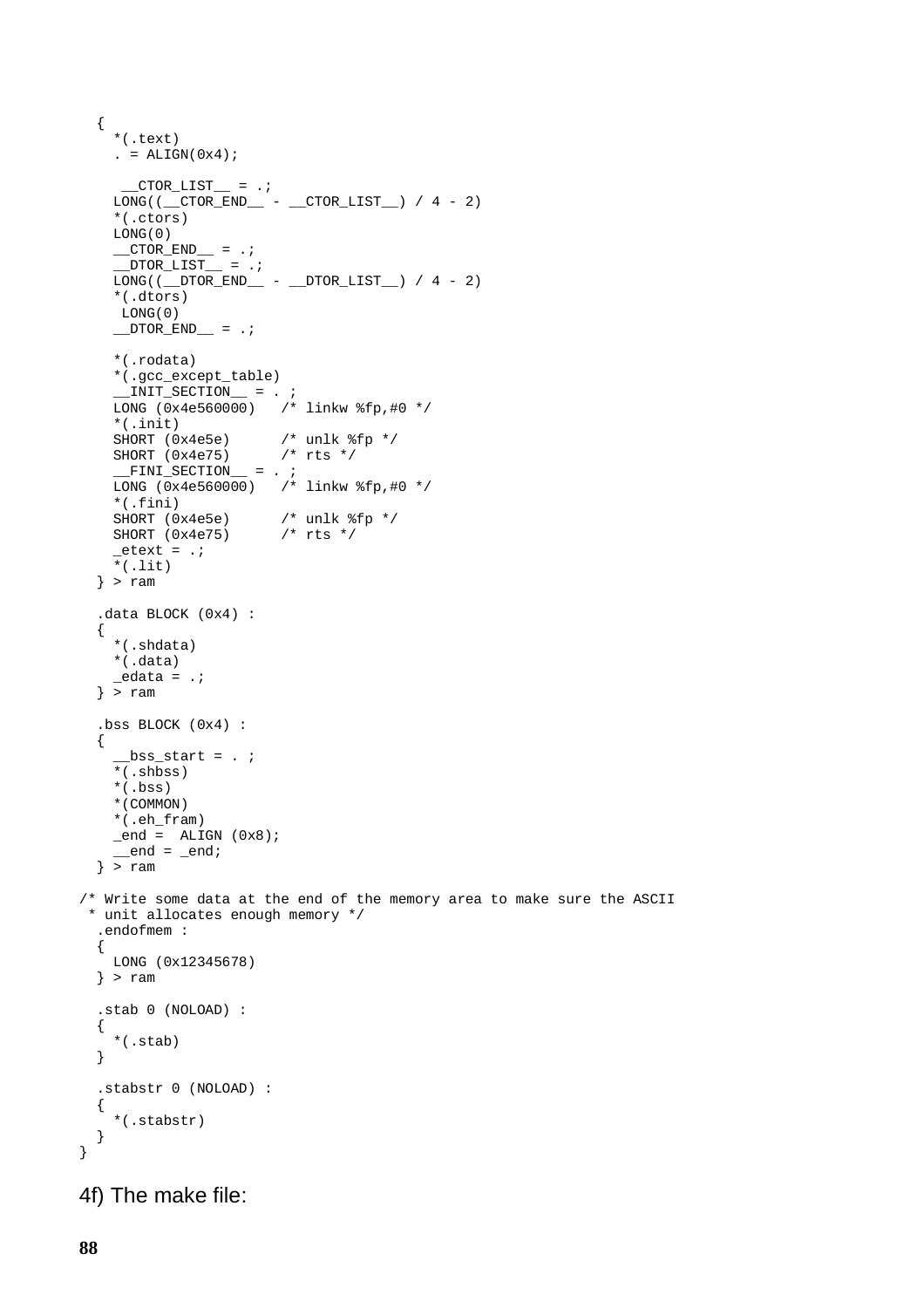```
# Project name; used for project filenames
PROJNAME = algorith
# Program names
COMPILE = compile
LINK = link
OBJCOPY = objcopy
RE  = rm -f# Compile flags
        Set optimisation level n to 0..3# -Wall Turn all warnings on
          = -00 -Wall
# Link flags
# -Wl,-Map= Write linker results to a .MAP file
# -T... Linker file
LDFLAGS = -Wl,-Map=$(PROJNAME).map -T$(PROJNAME).ld
# Output conversion flags
OBJCFLAGS = -O srec
INCFILES = squared.h
OBJFILES = algorith.o squared.o
all: $(PROJNAME).mts
clean:
      $(REMOVE) $(OBJFILES)
      $(REMOVE) $(PROJNAME).cof
      $(REMOVE) $(PROJNAME).map
      $(REMOVE) $(PROJNAME).mts
algorith.o: algorith.c $(INCFILES) makefile
      @ECHO .
      @ECHO Compiling $<
      $(COMPILE) $(CFLAGS) $< -o $@
squared.o: squared.c $(INCFILES) makefile
      @ECHO .
      @ECHO Compiling $<
      $(COMPILE) $(CFLAGS) $< -o $@
$(PROJNAME).cof: $(OBJFILES) $(PROJNAME).ld makefile
      @ECHO .
      @ECHO Linking
      $(LINK) $(LDFLAGS) -o $(PROJNAME).cof $(OBJFILES)
$(PROJNAME).mts: $(PROJNAME).cof makefile
      @ECHO .
      @ECHO Burning
      $(OBJCOPY) $(OBJCFLAGS) $< $@
```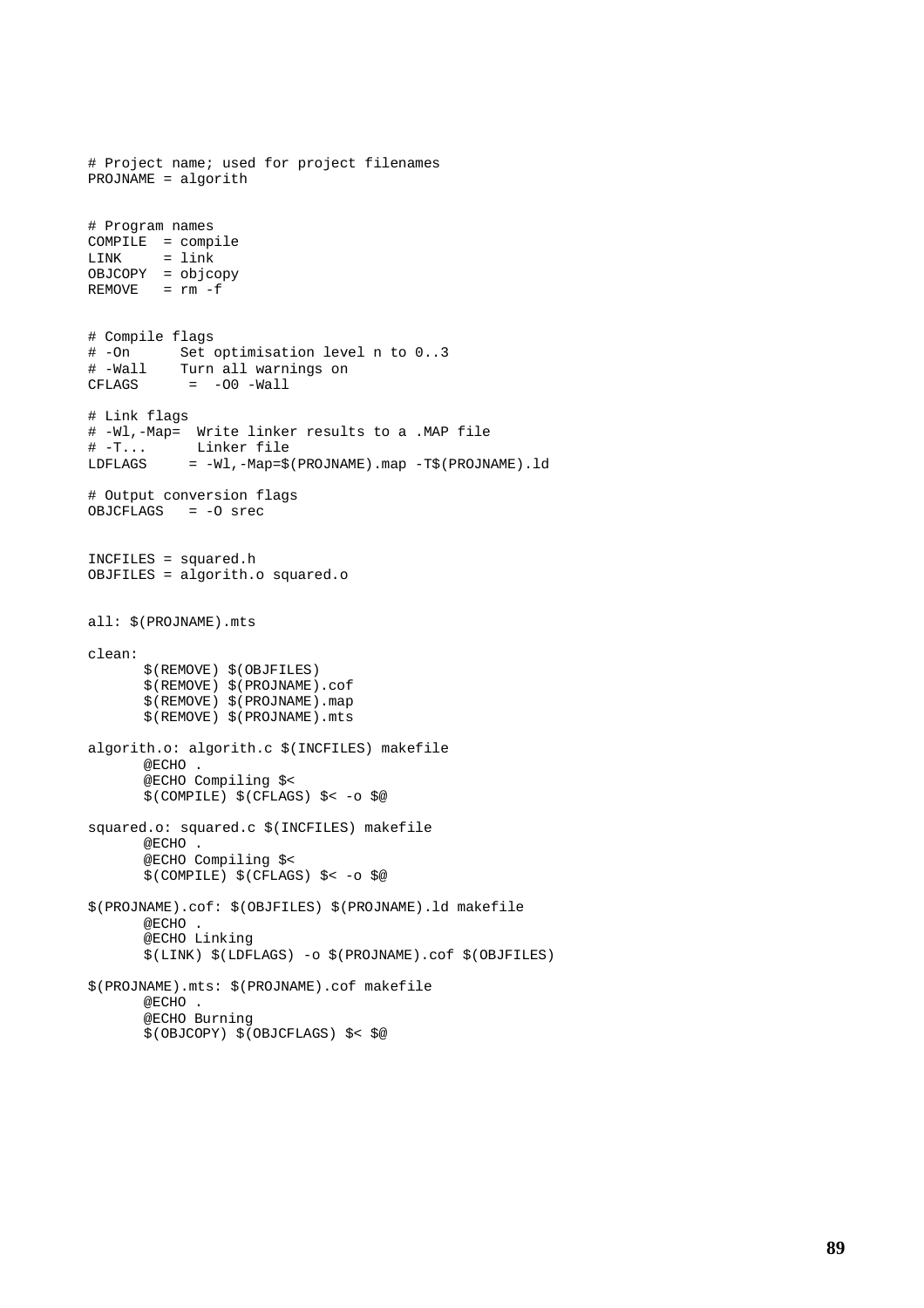# **Appendix D HMI of Library Interface**

Use a cross compiler (and simulator) for writing "other" language routines to execute operations that cannot be processed with BASIC programs. The ASCII unit incorporates the Motorola 68340 CPU.

Library routines can be written for the ASCII unit and called from the BASIC program just like any other BASIC function. A library routine cannot be saved to the personal computer but can only be loaded from the personal computer with the lib load command. A total of 10 library functions can be stored in the ASCII unit. Library routines are stored in the Motorola-S format.

The PASCAL calling convention, arguments are pushed from left to right, is used for functions (only a fixed number of arguments is allowed): the caller pushes the arguments, as they appear, from left to right on stack (register A7). The callee (the routine being called) removes the parameters from the stack again. Parameters can be passed by reference by using the VARPTR function in BASIC to specify the address of the parameter. This parameter is then passed as an output parameter on the stack.

Function results are to be returned in registers. Depending on the type, different registers are used, if the return value of a function is assigned to a variable then the Expression Parser/Executor ensures that the values are taken from the correct registers and assigned to the variable. If the type of the return value is a string some temporary storage is required to store the return value. This is allocated before the function is called and freed after assignment.

| The table below shows the register assignment for different types of return value. |  |  |
|------------------------------------------------------------------------------------|--|--|
|                                                                                    |  |  |

| <b>Return type</b> | Register                       |  |
|--------------------|--------------------------------|--|
| char               | DO                             |  |
| short int          | DO                             |  |
| long int           | DO                             |  |
| single float       | DO                             |  |
| double float       | D <sub>0</sub> /D <sub>1</sub> |  |
| string pointer     | AO                             |  |

Returning string pointers is a risk since the memory associated with the string is not allocated and may be overwritten at any time before assignment. In this case it is better to pass the string variable as a reference parameter and allocate memory before the call to the library function.

Functions should have a stack frame containing all their local data set up by a LINK/UNLK pair using A6 as the frame pointer. Normal entry code is just a link instruction reserving space for local variables and setting up the frame pointer:

LINK.W  $A6, \#(-S)$ 

where S is the size (in bytes) of the local data of the function. Exit code has to remove local variables from the stack, reset the frame pointer to its previous value, remove the parameters and finally return to the caller:

UNLK A6 RTD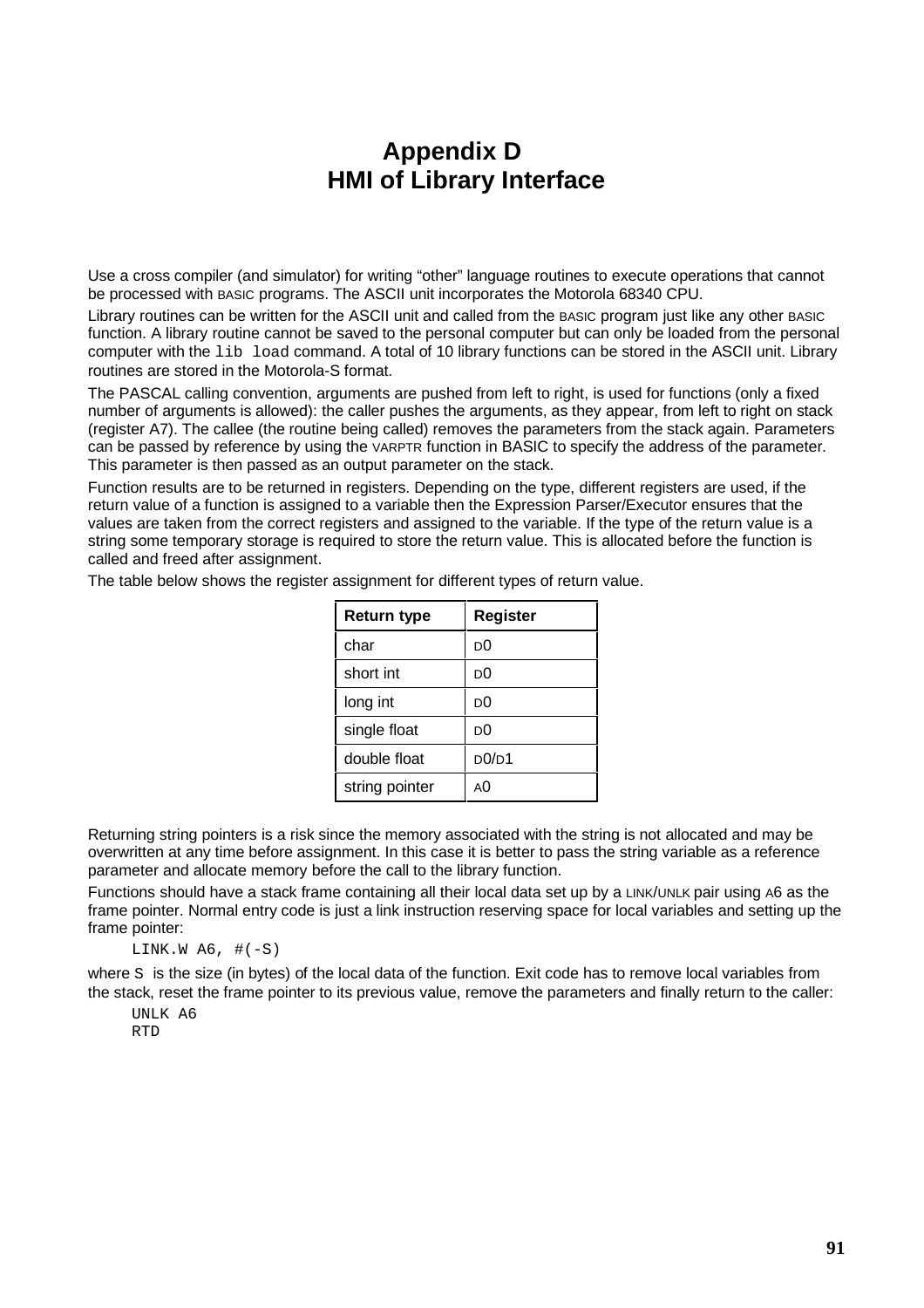The following figure shows the layout of the stack frame described above. The "Dynamic Link" is actually the A6 register pointing to the address in the stack of the previous calling routine.



**Detailed calling procedure**

The following procedure is to be used for calling library routines. Items 6 to 14 are executed by the library routine, the other items are executed by the BASIC executor. If required the available space for the System Stack can be displayed using the PRINT or WATCH statements in BASIC to display the SSTACK System Variable.

- 1. Push the routine's IO parameters on the stack;
- 2. If required, display top of stack on terminal, showing the input parameters; [optional]
- 3. Push the return address on the stack;
- 4. Jump to callee;
	- 5. Create a new stack frame;
	- 6. Reserve space for local variables on the stack;
	- 7. Save all registers on the stack; [optional]
	- 8. Read input parameters from the stack;
	- 9. Execute the routine;
	- 10.Write return parameters on the stack;
	- 11.Restore saved registers to the stack; [optional]
	- 12. Set the return value in the appropriate register(s):
	- 13.Free space for the local variables from the stack;
	- 14.Restore the previous stack frame;
	- 15.Set the Program Counter to the return address;

16.Read return value from the appropriate register(s);

17.If required, display top of stack on terminal, showing the output parameter value; [optional]

18.Read output parameters from the stack and pop them from the stack;

Transforming the above items into Motorola assembly instructions and their corresponding action on the stack and the registers is described below.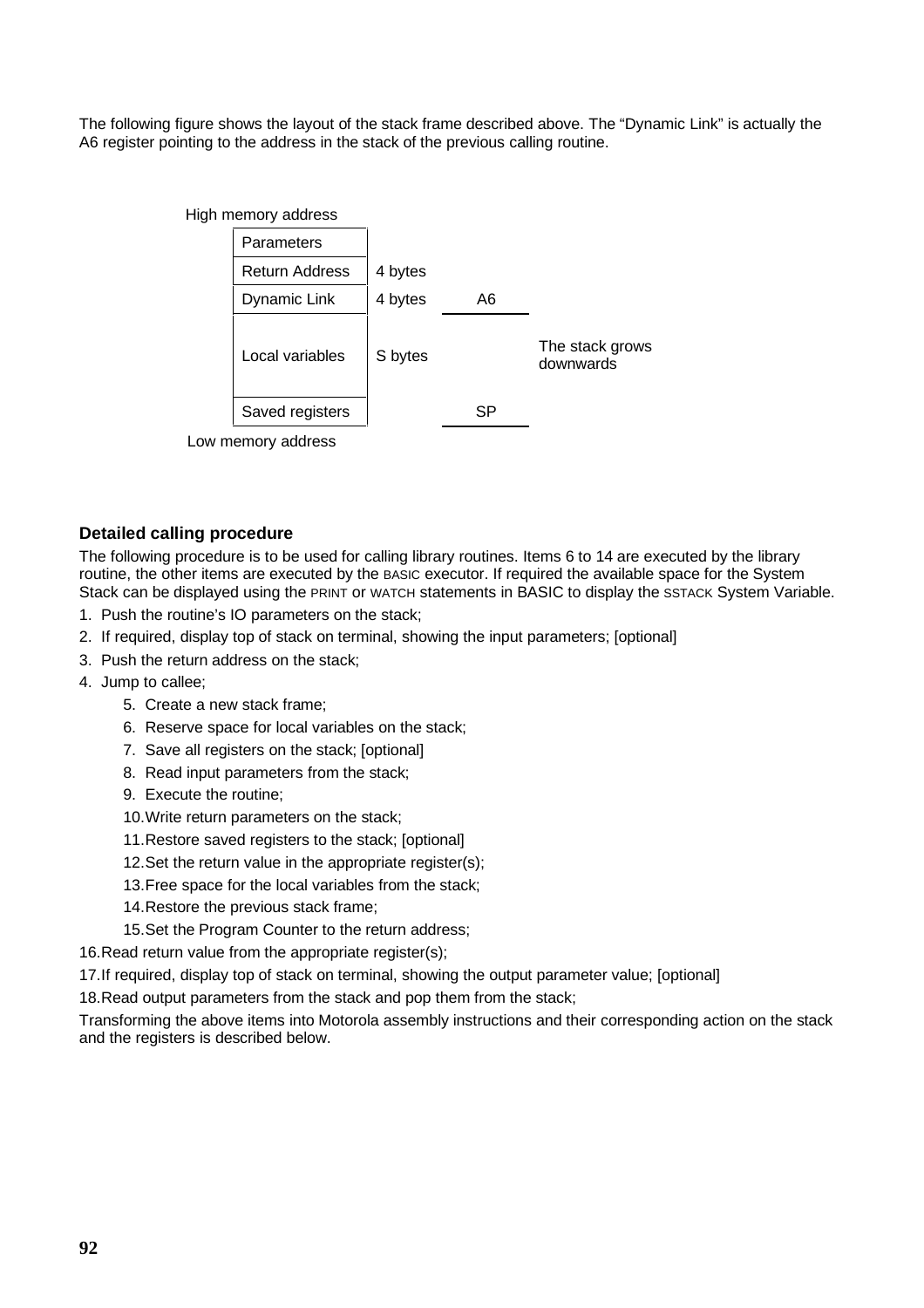### **Item 1:**

This can be done in several ways, e.g.:

| MOVE.W |           | $\text{\#0x0002,-(A7)}$ ; Put 2 on the stack and move the Stack |
|--------|-----------|-----------------------------------------------------------------|
|        |           | ; Pointer two bytes (one word) down                             |
| PEA.L  | $(-2.A3)$ | ; Put the address calculated by adding the                      |
|        |           | ; address stored in A3 and -2 on stack and                      |
|        |           | ; move the Stack Pointer four bytes down: SP,                   |



#### **Item 2:**

This item does not change the stack pointer.

### **Item 3 and 4:**

These two items can be combined by using the following statement:

JSR <effective address> ; Move the Stack Pointer four bytes down,  $SP_4$ , ; copy the current Program Counter to the stack ; and put the PC at the <effective address>



low address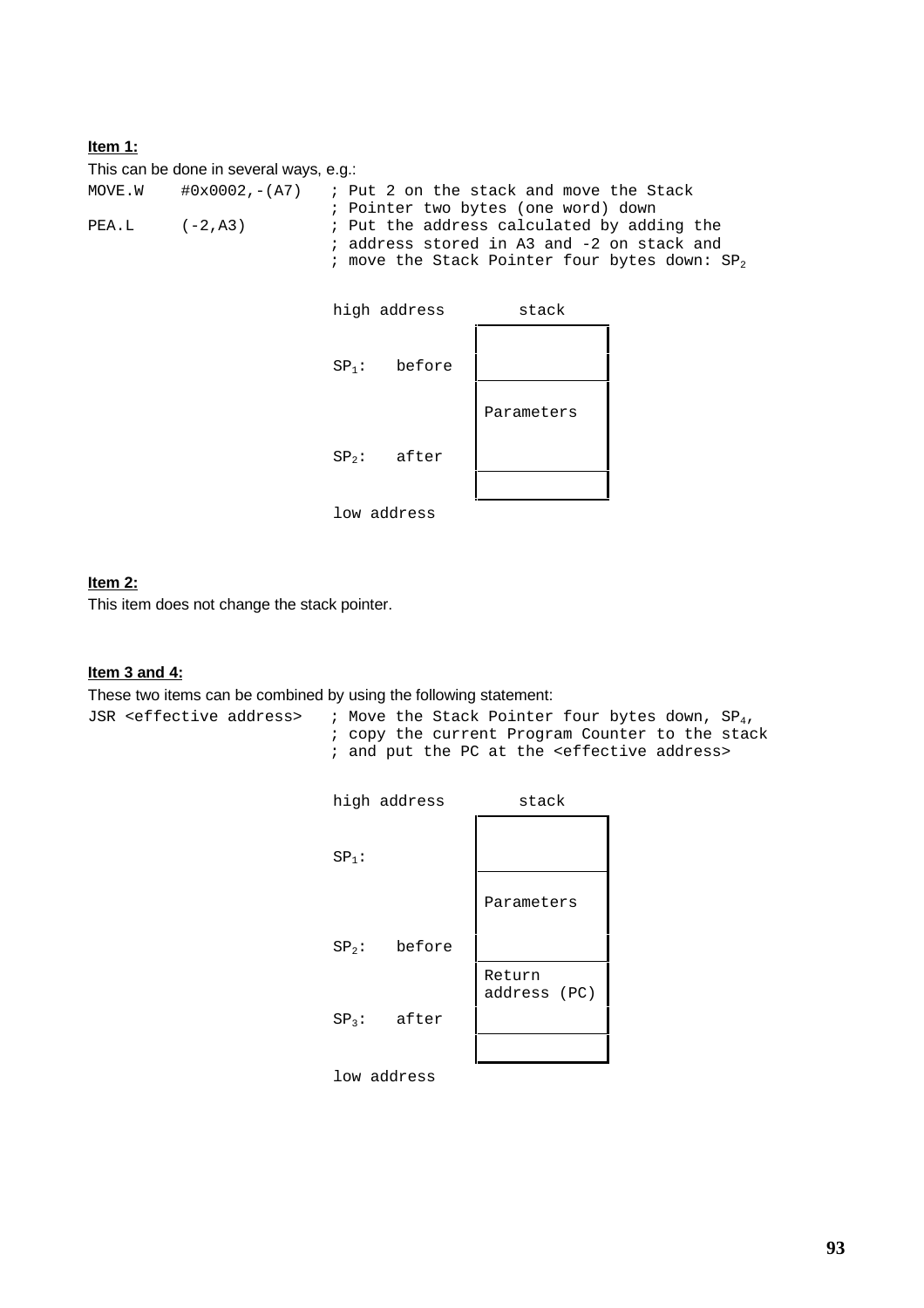### **Item 5 and 6:**

These two items are handled by the following instruction:

LINK A6, -Dn ; Move the stack pointer four bytes down, ; copy the current A6 register to the stack, ; copy the current stack pointer to A6, ; reserve space on the stack for local ; variables (Dn bytes) by moving the stack ; down: SP<sub>5</sub>

|         | high address   | stack                            |
|---------|----------------|----------------------------------|
| $SP1$ : |                |                                  |
|         |                | Parameters                       |
| $SP2$ : |                |                                  |
|         |                | Return<br>address (PC)           |
|         | $SP3$ : before |                                  |
|         |                | Current A6                       |
|         |                | Local<br>variables<br>(Dn bytes) |
|         | $SP4$ : after  |                                  |
|         |                |                                  |

low address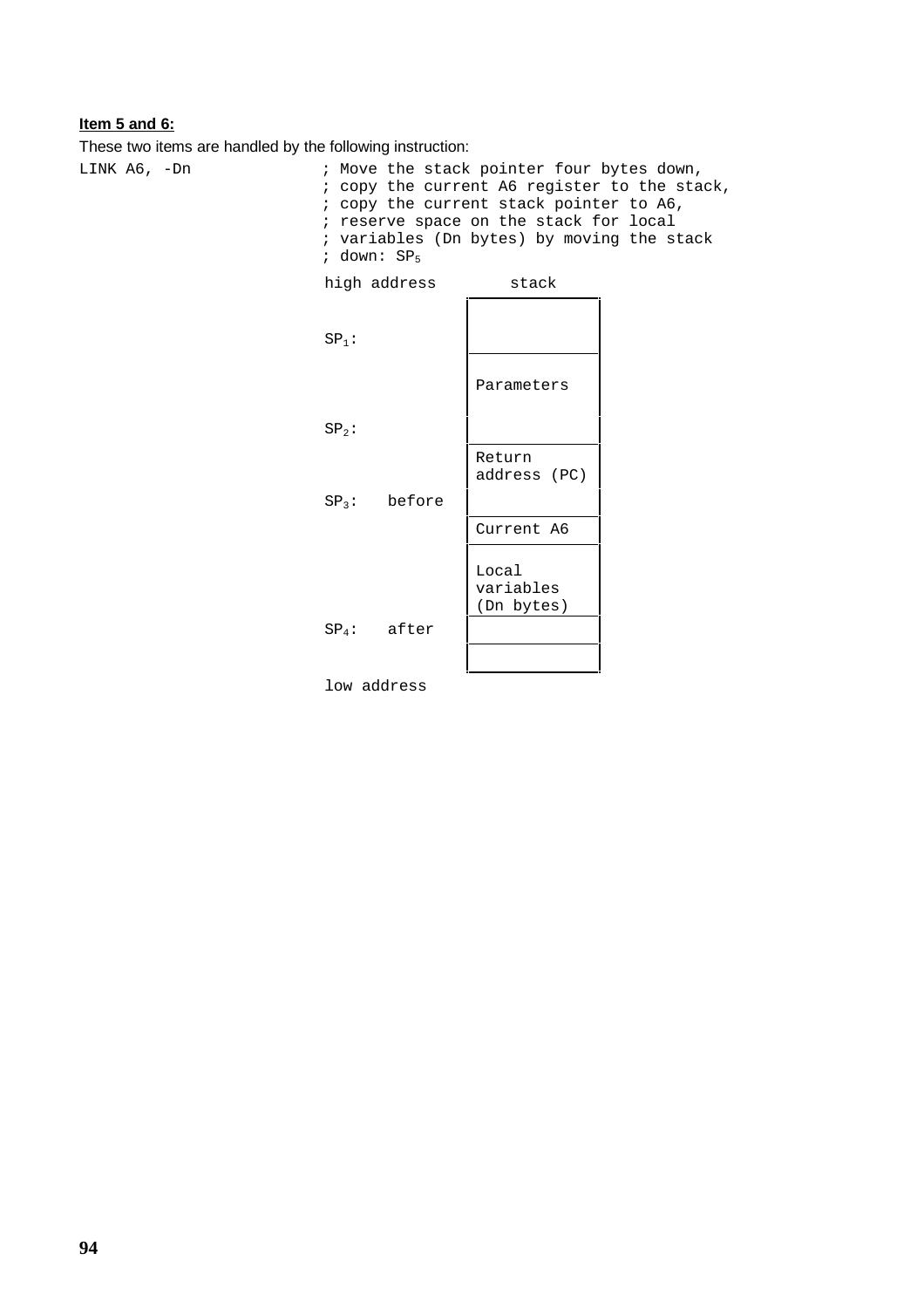### **Item 7:**

This is done by executing e.g. the following instruction:

```
MOVEM.L D0/D1/D2/D3/D4/D5/D6/D7/A0/A1/A2/A3/A4/A5/A6,-(A7)
                            ; For each register the stack pointer (A7) is
                           ; moved 4 bytes down: SP<sub>3</sub>
```


#### **Item 8 to 10:**

These items do not change the stack pointer.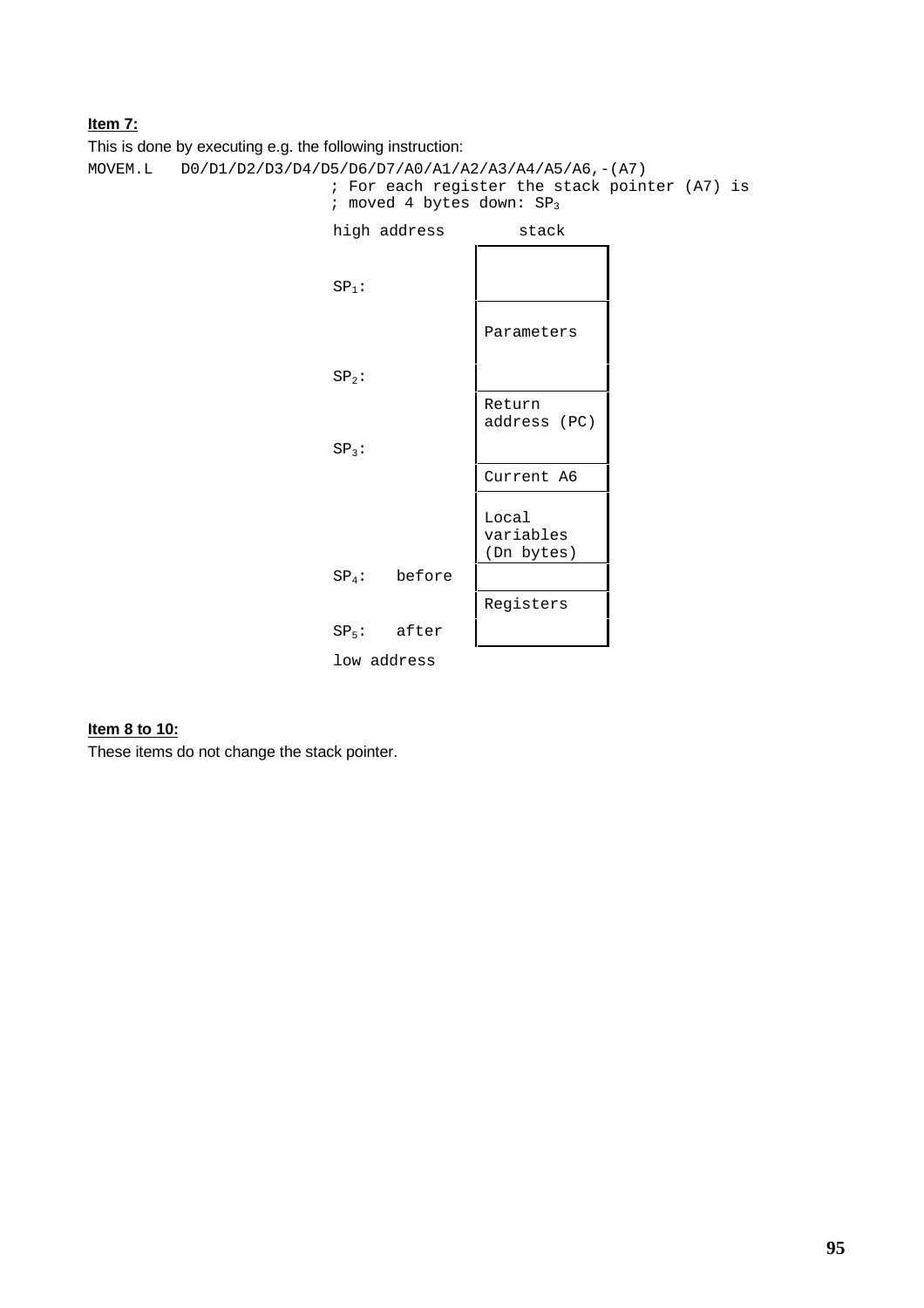### **Item 11:**

This is done by executing e.g. the following instruction:

MOVEM.L (A7)+,D0/D1/D2/D3/D4/D5/D6/D7/A0/A1/A2/A3/A4/A5/A6 ; For each register the stack pointer (A7) is ; moved 4 bytes up:  $SP<sub>2</sub>$ 

> high address stack  $SP<sub>1</sub>$ : Parameters  $SP<sub>2</sub>$ : Return address (PC)  $SP<sub>3</sub>$ : Current A6 Local variables (Dn bytes) SP4: after Registers SP5: before low address

#### **Item 12:**

This item does not change the stack pointer.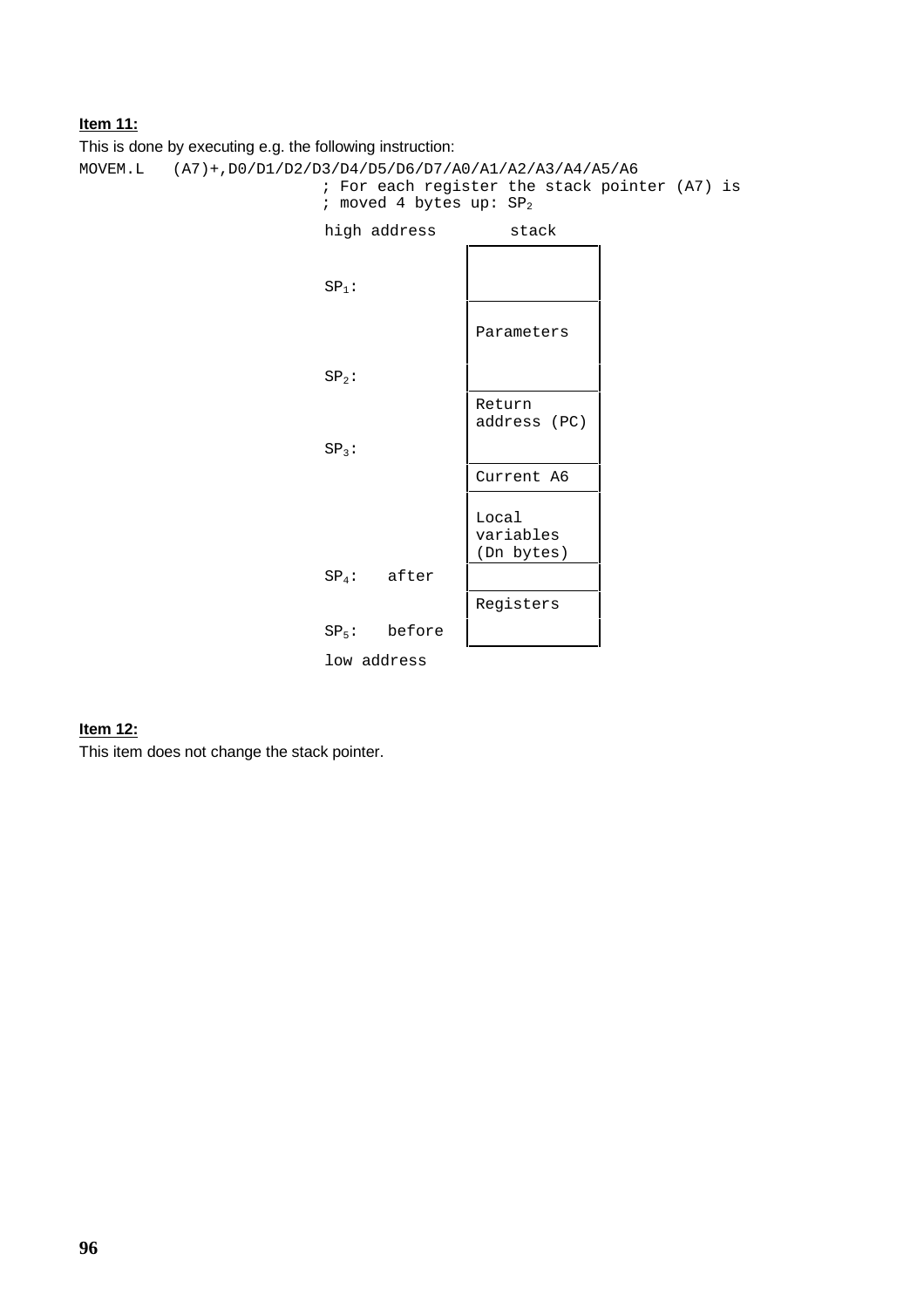#### **Item 13 and 14:**

These two items are handled by the following instruction:

UNLK A6  $\qquad \qquad ;$  Put the Stack Pointer at the address stored ; in A6 (see item "4 and 5"); this removes all ; local variables from the stack. Restore A6 ; from the stack and move the stack pointer 4 ; bytes up: SP<sup>4</sup>



low address

#### **Item 15:**

This is done by executing e.g. the following instruction:

RTS ; Write the address pointed at by the Stack ; Pointer to the Program Counter and move the ; Stack Pointer 4 bytes up: SP<sup>3</sup>



### low address

#### **Item 16 and 17:**

These items do not change the stack pointer.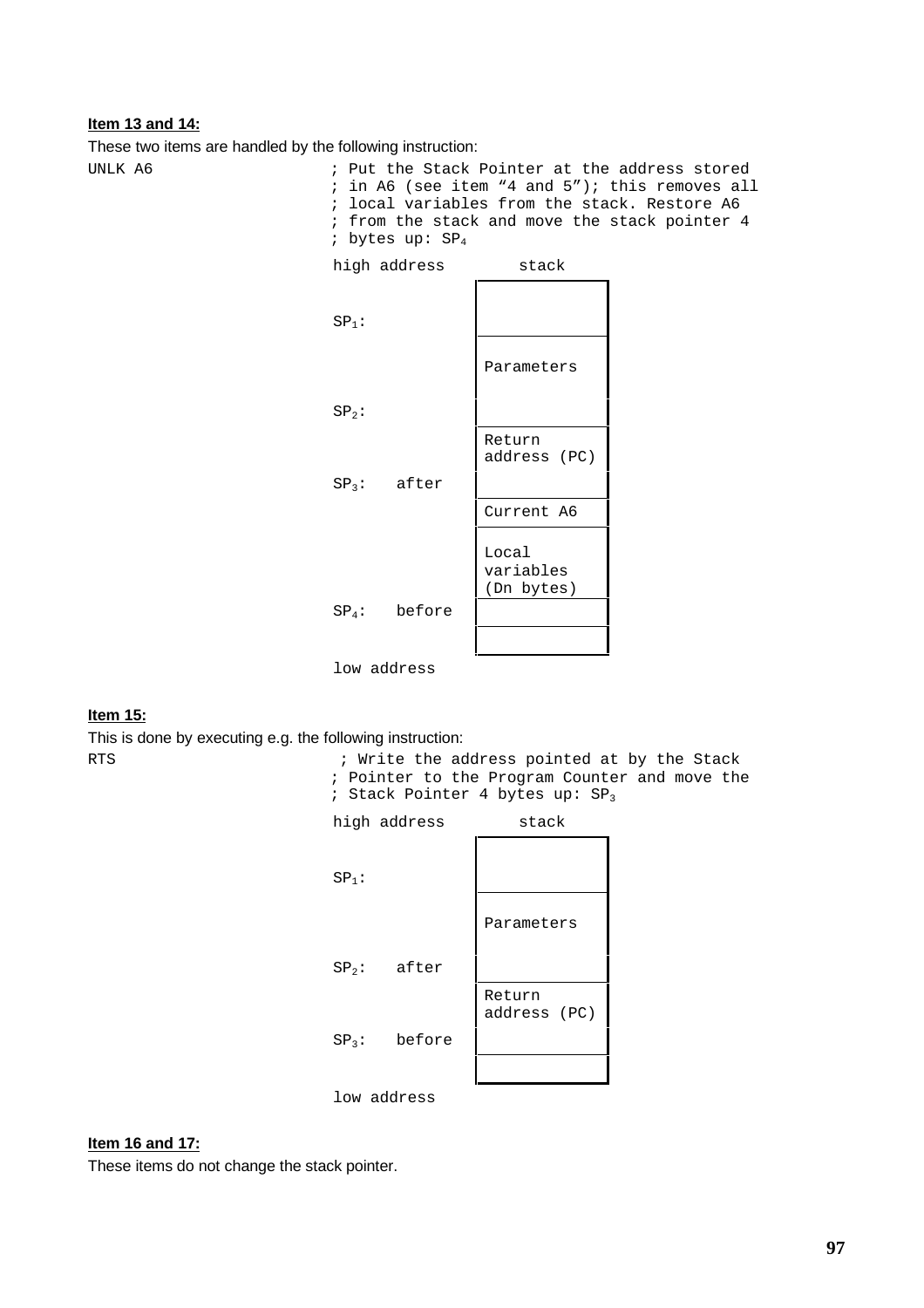### **Item 18:**

This can be done in several ways, e.g.: MOVE.W (A7)+, D0 ; Put 2 what is on the stack in D0 and move the ; Stack Pointer two bytes (one word) up:  $SP<sub>1</sub>$ 

| high address |        | stack      |
|--------------|--------|------------|
| $SP1$ :      | after  |            |
| $SP2$ :      | before | Parameters |
|              |        |            |

low address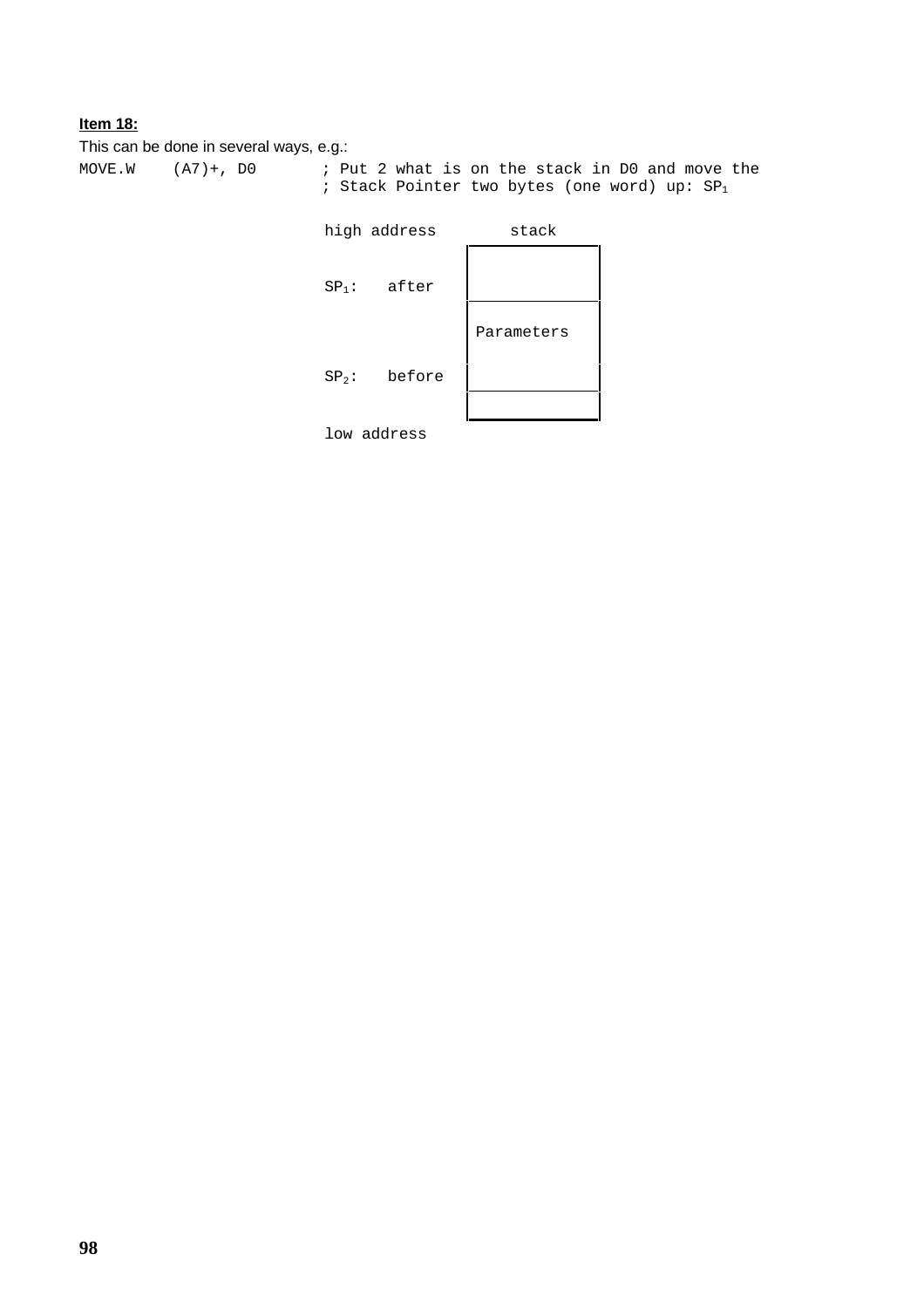# **Appendix E Description of Linker and Map files**

#### **Linker parameter files**

A linker parameter file contains settings that are needed for linking the object files to one coff file. A file will look something like this:

```
/* Startup module can be specified here, because the linker loads crt0.o
 * first by default */
/*STARTUP(crt0.o)*/
/* Output architecture: Motorola 68k */
OUTPUT_ARCH(m68k)
/* Uncomment this if you want Motorola-S record format output instead of
 * a COFF format */
/*OUTPUT_FORMAT(srec)*/
/* Search directory */
SEARCH_DIR(.)
/* Link these libraries and search them until no
 * unresolved are present between them */
GROUP(-lascii -lgcc –lc)
/* Memory origin specified at 0x30000 */
MEMORY
{
  ram : ORIGIN = 0x30000, LENGTH = 0xffff
}
/* stick everything in ram (of course) */
SECTIONS
{
  .text :
  {
    *(.text)
    . = ALIGN(0x4);CTOR LIST = ;
    \texttt{LONG} \left( \texttt{(\_CTOR\_END\_ - \texttt{\_CTOR\_LIST\_}) \ / 4 - 2} \right)*(.ctors)
    LONG(0)
    \_CTOR\_END\_ = .;_DTOR_LIST = .;
    \texttt{LONG}(\texttt{(\_DTOR\_END}\texttt{_{\_\_}} - \texttt{\_DTOR\_LIST}\texttt{_{\_\_}}) \ / 4\texttt{ - 2})*(.dtors)
     LONG(0)
    DTOREND = .;*(.rodata)
    *(.gcc_except_table)
     MIT\_SECTION \_ = . ;
     LONG (0x4e560000) /* linkw %fp,#0 */
    *(.init)
                       /* unlk %fp */<br>/* rts */
    SHORT (0x4e75)_FINI\_SECTION \_ = . ;
     LONG (0x4e560000) /* linkw %fp,#0 */
    *(.fini)
                        /* unlk %fp */<br>/* rts */
    SHORT (0x4e75)_{\text{etext}} = .;*(.lit)
  } > ram
  .data BLOCK (0x4) :
  {
    *(.shdata)
    *(.data)
    edata = .;
```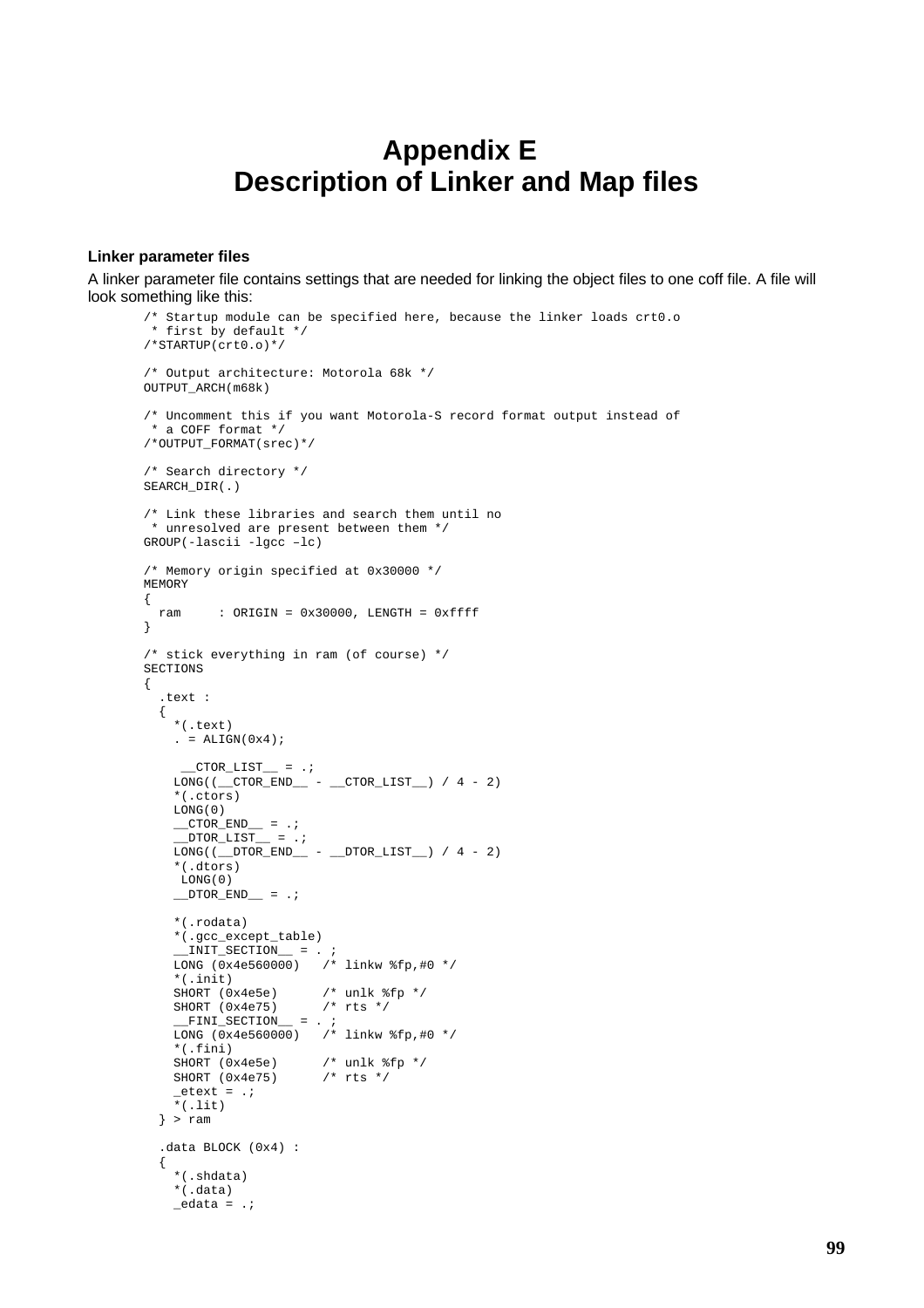```
} > ram
  .bss BLOCK (0x4) :
  {
     _bss_start = . ;
   *(.shbss)
    *(.bss)
   *(COMMON)
   *(.eh_fram)
   _{\text{end}} = ALIGN (0x8);
    end = end;} > ram
/* Write some data at the end of the memory area to make sure the ASCII
* unit allocates enough memory */
  .endofmem :
  {
   LONG (0x12345678)
 } > ram
  .stab 0 (NOLOAD) :
  {
   *(.stab)
 }
  .stabstr 0 (NOLOAD) :
 {
   *(.stabstr)
 }
}
```
The entry 'STARTUP(crt0.o)' specifies which object module should be placed at the start of the output file. If this entry is omitted, crt0.o is used by default. This entry must be specified, if the primary function does not have the name 'main'.

The entry 'OUTPUT\_ARCH(m68k)' specifies the output architecture. Since the ASCII unit has a Motorola 68340 processor, this should always be 'm68k'.

The entry 'OUTPUT\_FORMAT(srec)' specifies the output format of the generated file. If this entry is omitted, the output format used is 'coff'. The ASCII unit can only load Motorola-S record files. By specifying 'srec' here, Motorola-S records can be created directly without having to create coff files first. However, because coff files can be used for debugging it's advised to create coff files first.

The entry 'SEARCH\_DIR(.)' specifies the search directory that is searched for files. '.' means that the current directory is searched.

The entry 'GROUP(-lascii -lgcc -lc)' specifies which libraries (libascii.a, libgcc.a, libc.a) should be included. The linker keeps searching these libraries until all unresolved references between functions from these libraries are resolved.

The entry 'MEMORY ' specifies the used memory block(s). For each block a name is declared. The keyword 'ORIGIN' specifies at which memory address the block should start, and 'LENGHT' specifies the size of the memory block.

The entry 'SECTIONS' specifies the memory layout. Inside this section are sub sections.

Functions are placed in the .text section

Initialised global data are placed in the .data section

Uninitialised global data are placed in the .bss section

At the end of most sections is specified in what memory block a section should be placed. The settings as shown in this example should be OK for most situations.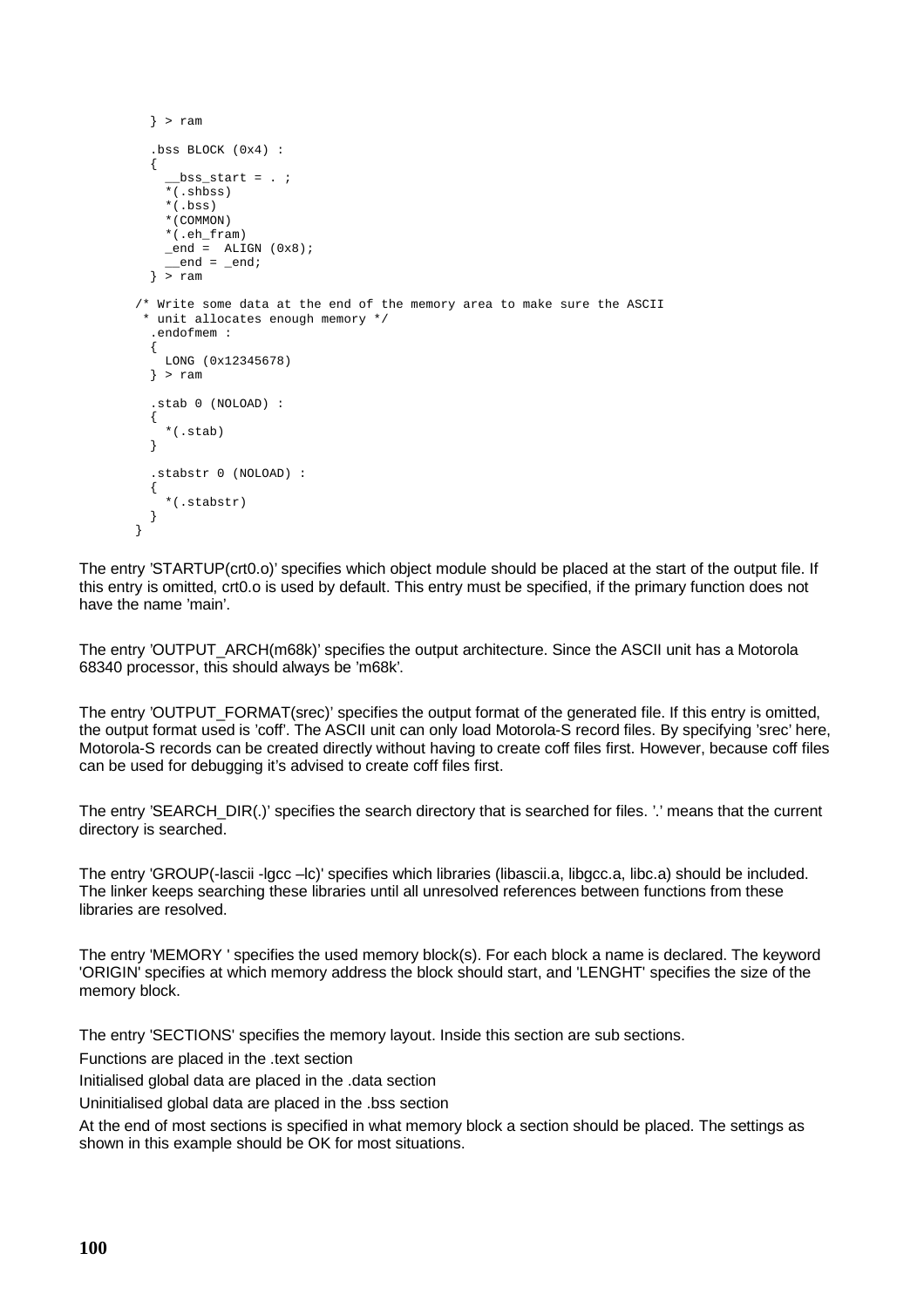#### **Map files**

A map file shows which object files are loaded and it shows a memory map of the generated coff file. A file will look something like this:

Memory Configuration Name Origin Length Attributes<br>
ram 0x00030000 0x0000ffff ram 0x00030000<br>
\*default\* 0x00000000  $0xffffffff$ Linker script and memory map LOAD c:/xgcc/68k/2\_8\_1/mshort/mrtd/mcpu32/crt0.o LOAD example.o LOAD c:/xgcc/68k/2\_8\_1/mshort/mrtd/mcpu32/libgcc.a LOAD c:/xgcc/68k/2\_8\_1/mshort/mrtd/mcpu32/libgcc.a START GROUP LOAD c:/xgcc/68k/2\_8\_1/mshort/mrtd/mcpu32/libbcc.a LOAD c:/xgcc/68k/2\_8\_1/mshort/mrtd/mcpu32/libc.a LOAD c:/xgcc/68k/2\_8\_1/mshort/mrtd/mcpu32/libgcc.a LOAD c:/xgcc/68k/2\_8\_1/mshort/mrtd/mcpu32/libm.a END GROUP  $0 \times 00000000$   $DYNAMTC=0 \times 0$ 0x00000000 PROVIDE (\_\_stack, 0x0) .text 0x00030000 0x54 \*(.text) .text  $0x00030000$   $0xe$  c:/xgcc/68k/2\_8\_1/mshort/mrtd/mcpu32/crt0.o<br>0x00030006 main 0x00030006 \_\_main  $0 \times 00030000$   $0 \times 2$  $*$ fill $*$  0x0003000e .text 0x00030010 0x24 example.o 0x00030010<br>0x00030034  $0 \times 00030034$  .=ALIGN(0x4)<br>0x00030034 CTOR LIST  $CTOR$  LIST  $=$ . 0x00030034 0x4 LONG 0x0 (((\_\_CTOR\_END\_\_-\_\_CTOR\_LIST\_\_)/0x4)-0x2) \*(.ctors)  $0 \times 00030038$   $0 \times 4$  LONG  $0 \times 0$ <br> $0 \times 0003003c$  CT  $0 \times 0003003c$  \_\_CTOR\_END\_\_=.<br> $0 \times 0003003c$  DTOR LIST =  $0 \times 0003003c$   $0 \times 0003003c$   $0 \times 4$  LONG  $0 \times 0$  ((( DTOR 0x4 LONG 0x0 (((\_\_DTOR\_END\_\_-\_\_DTOR\_LIST\_\_)/0x4)-0x2) \*(.dtors) 0x00030040 0x4 LONG 0x0<br>0x00030044 DT  $DTOR_END$ =. \*(.rodata)  $*(. \text{gcc\_except\_table})$ <br> $0x00030044$  $0 \times 00030044$  \_\_INIT\_SECTION\_=.<br> $0 \times 00030044$   $0 \times 4$  LONG  $0 \times 4e560000$  $0x4$  LONG  $0x4e560000$ \*(.init) 0x00030048 0x2 SHORT 0x4e5e<br>0x0003004a 0x2 SHORT 0x4e75 0x0003004a 0x2 SHORT 0x4e75<br>0x0003004c FINI S  $0 \times 0003004c$  \_\_FINI\_SECTION\_=.<br> $0 \times 0003004c$  0x4 LONG 0x4e560000  $0x4$  LONG  $0x4e560000$ \*(.fini) 0x00030050 0x2 SHORT 0x4e5e<br>0x00030052 0x2 SHORT 0x4e75 0x2 SHORT 0x4e75 0x00030054 \_etext=.  $*(.1 \text{ i})$ .data 0x00030054 0x4 \*(.shdata)  $*(.\text{data})$ .data  $0x00030054$   $0x4$  c:/ $x\text{gcc/68k/2_8_1/mshort/mrtd/mcpu32/crt0.o}$ <br> $0x00030058$   $\qquad \qquad$   $\qquad \qquad$   $\qquad$   $\qquad$   $\qquad$   $\qquad$   $\qquad$   $\qquad$   $\qquad$   $\qquad$   $\qquad$   $\qquad$   $\qquad$   $\qquad$   $\qquad$   $\qquad$   $\qquad$   $\qquad$   $\qquad$   $\qquad$   $\qquad$   $\qquad$   $\qquad$  0x00030058  $0 \times 00030058$  0x0<br>0x00030058 \_\_bss\_start=.  $^{\star}$  (  $\Box$  shbss )  $*(.bss)$ \*(COMMON)  $^\star$  (  $.$  <code>eh\_fram</code> ) 0x00030058 \_end=ALIGN(0x8)<br>0x00030058 end= end \_\_end=\_end endofmem 0x00030058 0x4<br>0x00030058 0x4 0x4 LONG 0x12345678 .stab 0x00000000 0x1b0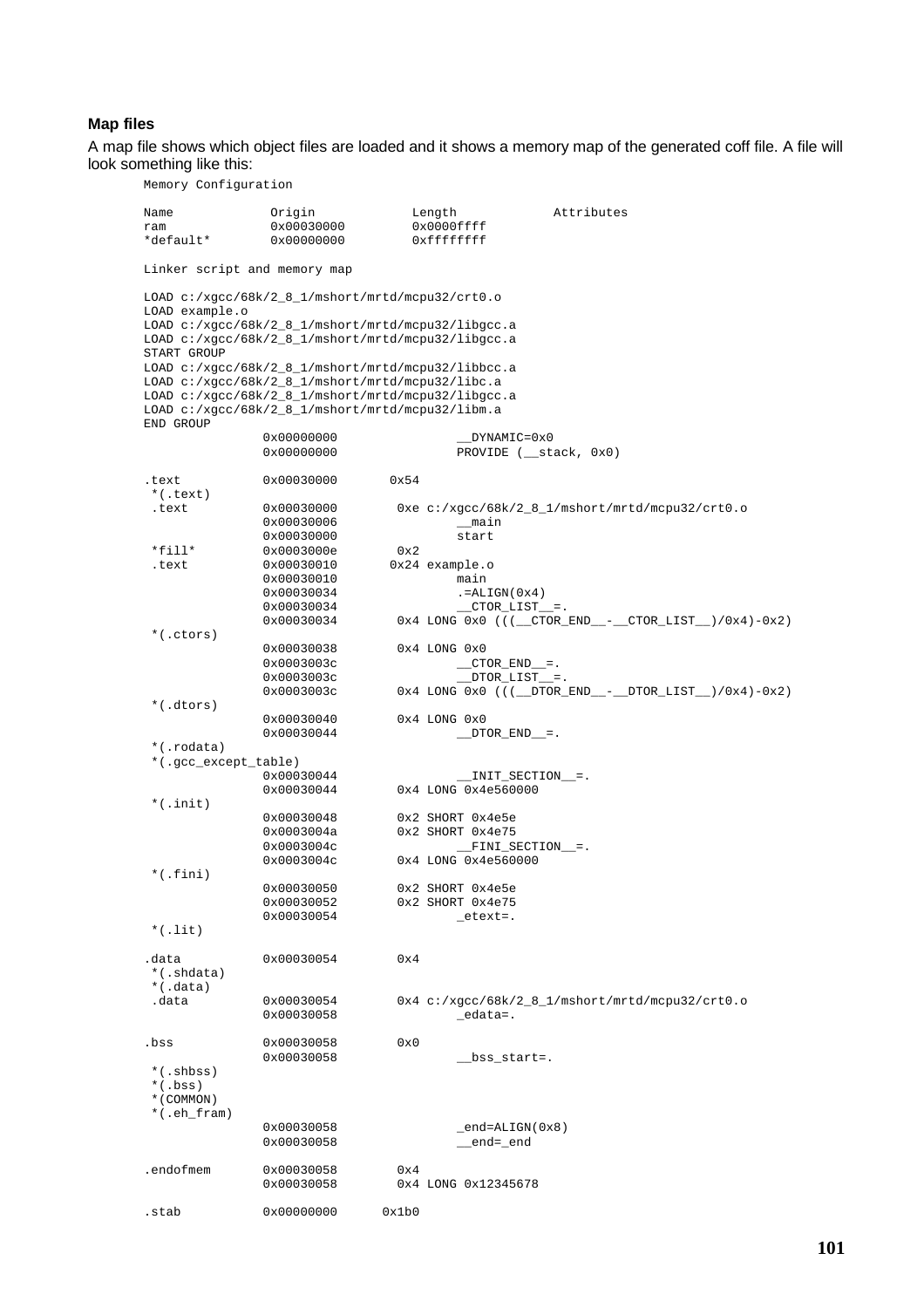| $*(.stab)$<br>.stab           | 0x00000000          | $0x1b0$ example.o                               |  |
|-------------------------------|---------------------|-------------------------------------------------|--|
| .stabstr<br>$*($ .stabstr $)$ | $0 \times 00000000$ | 0x35c                                           |  |
| .stabstr                      | 0x00000000          | $0x35c$ example.o<br>0x0 (size before relaxing) |  |
| OUTPUT(example.cof coff-m68k) |                     |                                                 |  |

The output is placed in four columns:

- Name of the memory block
- Start address of the memory block
- Length of the memory block
- Name of the elements inside the memory block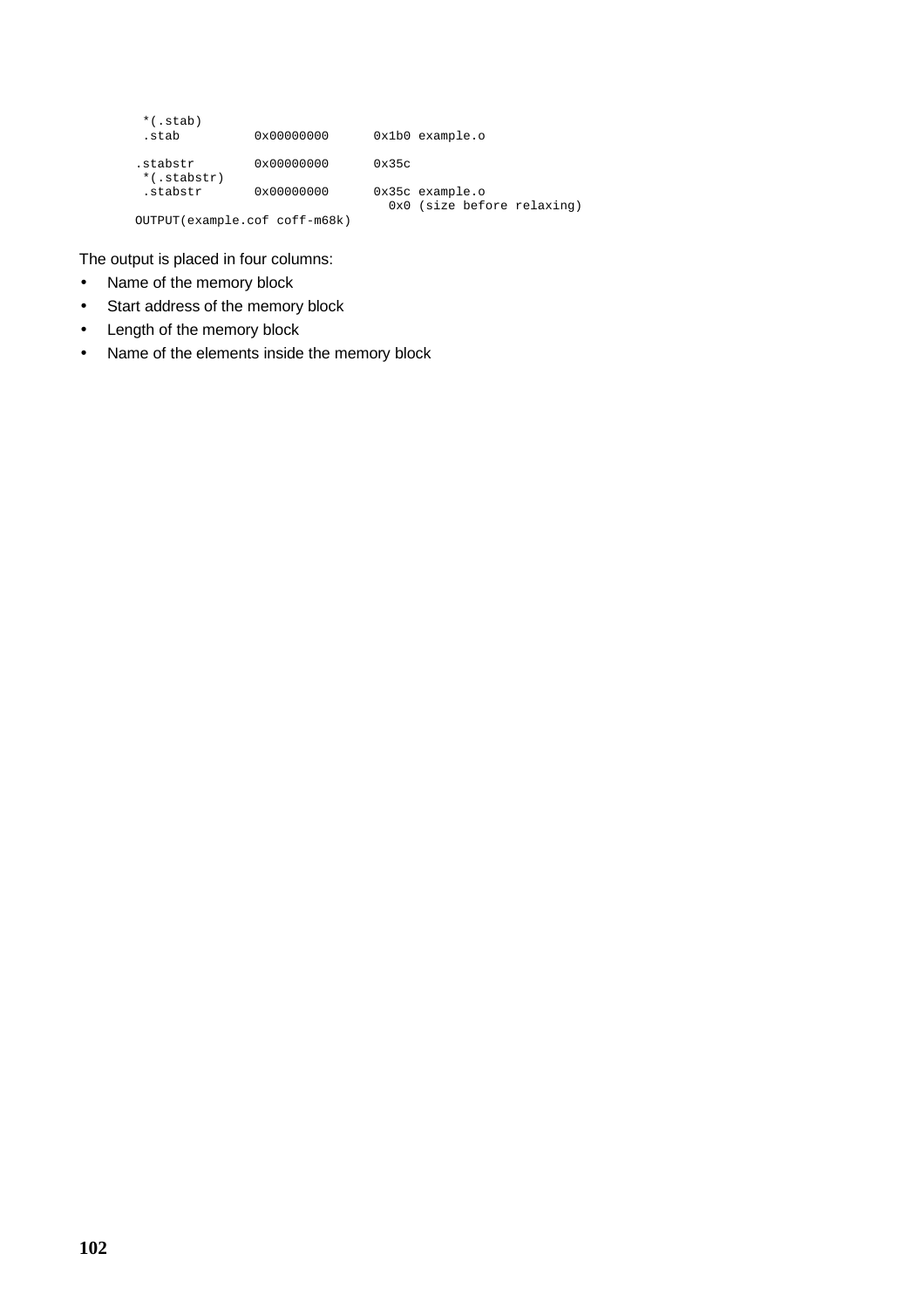# **Appendix F Assembly**

GNU GCC can handle assembly files. As a matter of fact, all C source code is converted to intermediate assembly files during compilation. This appendix describes how C files can be converted to assembly files and how coff and MTS files can be disassembled.

The source file that is used for the examples in this chapter looks like this:

```
int main(int argument)
{
 unsigned char val;
 val = (unsigned char)argument;
 val += 1;return (int)val;
}
```
#### **Inline assembly**

GCC supports inline assembly. The keyword 'asm' can be used for this. The syntax is:

asm( "assembly code");

Where 'assembly code' represents the inline assembly code. All code between quotation marks is copied exactly the same to the assembly intermediate files. The assembly code between quotation marks can even span multiple lines.

To perform a watchdog timer refresh, the following inline assembly code can be used:

asm( "trap #00" );

#### **Creating assembly output files from C input files**

GCC can convert C files (.c) to assembly files (.s). The assembly file could also be manually adjusted to your needs. Whenever possible use C instead of assembly. Code can be re-used and ported more easily when using C.

To create an assembly output file, add the option '-S' when compiling:

compile -O**0** -S -o example.s example.c

The resulting file will look something like this:

```
.file "example.c"
gcc2_compiled.:
__gnu_compiled_c:
.text
        .even
.globl main
main:
       link.w %a6,#-4
        jsr __main
       \frac{1}{2} 9(%a6), -1(%a6)
       addq.b #1,-1(%a6)
        clr.w %d0
       move.b -1(%a6),%d0
       jbra .L1
        .even
.L1:
       unlk %a6
       rtd #2
```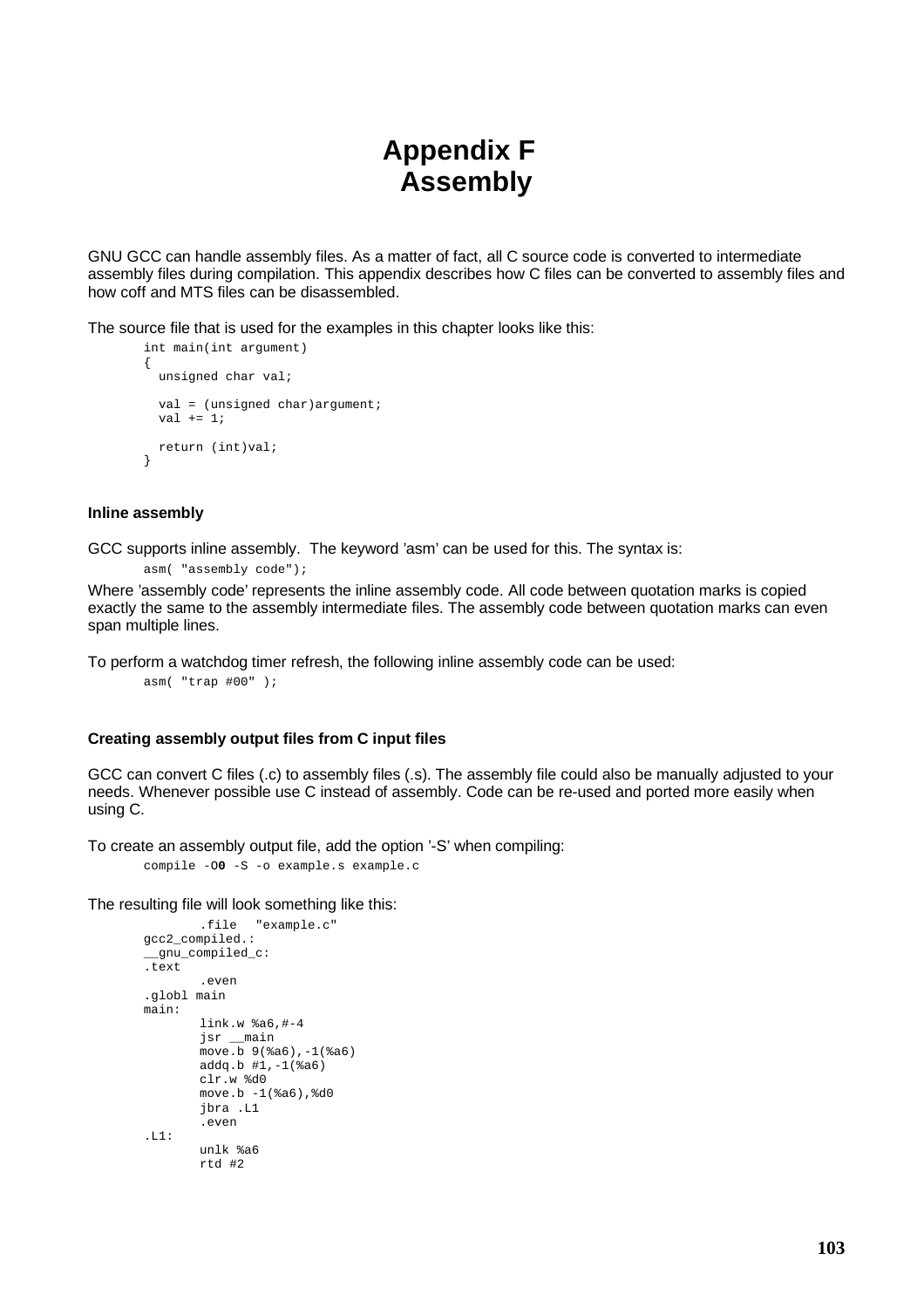The –O**0** option can be used to disable optimisation. This will make the assembly output more readable, but it will be less efficient. To get highly optimised assembly output, use the option -O**3** instead.

The assembly file can be compiled by supplying the assembly file instead of the C file to the compiler:

```
compile -O0 -c -o example.o example.s
```
#### **Disassembling COFF files and Motorola-S files**

With the utility objdump.exe, coff files (.cof) and Motorola-S files (.mts) can be converted to assembly:

objdump --disassemble example.cof > outfile objdump -b srec --architecture=m68k --disassemble-all example.mts > outfile

Motorola-S files, and coff files that have been linked with the -Wl,-s option, do not contain symbol information. As a result, the assembly output is not entirely correct:

| $00030000 < .$ text>: |             |                |                               |
|-----------------------|-------------|----------------|-------------------------------|
| 30000:                |             | 4ef9 0003 0010 | $\text{imp}$ $0 \times 30010$ |
| 30006:                | 4e56 0000   |                | linkw %fp,#0                  |
| $3000a$ :             | 4e5e        |                | unlk %fp                      |
| $3000c$ :             | 4e75        |                | rts                           |
| 3000e:                |             | 0000 4e56      | orib $#86,$ $60$              |
| 30012:                | fffc        |                | 0177774                       |
| 30014:                |             | 4eb9 0003 0006 | $isr$ $0x30006$               |
| $3001a$ :             |             | 1d6e 0009 ffff | $move b$ $fpe(9)$ , $fpe(-1)$ |
| 30020:                | 522e ffff   |                | $addab$ #1, $fpe(-1)$         |
| 30024:                | 4240        |                | clrw %d0                      |
| 30026:                | $102e$ ffff |                | $move b$ $fpe(-1)$ , $d0$     |
| $3002a$ :             |             | 6000 0002      | braw 0x3002e                  |
| 3002e:                | 4e5e        |                | unlk %fp                      |
| 30030:                |             | 4e74 0002      | rtd #2                        |

This problem is caused, because there are some zeroes between functions. A way to solve this is by specifying the start address of the function to be disassembled. The starting address can be obtained from the map file, or it can be obtained by looking at destination addresses for function calls and jumps in the disassembled file. In this case, at address 30000 a jump is made to address 0x30010, so an instruction should start at address 0x30010:

objdump --disassemble --start-address=0x30010 example.cof > outfile

|           | 00030010 <.text+0x10>: |                |                                          |
|-----------|------------------------|----------------|------------------------------------------|
| 30010:    | 4e56 fffc              |                | linkw $$fp, #-4$                         |
| 30014:    |                        | 4eb9 0003 0006 | jsr 0x30006                              |
| $3001a$ : |                        | 1d6e 0009 ffff | moveb $\text{fp@}(9)$ , $\text{fp@}(-1)$ |
| 30020:    | 522e ffff              |                | $addqb$ #1, $fpe(-1)$                    |
| 30024:    | 4240                   |                | clrw %d0                                 |
| 30026:    | 102e ffff              |                | moveb $%f_{p@(-1)}$ , $d0$               |
| $3002a$ : | 6000 0002              |                | braw 0x3002e                             |
| 3002e:    | 4e5e                   |                | unlk %fp                                 |
| 30030:    | 4e74 0002              |                | rtd #2                                   |
|           |                        |                |                                          |

Coff files with symbol information produce a more readable result:

| $00030000$ $start$ :    |                       |  |                                  |
|-------------------------|-----------------------|--|----------------------------------|
|                         | 30000: 4ef9 0003 0010 |  | $\text{imp}$ 30010 <main></main> |
|                         | 00030006 < main       |  |                                  |
|                         | 30006: 4e56 0000      |  | linkw %fp,#0                     |
|                         | 3000a: 4e5e           |  | unlk %fp                         |
|                         | 3000c: 4e75           |  | rts                              |
|                         |                       |  |                                  |
| 00030010 <main>:</main> |                       |  |                                  |
|                         | 30010: 4e56 fffc      |  | linkw $%fp$ ,#-4                 |
|                         | 30014: 4eb9 0003 0006 |  | $isr$ 30006 < main>              |
|                         | 3001a: 1d6e 0009 ffff |  | $move b$ $fpe(9)$ , $fpe(-1)$    |
| 30020:                  | 522e ffff             |  | $addqb #1,$ $fpe(-1)$            |
| 30024:                  | 4240                  |  | clrw %d0                         |
|                         | 30026: 102e ffff      |  | moveb $%f_{p@(-1)}$ , $d0$       |
| $3002a$ :               | 6000 0002             |  | $braw 3002e$ $main+0x1e$         |
| 3002e:                  | 4e5e                  |  | unlk %fp                         |
| 30030:                  | 4e74 0002             |  | rtd #2                           |
|                         |                       |  |                                  |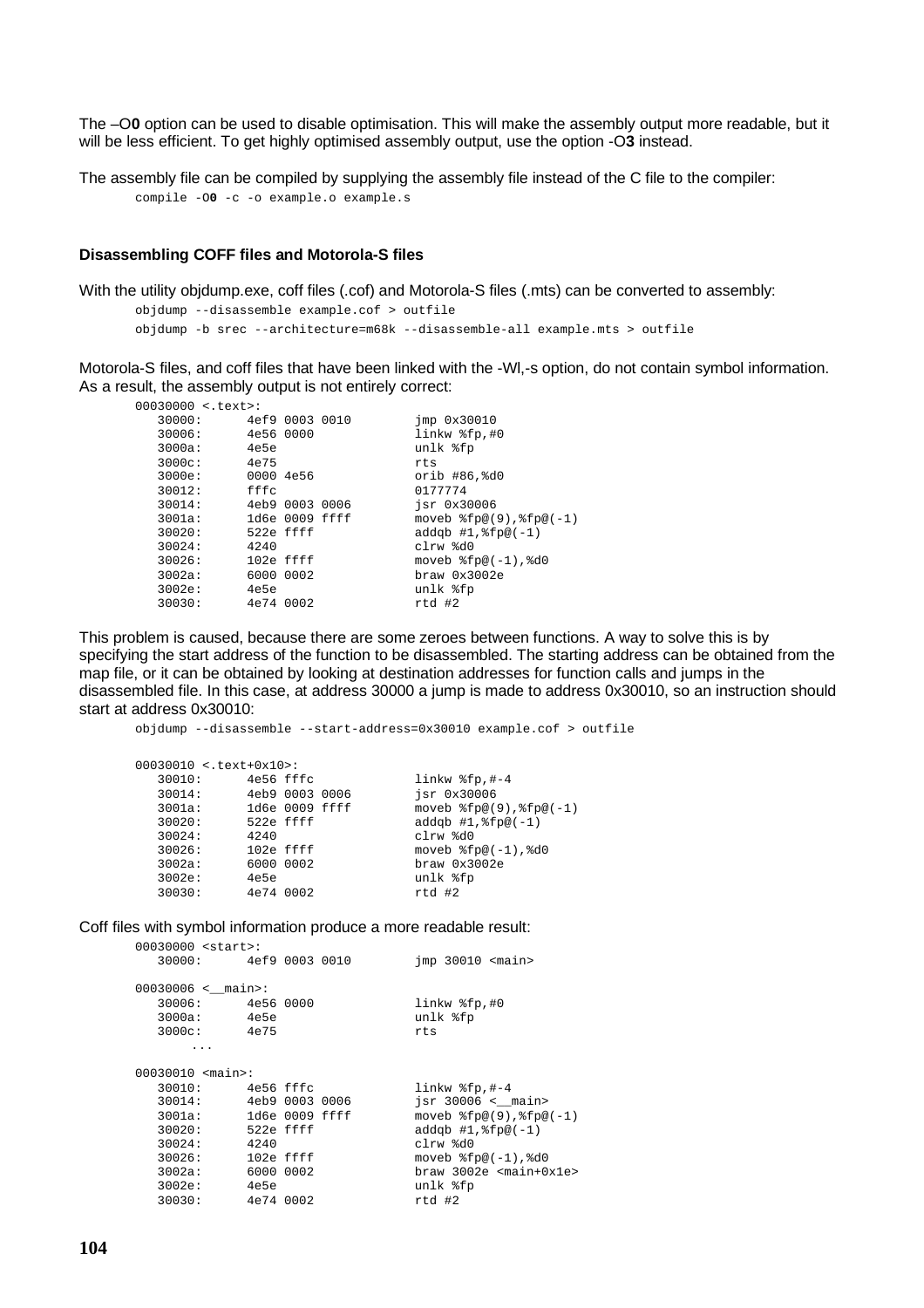To get debug information in the disassembled output of the coff file, compile and link with the command line option -g. A number can be placed after the -g option to specify the debug level. The default level is 2. If more debug information is required, this can be changed to 3 by specifying -g3.

If the output file contains symbol information, source code and line numbers can be included in the disassembled output:

```
objdump --source --line-numbers example.cof > outfile
00030000 <start>:<br>30000: 4ef
          30000: 4ef9 0003 0010 jmp 30010 <main>
00030006 <__main>:
  30006: 4e56 0000 linkw %fp,#0
  3000a: 4e5e unlk %fp
  3000c: 4e75 rts
     ...
00030010 <main>:
main():
c:/ascii/example.c:2
{
  30010: 4e56 fffc linkw %fp,#-4
  30014: 4eb9 0003 0006 jsr 30006 <__main>
c:/ascii/example.c:4
 unsigned char val1;
 vall = (unsigned char)argument1;
  3001a: 1d6e 0009 ffff moveb %fp@(9),%fp@(-1)
c:/ascii/example.c:5
 val1 += 1i<br>30020:
           522e ffff addqb #1, %fp@(-1)c:/ascii/example.c:6
 return (int)val1;
  30024: 4240 clrw %d0
  30026: 102e ffff moveb %fp@(-1),%d0
  3002a: 6000 0002 braw 3002e <main+0x1e>
c:/ascii/example.c:7
}
  3002e: 4e5e unlk %fp
  30030: 4e74 0002 rtd #2
```